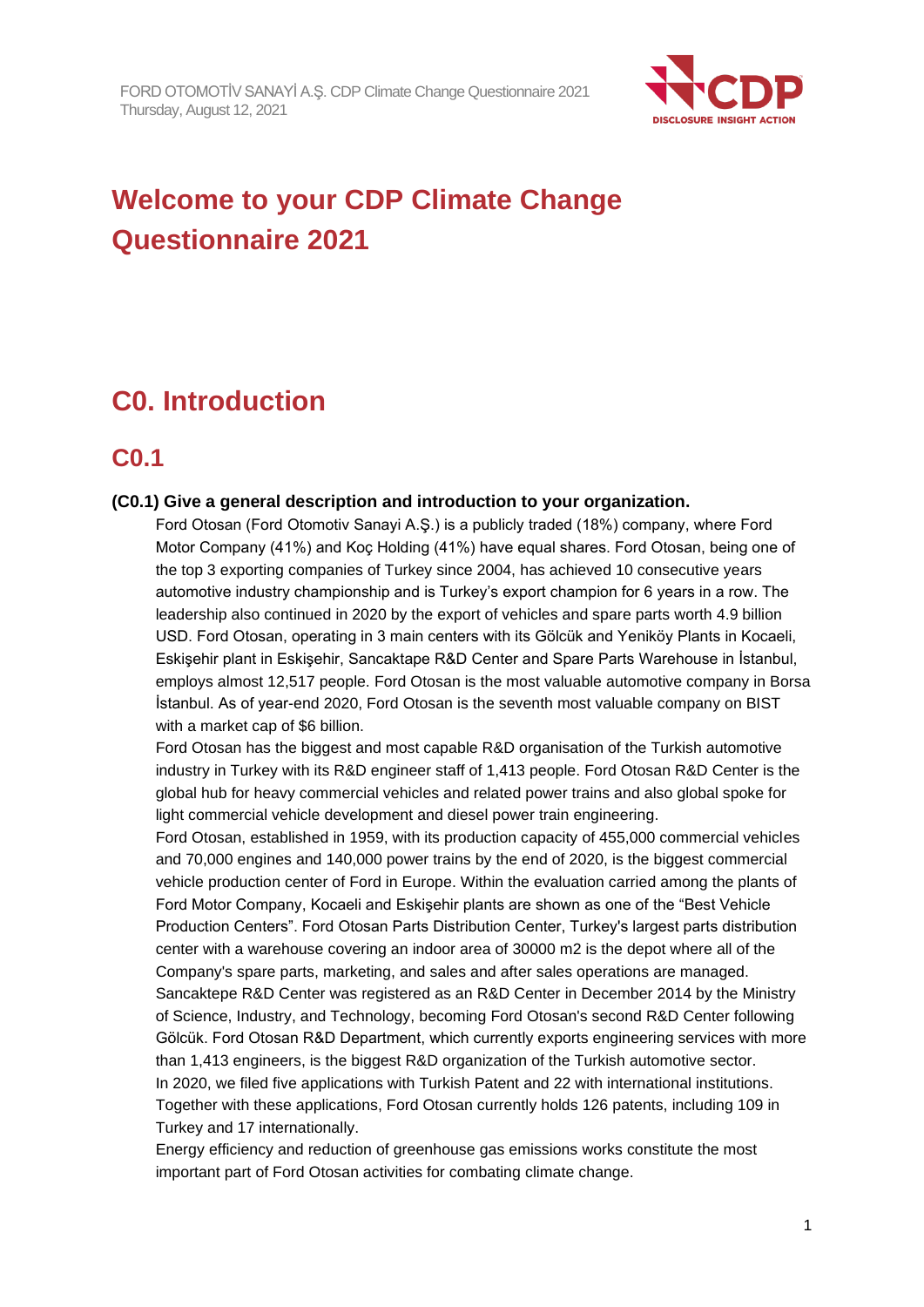

The Ford Motor Company and Koç Group's Climate Change Strategy provides our road map in this endeavor. This is why we constantly promote projects aimed at increasing efficiency in every level of our activities.

Our strategies for combating climate change were drawn by "Ford Otosan Climate Change Action Plan and it is harmonized with Green Deal road map.

As a company operating in the automotive industry, we closely follow developments both on the national and international planes; we work towards reducing the impacts of our products and operational processes on climate change. In this regard, our innovation works aimed at developing fuel-efficient vehicle technologies with low emission levels come into prominence. Ford Otosan experiencing changes in the automotive industry. Customer expectations rise higher than ever, dynamics of the transportation sector have also started shifting. This process of change transcends traditional products while environmental sustainability, climate change, and driver & road safety become significant priorities.

We were honored to be recognized as the "Private Company with the Highest R&D Spending" in Turkish-time's survey on "R&D 250, Turkey's Top 250 Companies with Highest R&D Expenditures**.** We work with an extremely valuable workforce with very high management skills. In 2020, we intensified our efforts in lean business processes, smart production methods, digitizing infrastructure, and culture of innovation, shaping the way we do business to create more value for all our stakeholders. Sourcing energy from renewable sources is our priority. Gölcük Plant, with its Industry 4.0 focused activities, named a "Lighthouse Factory" by World Economic Forum (WEF).

As a result of our successful sustainability performance, we are listed in Borsa Istanbul Sustainability Index, one of the significant indexes consisting of responsible investors, and FTSE4 Good Emerging Indexes. Furthermore, we disclose our performance to the public by participating in climate and water programs of Carbon Disclosure Project (CDP).

## **C0.2**

**(C0.2) State the start and end date of the year for which you are reporting data.**

|           | <b>Start date</b> | <b>End date</b> | Indicate if you are providing emissions data for<br>past reporting years |
|-----------|-------------------|-----------------|--------------------------------------------------------------------------|
| Reporting | January 1,        | December 31,    | <b>No</b>                                                                |
| year      | 2020              | 2020            |                                                                          |

## **C0.3**

**(C0.3) Select the countries/areas for which you will be supplying data.**

**Turkey** 

## **C0.4**

**(C0.4) Select the currency used for all financial information disclosed throughout your response.**

USD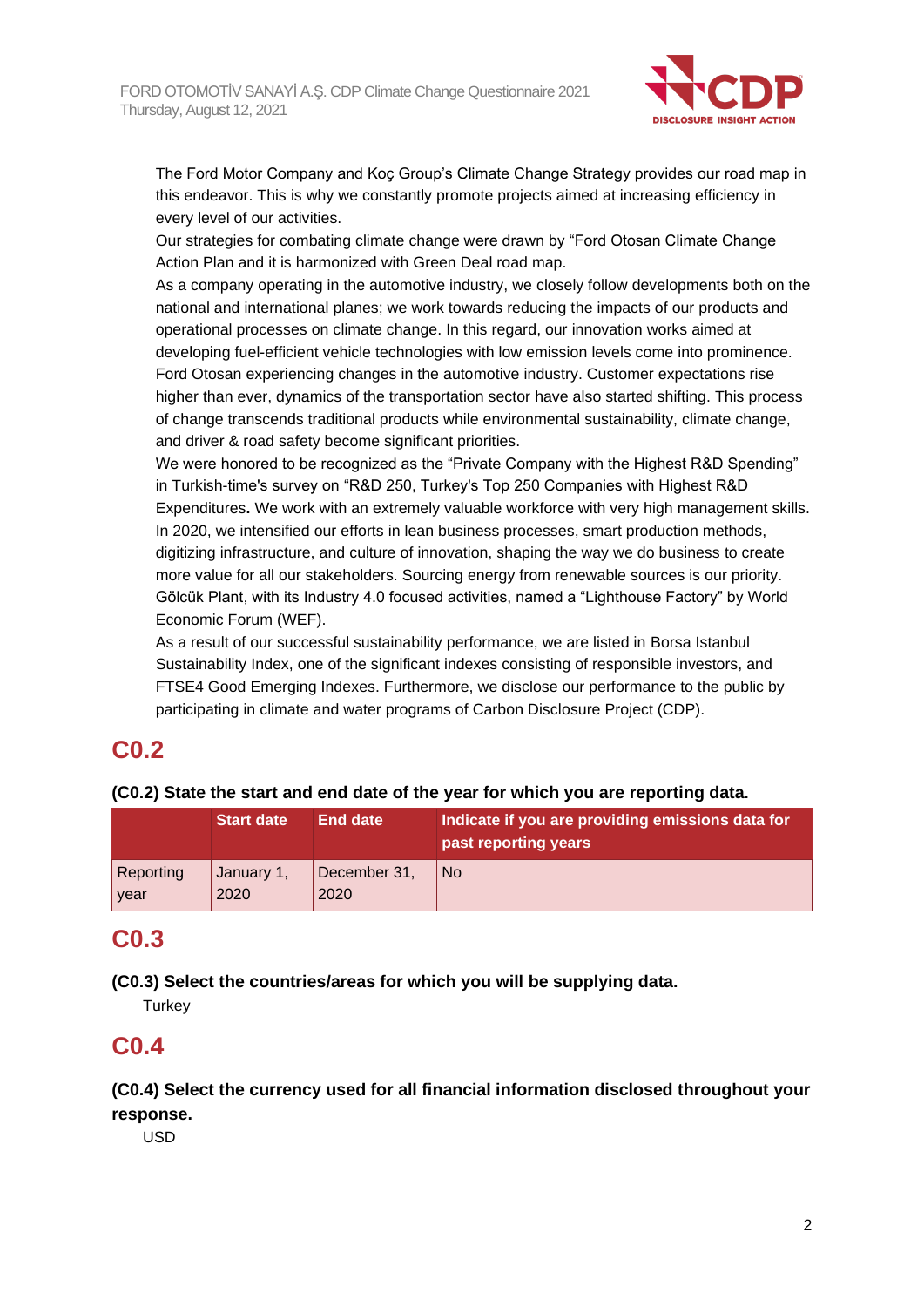

# **C0.5**

**(C0.5) Select the option that describes the reporting boundary for which climaterelated impacts on your business are being reported. Note that this option should align with your chosen approach for consolidating your GHG inventory.**

Operational control

# **C-TO0.7/C-TS0.7**

**(C-TO0.7/C-TS0.7) For which transport modes will you be providing data?**

Light Duty Vehicles (LDV) Heavy Duty Vehicles (HDV)

# **C1. Governance**

# **C1.1**

**(C1.1) Is there board-level oversight of climate-related issues within your organization?**

Yes

# **C1.1a**

**(C1.1a) Identify the position(s) (do not include any names) of the individual(s) on the board with responsibility for climate-related issues.**

| <b>Position of</b><br>individual(s)     | <b>Please explain</b>                                                                                                                                                                                                                                                                                                                                                                                                                                                                                                                                                                                                                                                                                                                                                                                                                                                                                                                                                                                                                                                                                                                                                                                                                                                                                         |
|-----------------------------------------|---------------------------------------------------------------------------------------------------------------------------------------------------------------------------------------------------------------------------------------------------------------------------------------------------------------------------------------------------------------------------------------------------------------------------------------------------------------------------------------------------------------------------------------------------------------------------------------------------------------------------------------------------------------------------------------------------------------------------------------------------------------------------------------------------------------------------------------------------------------------------------------------------------------------------------------------------------------------------------------------------------------------------------------------------------------------------------------------------------------------------------------------------------------------------------------------------------------------------------------------------------------------------------------------------------------|
| <b>Chief Executive</b><br>Officer (CEO) | The CEO as a member of the Board and leader of EC has a direct executive<br>decision responsibility on behalf of the Executive Committee (EC). In the EC<br>Meetings, the CEO has an assessing and managing responsibility on<br>Sustainability Committee's performance that climate related issues are embedded<br>as economic, environmental, energy and social performance indicators. The CEO<br>supports also to the Board Chair with the help of the Board level Committees;<br>Audit Committee, Corporate Governance Committee, Remuneration Committee,<br>Early Detection and Management of Risks Committee and Sustainability<br>Committee. The last one consists of three board members ensuring to manage<br>strategic, operational, financial and all other climate related risks and opportunities.<br>All members of the Board are responsible from the economic performance of the<br>company and incorporate climate-related issues by resource allocation when<br>deciding on the strategic plan with the economic performance of the company.<br>Decisions related to climate change made by CEO in the reporting year includes<br>our targets such as reducing carbon emissions per vehicle by 50-55% by 2030<br>compared to 2017 and become carbon-neutral by 2050; Reducing emissions by |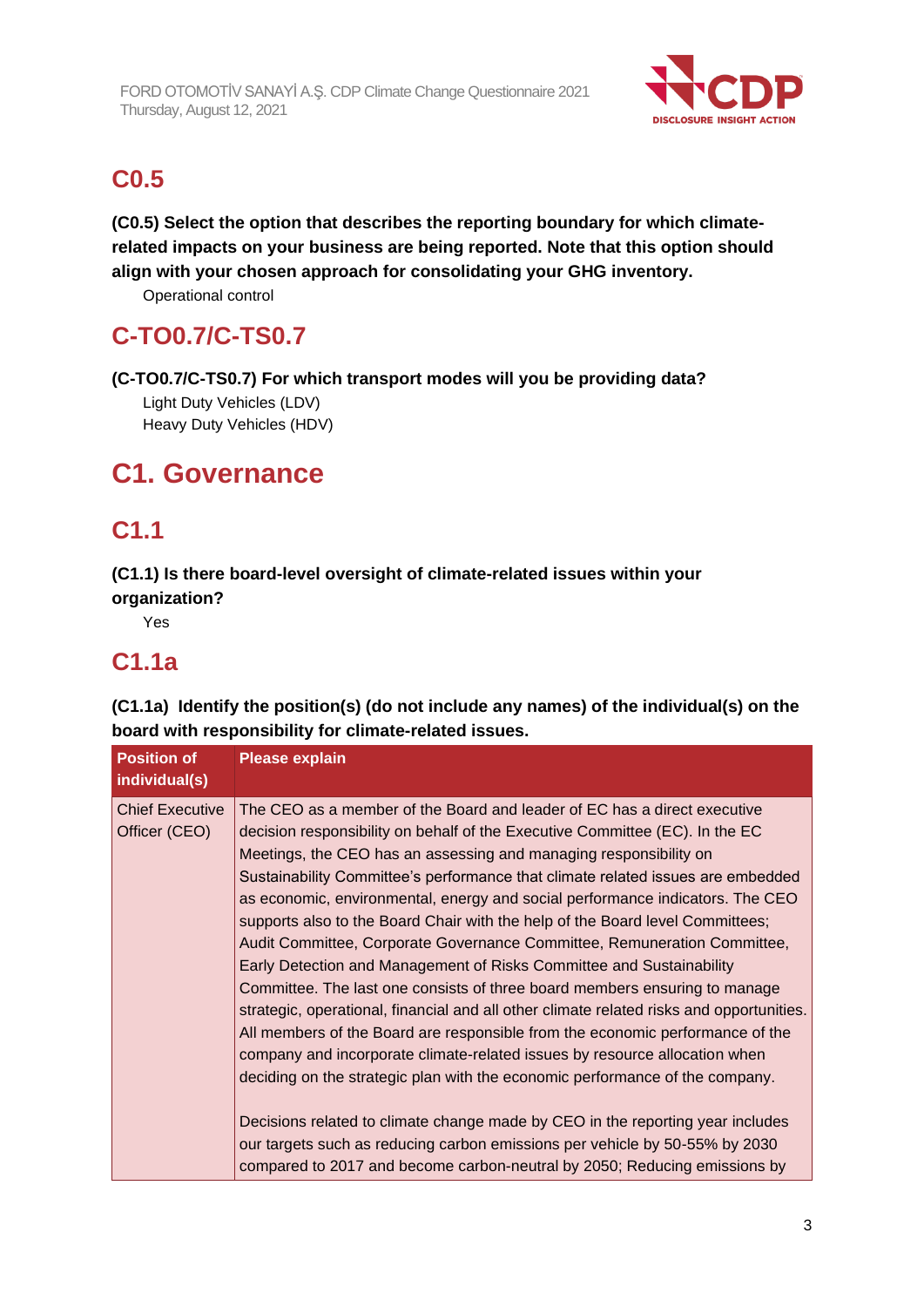

18% by 2023 compared to baseline year of 2017; Reducing emission by 50-55% by 2030 compared to baseline year of 2017.

Ford Otosan signed the European Automobile Manufacturers Association's (ACEA) joint statement on the transition to zeroemission road freight transport, demonstrating its commitment to achieving "0 emissions" in heavy commercial vehicle fleet by 2040 in line with the European Green Deal strategy.

In addition to the targets that set in line with the EU Green Deal, the Sciencebased Targets Initiative (SBTi) that Ford Motor Company defined in 2021 also applies to Ford Otosan. These targets are based on limiting global warming to 1.5°C, as defined by the Paris Agreement. Accordingly, Ford Motor Company is committed to reducing the absolute Scope 1 and 2 emissions by 76% by 2035, compared to baseline 2017 data, and reducing Scope 3 emissions, which include emissions caused by the use of the products sold, by 50% compared to 2019 by 2035.

# **C1.1b**

| <b>Frequency with</b><br>which climate-<br>related issues are<br>a scheduled<br>agenda item | <b>Governance</b><br>mechanisms into<br>which climate-related<br>issues are integrated                                                                                                                                                                                                                                                                                                  | <b>Please explain</b>                                                                                                                                                                                                                                                                                                                                                                                                                                                                                                                                                                                                                                                                                                                                                                                                                                                                                                                                                               |
|---------------------------------------------------------------------------------------------|-----------------------------------------------------------------------------------------------------------------------------------------------------------------------------------------------------------------------------------------------------------------------------------------------------------------------------------------------------------------------------------------|-------------------------------------------------------------------------------------------------------------------------------------------------------------------------------------------------------------------------------------------------------------------------------------------------------------------------------------------------------------------------------------------------------------------------------------------------------------------------------------------------------------------------------------------------------------------------------------------------------------------------------------------------------------------------------------------------------------------------------------------------------------------------------------------------------------------------------------------------------------------------------------------------------------------------------------------------------------------------------------|
| Scheduled - all<br>meetings                                                                 | Reviewing and guiding<br>strategy<br>Reviewing and guiding<br>major plans of action<br>Reviewing and guiding<br>risk management<br>policies<br>Reviewing and guiding<br>annual budgets<br>Reviewing and guiding<br>business plans<br>Setting performance<br>objectives<br>Monitoring<br>implementation and<br>performance of<br>objectives<br>Overseeing major<br>capital expenditures, | The Board is reviewing and guiding strategy, major<br>plans of action, risk management policy, annual<br>budget, business plans, setting performance<br>objectives, monitoring implementation and<br>performance of objectives, overseeing major capital<br>expenditures, acquisitions and divestitures,<br>monitoring and overseeing progress against goals<br>and targets for addressing climate-related issues as<br>scheduled. The Board chair incorporates climate<br>related issues including risks and opportunities on<br>most strategic product-based company level<br>decisions.<br>The broader commitment to sustainable business<br>including climate related strategy is debated and<br>decided by the executive committee (EC) led by CEO<br>who is a member of the Board of Directors. The CEO<br>briefs the Board of Directors about asset level<br>executions.<br>The Executive Committee Meetings realize in weekly<br>periods. Other EC core members who are the |

## **(C1.1b) Provide further details on the board's oversight of climate-related issues.**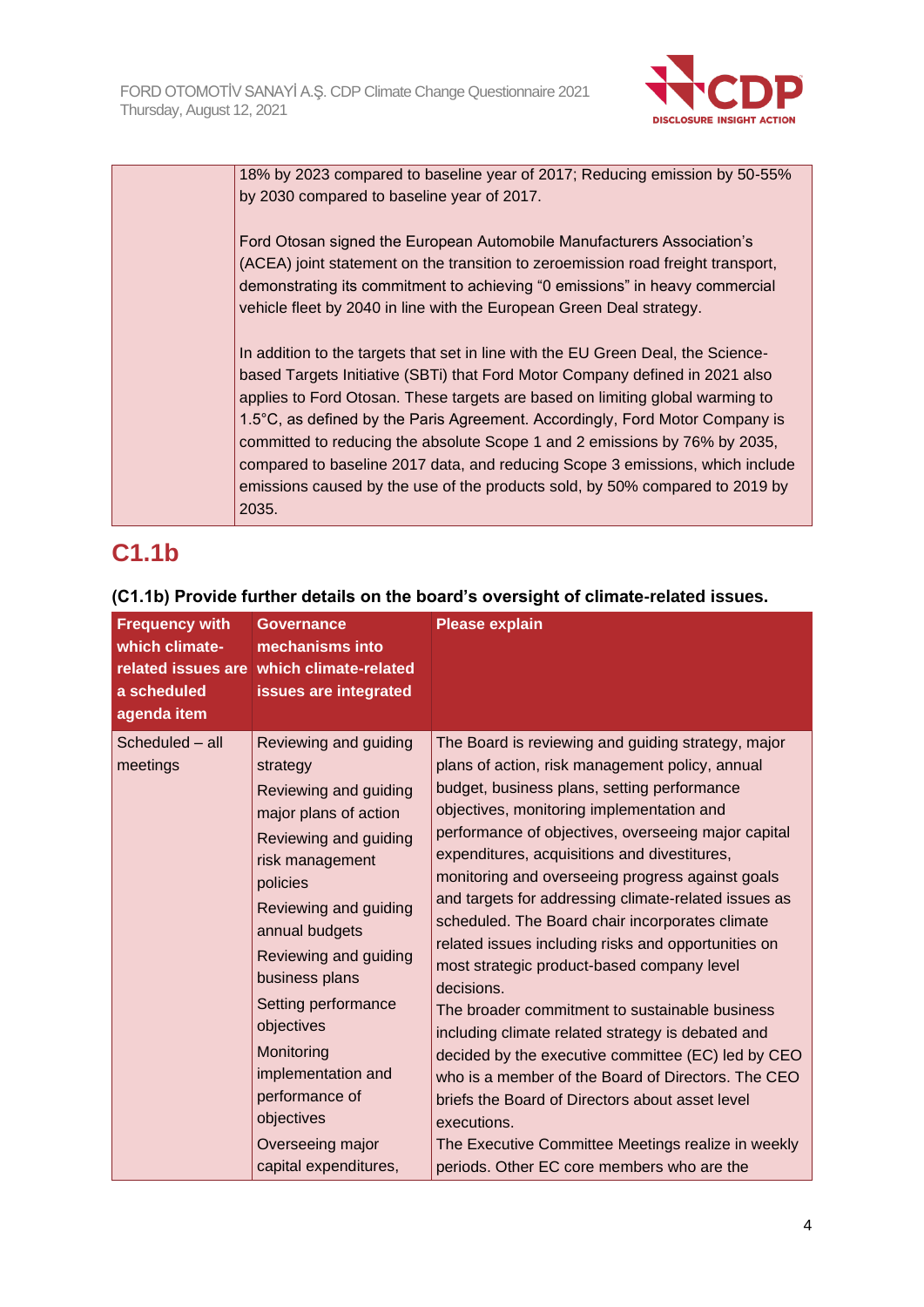

| acquisitions and       | Assistant General Managers (COO) report their                     |
|------------------------|-------------------------------------------------------------------|
| divestitures           | performances on energy, water, wastes and other                   |
| Monitoring and         | environment/ climate related risks & opportunities to             |
| overseeing progress    | the CEO in weekly meetings.                                       |
| against goals and      | Sustainability & Energy Committee leaders brief the               |
| targets for addressing | EC and EDRM Committee members about the R&O's                     |
| climate-related issues | that may have impact on the Risk Management Policy                |
|                        | of the organization. The interaction between the R&D              |
|                        | Policy and Company's Sustainability Strategy is                   |
|                        | discussed in EC meetings by considering global                    |
|                        | climate related issues, legal issues, governmental                |
|                        | relations and other corporate responsibility matters.             |
|                        | Actualization of reporting years' climate related                 |
|                        | targets are presented and evaluated in weekly                     |
|                        | "Operating Committee Meetings (OCM)" where the                    |
|                        | next years' climate related targets are set up and                |
|                        | R&O's are assessed. All the results are reported to               |
|                        | <b>Executive Committee.</b>                                       |
|                        | In 2020, Sourcing energy from renewable sources                   |
|                        | was our priority. Special Attention Review Meeting                |
|                        | was scheduled and performed for the purpose to                    |
|                        | inform the EC on the carbon emissions from vehicles               |
|                        | and plants. It is aimed to reduce the carbon emissions            |
|                        | per vehicle by 50-55% in 2030 compared to 2017                    |
|                        | and to specify the actions within the vision of                   |
|                        | becoming carbon-neutral by 2050.                                  |
|                        | With the supply of electrical energy from renewable               |
|                        | energy, we reduced our Scope -2 emissions from                    |
|                        | 116,694.18 tons of CO2e to 32,385.54 tons of CO2e,                |
|                        | thus achieving a great emission reduction (84.308.64              |
|                        | tons of CO2e).<br>We directly supply renewable energy in order to |
|                        | achieve the targets for energy efficiency and reducing            |
|                        | greenhouse gas emissions. In 2020, we purchased                   |
|                        | 651,171 GJ of renewable electricity. With this                    |
|                        | purchase, we prevented 84,308.64 tons of CO2 e                    |
|                        | greenhouse gas emissions. We have documented                      |
|                        | with internationally valid certificates that our Gölcük,          |
|                        | Yeniköy and Eskişehir Plants supply all of their                  |
|                        | electrical energy from 100% renewable sources as of               |
|                        | May 2020. I-REC certificates are available.                       |
|                        |                                                                   |
|                        |                                                                   |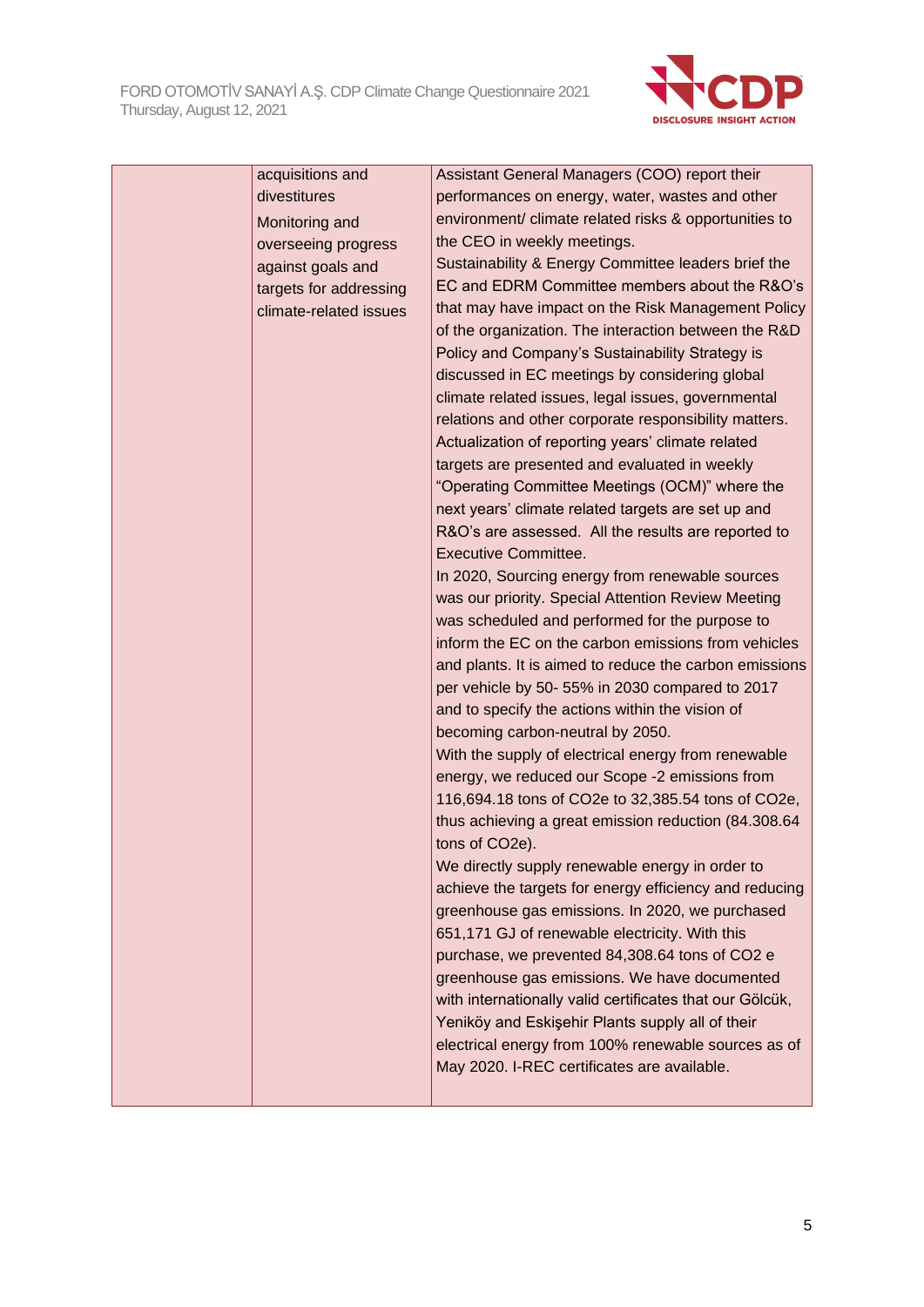

# **C1.2**

## **(C1.2) Provide the highest management-level position(s) or committee(s) with responsibility for climate-related issues.**

| Name of the position(s)<br>and/or committee(s) | <b>Responsibility</b>                                                     | Frequency of reporting to the<br>board on climate-related<br><b>issues</b> |
|------------------------------------------------|---------------------------------------------------------------------------|----------------------------------------------------------------------------|
| <b>Chief Executive Officer</b><br>(CEO)        | Both assessing and managing<br>climate-related risks and<br>opportunities | More frequently than quarterly                                             |
| <b>Chief Operating Officer</b><br>(COO)        | Both assessing and managing<br>climate-related risks and<br>opportunities | More frequently than quarterly                                             |
| Risk committee                                 | Both assessing and managing<br>climate-related risks and<br>opportunities | More frequently than quarterly                                             |
| Sustainability committee                       | Both assessing and managing<br>climate-related risks and<br>opportunities | More frequently than quarterly                                             |

# **C1.2a**

## **(C1.2a) Describe where in the organizational structure this/these position(s) and/or committees lie, what their associated responsibilities are, and how climate-related issues are monitored (do not include the names of individuals).**

The Board of Directors meets regularly at least four times during the year with the participation of all of its members. At these meetings, all the activities of the company are reviewed and decisions are taken on important matters. All members of the Board are responsible from the economic performance of the company and consider climate-related issues by resource allocation, when reviewing and guiding the strategic plan integrated with energy, environment, product base research and development performance of the company. Strategic and program management responsibility is assigned to relevant Board Committees, consisting of Board Members who ensure the regular internal communication of all the duties. As Ford Otosan we are attending regular monthly planned meetings with our main shareholders - KOÇ Holding and Ford Motor Company.

Audit Committee; meets before the regular meetings of the Board. It reviews the quarterly financial statements and presents opinion to the Board of Directors. The working principles of the committee have been put forth in a written set of procedures. Reviewing and monitoring detailed data about the company's financial status, independent audit and internal control mechanisms and presenting all views and decision drafts to the Board of Directors are among the duties of the Audit Committee.

Corporate Governance Committee; which aims to enhance corporate governance activities and carry out Nomination Committee responsibilities, consists of four members,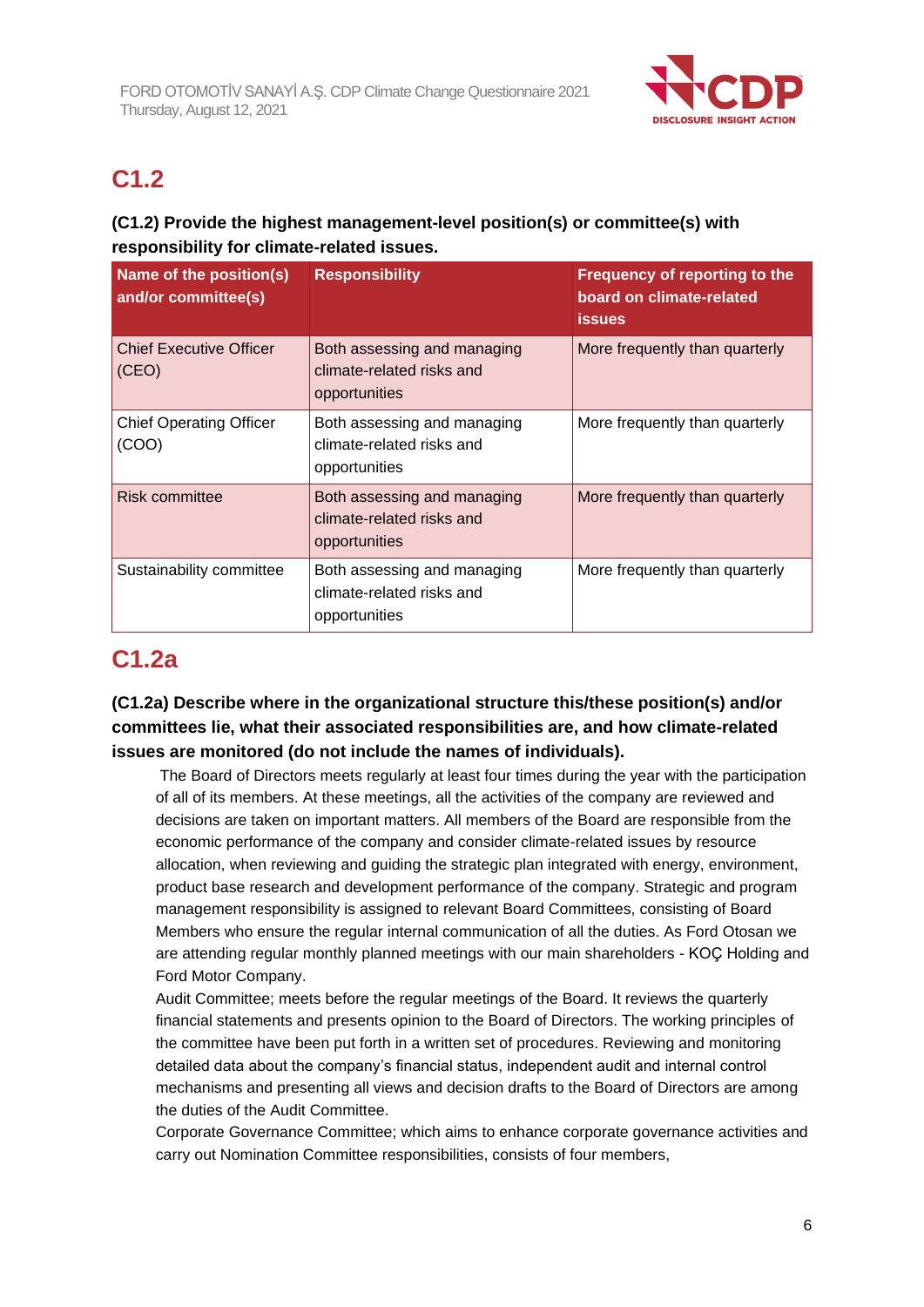

Remuneration Committee; which aims to determine benefits provided to executive management, consists of three members,

Early Detection and Management of Risk Committee (Risk Committee); Committee and its members responsibilities are consists of three board members ensuring to manage strategic, operational, financial and all other climate related risks and opportunities which are managed in compliance with company's corporate risk-taking profile.

The broader commitment to sustainable business including climate change strategy, is debated and decided by the Executive Committee (EC), led by Ford Otosan's CEO who is a member of Ford Otosan Board of Directors. The Executive Committee Meetings realize in weekly periods. Other EC core members who are the Assistant General Managers (COO), report their performances on energy, water, wastes and environment to the CEO, weekly. Actualization of reporting years' climate related targets, are presented and evaluated in weekly "Operating Committee Meetings (OCM)" where the next years' climate related targets, are set up and R&O's are assessed. All the results are reported to Executive Committee.

The Energy Committee Meetings are held 4 times in a year for energy performance and environmental performance evaluation. The head of this committee is the Plant Energy Manager. This Committee comprises of relevant departments representatives who perform energy related legal and operational issues in their own operational field. This organization reports directly to OCM and highlights the cross-cutting importance of environmental, energy and most particularly climate related R&O'S.

At Ford Otosan, Sustainability is guided by the Sustainability Committee. The Committee, which has been in place since 2015, performs for the implementation of the Sustainability Policies. In 2020, Ford Otosan established a new Sustainability Governance Model. At Ford Otosan, the Sustainability Committee manages all sustainability-related issues. The committee is responsible for determining the strategy and policy to improve our sustainability performance in social, environmental, economic, and governance areas, implementation of the strategies and policies, and systematic execution of activities according to plan.

Ford Otosan Sustainability Committee is headed by the General Manager, who also serves as a member of this committee. The committee members include Assistant General Manager (AGM) – Operations and MP&L, AGM – Product Development, CFO, Purchasing AGM, Corporate Communications Director, Human Resources Director, Occupational Health & Safety and Environment Manager, Engineering Development Directors, and External Affairs Director. Corporate Communications and Sustainability unit is responsible for coordinating the committee's activities.

We are listed in the BIST Sustainability Index and added to FTSE4Good Emerging Markets Index and transparently share our performance with the climate change and water programs of the Carbon Disclosure Project (CDP).

## **C1.3**

## **(C1.3) Do you provide incentives for the management of climate-related issues, including the attainment of targets?**

**Provide incentives for the management of climate-related issues Comment**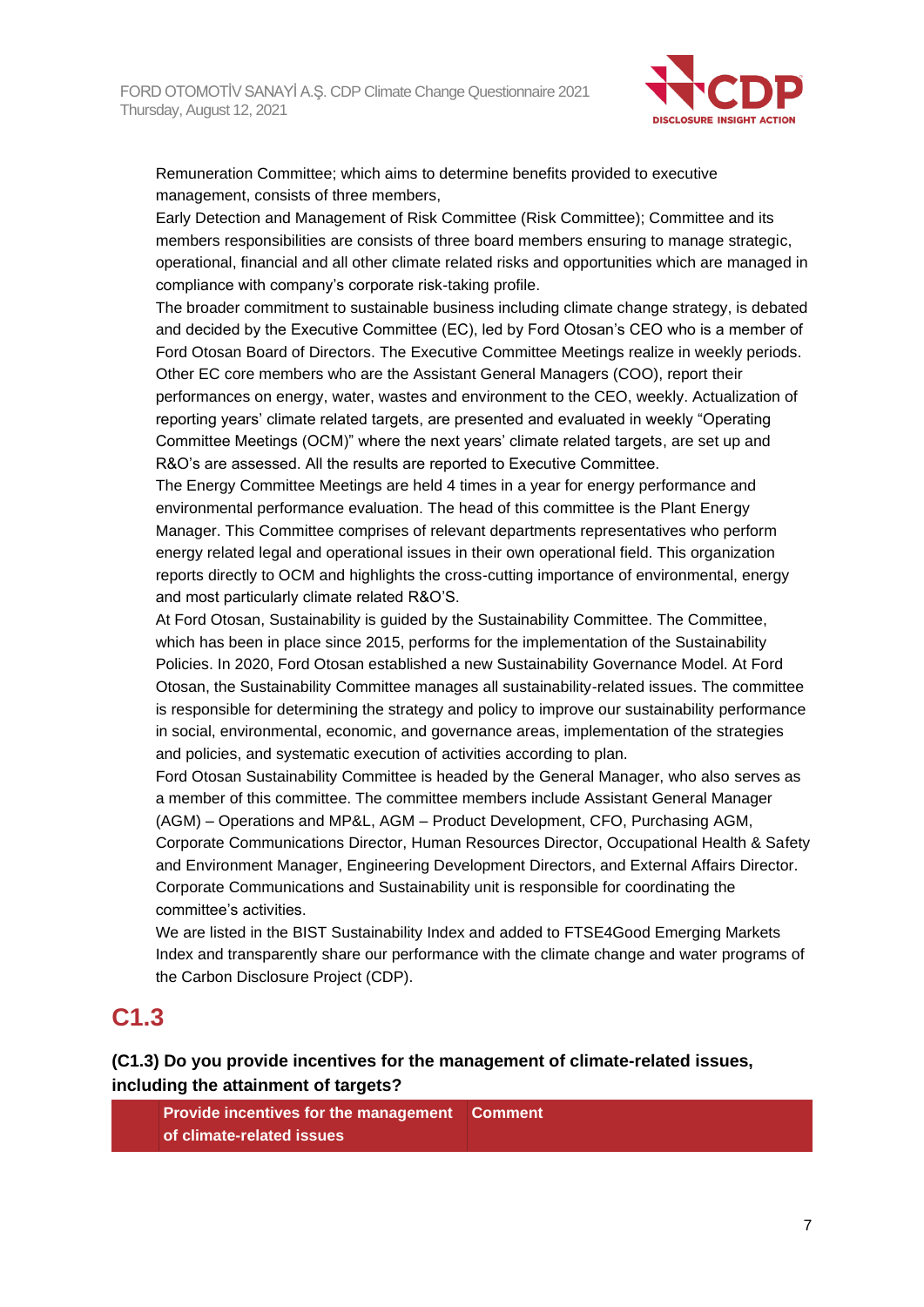

| Row | Yes | The incentives are positive and trigger |
|-----|-----|-----------------------------------------|
|     |     | responsible consumption and production. |

# **C1.3a**

## **(C1.3a) Provide further details on the incentives provided for the management of climate-related issues (do not include the names of individuals).**

| <b>Entitled to</b><br><i>incentive</i>  | <b>Type of</b><br><b>incentive</b> | <b>Activity</b><br>inventivized | <b>Comment</b>                                                                                                                                                                                                                                                                                                                                                                                                                                                                                                                                                                                                                                                                                                                                                                                                                                                                                                                                                                                                                             |
|-----------------------------------------|------------------------------------|---------------------------------|--------------------------------------------------------------------------------------------------------------------------------------------------------------------------------------------------------------------------------------------------------------------------------------------------------------------------------------------------------------------------------------------------------------------------------------------------------------------------------------------------------------------------------------------------------------------------------------------------------------------------------------------------------------------------------------------------------------------------------------------------------------------------------------------------------------------------------------------------------------------------------------------------------------------------------------------------------------------------------------------------------------------------------------------|
| <b>Chief Executive</b><br>Officer (CEO) | Monetary<br>reward                 | Energy reduction<br>target      | Environmental targets are transformed into<br>individual business targets through the<br>scorecard practice and the achieved<br>performances influence the performance<br>base remuneration of employees of all level.<br>Ford Motor Company (FMC) discloses long<br>term strategies which are converted to Ford<br>Otosan's long term targets. FMC supports the<br>implementation of renewable energy where<br>the project can be tied to the customer's<br>facility, either directly or through the local<br>distribution utility. Ford Motor Company has<br>a new renewable energy target of 100% by<br>2035. Ford Otosan has a target to source<br>approximately 864,000 GJ of energy from<br>internationally certified renewable energy<br>sources.<br>Performance assessments and decisions in<br>pursuance of Sustainability Strategy and CDP<br>Reporting Management are accomplished,<br>integrated with CEO's targets and reported to<br>the Board and factor into executive<br>compensation through the Balanced Score<br>Card. |
| <b>Chief Operating</b><br>Officer (COO) | Monetary<br>reward                 | Energy reduction<br>target      | Energy targets are transformed into individual<br>business targets through the scorecard<br>practice. The achieved performances<br>influence the performance base remuneration<br>of employees of all levels. Ford Motor<br>discloses long term strategies which are<br>converted to Ford Otosan's long term targets.<br>Performance assessments and decisions in<br>pursuance of Energy Road Map are<br>accomplished, integrated with COO targets<br>and reported to the Board and factor into                                                                                                                                                                                                                                                                                                                                                                                                                                                                                                                                            |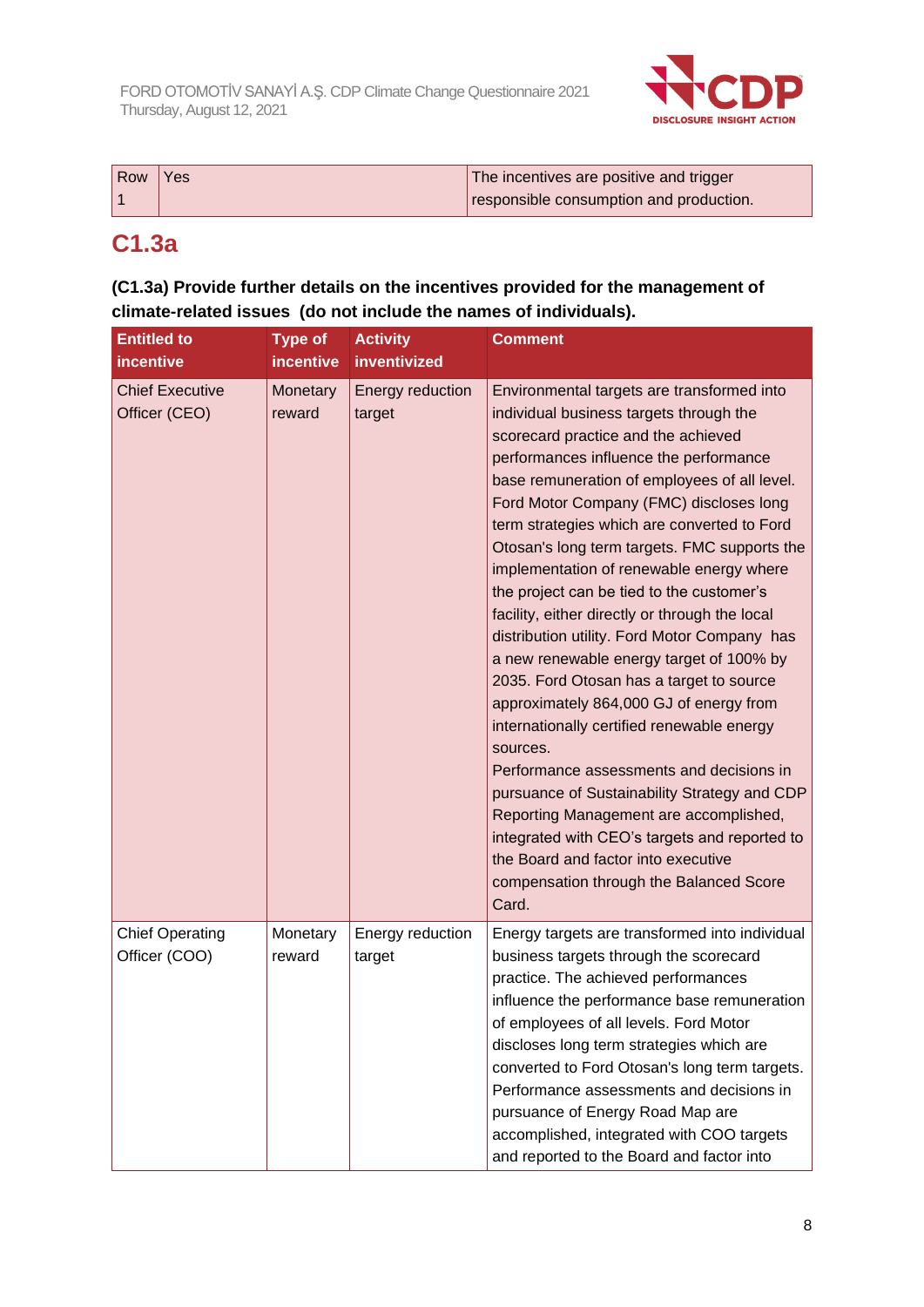

|                                                                                |                    |                                                                            | executive compensation through the<br><b>Balanced Score Card.</b>                                                                                                                                                                                                                                                                                                                                                                                                                                                                                                                                                                                                                               |
|--------------------------------------------------------------------------------|--------------------|----------------------------------------------------------------------------|-------------------------------------------------------------------------------------------------------------------------------------------------------------------------------------------------------------------------------------------------------------------------------------------------------------------------------------------------------------------------------------------------------------------------------------------------------------------------------------------------------------------------------------------------------------------------------------------------------------------------------------------------------------------------------------------------|
| Environmental,<br>health, and safety<br>manager                                | Monetary<br>reward | Energy reduction<br>project                                                | Reduction of ghg emissions and natural<br>source consumption are the emission<br>reduction projects managed by<br>environmental, health and safety manager.<br>The KPI's are transformed into individual<br>business targets through the scorecard<br>practice. The achieved performances<br>influence the performance base remuneration<br>in the managerial level. Ford Motor discloses<br>long term strategies which are converted to<br>Ford Otosan's long term targets<br>Performance assessments and decisions in<br>pursuance of Emission Reduction Road Map<br>are accomplished and reported to the<br>executive level and factor into compensation<br>through the Balanced Score Card. |
| Environmental,<br>health, and safety<br>manager                                | Monetary<br>reward | Emissions<br>reduction project                                             | Sustainability and CDP Reporting is managed<br>by environmental health and safety manager.<br>The KPIs are transformed into individual<br>business targets through the scorecard<br>practice and the achieved performances<br>influence the performance base remuneration<br>in the managerial level. Performance<br>assessments and decisions are accomplished<br>and reported to the executive level and factor<br>into compensation through the Balanced<br>Score Card.                                                                                                                                                                                                                      |
| Risk manager                                                                   | Monetary<br>reward | Other (please<br>specify)<br>Climate related<br>risks and<br>opportunities | <b>Climate related Risk &amp; Opportunities</b><br>evaluation is managed by risk manager.<br>The KPIs are transformed into individual<br>business targets through the scorecard<br>practice and the achieved performances<br>influence the performance base remuneration<br>in the managerial level.<br>Performance assessments and decisions are<br>accomplished and reported to the executive<br>level and factor into compensation through<br>the Balanced Score Card.                                                                                                                                                                                                                       |
| Other, please specify<br>Central<br>Maintenance And<br><b>Facility Manager</b> | Monetary<br>reward | Energy reduction<br>target                                                 | Performance indicators include CO2<br>emissions reduction, energy consumption and<br>natural resources consumption reduction,<br>providing support to sustainability reporting.                                                                                                                                                                                                                                                                                                                                                                                                                                                                                                                 |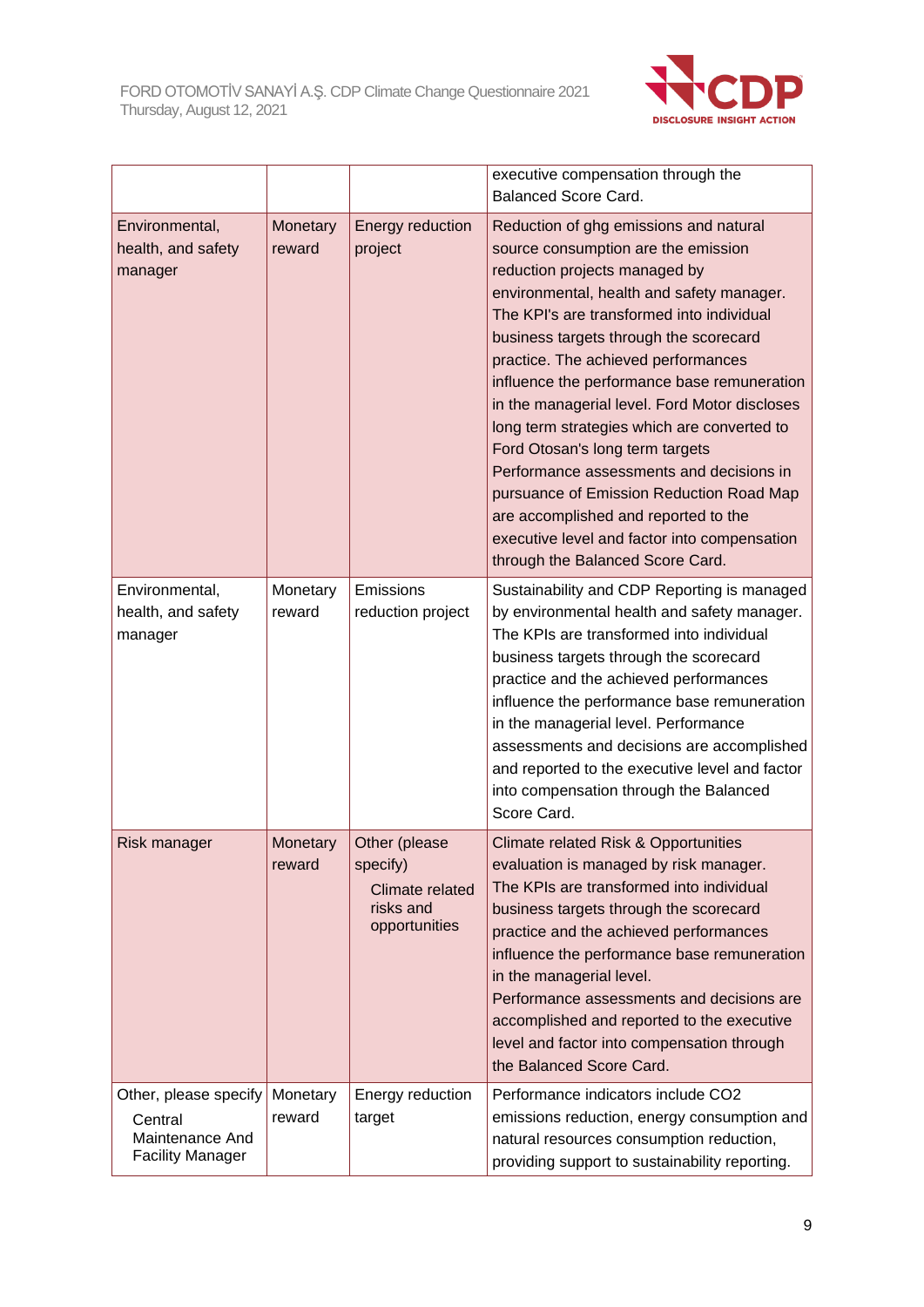

| All employees<br>Other (please<br><b>Monetary</b><br>Ford Otosan has started restructuring all its<br>specify)<br>processes using a new perspective that puts<br>reward<br>innovation and digitization right at the center.<br>Innovation and<br>leadership<br>We have established an Innovation<br>Committee within our company and a digital<br>innovation platform called the "Idea Factory."<br>We offer employees who work with this<br>platform the opportunity to share innovative<br>thoughts and turn them into reality,<br>transforming themselves into corporate<br>entrepreneurs in the process. In addition,<br>within the scope of Green Office Project, the<br>green office tab has been added to the idea<br>factory as the idea category to allow all<br>employees to share their savings ideas in the<br>office environment.<br>Several new strategies were developed last<br>year as part of our vision "To become<br>Turkey's most valuable and preferred<br>industrial company." We digitalized processes<br>in all areas. We began training,<br>communication, and redesigning business<br>procedures in order to integrate innovation<br>into our corporate culture and help design our<br>future for climate friendly mobility. The<br>proposals on product improvement and on<br>actions related with energy efficiency and<br>provided by our employees. Presents have<br>been given to our employees as non-<br>monetary reward for coherent and inclusive<br>proposals.<br>The OKR (Objectives and Key Results)<br>Performance System that we launched in |  | Performance assessments and decisions are<br>accomplished and reported to the executive<br>level and factor into compensation through<br>the Balanced Score Card. |
|---------------------------------------------------------------------------------------------------------------------------------------------------------------------------------------------------------------------------------------------------------------------------------------------------------------------------------------------------------------------------------------------------------------------------------------------------------------------------------------------------------------------------------------------------------------------------------------------------------------------------------------------------------------------------------------------------------------------------------------------------------------------------------------------------------------------------------------------------------------------------------------------------------------------------------------------------------------------------------------------------------------------------------------------------------------------------------------------------------------------------------------------------------------------------------------------------------------------------------------------------------------------------------------------------------------------------------------------------------------------------------------------------------------------------------------------------------------------------------------------------------------------------------------------------------------------------------------|--|-------------------------------------------------------------------------------------------------------------------------------------------------------------------|
| 2020 provides an opportunity for the<br>employees to set their own goals. The system<br>supports them toward expanding their<br>horizons with the help of several training<br>opportunities to improve themselves<br>throughout the year. The scorecards of<br>managers, team leaders, engineers and                                                                                                                                                                                                                                                                                                                                                                                                                                                                                                                                                                                                                                                                                                                                                                                                                                                                                                                                                                                                                                                                                                                                                                                                                                                                                  |  | possible GHG emissions reduction have been                                                                                                                        |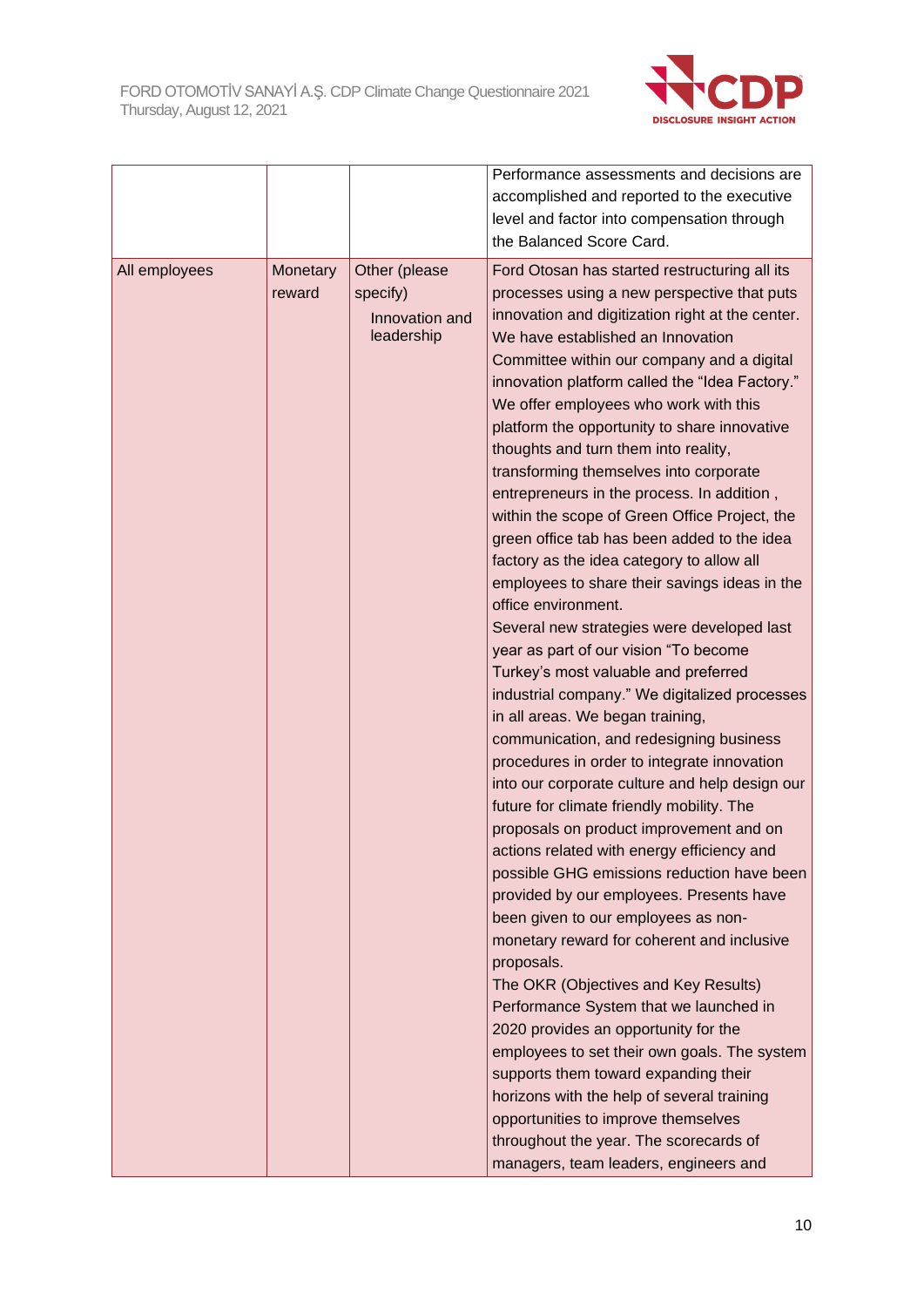

| Other, please specify<br>Re3 Project Team                        | Non-<br>monetary<br>reward | Other (please<br>specify)<br>Sustainability<br>goals, energy<br>efficiency &<br>innovation. | experts include targets related to climate<br>change. Pay scale is determined according to<br>these achievements in Scorecard scoring.<br>We reached the finals in Plastic Recyclers<br>Europe Awards - known as the most<br>important<br>competition of Europe in its field - with the<br>Fan Hood from Recycled Materials project in<br>the Automotive, Electric & Electronic product<br>category.<br>This first product was the start of the Re3<br>Project (Recycle, Reuse, Reduce) at Ford                                                                                                                                                                                                                                                                                                                                                                                                                                                                                                                                                                                                                                  |
|------------------------------------------------------------------|----------------------------|---------------------------------------------------------------------------------------------|----------------------------------------------------------------------------------------------------------------------------------------------------------------------------------------------------------------------------------------------------------------------------------------------------------------------------------------------------------------------------------------------------------------------------------------------------------------------------------------------------------------------------------------------------------------------------------------------------------------------------------------------------------------------------------------------------------------------------------------------------------------------------------------------------------------------------------------------------------------------------------------------------------------------------------------------------------------------------------------------------------------------------------------------------------------------------------------------------------------------------------|
|                                                                  |                            |                                                                                             | Otosan. In this regard, we paved the way for<br>the production of products that cause less<br>harm to the environment with lower carbon<br>footprint and water consumption, and took<br>necessary steps to make the existing<br>products more<br>environmentally friendly.                                                                                                                                                                                                                                                                                                                                                                                                                                                                                                                                                                                                                                                                                                                                                                                                                                                       |
| Other, please specify<br>Coorporate<br>Communications<br>Manager | Monetary<br>reward         | <b>Emissions</b><br>reduction target                                                        | Sustainability Reporting is managed by<br>Coorporate Communications Manager.<br>Several new strategies were developed last<br>year as part of our vision "To become<br>Turkey's most valuable and preferred<br>industrial company." We digitalized processes<br>in all areas. We began training,<br>communication, and redesigning business<br>procedures in order to integrate innovation<br>into our corporate culture and help design our<br>future for climate friendly mobility. The<br>proposals on product improvement and on<br>actions related with energy efficiency and<br>possible GHG emissions reduction have been<br>provided by our employees. Presents have<br>been given to our employees as non-<br>monetary reward for coherent and inclusive<br>proposals.<br>The OKR (Objectives and Key Results)<br>Performance System that we launched in<br>2020 provides an opportunity for the<br>employees to set their own goals. The system<br>supports them toward expanding their<br>horizons with the help of several training<br>opportunities to improve themselves<br>throughout the year. The scorecards of |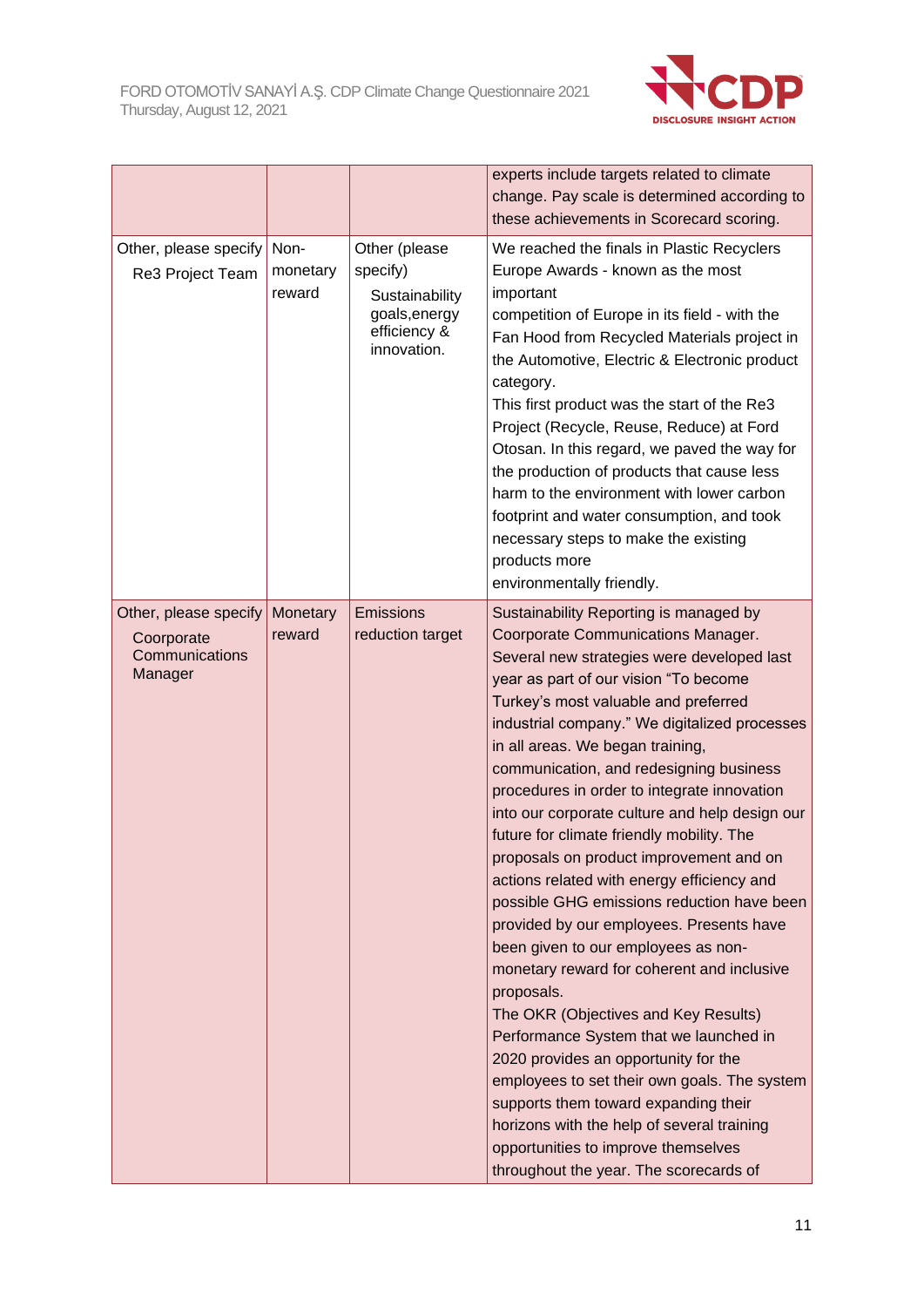

| managers, team leaders, engineers and        |
|----------------------------------------------|
| experts include targets related to climate   |
| change. Pay scale is determined according to |
| these achievements in Scorecard scoring.     |

# **C2. Risks and opportunities**

# **C2.1**

**(C2.1) Does your organization have a process for identifying, assessing, and responding to climate-related risks and opportunities?**

Yes

# **C2.1a**

## **(C2.1a) How does your organization define short-, medium- and long-term time horizons?**

|                 | <b>From</b><br>(years) | To<br>(years) | <b>Comment</b>                                                                                                                                                                                                                                                                                                                  |
|-----------------|------------------------|---------------|---------------------------------------------------------------------------------------------------------------------------------------------------------------------------------------------------------------------------------------------------------------------------------------------------------------------------------|
| Short-<br>term  | $\Omega$               |               | We define our own time frames according to the life of the assets, the<br>sector base transitions, and the profile of the climate related risks we<br>may face in our geographies. Climate related regulatory, operational<br>and financial planning are conducted over a 1- year time frame in our<br>organization.            |
| Medium-<br>term | 1                      | 5             | We define our own time frames according to the life of the assets, the<br>sector base transitions, and the profile of the climate related risks we<br>may face in our geographies. Climate related strategic and capital<br>planning are conducted over a 1-5 years' time frame in our<br>organization.                         |
| Long-<br>term   | 5                      | 12            | We define our own time frames according to the life of the assets, the<br>sector base transitions, and the profile of the climate related risks we<br>may face in our geographies. Climate related risks that may have<br>implications over a longer period are conducted over a 5-12 years'<br>time frame in our organization. |

# **C2.1b**

## **(C2.1b) How does your organization define substantive financial or strategic impact on your business?**

Ford Otosan defines substantive financial impact on its business as the change in operational costs which could occur because of a large impact on the business units affected by climate related physical conditions. Climate related negative reputation risks may have a substantive impact on our customers and shareholders concerns resulting with a loss in profitability and market value.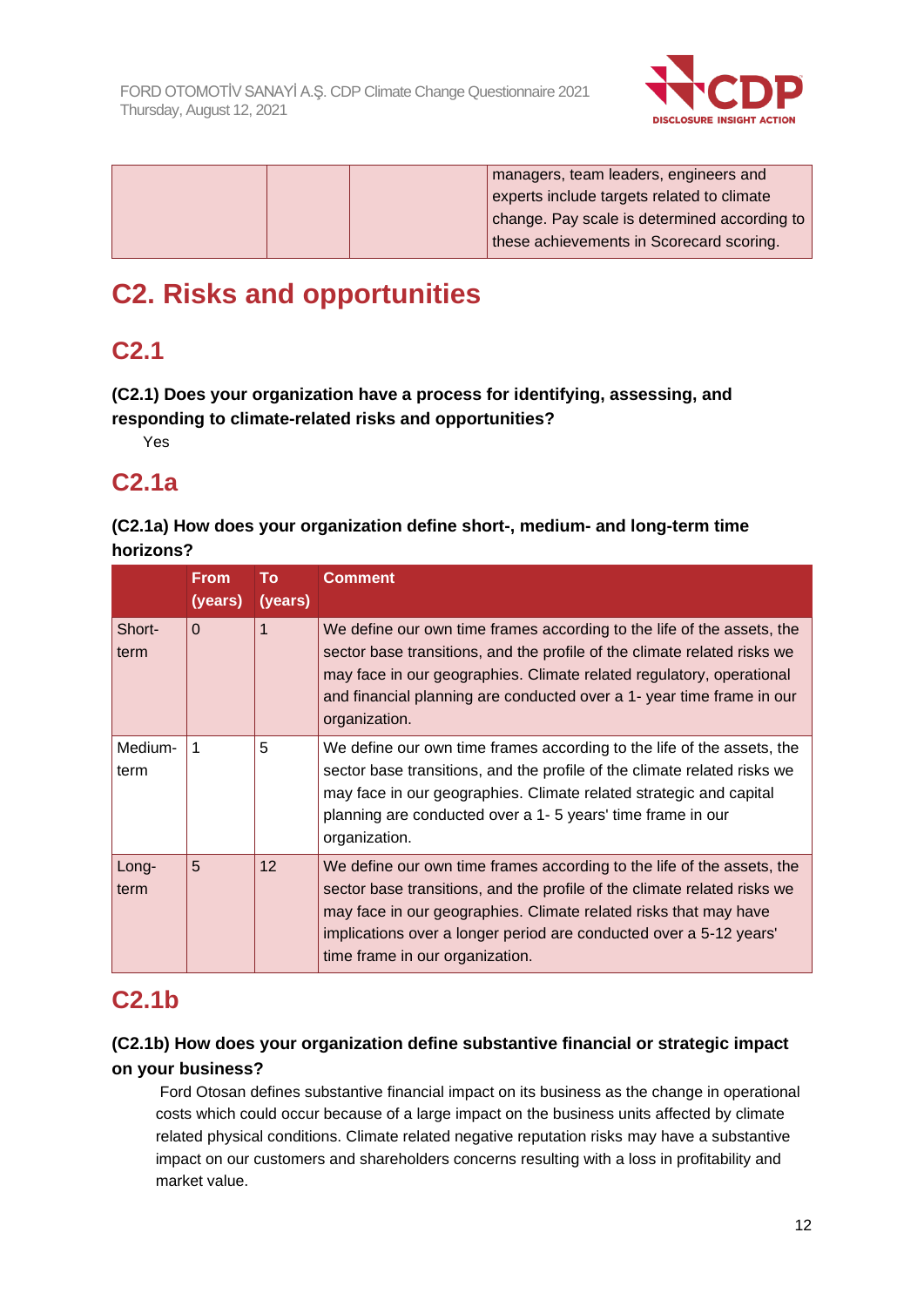

Risk tolerance of Ford Otosan can be defined as an appropriate level of physical disability to operate in the facility that does not have a significant impact on the company. In Ford Otosan the substantive financial/strategic impact is related with the risk tolerance level and is defined according to financial loss. Revenue loss over \$15 M is considered as substantive financial impact.

The opportunities are evaluated by related departments. If there are new opportunities detected for long-term time horizon, they are included in the annual budget planning after the decisions of Board of Directors.

## **C2.2**

**(C2.2) Describe your process(es) for identifying, assessing and responding to climaterelated risks and opportunities.**

### **Value chain stage(s) covered**

Direct operations Upstream Downstream

### **Risk management process**

Integrated into multi-disciplinary company-wide risk management process

## **Frequency of assessment**

More than once a year

#### **Time horizon(s) covered**

Short-term Medium-term Long-term

#### **Description of process**

The climate related risks forthcoming throughout the value chain are proactively identified and managed considering opportunity arising from these risks. Identification of the risks, implementation of the risk and crisis management plans and identification of the risk-related opportunities is in the responsibility of the Board of Directors. Early Detection and Management of Risk Committee provides support to the Board of Directors to fulfil its duties. The Committee reports its practices on early determination of risks, measures to be taken regarding the detected risks, and management of the risks to the Board of Directors. The Audit Committee contributes to the activities on risk management through outcomes obtained from the internal audit processes. Practices on the identification, monitoring and management of the risk elements is performed by the Risk Management Team. The Risk Management Team identifies the financial, operational, strategic and legal risks of the company through monthly meetings and monitors them on the risk management map. The Risk Management Division reports on risk assessment and internal inspection to the senior management of the company through the Audit Committee, Early Detection and Management of Risk Committee and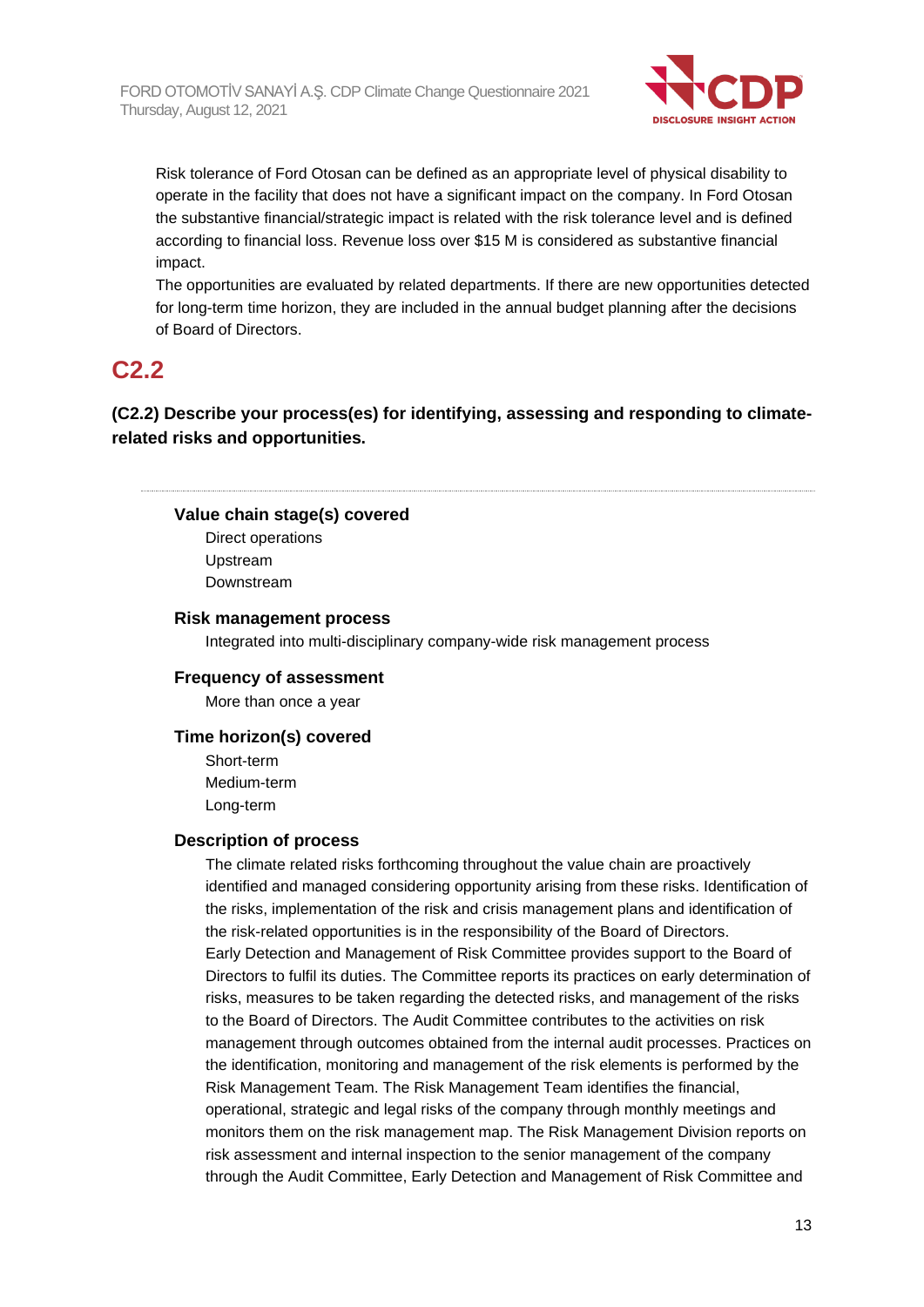

the Corporate Governance Committee. The Risk Management Team and Early Detection and Management of Risks Committee (ED&MR) review and finalize all climate related risk analysis. The assessed critical risks to be of Extreme Importance are fulfilled based on the methodology defined in the Corporate Risk Management Procedure. When the risks have been assessed and documented with their interactions, the prioritization for risk response starts. Risk Assessment, Impact and Probability Form" is used for the prioritization. The studies and results are reported to the EC for the oversight process.

In our organisation; Strategic and Reputation risks (e g: Product competitiveness, changing customer preferences) are assessed at company and value chain level. Operational, legal, financial, physical, environmental risks (e g: The increase in energy costs, changes in climate related law and regulations) are assessed at asset level. All the risks are identified in the Risk Categories Table. Energy, emissions and target management, material consumption, waste management, water and wastewater management and related legal issues are identified, classified and differed from other risks by The Risk Management Team at asset level. The ED&MR Committee evaluates and prioritizes asset level corporate risks and opportunities; at the end of this process company level R&O are then identified. Risk and opportunity identification, determination and prioritization methods have been defined by this team and published internally. ED&MR Committee integrates the climate related risks and opportunities base on Ford Otosan risk and opportunity scoring methodology. The risks and opportunities are scored (1-5 points) covering strategic, legal/compliance, financial, reputation, operational, technology/innovation and other external factors determined in the Risk Categories Table. Enumerated Impact points are represented by impact description.

All risks and opportunities are evaluated according to impact and probability criteria. The risk (R) and opportunity (O) points are scored by multiplying frequency (P) and impact point (I) for prioritization  $(Q=P^*I)$ . The risks and opportunities are measured by using a 5x5 matrix of Risk Impact Probability Chart and grouped as low, moderate, high, and extreme. An Impact Strength Classification Chart, consists of five categories, is used for impact analysis. All risks and opportunities are entered into the Risk Inventory Form, measured, and monitored by developing solution strategies. The company's risk inventory, the number of low, moderate, high, and extreme risks before and after risk mitigation actions are taken, and the action plans regarding high and extreme risks are reported to the Early Determination and Management of Risk Committee at regular intervals. The committee monitors the company risks using our risk measurement methods and submits recommendations to the Board of Directors when needed.The opportunities are evaluated by related departments.If there are new opportunities detected for long-term time horizon, they are included in the annual budget planning after the decisions of Board of Directors

Physical risks and/opportunities:The hail bomb project practice was realized as a consequence of physical risk assessment made by Ford Otosan for the purpose to protect new vehicles in Yeniköy Port in Kocaeli, against hailstorm in the short and midterm. The project consists of the installation of the shock waves protection system against hail. The study of the project is carried out for Ford Otosan in Turkey to protect their compound area in Kocaeli, Turkey. After a long feasibility and optimization process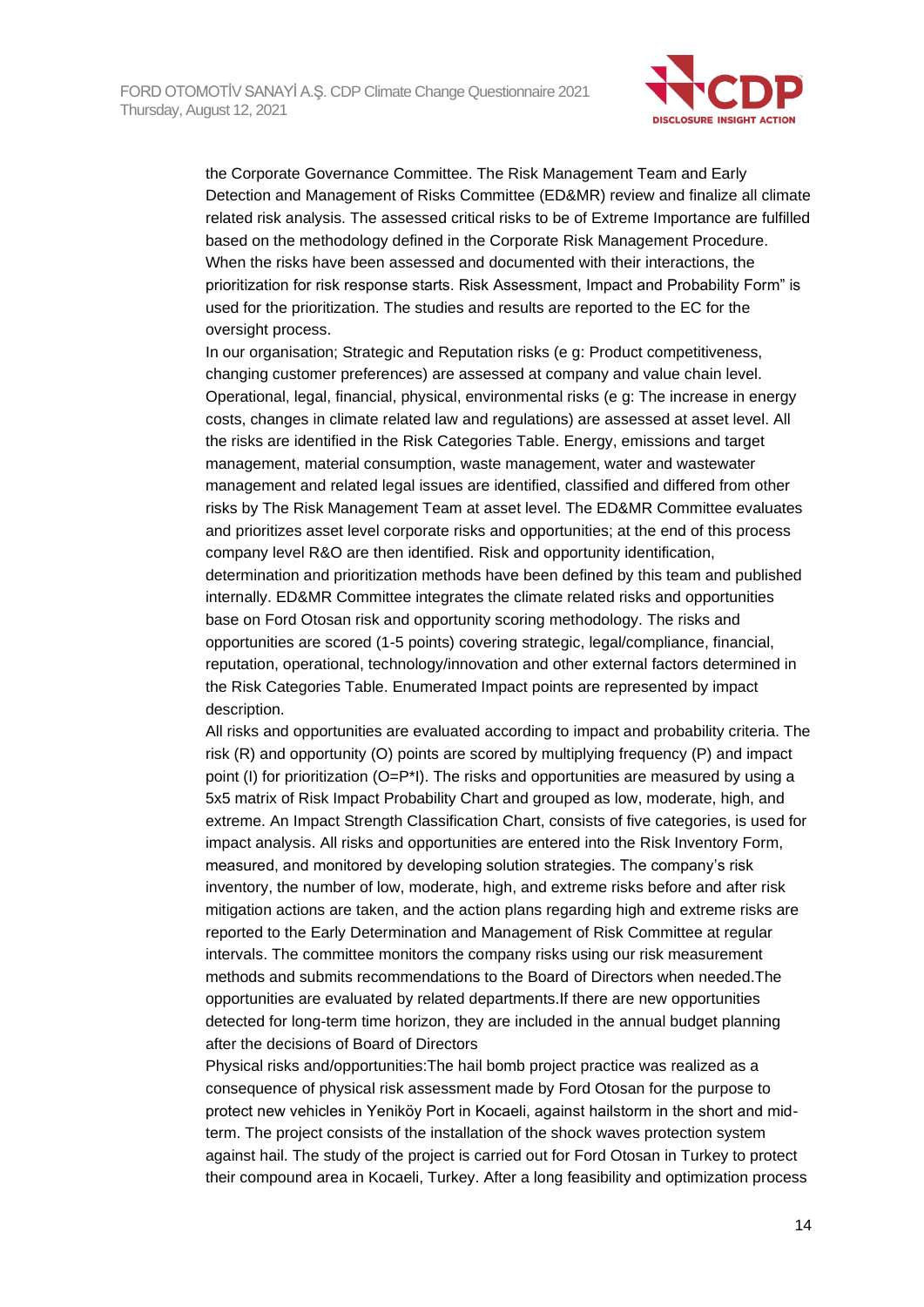

with financial measures, the Board of Directors decided to the installation of full protection system against hailstorm at Ford Otosan Yeniköy Port. The investment budget was 176,400 \$ in 2018. The drills and other maintenance activities are reported periodically to CEO

Transitional risks/opportunities:Joint Activities with the Startup Ecosystem in Silicon Valley have commenced in the reporting year. "Autonomous & Mobility" groups have been established by WEF for Industry 4.0 since March 2019. This has given us a chance to meet more than 15 Fortune 500 companies, over 10 Investment Funds and Corporate Investment Funds, and more than 10 Acceleration and Incubation centers about an initiative that creates more than 40 end-technology initiatives on "Autonomous Freight Transport".

As Ford Otosan, we are focusing on providing smart technologies that will be needed in cities and vehicles of the future. We also contribute to Ford's leadership goal in this area by offering solutions which are environmentally friendly, safe and enhance travel and driving experience. Following the technological transformation in the automotive industry, and in addition to traditional automotive products and services, advanced R&D studies are carried out in the areas of carbon dioxide emissions reduction, connected vehicles, autonomous vehicles, electric vehicles and electrification, and light vehicle technologies. Investments in R&D infrastructure continue aligned with the transitional opportunities in the field of intelligent mobility. As part of our growth strategy for trucks, we achieved a first in Turkey: We started a joint R&D venture with AVL, company that develops autonomous convoy-platooning technologies. In this context, we aim to contribute to the reduction of fuel consumption and carbon emissions from 8% to 15%, and the improvement of driving safety in heavy commercial. In 2018, we launched an R&D cooperation. In the reporting year, we performed tests on the Platooning project and we brought the system to a certain level of maturity

## **C2.2a**

## **(C2.2a) Which risk types are considered in your organization's climate-related risk assessments?**

|                       | <b>inclusion</b>                | Relevance & Please explain                                                                                                                                                                                                                                                                                                                                                                                                                                                                                                                                                                                                                                                                                                                                                                                                       |
|-----------------------|---------------------------------|----------------------------------------------------------------------------------------------------------------------------------------------------------------------------------------------------------------------------------------------------------------------------------------------------------------------------------------------------------------------------------------------------------------------------------------------------------------------------------------------------------------------------------------------------------------------------------------------------------------------------------------------------------------------------------------------------------------------------------------------------------------------------------------------------------------------------------|
| Current<br>regulation | Relevant,<br>always<br>included | Climate change risks due to current regulations are always important<br>for Ford Otosan and the automotive industry overall. For this reason,<br>Ford Otosan always includes this risk type in its risk assessment<br>procedures.<br>In 2019, "Fluorinated Greenhouse Gases Amendment Regulations<br>were added to our company's environmental risk chart. In line with this<br>regulation in 2020 all fluorinated greenhouse gases are banned, R22<br>gas containing equipment are controlled according to the requirements<br>of the regulation. As of 2020, ozone gas filling is banned and periodical<br>maintenance service is not provided. (R22's replacement with new type<br>gases is not applied due to 70-80% loss of yield.) In order to comply<br>with that regulation, the units' change has been started in 2019. |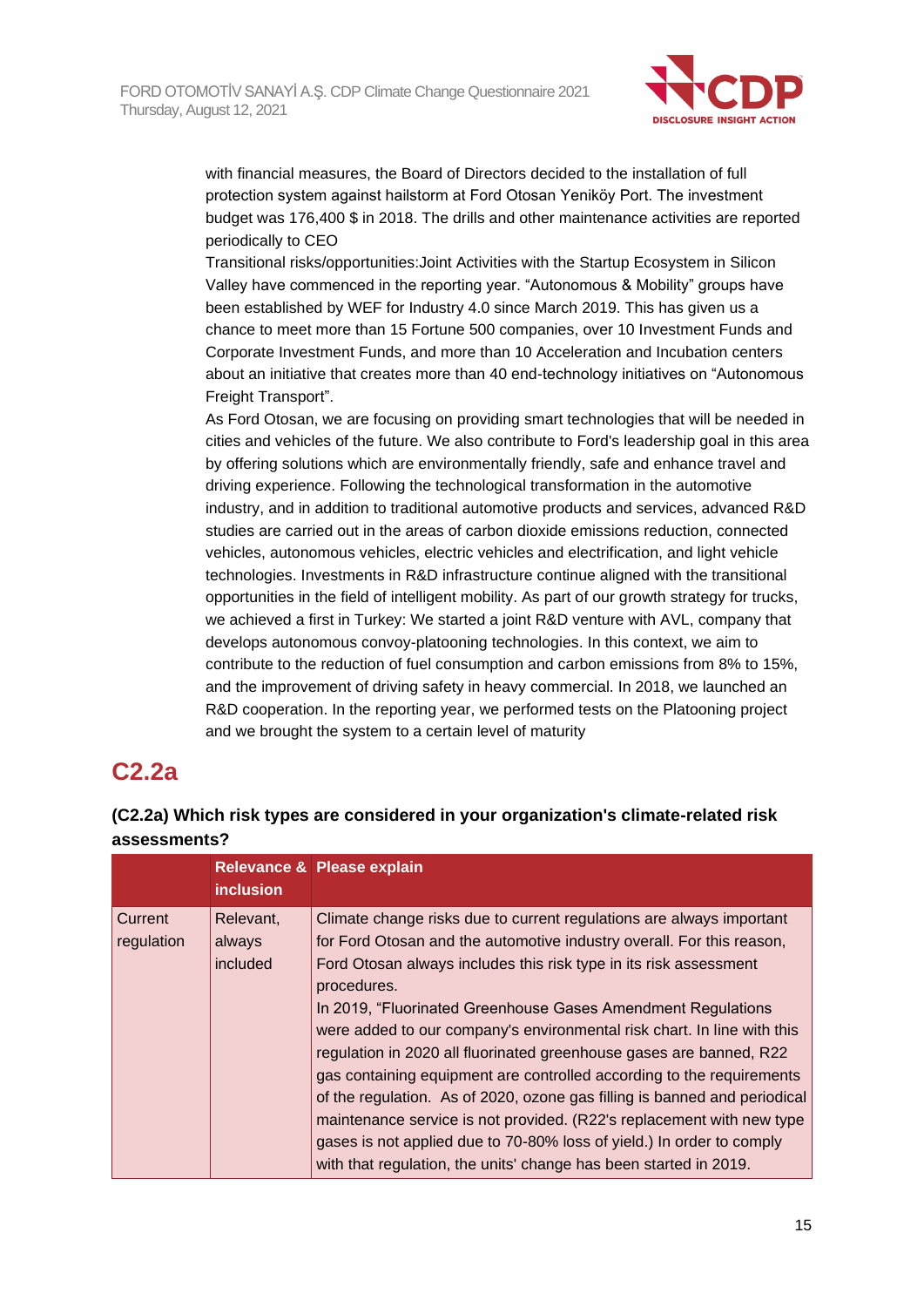

|                        |                                 | Therefore, if the equipment fails, it is replaced with new gas. The<br>follow-up is realized and reported to EC by senior executives.<br>Ford Otosan's compliance team follow all climate related regulations by<br>using internal and external company-wide communication and all<br>related worldwide information. When current regulation based potential<br>risks are identified, the risks are assessed and documented with their<br>interactions; The prioritization for risk response and reporting starts.<br>Risk Assessment, Impact and Probability Form is used for the<br>prioritization. These ERM studies are reported to the EC. Amendments<br>to the regulations are followed online and by e-mail. The action plan is<br>always started with the initiation of related department.                                                                                                                                                                                                                                                                                                                                                                                                                                                                                                                                                                                                                                                                                                                                                                                                                                                                                                                                                                                                                                                                                                                                                                                                                                                                                                                                                                                                                                                                                                                                                            |
|------------------------|---------------------------------|----------------------------------------------------------------------------------------------------------------------------------------------------------------------------------------------------------------------------------------------------------------------------------------------------------------------------------------------------------------------------------------------------------------------------------------------------------------------------------------------------------------------------------------------------------------------------------------------------------------------------------------------------------------------------------------------------------------------------------------------------------------------------------------------------------------------------------------------------------------------------------------------------------------------------------------------------------------------------------------------------------------------------------------------------------------------------------------------------------------------------------------------------------------------------------------------------------------------------------------------------------------------------------------------------------------------------------------------------------------------------------------------------------------------------------------------------------------------------------------------------------------------------------------------------------------------------------------------------------------------------------------------------------------------------------------------------------------------------------------------------------------------------------------------------------------------------------------------------------------------------------------------------------------------------------------------------------------------------------------------------------------------------------------------------------------------------------------------------------------------------------------------------------------------------------------------------------------------------------------------------------------------------------------------------------------------------------------------------------------|
| Emerging<br>regulation | Relevant,<br>always<br>included | For our company, Emerging Regulatory risks are the potential risks<br>representing potential physical and transitional threats such as policy &<br>legal, and technology triggering, increase in costs (carbon taxes or<br>future cap & trade implementation plans) and the write-off for new<br>products and/or facilities.<br>In the reporting year, the Implementation phase of emerging cap &<br>trade system was in the agenda of Turkish Ministry of Environment &<br>Urbanization. The phase 2 of PMR project studies with the World Bank<br>sponsorship, was completed with the digital conference held on<br>January 27, 2021.<br>In Phase 2 of the project, extensive studies were carried out to<br>establish the legal and technical infrastructure for the implementation of<br>the pilot ETS. With these studies, the legal and institutional<br>infrastructure has been established for the implementation of the<br>emissions trading system in Turkey. At the same time, cap and<br>allocation plans were created for the ETS, an ETS simulation<br>application was developed, a registration system software infrastructure<br>was developed for the ETS, and Article 6 of the Paris Agreement was<br>evaluated in terms of Turkey.<br>This new system has now some uncertainties for industries such as;<br>obligation to reduce the GHG emissions or some fines in case of<br>excess carbon emissions. Ford Otosan is in the scope of MRV. The<br>National MRV regulation is likely to be revised; which may bring<br>different emission quotas forcing our industry to face a carbon cap<br>allocation. Additional quotas may cause an increase in operational cost.<br>Ford Otosan is aware that this risk could increase the operational<br>expenses in mid- term time horizon. In order to minimize this risk, we<br>are in an active engagement with governmental authorities. The follow-<br>up is realized and reported to EC by senior executives. When an<br>emerging regulation based climate related potential risk is detected by<br>related department, the risks are assessed and documented with their<br>interactions; The prioritization for risk response and reporting starts.<br>Risk Assessment, Impact and Probability Form is used for the<br>prioritization. These ERM studies are reported to the EC. The climate |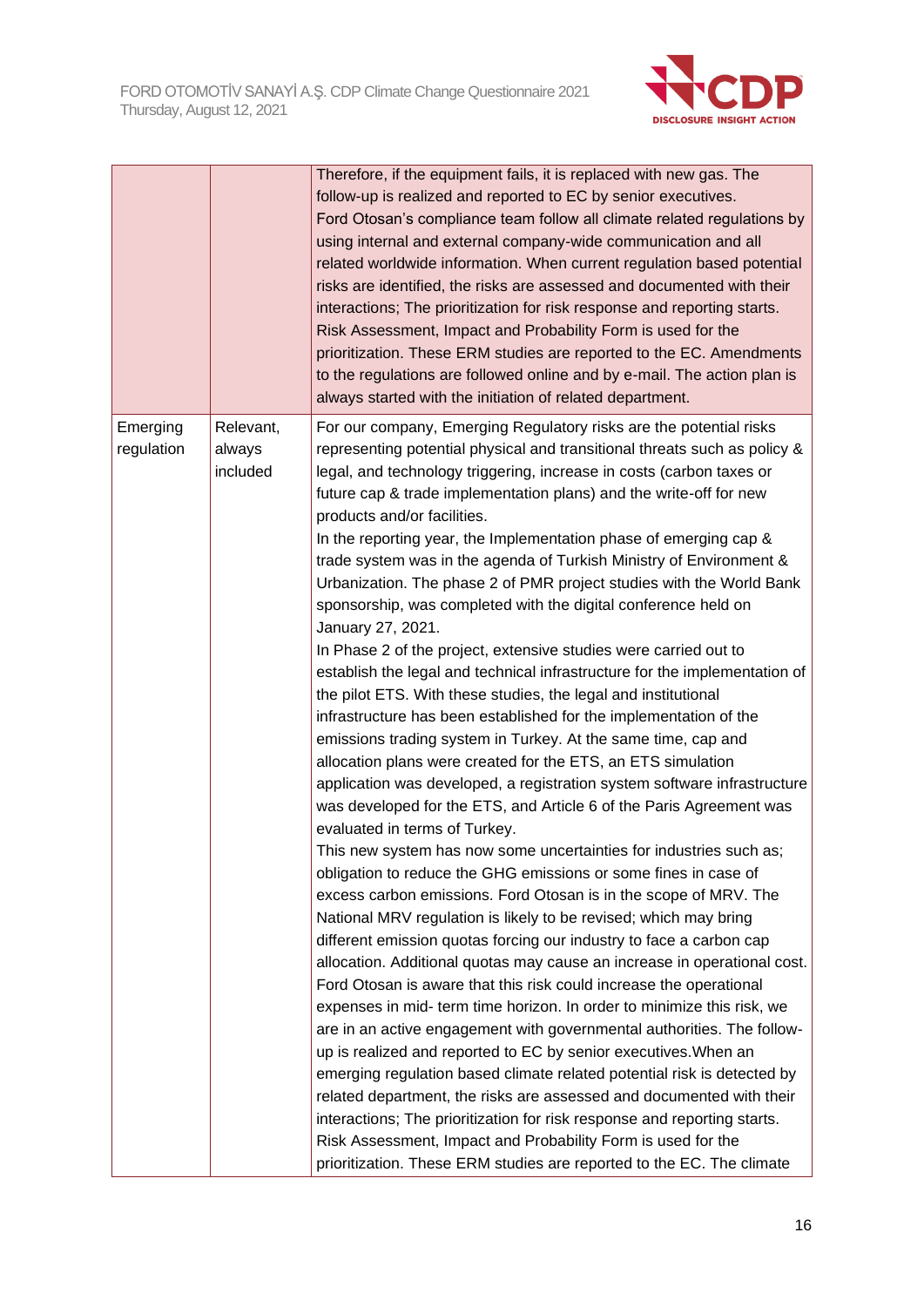

|            |                                 | related detailed R&O's such as MRV or PMR activities are assessed<br>base on the context of the company. The process fulfilled by the<br>evaluation and finalization of climate related critical risks. These risks<br>are always brought into action.                                                                                                                                                                                                                                                                                                                                                                                                                                                                                                                                                                                                                                                                                                                                                                                                                                                                                                                                                                                                                                                                                                                                                                                                                                                                                                                                                                                                                                                                                                                                                                                                                                                                                                                                                                                                                                                                                                                                                                                                                                                                                                                                                                                                                                                                                                |
|------------|---------------------------------|-------------------------------------------------------------------------------------------------------------------------------------------------------------------------------------------------------------------------------------------------------------------------------------------------------------------------------------------------------------------------------------------------------------------------------------------------------------------------------------------------------------------------------------------------------------------------------------------------------------------------------------------------------------------------------------------------------------------------------------------------------------------------------------------------------------------------------------------------------------------------------------------------------------------------------------------------------------------------------------------------------------------------------------------------------------------------------------------------------------------------------------------------------------------------------------------------------------------------------------------------------------------------------------------------------------------------------------------------------------------------------------------------------------------------------------------------------------------------------------------------------------------------------------------------------------------------------------------------------------------------------------------------------------------------------------------------------------------------------------------------------------------------------------------------------------------------------------------------------------------------------------------------------------------------------------------------------------------------------------------------------------------------------------------------------------------------------------------------------------------------------------------------------------------------------------------------------------------------------------------------------------------------------------------------------------------------------------------------------------------------------------------------------------------------------------------------------------------------------------------------------------------------------------------------------|
| Technology | Relevant,<br>always<br>included | Investments in R&D infrastructure is always the indicator of our<br>business continuity. A technological risk potential is always present due<br>to the competitors gaining a competitive advantage and alternatives in<br>terms of climate change in the sector.<br>We have three R&D centers, certified by the Ministry of Industry and<br>Technology: Sancaktepe, Eskişehir, and Gölcük. The projects that<br>these centers carry out bring us a competitive edge both in Turkey and<br>abroad.<br>Following the technological transformation in the automotive industry<br>advanced R&D studies are carried out in the areas of carbon dioxide<br>emissions reduction, connected vehicles, autonomous vehicles, electric<br>vehicles and light vehicle technologies. Consideration of the<br>environmental impact and the preference of vehicles with low fuel<br>consumption oriented us to focus on the development of new engines<br>and systems for fuel efficiency and the reduction of greenhouse gases<br>arising from the fuel consumption of vehicles.<br>To reduce carbon dioxide emissions in the F-Trucks fleet by 15% in<br>2025 and 15% in 2030 in line with EU targets, we develop engine and<br>vehicle technologies. The development work related to diesel heavy<br>commercial vehicles includes increasing thermal efficiency in Ecotorq<br>engines, enhancing vehicle aerodynamics, reducing weight, and<br>improving tires. We also develop connectivity technologies like<br>ConnecTruck on. F-MAX and achieve fuel and financial savings with<br>speed tracking, remote diagnostics, and software updates. Beyond<br>diesel vehicles, our development work focuses on new carbon-neutral<br>fuel technologies such as electric vehicles, hydrogen internal<br>combustion engine technologies, and hydrogen fuel cells. Electric road<br>trucks, currently in development at F-Trucks, will have an important role<br>to play in our 2025 carbon strategy for heavy commercial vehicles.<br>The most up-to-date technologies for the transition to renewable energy<br>sources (solar wall, wind turbine, daily light system etc.) are being<br>followed. Investment cost of new technologies is added to our risk<br>chart.<br>The potential risk & opportunities related to the products was deducted<br>and assessed with the support of R&O department and discussed in<br>EC and Board level Committee meetings. Monitoring of the risks &<br>opportunities was realized in Board- level, for decision making purpose. |
| Legal      | Relevant,<br>always<br>included | Legal risks for our sector represent big costs for complying with<br>regulation and deviation from our rating performance.<br>The legal issues related to the product are assisted by the<br>homologation team, and the operational legal issues are followed by                                                                                                                                                                                                                                                                                                                                                                                                                                                                                                                                                                                                                                                                                                                                                                                                                                                                                                                                                                                                                                                                                                                                                                                                                                                                                                                                                                                                                                                                                                                                                                                                                                                                                                                                                                                                                                                                                                                                                                                                                                                                                                                                                                                                                                                                                      |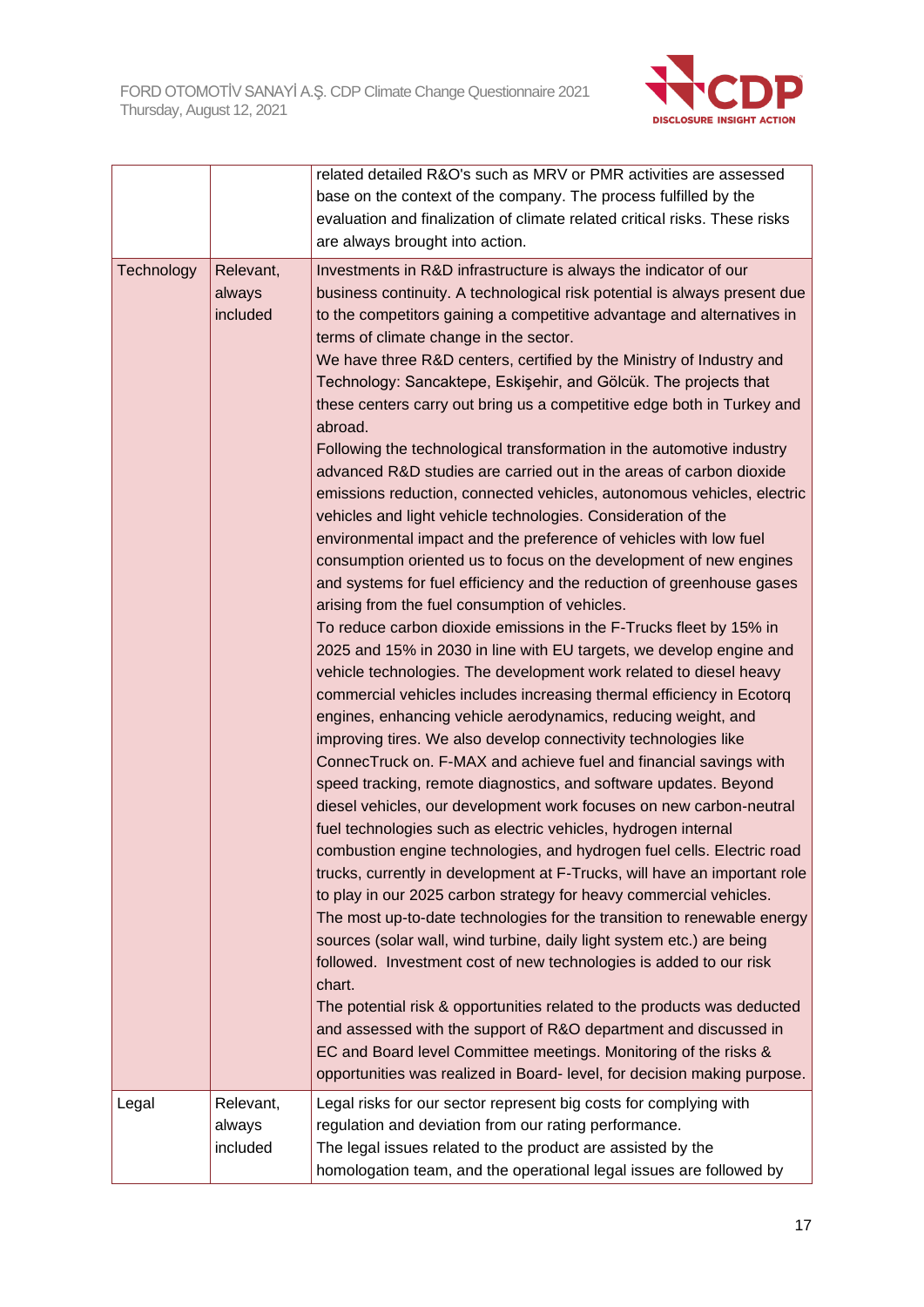

|               |                                 | the environmental team. Two basic directives<br>443/2009/EC & 510/2011/EC are the regulatory arrangements of EU on<br>CO2 reduction targets with their implementation for all producing<br>industries. Ford Otosan complies with existing legislation such as<br>Directive 1999/94/EC on fuel economy labels in Europe; This directive<br>is not compulsory in our country: There is no labeling system but the<br>CO2 level is calculated and declared by producers. This country<br>specific difference may pose some regulatory, taxation or other market<br>conditions related risks in global and national base. The absence of<br>standardized global criteria for labeling legislation and climate policy<br>may lead to big costs for complying with individual regulations and also<br>may deviate our rating performance. We are working parallel to Ford<br>Europe.<br>The potential risk & opportunities related to this risk driver was<br>deducted and assessed with the support of R&O department, and<br>discussed in EC and Board level Committee meetings.<br>Monitoring of the risks & opportunities was realized in Board-level, for<br>decision making purpose.                                       |
|---------------|---------------------------------|----------------------------------------------------------------------------------------------------------------------------------------------------------------------------------------------------------------------------------------------------------------------------------------------------------------------------------------------------------------------------------------------------------------------------------------------------------------------------------------------------------------------------------------------------------------------------------------------------------------------------------------------------------------------------------------------------------------------------------------------------------------------------------------------------------------------------------------------------------------------------------------------------------------------------------------------------------------------------------------------------------------------------------------------------------------------------------------------------------------------------------------------------------------------------------------------------------------------------|
| <b>Market</b> | Relevant,<br>always<br>included | Analyses of the impacts of possible global market changes is always in<br>our concern when reviewing our Business Plans with our climate goals.<br>Market risks for our sector represent increased R&D costs due to<br>customer behavior/ societal changes and digitization, increased raw<br>material & energy, water costs and uncertainty in market signals<br>Vehicle Fuel Consumption and Emission Levels: Consideration of the<br>environmental impact and the preference of vehicles with low fuel<br>consumption have lead us to focus on the development of new engines<br>and systems for fuel efficiency and the reduction of greenhouse gases<br>arising from the fuel consumption of vehicles. Hence, we contribute to<br>both the reduction of the negative impacts of climate change by<br>ensuring the reduction of greenhouse gases and the assurance of a<br>sustainable consumption and production.<br>The potential risk & opportunities related to these products was<br>deducted and assessed with the support of R&O department, and<br>discussed in EC and Board level Committee meetings.<br>Monitoring of the risks & opportunities was realized in Board-level, for<br>decision making purpose. |
| Reputation    | Relevant,<br>always<br>included | Reputation risks for our sector represent consumer preferences with<br>perception and stakeholder concerns. Climate related reputations risks<br>are taking place in line with other climate change related risks.<br>Formation of new climate related legislation may lead to reputation<br>risks for Ford Otosan if any noncompliance occurs. If competitors in the<br>sector have a technological advantage related to climate change, this<br>would too lead a reputation risk for Ford Otosan.<br>All environmental performance data is shared transparently using<br>channels such as the annual sustainability report, CDP.                                                                                                                                                                                                                                                                                                                                                                                                                                                                                                                                                                                         |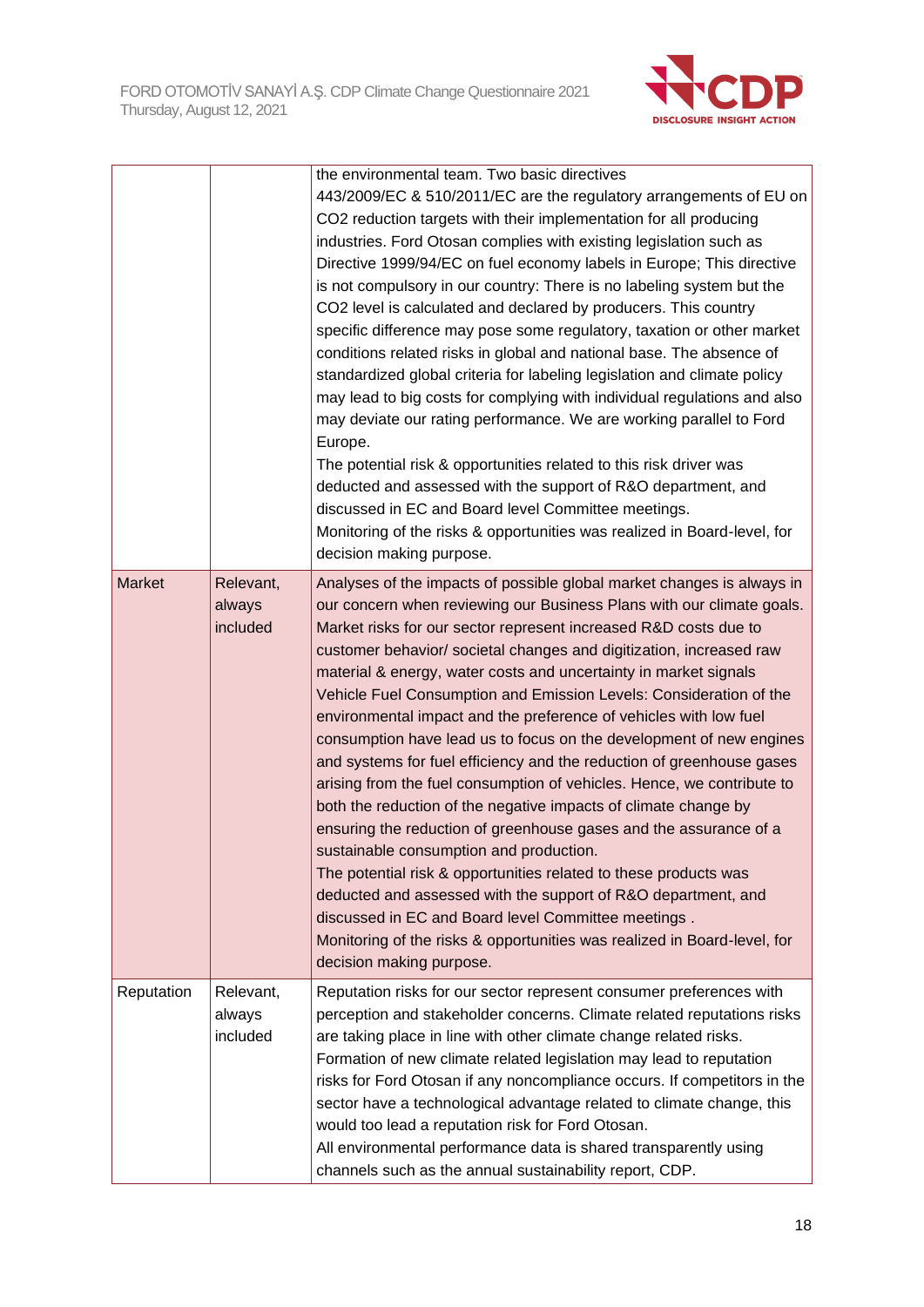

|                     |                                 | The potential threats or opportunities are assessed in Board level, for<br>decision making purpose. This risk driver is aligned with Ford Global; it<br>is often tied to other risks such as meeting product emission targets or<br>sales volumes for environmentally friendly vehicles. and it is always<br>under the oversight of board chair.                                                                                                                                                                                                                                                                                                                                                                                                                                                                                                                                                                                                                                                                                                                                                                                                                                                                                                                                                  |
|---------------------|---------------------------------|---------------------------------------------------------------------------------------------------------------------------------------------------------------------------------------------------------------------------------------------------------------------------------------------------------------------------------------------------------------------------------------------------------------------------------------------------------------------------------------------------------------------------------------------------------------------------------------------------------------------------------------------------------------------------------------------------------------------------------------------------------------------------------------------------------------------------------------------------------------------------------------------------------------------------------------------------------------------------------------------------------------------------------------------------------------------------------------------------------------------------------------------------------------------------------------------------------------------------------------------------------------------------------------------------|
| Acute<br>physical   | Relevant,<br>always<br>included | For our sector acute physical risks represent extreme weather events<br>which can result big acute damages to our facilities, operations and<br>products.<br>Newly produced vehicles that are kept in the open-air environment are<br>at risk of damage due to extreme weather conditions. We are<br>developing methods to eliminate these risks with annual drills against<br>flood, hailstorm. Study is being carried out on anti-hail system<br>application. The working principle of the anti-hail system; the gas<br>trapped in the combustion chamber of the device, again rises to the<br>atmosphere by making a loud noise from the chute on the device. The<br>explosion of the gas in the compression chamber activates whip-like<br>element and sends a sound beam to the atmosphere. The sound ring<br>trigger a turbulence in the cloud which loses its density and the mature<br>grains turn into rain drops.<br>The stream passing through the factory together with the State<br>Hydraulic Works has been rehabilitated against the flood disaster.<br>The follow-up of this risk driver was realized and reported to EC by<br>senior executives.                                                                                                                                 |
| Chronic<br>physical | Relevant,<br>always<br>included | For our sector chronic physical risks are extreme weather events which<br>can result in continuous damages to our facilities, operations and<br>products. Big changes in energy management system could cause big<br>operational and infrastructure costs.<br>Due to high temperatures as new normal, there is also a risk in the use<br>of well water due to drought. Waste water recovery projects are also<br>being studied for this risk.<br>There may be problems to supply water resources because of using<br>underground water quota change and allocation in basin management.<br>Besides this, high air temperatures pose a risk to occupational health<br>and safety. Hot weather conditions are affecting employees' health<br>negatively. This can cause the production to slow down or to stop.<br>Counter chronic weather conditions or other illnesses our employees<br>are protected by the precautionary activities of our OHS department.<br>This risk assessment is always updated based on new data and takes<br>into account the risk of exposure to related events.<br>For example, pregnant or chronically ill people are granted<br>administrative leave on very hot days.<br>The follow-up of this risk driver was realized and reported to EC by<br>senior executives. |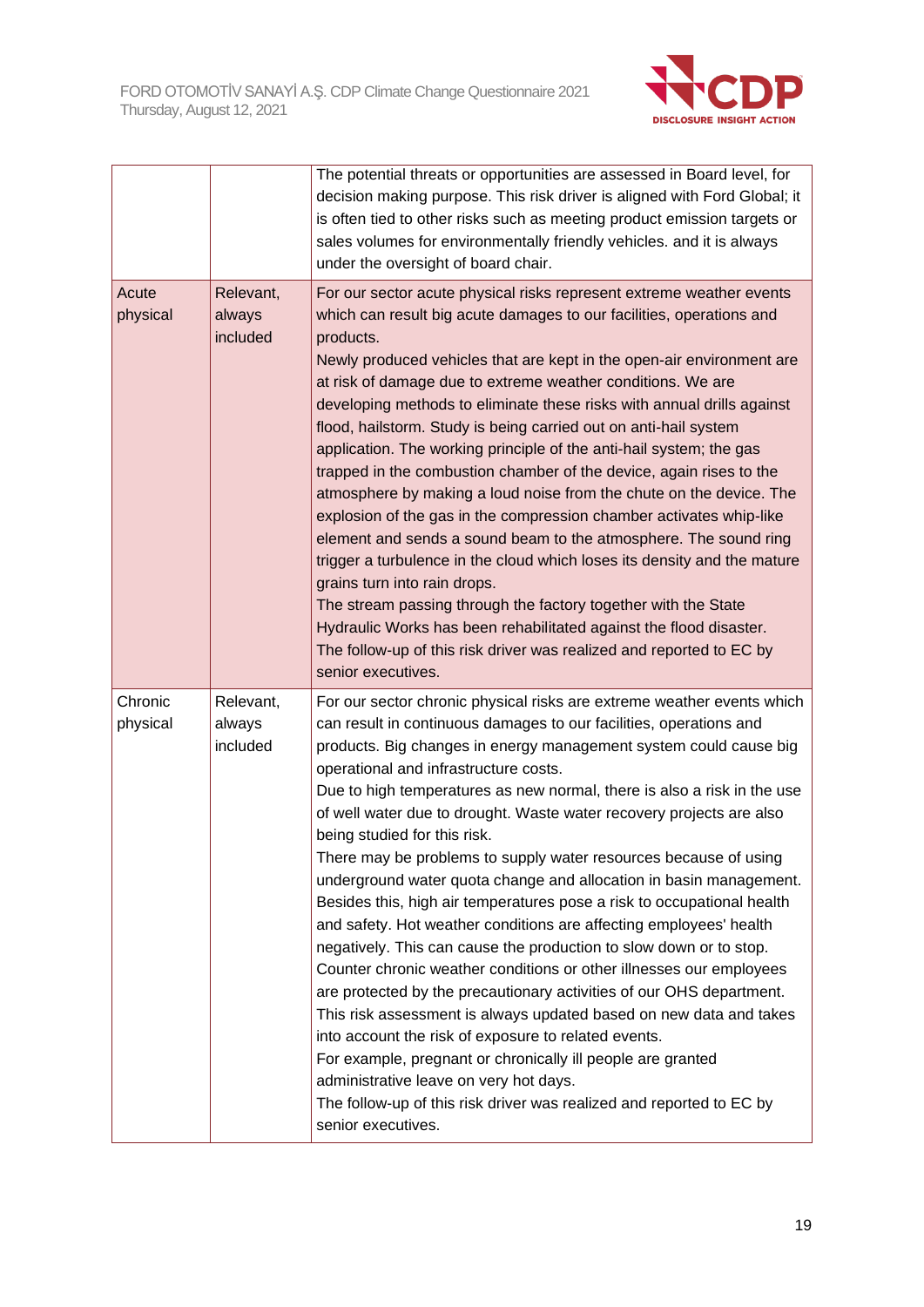

# **C2.3**

**(C2.3) Have you identified any inherent climate-related risks with the potential to have a substantive financial or strategic impact on your business?**

Yes

## **C2.3a**

**(C2.3a) Provide details of risks identified with the potential to have a substantive financial or strategic impact on your business.**

**Identifier** Risk 1 **Where in the value chain does the risk driver occur?** Direct operations **Risk type & Primary climate-related risk driver**

Emerging regulation Carbon pricing mechanisms

## **Primary potential financial impact**

Increased direct costs

## **Company-specific description**

Turkey submitted its Intended Nationally Determined Contribution (INDC) to UNFCCC as part of Paris Agreement and committed to reduce the GHG emissions by 21% from the Business as Usual (BAU) scenario until 2030. The latest negotiations on mitigation and adaptation measures of Paris Agreement will bring potential possibilities of additional regulations coming into force in the mid-term. The Cap and Trade system is internalized by EU-ETS. As a candidate country, Turkey's target is to be ready to the future emission reduction resolutions that the emerging markets will engage. The Implementation phase of this system is now in the agenda of Turkish Ministry of Environment & Urbanization. The phase 2 of PMR project studies with the World Bank sponsorship, started in 2019, and pilot workshops and practices focusing on different ETS designs were practiced with the participating companies.

The phase 2 of PMR project studies with the World Bank sponsorship, was completed with the digital conference held on January 27, 2021. In Phase 2 of the project, extensive studies were carried out to establish the legal and technical infrastructure for the implementation of the pilot ETS. With these studies, the legal and institutional infrastructure has been established for the implementation of the emissions trading system in Turkey. At the same time, cap and allocation plans were created for the ETS, an ETS simulation application was developed, a registration system software infrastructure was developed for the ETS, and Article 6 of the Paris Agreement was evaluated in terms of Turkey.

During the workshops \$25 t CO2-e was fixed as an optimum carbon price for Turkey.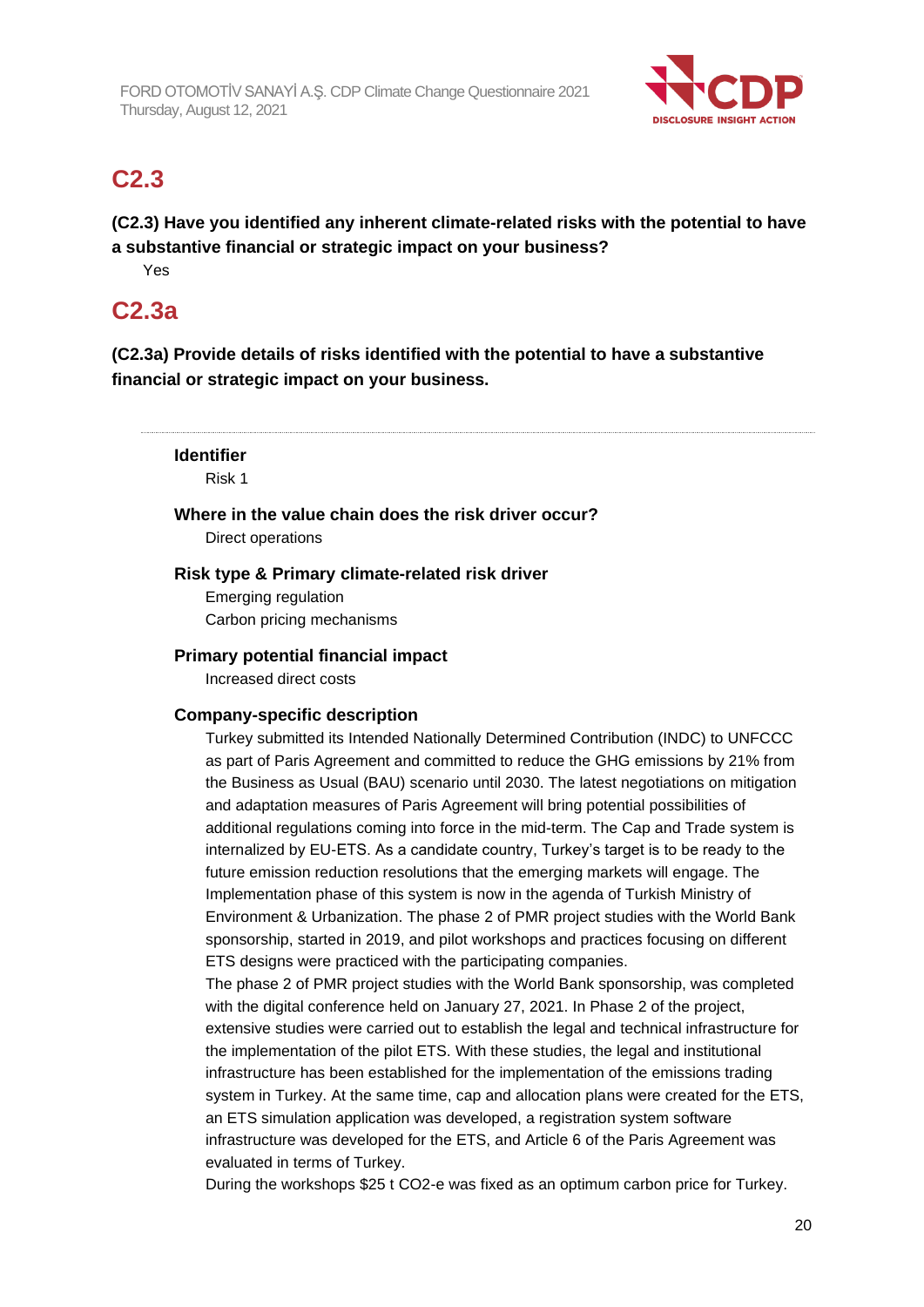

The average carbon price in the EU-ETS was 25 Euros per tonne in 2019. This new system has now some uncertainties for industries such as; obligation to reduce the GHG emissions or some fines in case of excess carbon emissions. Ford Otosan is in the scope of MRV. The National MRV regulation is likely to be revised; it may bring different emission quotas forcing our industry to face a carbon cap allocation. Additional quotas may cause an increase in operational cost. Ford Otosan is aware that this risk could increase the operational expenses in mid-term time horizon.

### **Time horizon**

Medium-term

#### **Likelihood**

Virtually certain

#### **Magnitude of impact**

Medium

## **Are you able to provide a potential financial impact figure?**

Yes, a single figure estimate

## **Potential financial impact figure (currency)**

1,390,050

## **Potential financial impact figure – minimum (currency)**

## **Potential financial impact figure – maximum (currency)**

## **Explanation of financial impact figure**

During the workshops of MoEU ; \$25 t CO2-e was fixed as an optimum carbon price for Turkey.

Ford Otosan's MRV covered total Scope1 CO2-e emissions were 55,602 tons in 2020. The figure have been approved by a third party and reported to the MoEU For med-term time horizon financial implication is 55,602\*25= 1,390,050 USD.

#### **Cost of response to risk**

20,000

## **Description of response and explanation of cost calculation**

GHG and Energy Management systems are in place in Ford Otosan. In 2020, the transition to the revised system standard was realized.Cost of managing to reduce the magnitude of this risk is approximately 20,000 USD and it is covering the certification costs for establishing the revised ISO 50001:2018 Energy Management System and MRV activities.

In order to minimize the risk, we are in an active engagement with governmental authorities and our partners; Koç Holding and Ford Motor Company for the fulfillment of legislative and regulatory processes. We share our expertise and perspective to the policy making process with the general direction of decreasing CO2 emissions by our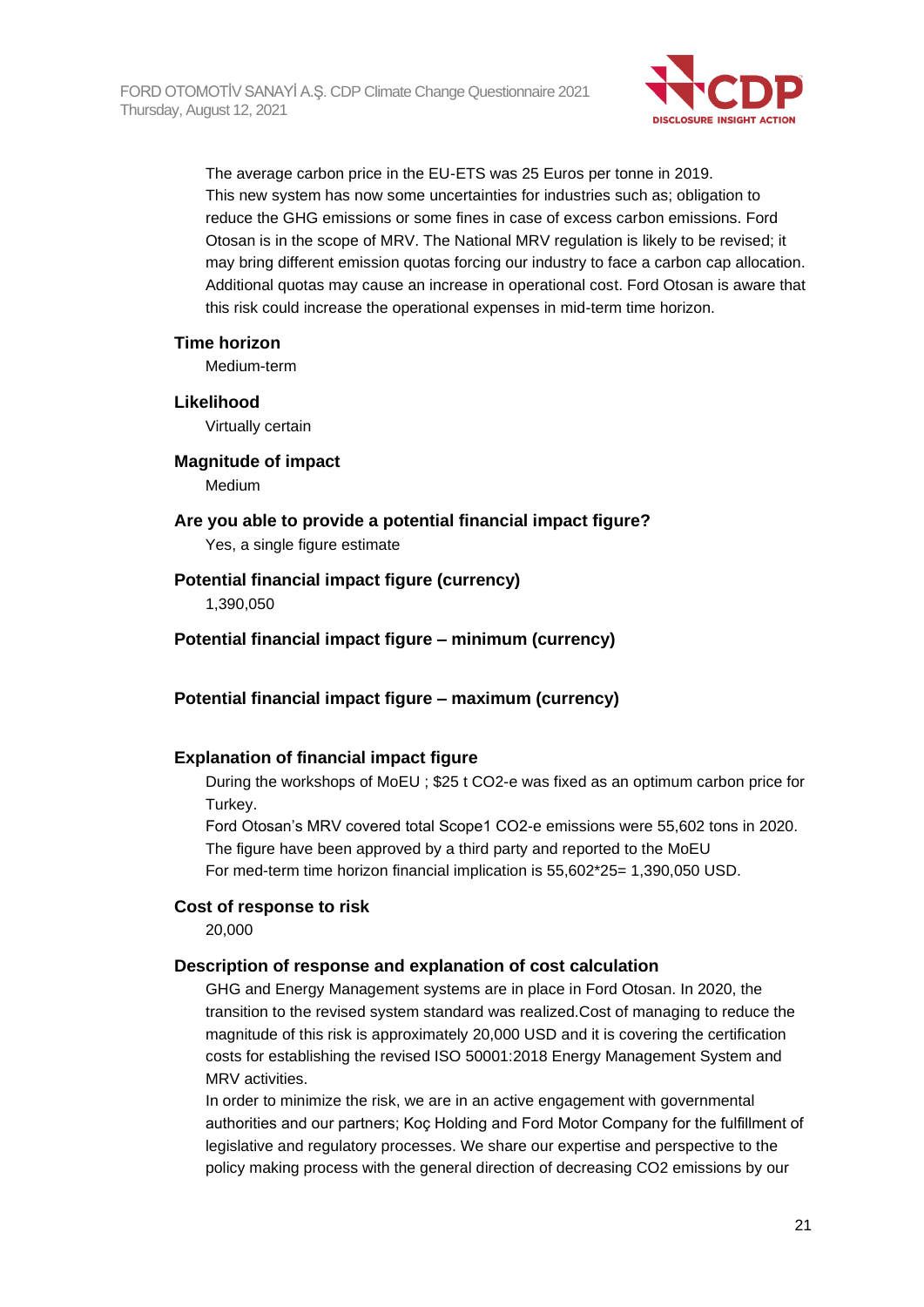

own science-based approach.

We also manage this issue by benefiting from significant synergies with Ford Motor Company, emphasizing capabilities and challenges related to energy efficiency at production activities.

The CEO of Ford Otosan assigned the Environmental Committee members to participate the PMR meetings executed by the Ministry (MoEU).

#### **Comment**

In the OSD (Automotive Manufactures Association) monthly environmental committee meetings, detailed sector-based interviews are always in the agenda with the participation of other automotive companies. Joint collaborations are discussed at this stage for the purpose to assess the risks and opportunities of carbon trading

#### **Identifier**

Risk 2

#### **Where in the value chain does the risk driver occur?**

Direct operations

#### **Risk type & Primary climate-related risk driver**

**Technology** Substitution of existing products and services with lower emissions options

#### **Primary potential financial impact**

Increased direct costs

#### **Company-specific description**

Global enforcement on extreme fuel economy or stringent limitations on GHG emissions may drive us to unfavourable market conditions or challenging technology development. The precautions related with climate change that we adapt could have adverse results on our profits.

#### **Time horizon**

Medium-term

#### **Likelihood**

Likely

#### **Magnitude of impact**

Medium-high

## **Are you able to provide a potential financial impact figure?**

No, we do not have this figure

#### **Potential financial impact figure (currency)**

**Potential financial impact figure – minimum (currency)**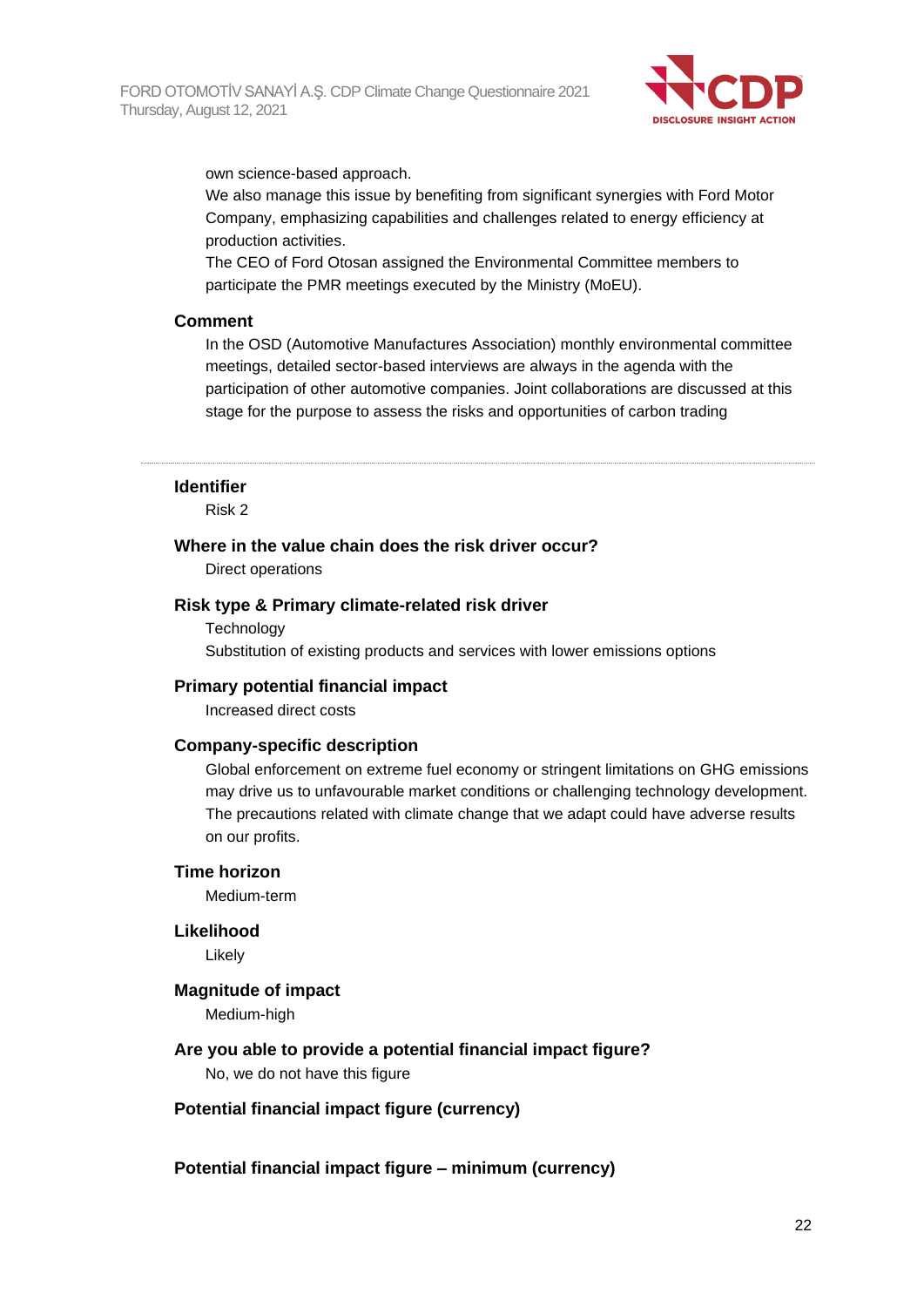

## **Potential financial impact figure – maximum (currency)**

### **Explanation of financial impact figure**

With the developing technologies, the new generation vehicles are expected to consume less fuel and be lighter and more durable. In this respect, we provide the transition to materials that will lighten our vehicles, thus reducing the greenhouse gas emissions of the vehicles. The product efficiency regulations and standards may have different implications that adversely impact our sales and earnings. For this transitional climate related risk driver; sales based financial impact assessment were realized. Specific confidentiality constraints prohibiting the disclosure.

### **Cost of response to risk**

3,500,000

#### **Description of response and explanation of cost calculation**

For the transition to lighter materials, the transition to aluminium instead of steel was among our most important steps. Since the joining of aluminium parts could not be realized with conventional manufacturing methods, we established a special manufacturing system in our facilities and provided the transition of our Transit MCA model to aluminium in the hood part. The cost of management is around 3.5 million \$. With this project approx.5 kg weight lost will be achieved in each Transit MCA. Ford Otosan is a leading product development hub within the global Ford organization, and carries out R&D projects as part of product programs. The R&D spending on various product development projects that we have worked on in 2020 amounted to TL 442 million (2019: TL 552 million) before capitalization, and TL 661 million (2019: TL 420 million) after capitalization.

#### **Comment**

In order to minimize this risk, we are in an active engagement with governmental authorities, institutes, sector members, our partners: Koç Holding and Ford Motor Company for the fulfillment of regulations and standards. We share our expertise and perspective to the policy making process with the general direction of decreasing CO2 emissions by our science-based approach. We also manage this issue by benefiting from significant synergies and R&D studies with Ford Motor Company emphasizing capabilities and challenges related with future light-duty fuel economy and GHG emission standards.

#### **Identifier**

Risk 3

**Where in the value chain does the risk driver occur?** Downstream

**Risk type & Primary climate-related risk driver**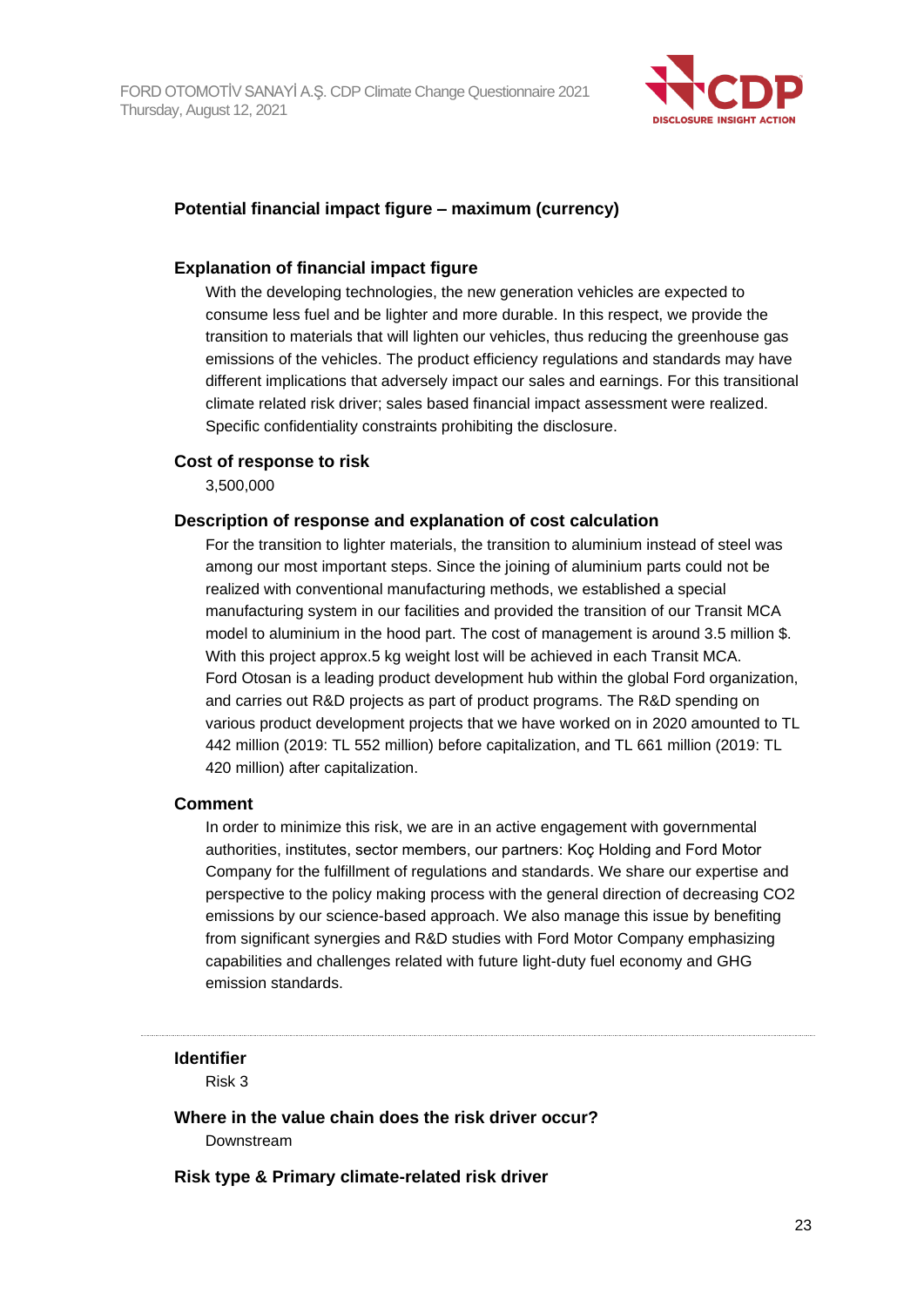

Emerging regulation Mandates on and regulation of existing products and services

### **Primary potential financial impact**

Decreased revenues due to reduced demand for products and services

### **Company-specific description**

Two basic directives 443/2009/EC & 510/2011/EC are the regulatory arrangements of EU on CO2 reduction targets with their implementation for all producing industries, up to 2020. These two directives do not have type-approval legislation, and the EU applies in line with the EU's internationally declared CO2 reduction target. If these targets cannot be achieved as fleet average, there is a firm-based monetary sanction Ford Otosan complies with existing legislation such as Directive 1999/94/EC on fuel economy labels in Europe; This directive is not compulsory in our country. Some Ministries in our country have decided to publish this regulation, although there is no reduction target on this subject. But it cannot come to life.

There is no limit value including CO2 limit in our country

There is no labeling system but the CO2 level is calculated and declared by producers. This country specific difference may pose some regulatory, taxation or other market conditions related risks in global and national base. The absence of standardized global criteria for labeling legislation and climate policy may pose some costs for complying with individual regulations and also may deviate our rating performance. Nevertheless, the Ministry for EU Affairs has included this issue in its 2015-2019 Strategy Action Plan and expects the Ministry of Science, Industry and Technology to issue these two regulations.

#### **Time horizon**

Medium-term

#### **Likelihood**

About as likely as not

#### **Magnitude of impact**

Medium

**Are you able to provide a potential financial impact figure?** No, we do not have this figure

## **Potential financial impact figure (currency)**

**Potential financial impact figure – minimum (currency)**

**Potential financial impact figure – maximum (currency)**

## **Explanation of financial impact figure**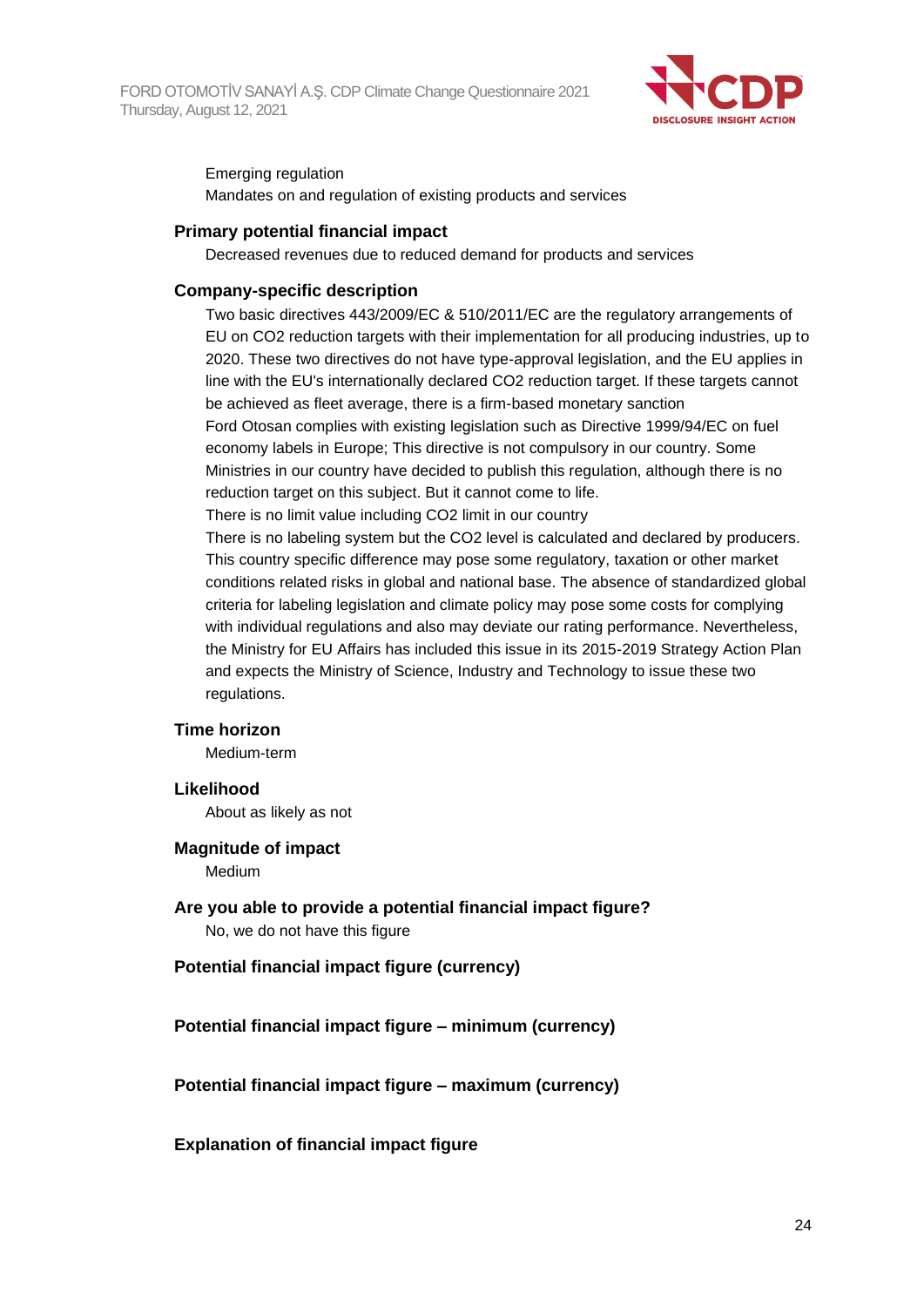

In the 443/2009/EC, 510/2011/EC directives and 2019/631 Regulation, CO2 target values to cover fleet vehicles were specified as of 2020. These regulations, which are valid for EU member countries, have not been published in our country yet so there is no practice for Turkey market

#### **Cost of response to risk**

### **Description of response and explanation of cost calculation**

Compliance with different regulation and product labeling standards is an ongoing process in Ford Otosan. The National and EU based legislation is tracked by our Technical Coordination Team and the amendments are reported to the system immediately. Our performance for existing and potential future regulations is ensured by the BSTB emission sub-committee who focus more on project- based emission reduction targets

### **Comment**

Cost of management is included in our total R&D costs.

The work including this risk driver is already underway for the purpose to comply with all related EU regulations, there is no separate cost item.

#### **Identifier**

Risk 4

#### **Where in the value chain does the risk driver occur?**

Direct operations

#### **Risk type & Primary climate-related risk driver**

Chronic physical Changes in precipitation patterns and extreme variability in weather patterns

#### **Primary potential financial impact**

Increased indirect (operating) costs

#### **Company-specific description**

Water is the primary medium through which we will feel the effects of climate change. Water availability is becoming less predictable in many places, and increased incidences of flooding threaten to destroy water points and sanitation facilities and contaminate water sources. In some regions, droughts are intensifying water scarcity and thereby negatively impacting people's health and productivity.

With the existing climate change scenario, by 2030, water scarcity in some arid and semi-arid places will displace between 24 million and 700 million people. If the water scarcity increases in our water basin the local authority could supply water to urban zone rather than industrial zone.

In the production phases, Ford Otosan uses well water and municipal water as fresh water. In case of any water scarcity triggered by this risk driver, groundwater availability problem may occur. The control of potential extreme weather events in our sites is our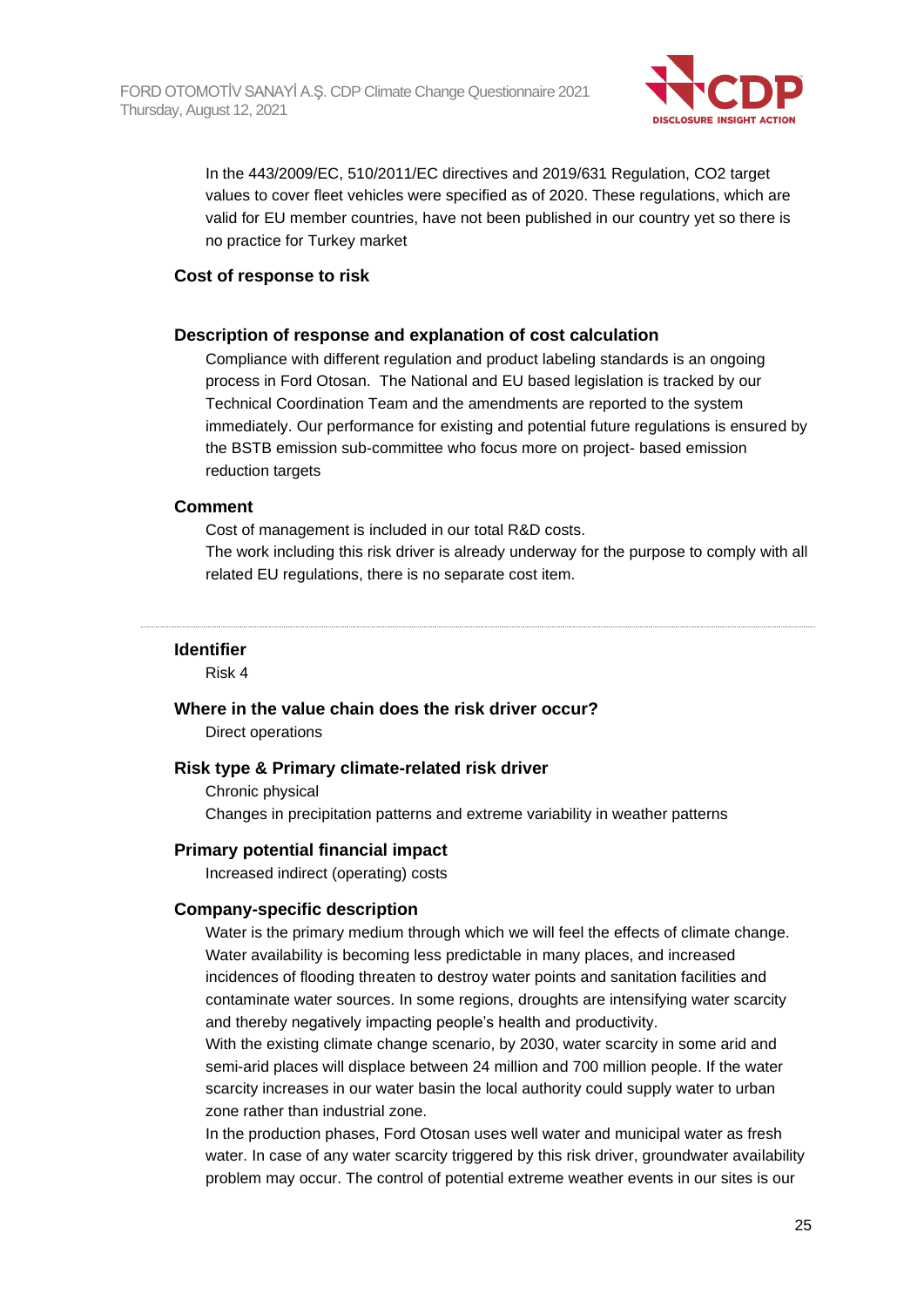

first concern to ensure our business continuity. If the scarcity occurs in the regions where Ford Otosan operates, the utilities department may procure good quality water by providing treated wastewater through treatment system for Kocaeli- Gölcük Facility.

### **Time horizon**

Long-term

#### **Likelihood**

Likely

### **Magnitude of impact**

Medium

## **Are you able to provide a potential financial impact figure?** Yes, a single figure estimate

## **Potential financial impact figure (currency)**

4,500,000

## **Potential financial impact figure – minimum (currency)**

## **Potential financial impact figure – maximum (currency)**

## **Explanation of financial impact figure**

Purpose of the Project:

\*Wastewater treatment plant effluents, cooling towers blow down waters and water center sand filter backwash water are treated and recycled.

\*The recovered wastewater is converted into external water in the deionized (external) water production system, and the dye house wastewater is planned to be reused in production

If the waste water is discharged into ISU sewer system without any treatment and recovery process the cost will be 4.5 mio \$. This figure was calculated by taking into account the cumulative price increase rate of ISU for discharge water.The expected life time of this project is 20 years.

Project Goal:

The need for alternative water resources as wells are not allowed to be drilled in Kocaeli Plants

\*Achieving 30% water saving target per vehicle until 2030

\* Fulfillment of Ford EU Global Water Target and Koç Group Environmental Strategic Water Targets

#### **Cost of response to risk**

1,500,000

#### **Description of response and explanation of cost calculation**

Climate Change Strategies published by Ford Motor Company and Koç Group are the themes directing our works. Feasibility works for wastewater recovery projects will be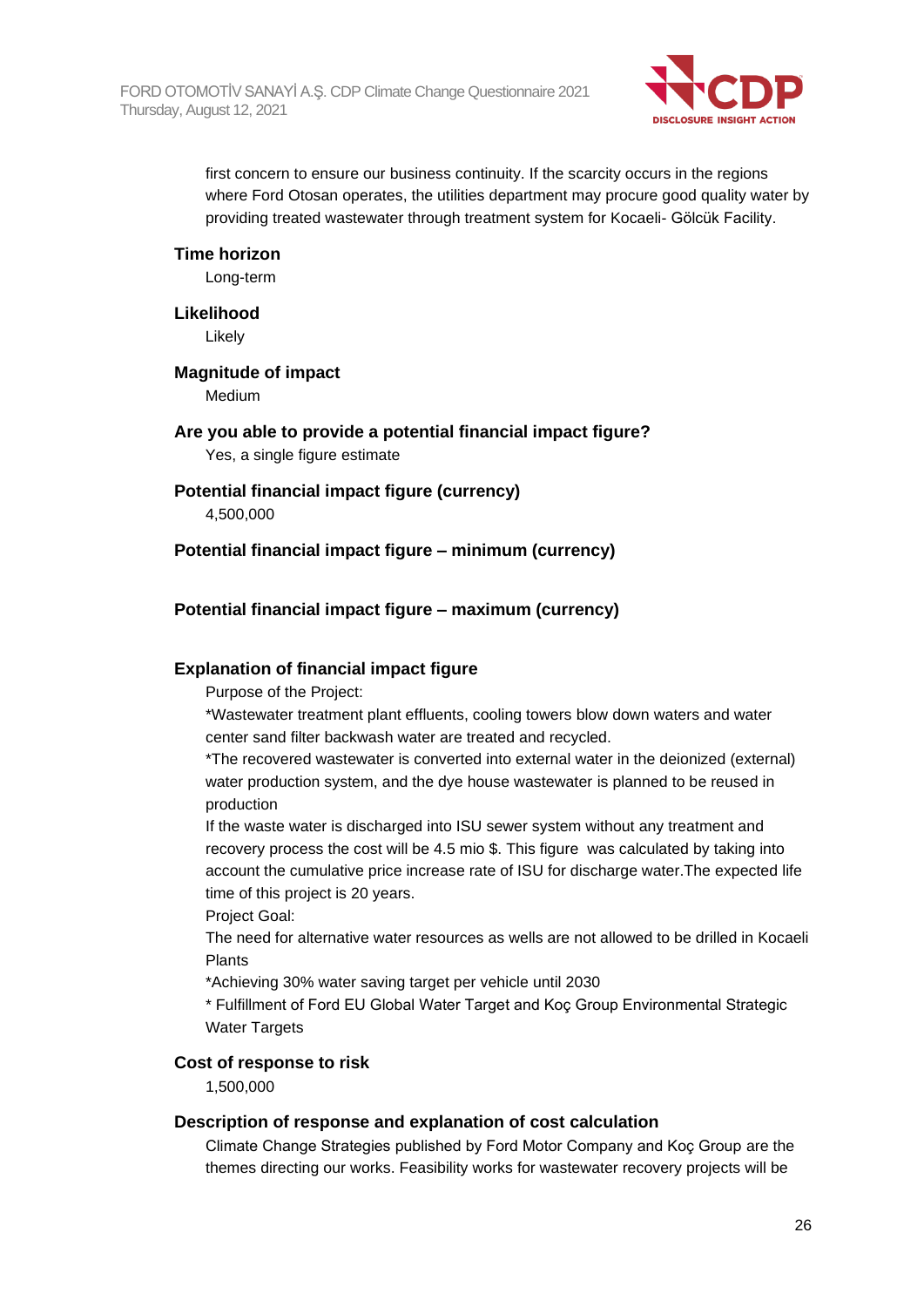

maintained as a precaution against the diminished water resources A budget study of 1,500,000 \$ was carried out for wastewater recovery. This project includes water auditing, consultant and wastewater recovery turnkey project.

A 720 m3 / day recovery facility is planned. The recovery rate is 30%. There will be 1,130- 1,200 m3 / day wastewater input to the facility and 720 m3 / day will be recovered

### **Comment**

Feasibility studies for waste water recovery project is in progress. Cost of obtaining clean water from wastewater is our priority.

In Eskişehir plant 3 more wells have been allocated as precautionary purpose.

#### **Identifier**

Risk 5

#### **Where in the value chain does the risk driver occur?**

Direct operations

#### **Risk type & Primary climate-related risk driver**

Acute physical Other, please specify Increased severity of extreme weather events such as hailstorm

#### **Primary potential financial impact**

Other, please specify

Increased insurance premiums and potential for reduced availability of insurance on assets in "high-risk" locations

#### **Company-specific description**

IPCC assessment reports indicate that our country is in a vulnerable location impacted by extreme weather events. Our facilities may potentially be impacted by extreme weather events due to sudden changes such as: Heat waves, floods, hail storms. This extreme precipitation could cause hailstorm seen in recent years. There has been an increasing trend in Turkey's observed temperature and similarly in extreme weather events number since 1997.In reference to Climate Change Projections for Turkey: Three Models and Two Scenarios; Turkish State Meteorological Service reported that heavy rain/floods (26%), wind storm (25%), hail (12%), heat wave (11%), and lightning (4%) were recorded as the most observed disaster respectively in 2015.

Global Circulation Model outputs which is produced with RCP4.5 and RCP8.5 concentration scenarios have been used in the study, which are used CMIP5 project and situated in the IPCC 5th Assessment Report.

These events may pose risks on the assets in our facilities. The interruption in operational capability may increase our capital and operational costs, decreased production capacity may reduce the revenue.

The control of potential extreme and acute weather events in our sites is our first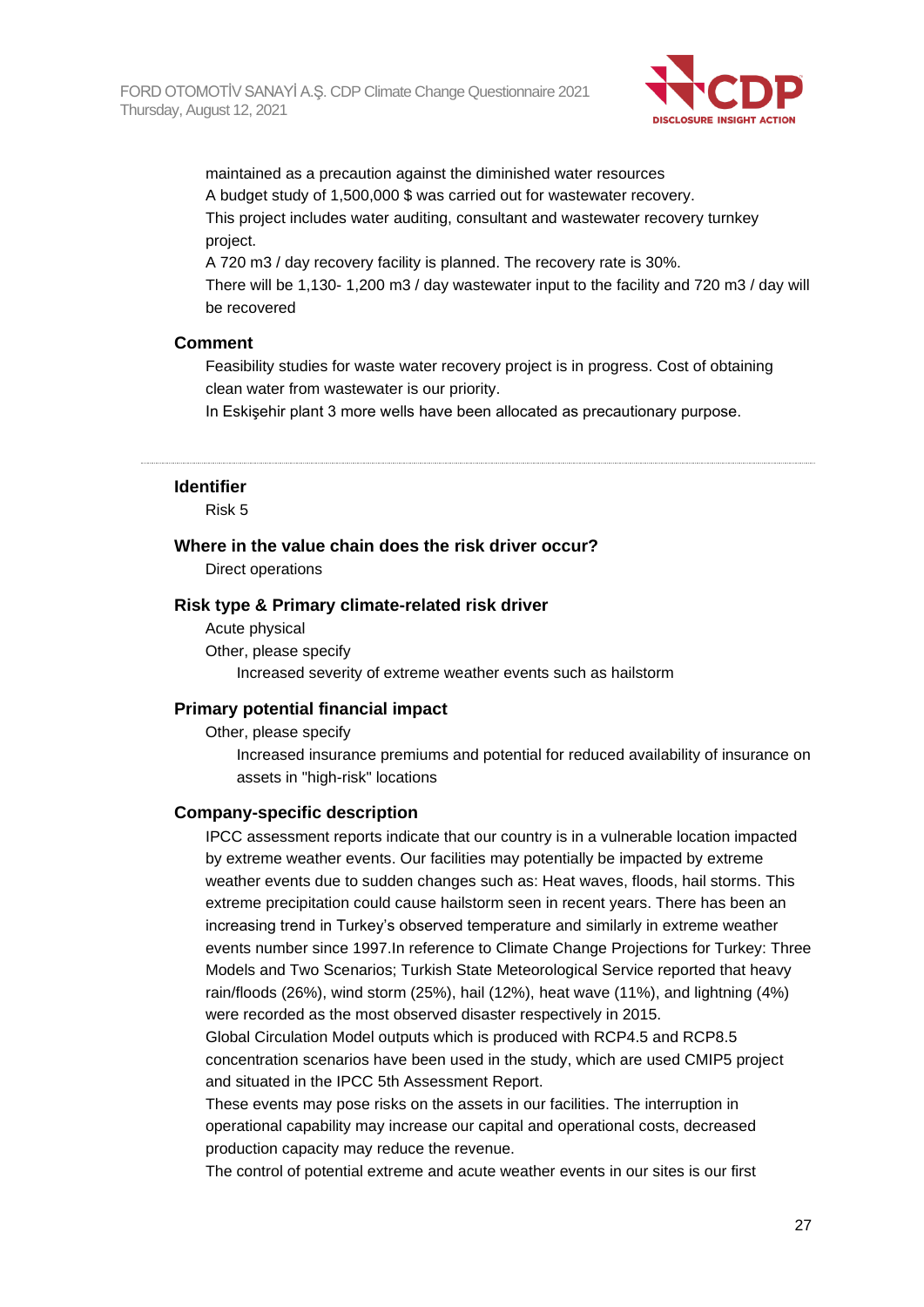

concern to ensure our business continuity. The deployment of specific protection systems and emergency response plan allow Ford Otosan to a reasonable insurance coverage eliminating big financial implication. In our region, the hailstorm season starts in March and ends in September. The hail bomb project (soundproofing system) practice was realized as a consequence of physical risk assessment made by Ford Otosan for the purpose to protect newly produced vehicles in Yeniköy Port in Kocaeli, against hailstorm. The project consists of the installation of the shock waves protection system against hail.

### **Time horizon**

Medium-term

## **Likelihood**

Likely

## **Magnitude of impact**

Medium-high

## **Are you able to provide a potential financial impact figure?**

Yes, a single figure estimate

## **Potential financial impact figure (currency)**

10,843,000

### **Potential financial impact figure – minimum (currency)**

## **Potential financial impact figure – maximum (currency)**

## **Explanation of financial impact figure**

After a region base physical study and risk analysis of the area to be protected, the following risks are detected;

- There will be a repair cost of \$ 10.843 Million on 16,500 vehicles.

- The repair of 16,500 vehicles will take 60 days, 300 vehicles can be repaired on average per day.

- The capacity of domestic transportation by trucks is maximum 800 vehicles at close distance. There is a high risk of production interruption due to the difference between production and shipment during this time.

### **Cost of response to risk**

176,400

#### **Description of response and explanation of cost calculation**

Installation of a protection system equipped with shock wave generator, soundproofing and radar detection system against hail was realized. The system has a protection scope of 80 hectares forming a circumference of 1 km in diameter. After a long feasibility and optimization process with financial measures, installation of full protection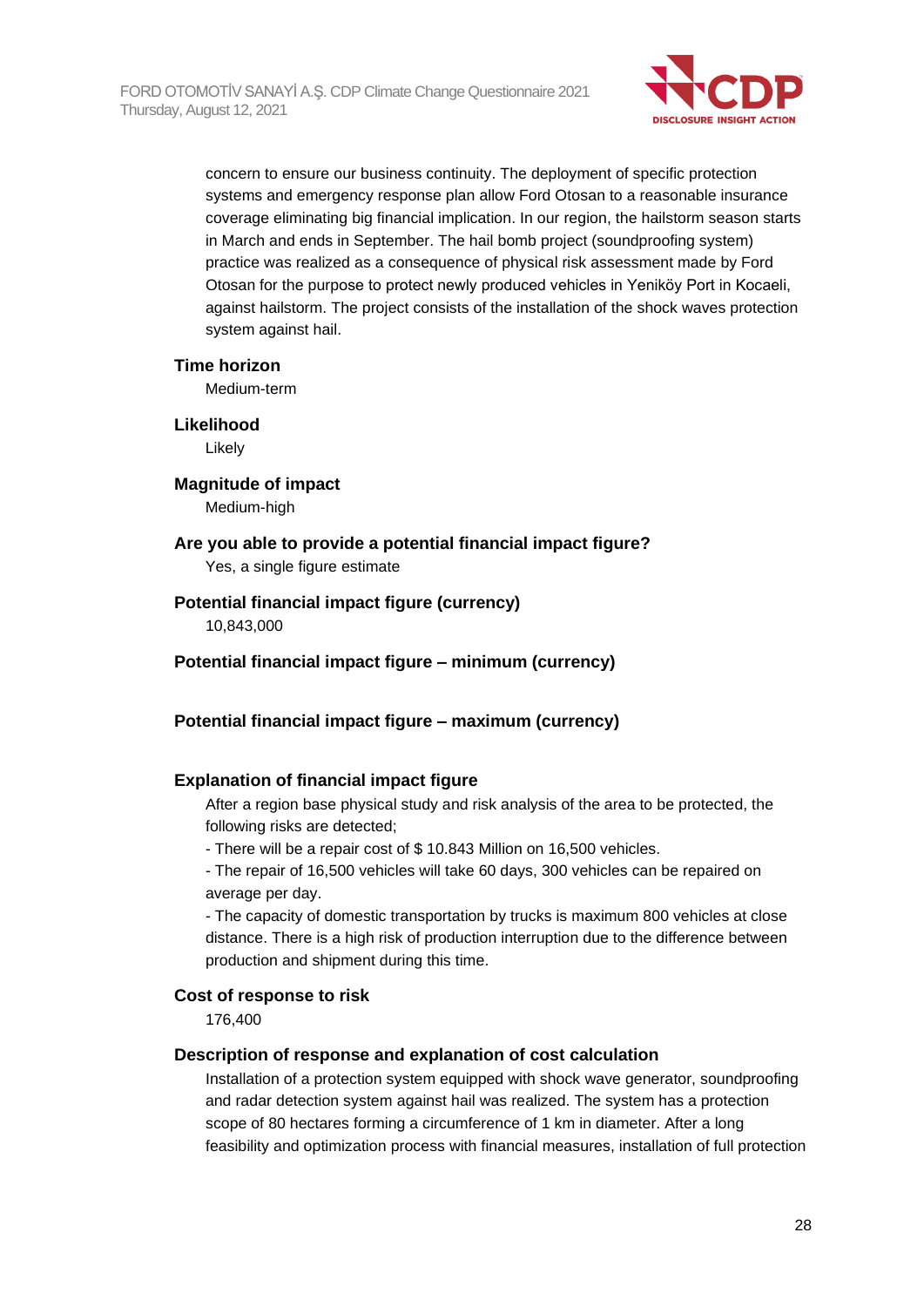

system against hailstorm at Ford Otosan Yeniköy Port was achieved. The investment budget was 176,400 \$ in 2018.

#### **Comment**

The drills are activated base on business continuity plans.

#### **Identifier**

Risk 6

## **Where in the value chain does the risk driver occur?** Direct operations

#### **Risk type & Primary climate-related risk driver**

Emerging regulation Mandates on and regulation of existing products and services

#### **Primary potential financial impact**

Increased indirect (operating) costs

#### **Company-specific description**

Bans on using f-gases with certain GWP amounts in certain types of refrigeration and air-conditioning equipment are set to come into force in the EU.

In line with EU F-Gas Regulation as of 2020, all fluorinated greenhouse gases will be banned, R22 gas containing equipment should be controlled according to the requirements of the regulation. Reporting year's Regulation on fluorinated greenhouse gases was added to our company's environmental risk chart. As of 2020, ozone gas filling will be banned and periodical maintenance service will not be provided. (R22's replacement with new type gases is not applied due to 70-80% loss of yield.) In order to comply with that regulation, the units' change was planned for mid-term time horizon

#### **Time horizon**

Medium-term

#### **Likelihood**

Virtually certain

#### **Magnitude of impact**

Low

**Are you able to provide a potential financial impact figure?** No, we do not have this figure

#### **Potential financial impact figure (currency)**

**Potential financial impact figure – minimum (currency)**

**Potential financial impact figure – maximum (currency)**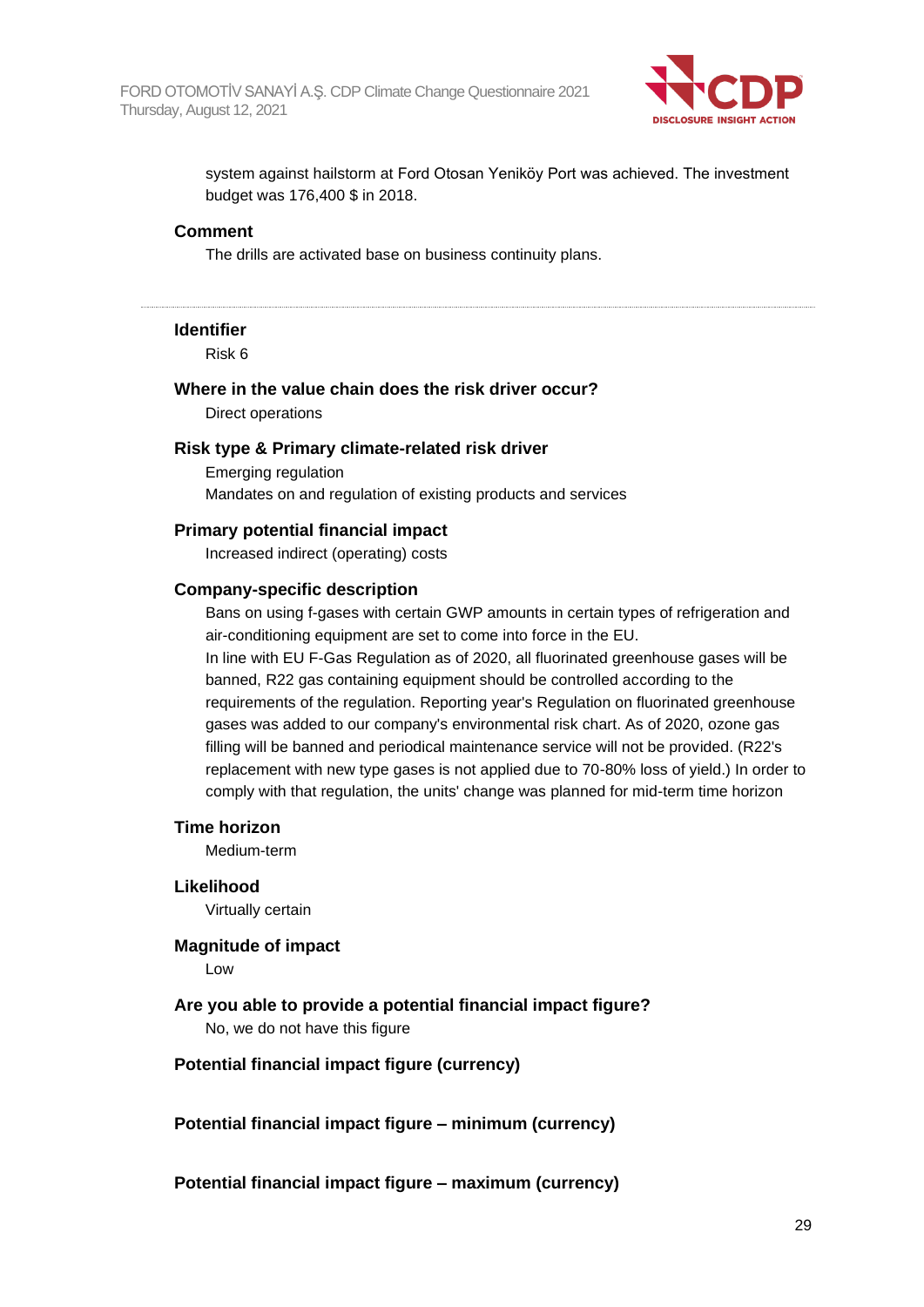

## **Explanation of financial impact figure**

The planning process was achieved. We cannot have any figure as financial impact since there is a replacement period until 2023.

## **Cost of response to risk**

345,000

## **Description of response and explanation of cost calculation**

Test studies have been carried out for the use of R 407 C instead of R 22. R 407 C gas is also known to be under the control of R 22 gas.

Investigations on the replacement of R 32 gas and compressor systems instead of R 407 C was realized.

We have a forecast that R 407 C gas will be replaced from 500 Euro for each unit. In total 589 unit have to be replaced with a total cost of 345,000\$ until 2023. In order to comply with the regulation, the units' change was planned since the year

2019.

Therefore, if the equipment fails, it is replaced with new gas.

## **Comment**

## **C2.4**

**(C2.4) Have you identified any climate-related opportunities with the potential to have a substantive financial or strategic impact on your business?**

Yes

# **C2.4a**

**(C2.4a) Provide details of opportunities identified with the potential to have a substantive financial or strategic impact on your business.**

**Identifier**

Opp1

## **Where in the value chain does the opportunity occur?** Downstream

## **Opportunity type**

Products and services

## **Primary climate-related opportunity driver**

Development of new products or services through R&D and innovation

## **Primary potential financial impact**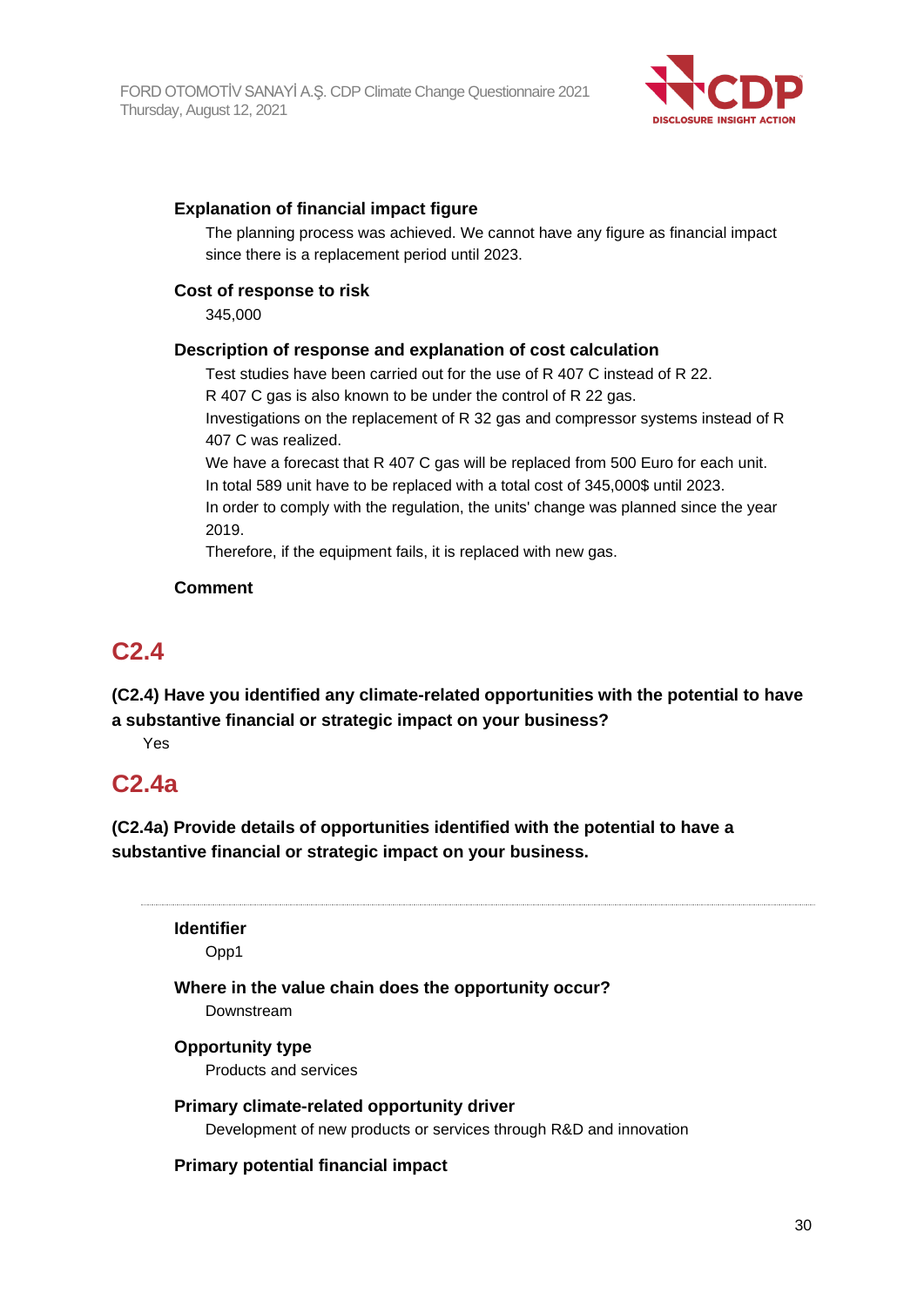

Increased revenues resulting from increased demand for products and services

### **Company-specific description**

Ford Otosan is able to transform this risk driver described in Risk:2 to an opportunity. New market conditions and expectations for mobility, drive us to new fuel-efficient vehicles. Ford Otosan is mentioned with its strong models in the global competition and sustains its commercial success in the future, through the design and innovation works which it conducts in accordance with the product strategies of Ford Motor company. Our partner has a portfolio which includes a range of fuel-efficient technologies such as EcoBoost, hybrids, plug-in hybrids, and electric vehicles One of the most important components of our business strategy is to create the most appropriate vehicle model fitting customer expectations, thereby benefiting from opportunities presented by emerging markets. In accordance, we identify expectations and needs regarding target markets, such as local legal regulations, geographical and climate characteristics and road conditions, through the agency of our marketing experts.

We are involved in projects funded by the European Union, in particular the Horizon 2020 project. We carry out R&D studies on software innovations, recovery of precious metals used in automotive, development of programmable systems for smart vehicles, automotive applications of visible light communication, 5G technologies for assisted, connected and autonomous mobility. The improvements we realize in vehicles indicate that the amount of greenhouse gas emission during the consumption process is decreasing with each passing period. We exhibited our first concept vehicle, F-Vision, designed by Ford Otosan Design Studio with fully electric motor and autonomous driving ability, at Hanover Fair.

#### **Time horizon**

Long-term

#### **Likelihood**

Virtually certain

#### **Magnitude of impact**

High

**Are you able to provide a potential financial impact figure?** No, we do not have this figure

**Potential financial impact figure (currency)**

**Potential financial impact figure – minimum (currency)**

**Potential financial impact figure – maximum (currency)**

#### **Explanation of financial impact figure**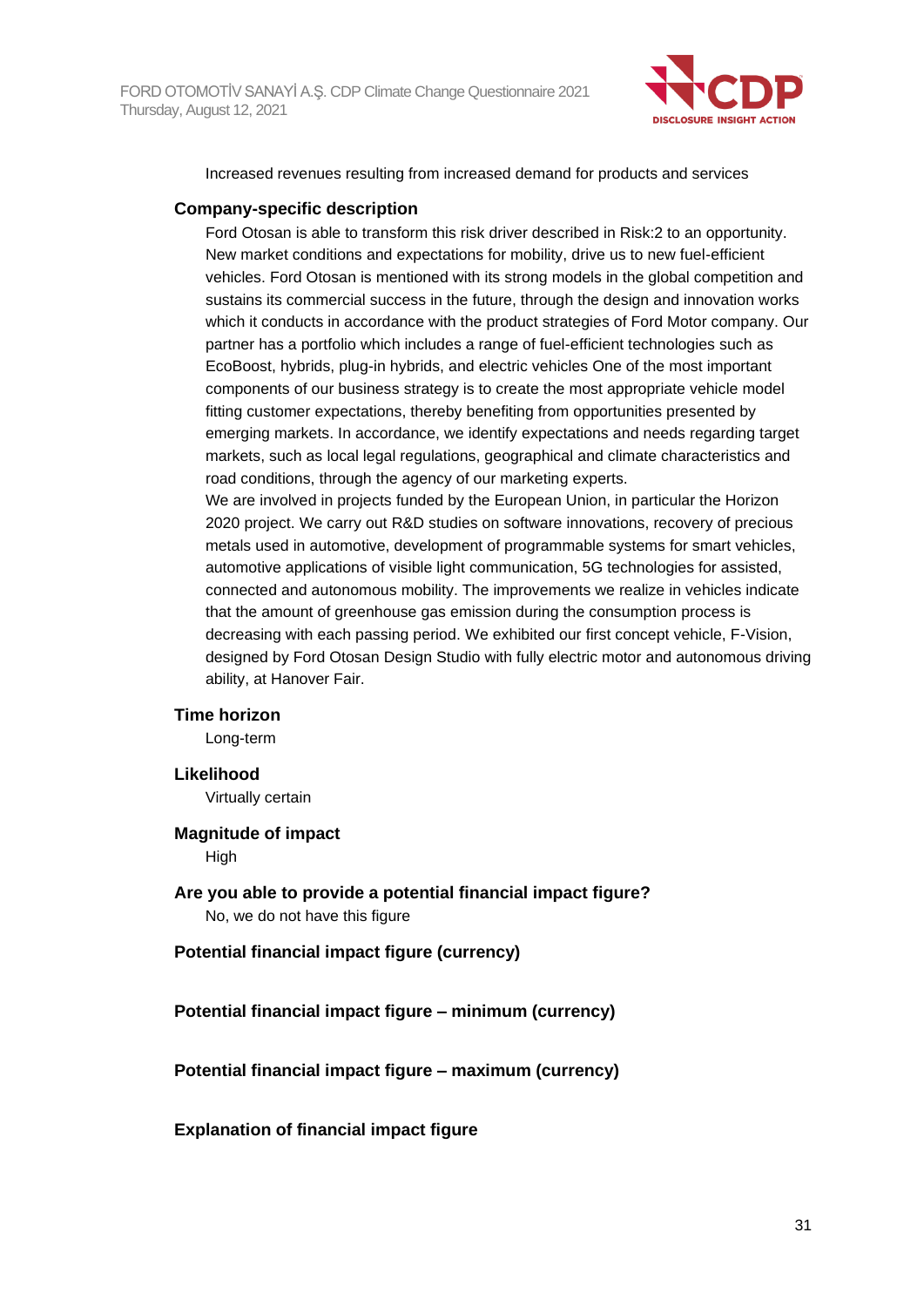

Financial implications would vary depending on the customer demand and other specific conditions for the advanced technology vehicles. Specific confidentiality constraints prohibiting the disclosure.

### **Cost to realize opportunity**

185,000,000

#### **Strategy to realize opportunity and explanation of cost calculation**

Ford Otosan is a leading product development hub within the global Ford organization, and carries out R&D projects as part of product programs. The R&D spending on various product development projects that we have worked on in 2020 amounted to TL 442 million (2019: TL 552 million) before capitalization, and TL 661 million (2019: TL 420 million) after capitalization.

Sancaktepe Research and Development Center which was registered by the Turkish Ministry of Science, Industry and Technology as an R&D center, is the largest R&D center of the Turkish Automotive Industry with an indoor area of 38,000 m2 and home to many firsts in Turkey. Virtual Reality (CAVE) Laboratory and Embedded Systems and Software Development (HIL) Laboratory are some of our opportunities that will enable the development of advanced technologies. Thanks to the facilities offered by Sancaktepe R&D Center, Ford Otosan acquired the quality of being the only company capable of designing a whole vehicle from scratch including its engine, internal and external visual design in the Turkish automotive industry. In light of the Koç Innovation Program, we have begun restructuring all our processes in line with a perspective that centralizes innovation and digitization. We are also moving ahead in digital transformation, which is one of our main areas of innovation. Our digital transformation program continues with 17 projects in areas from customer trips to products, from the supply chain to manufacturing, from employees to product development, incorporating the training we provide for our employees. We were honored to be recognized as the "Private Company with the Highest R&D Spending" in Turkish time's survey on "R&D 250, Turkey's Top 250 Companies with Highest R&D Expenditures. In Ford Trucks, the new F-Max truck, cost the company a total of \$ 185 Million. (The

share of 500 PS engine is 2.5 Million \$). Ford Trucks' new tractor F-MAX, received "2019 International Truck of the Year" award, which was followed by more truck of the year awards in Russia, Austria and Slovakia.

#### **Comment**

Investments amounted to USD 1.104 million including R&D spending for new projects and activated product development costs as part of the typical activities undertaken every year. Ford Otosan is the 7th most valuable company on BIST with a market cap of \$6billion.

## **Identifier**

Opp2

**Where in the value chain does the opportunity occur?**

Upstream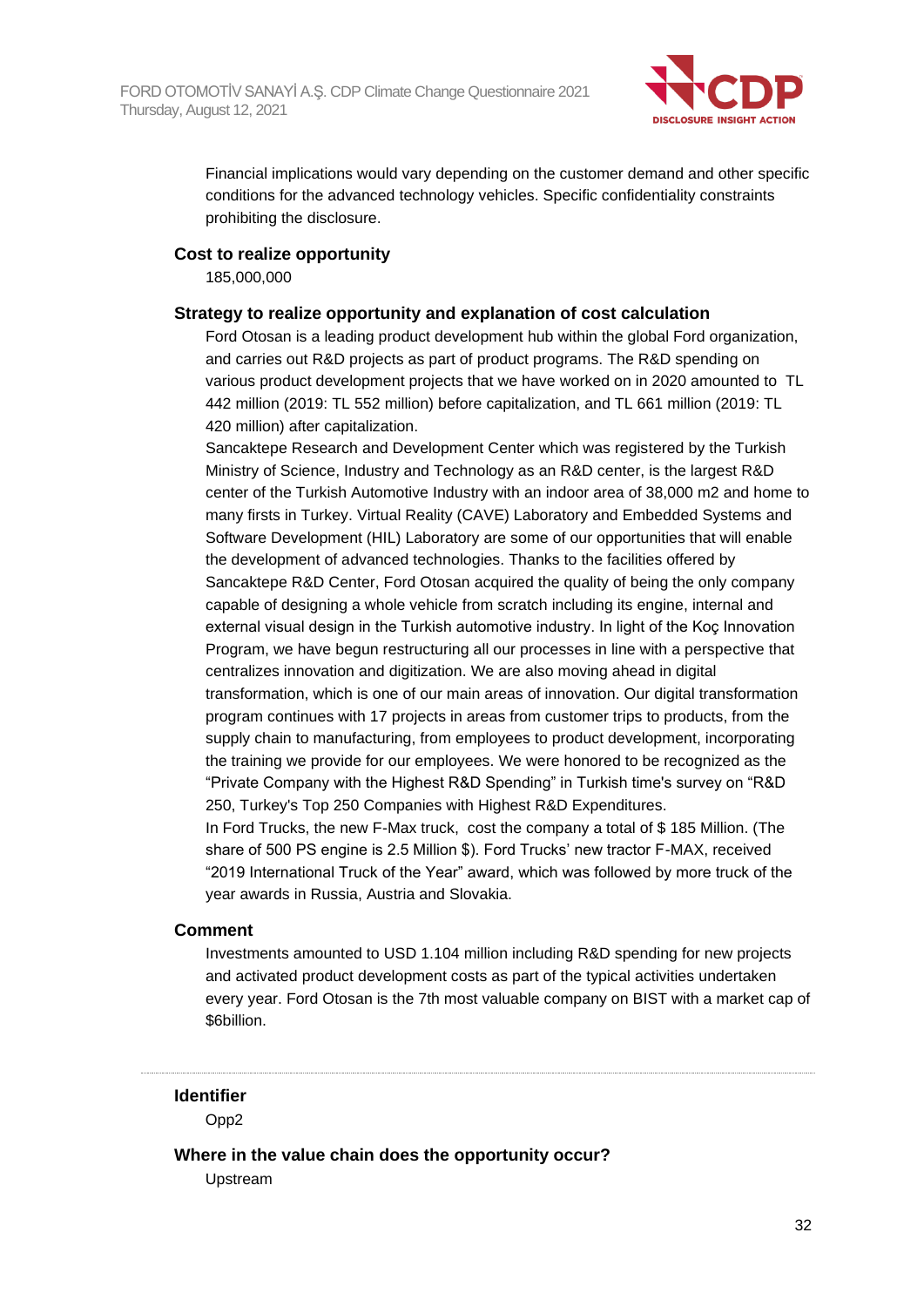FORD OTOMOTİV SANAYİ A.Ş. CDP Climate Change Questionnaire 2021 Thursday, August 12, 2021



## **Opportunity type**

Products and services

#### **Primary climate-related opportunity driver**

Development of climate adaptation, resilience and insurance risk solutions

### **Primary potential financial impact**

Reduced indirect (operating) costs

#### **Company-specific description**

For automotive manufacturers, the prerequisite for business continuity, quality, efficiency and customer satisfaction is the existence of a developed value chain. Our suppliers and dealers play an important role in our large value chain. Safety and reliability of our products are the fundamental priorities for us, in changing climate conditions. We first ensure the compliance of our vehicle designs with all the legal regulations of the markets where they are used. Ford Vehicle Safety Design Guideline Principles and Safety Standards have been developed across the industry. The Supplier Identification and Evaluation Questionnaires were prepared and send to suppliers for the purpose to collect data about their environmental management system, including climate related answers. Top management made a decision that this procedure will periodically be used covering all Ford Otosan Suppliers.

We contribute to the development of our suppliers with five different audits and field visits. In 2020, Manufacturing Site Assessment (MSA) audits were performed on 165 of our vehicle parts suppliers. In addition, we visited 287 suppliers and made 51 Q1 certification visits, primarily to improve shipment performance and support mass production.

• Q1 audits: We carry out our main audits through the Q1 - Number One in Quality certification system.

• Capacity audits: We carry out audits within the scope of Ford Motor Company global capacity audits.

• Production issues: We conduct field visits to resolve any problems and challenges suppliers face during production.

• Performance development: We work on auditing and performance development based on certain criteria by identifying suppliers that are open to improvement through Ford Motor Company global system.

• Risk management: We take actions to prevent possible risks in areas such as natural disasters, fire and union-related risks by visiting suppliers.

#### **Time horizon**

Short-term

**Likelihood** Very likely

**Magnitude of impact High**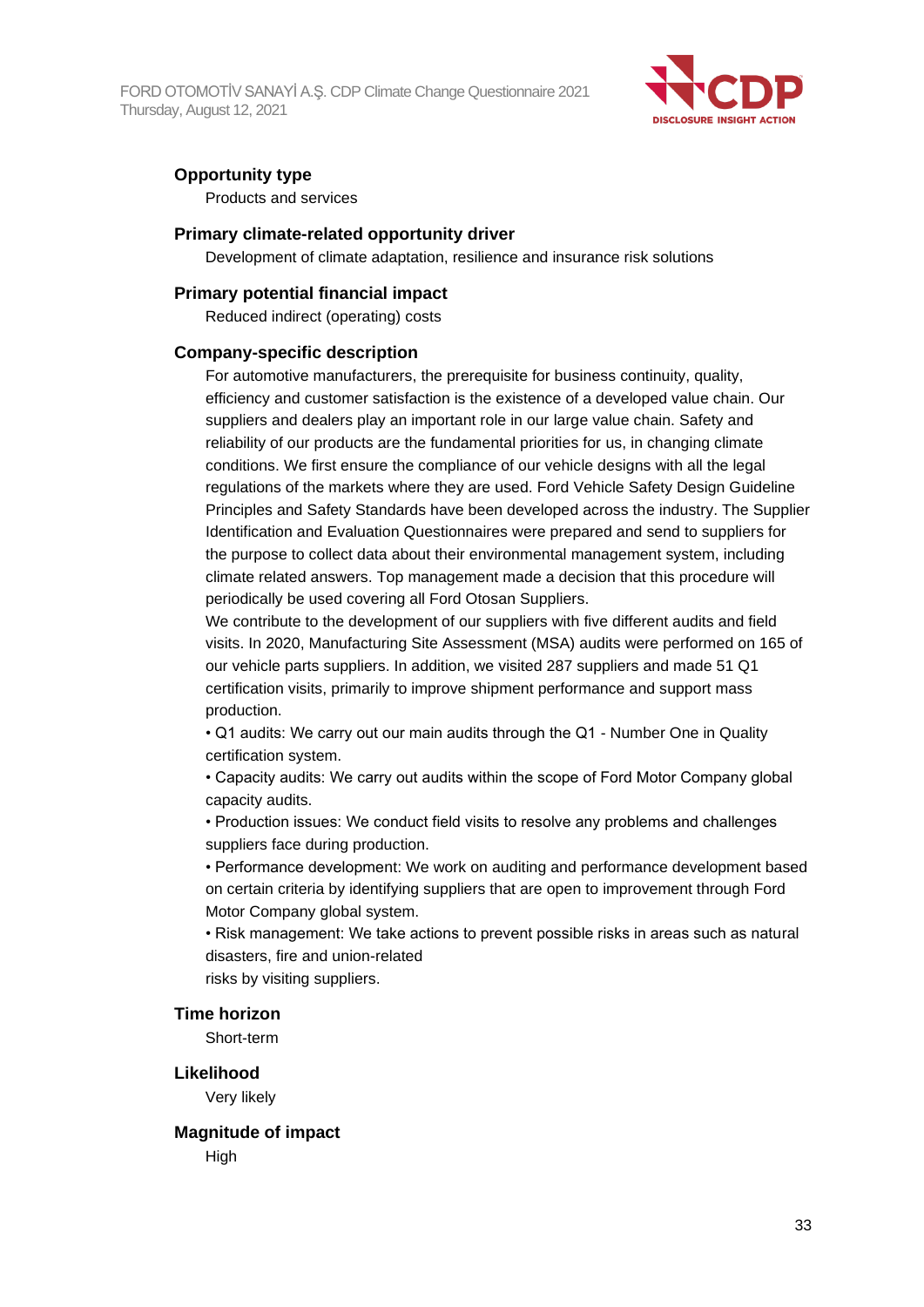

## **Are you able to provide a potential financial impact figure?** No, we do not have this figure

## **Potential financial impact figure (currency)**

**Potential financial impact figure – minimum (currency)**

## **Potential financial impact figure – maximum (currency)**

### **Explanation of financial impact figure**

Our expectation is "sales volume increase in the future" For the time being it is difficult to estimate financial implications based only on climate change issue.

### **Cost to realize opportunity**

0

### **Strategy to realize opportunity and explanation of cost calculation**

We work to disseminate our sustainability understanding throughout our supply chain. We encourage our suppliers to develop systems and practices in primary sustainability fields such as quality, efficiency, human rights, working environment and environmental performance. We include these expectations in our purchasing agreements and ensure their active monitoring. All our supply chain processes are managed and over sighted by Purchasing Assistant General Management and Material Planning and Logistics Assistant General Management units. Processes are carried out within a model based on strategic objectives at the level of responsible directors reporting to these units. Obtained performance results are reported to executive management. We can also differentiate our products by conducting the supplier certification practice that involves training and auditing activities, in order for sustainability issues to be adopted by our dealers and suppliers. In this way, we are implementing the Q1 quality management system certification implemented by Ford Motor Company worldwide.

#### **Comment**

The cost is embedded into the procurement department's activity costs.

#### **Identifier**

Opp3

## **Where in the value chain does the opportunity occur?**

Downstream

#### **Opportunity type**

Products and services

## **Primary climate-related opportunity driver**

Development and/or expansion of low emission goods and services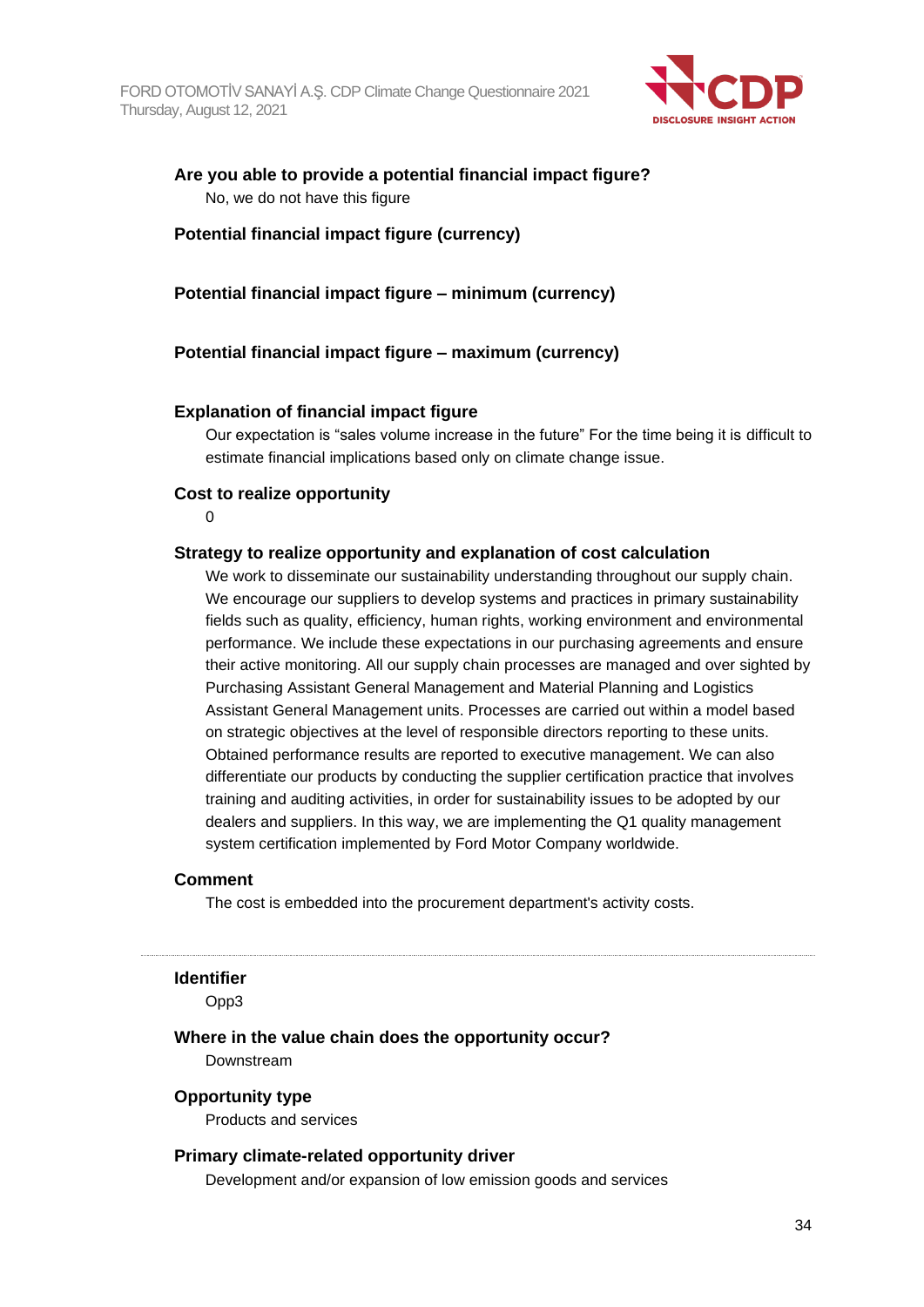

## **Primary potential financial impact**

Increased revenues through access to new and emerging markets

### **Company-specific description**

Ford Otosan, the largest commercial vehicle production hub of Ford in Europe, manufactured 327.936 vehicles in 2020. We achieved a capacity utilization rate of 79% in the Golcuk Plant and 72% overall. Ford Otosan accounted for 25% of Turkey's total vehicle production and 74% of commercial vehicle production. In the domestic market, Ford Otosan aims for profitability in passenger cars and profitable growth in commercial vehicles where it is a local manufacturer.

Ford Transit Custom Plug-in Hybrid, a first in its segment, was introduced in the last quarter and received 2020 International Van of the Year (IVOTY) award. Ford Trucks reached an all-time high market share of 31.7% in the domestic market in 2020. Ford Trucks' new tractor F-MAX, received"2019 International Truck of the Year" award, which was followed by more truck of the year awards in Russia, Austria and Slovakia.We have established Ford Otosan Netherlands BV to support our international expansion efforts for Ford Trucks.

Production and sales of our F-MAX truck started in 2018, continued in 2019 and as a result of the tests conducted under customer use conditions, a fuel consumption saving of 3.5% was achieved compared to our 1848 T model truck. The two most important components of this improvement are aerodynamic improvements and the introduction of predictive cruise control (PCCM). It is possible to achieve up to 5% fuel consumption under different conditions with the cruise control system. In 2019 we developed the joint R&D venture with AVL, company that develops autonomous convoy-platooning technologies. In this context, we aim to contribute to the reduction of fuel consumption and carbon emissions from 8% to 15%, and the improvement of driving safety in heavy commercial vehicles for intercity transportation

#### **Time horizon**

Short-term

## **Likelihood**

Virtually certain

#### **Magnitude of impact**

High

## **Are you able to provide a potential financial impact figure?** No, we do not have this figure

## **Potential financial impact figure (currency)**

**Potential financial impact figure – minimum (currency)**

**Potential financial impact figure – maximum (currency)**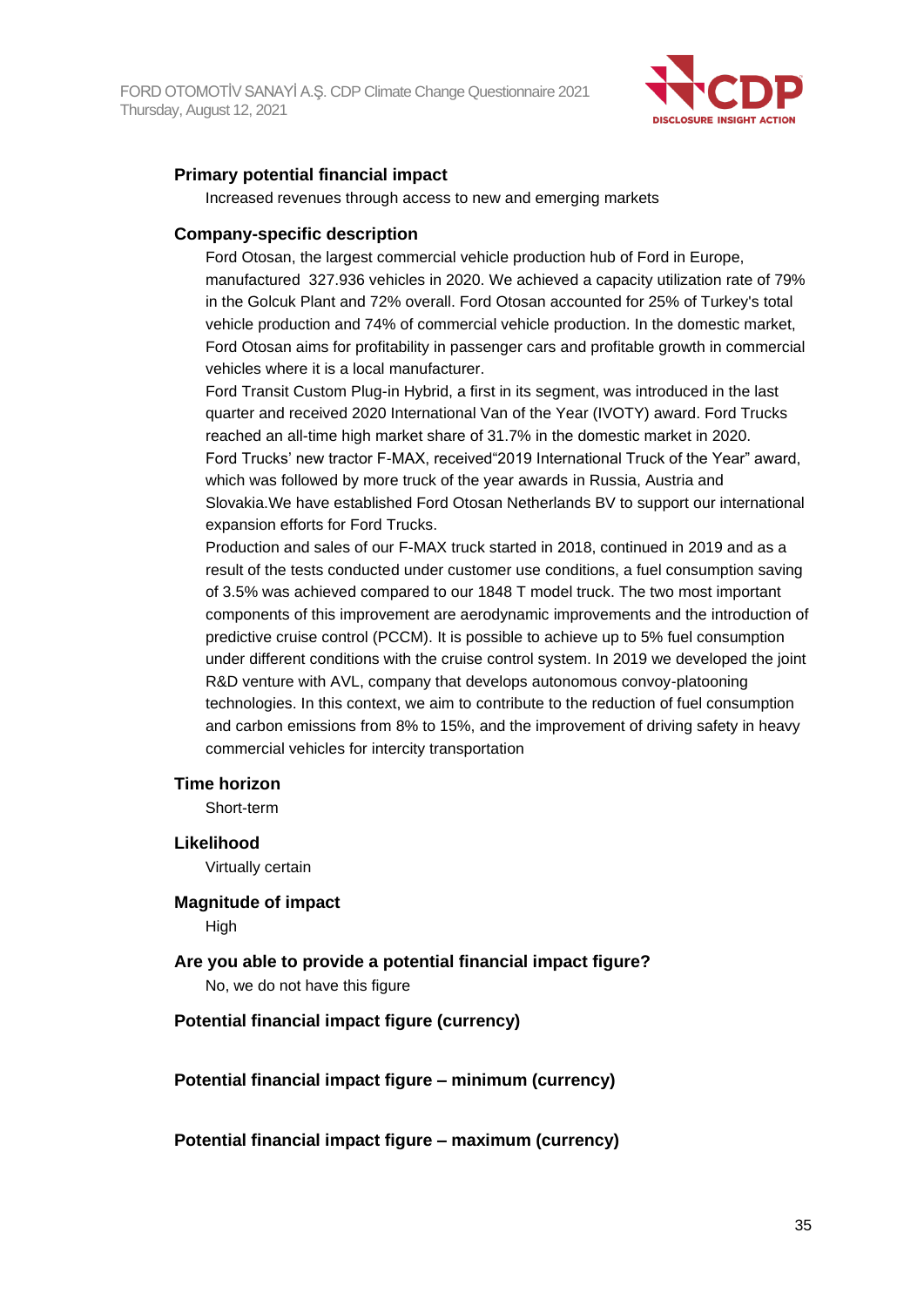

## **Explanation of financial impact figure**

Our expectation is "sales volume increase in the long term" For the time being it is difficult to estimate financial implications based only on climate change issue.

### **Cost to realize opportunity**

185,000,000

### **Strategy to realize opportunity and explanation of cost calculation**

Following the technological transformation in the automotive industry, and in addition to traditional automotive products and services, advanced R&D studies are carried out in the areas of carbon dioxide emissions reduction, connected vehicles, autonomous vehicles, electric vehicles and electrification, and light vehicle technologies. Investments in R&D infrastructure continue.

In 2019 we developed the joint R&D venture with AVL, company that develops autonomous convoy-platooning technologies. In this context, we aim to contribute to the reduction of fuel consumption and carbon emissions from 8% to 15%, and the improvement of driving safety in heavy commercial vehicles.

In Ford Trucks, the new F-Max truck, cost the company a total of \$ 185 Million. (The share of 500 PS engine is 2.5 Million \$). Ford Trucks' new tractor F-MAX, received "2019 International Truck of the Year" award, which was followed by more truck of the year awards in Russia, Austria and Slovakia.

#### **Comment**

#### **Identifier**

Opp4

#### **Where in the value chain does the opportunity occur?**

Direct operations

#### **Opportunity type**

Products and services

#### **Primary climate-related opportunity driver**

Development of new products or services through R&D and innovation

#### **Primary potential financial impact**

Increased revenues resulting from increased production capacity

#### **Company-specific description**

Global Lighthouse Network consists of advanced manufacturers that are showing leadership in applying the technologies of the Fourth Industrial Revolution to drive operational and environmental impact. The Network brings together the most advanced factories in the world for a cross-company learning journey. They serve as beacons to guide others in overcoming challenges in upgrading systems and applying cutting-edge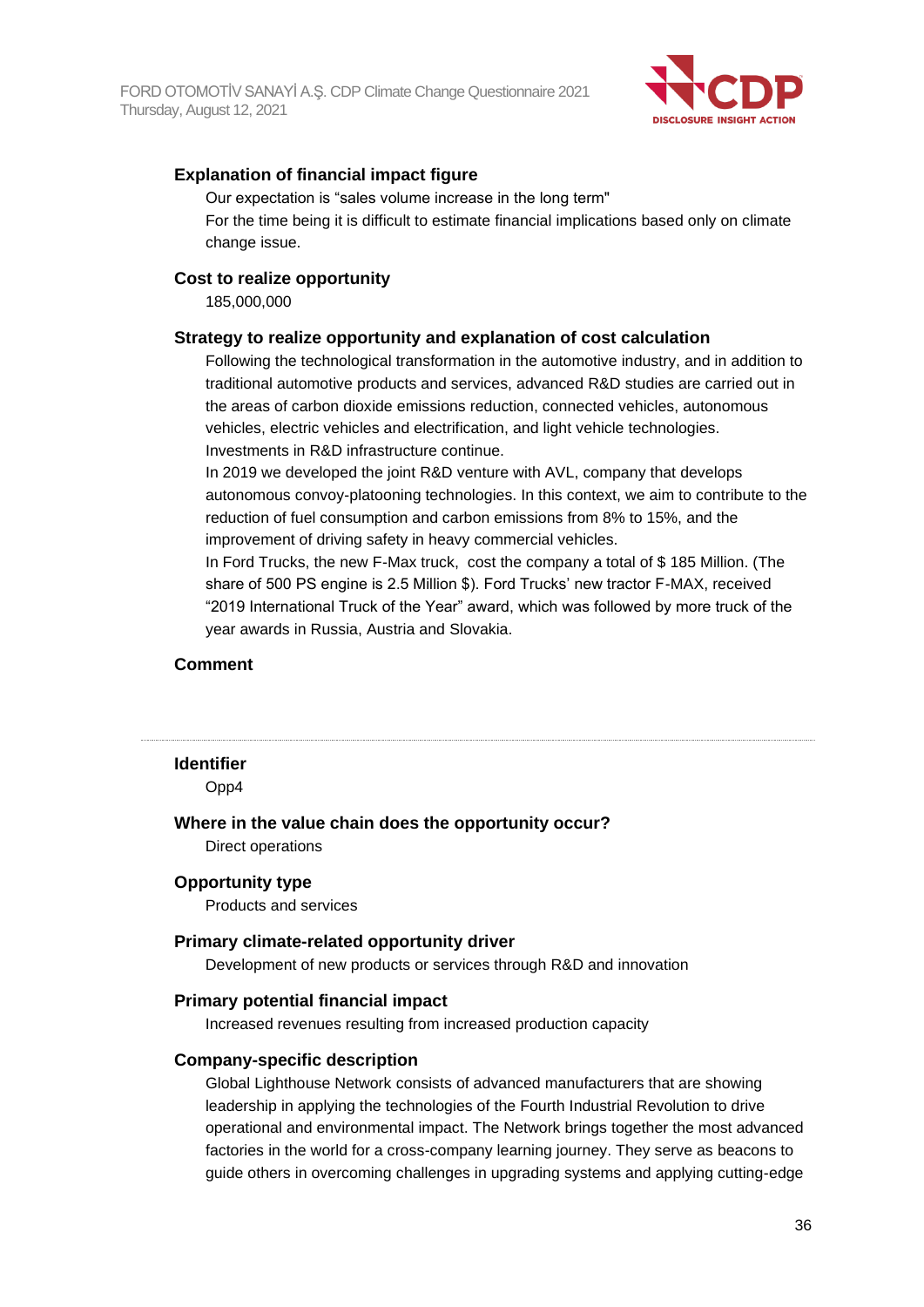

technologies such as artificial intelligence, big data analytics and 3D printing. Members of the Lighthouse Network share use-cases and insights through real and virtual factory visits, incubating new partnerships to accelerate technology adoption and dissemination in manufacturing, and transforming the business models by which they operate. Through the projects carried out since 2015, Ford Otosan's Gölcük Plant was named a Lighthouse Factory by the World Economic Forum (WEF) and added to the "Global Lighthouse Network" in 2019.

### **Time horizon**

Long-term

### **Likelihood**

Virtually certain

#### **Magnitude of impact**

High

# **Are you able to provide a potential financial impact figure?**

Yes, a single figure estimate

## **Potential financial impact figure (currency)**

100,000

## **Potential financial impact figure – minimum (currency)**

## **Potential financial impact figure – maximum (currency)**

#### **Explanation of financial impact figure**

Financial implications of this opportunity is in the evaluation phase.

This opportunity has the potential to increase our revenue in 10 years and will have an operation lifetime extending through 2030. In the long term, the benefits of this opportunity are:

6% increase in vehicle production capacity

47% decrease in die manufacturing time

31 % increase in die manufacturing capacity

45% improvement in employee engagement over 4- years

9 % decline in robot breakdowns with Robot Analytics Systems

\$100 K savings with predictive maintenance system

1.7% decrease in electricity consumption per vehicle

4.9% Reduction in spare parts consumption for machinery and equipment

1.3% kWh/vehicle reduction in compressor power consumption

## **Cost to realize opportunity**

#### **Strategy to realize opportunity and explanation of cost calculation**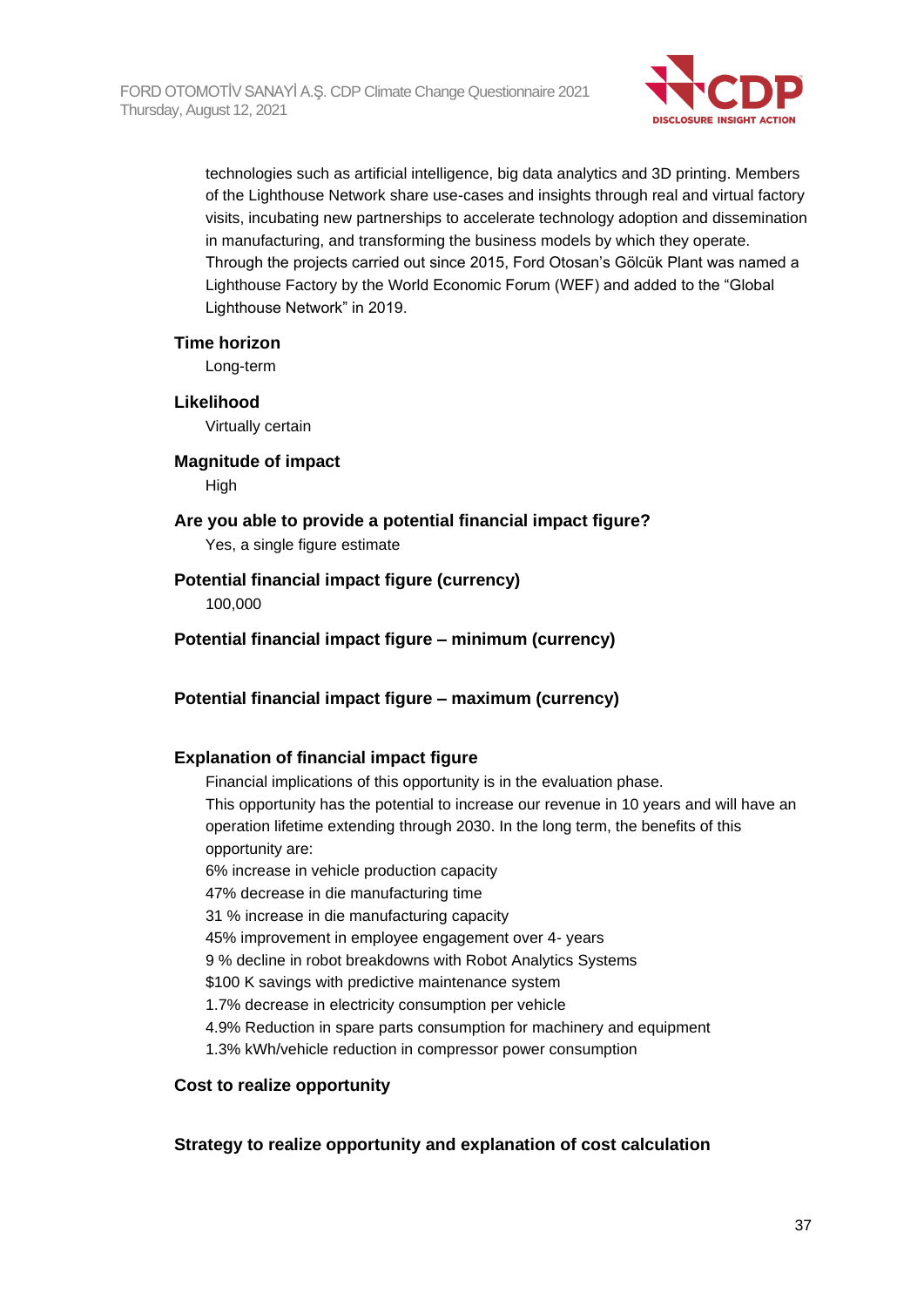

In addition to the competition, 5 years of R&D was carried out within the scope of the transitional period.

Through the projects carried out since 2015, Ford Otosan's Gölcük Plant was named a Lighthouse Factory by the World Economic Forum (WEF) and added to the "Global Lighthouse Network"in 2019.

## **Comment**

Ford Otosan Shares Are Traded In The Following Market And Included In The Following Indices:

BIST KOCAELI / BIST METAL PRODUCTS, MACH. / BIST 30 / BIST 100 / BIST 50 / BIST INDUSTRIALS / BIST STARS /BIST DIVIDEND / BIST DIVIDEND 25 / BIST SUSTAINABILITY INDEX

# **C3. Business Strategy**

# **C3.1**

**(C3.1) Have climate-related risks and opportunities influenced your organization's strategy and/or financial planning?**

Yes

# **C3.1b**

**(C3.1b) Does your organization intend to publish a low-carbon transition plan in the next two years?**

|     | Intention to publish a<br>low-carbon transition<br>plan | Intention to include the transition plan as a<br>scheduled resolution item at Annual General<br><b>Meetings (AGMs)</b> | <b>Comment</b> |
|-----|---------------------------------------------------------|------------------------------------------------------------------------------------------------------------------------|----------------|
| Row | Yes, in the next two years                              | Yes, we intend to include it as a scheduled AGM<br>resolution item                                                     |                |

## **C3.2**

**(C3.2) Does your organization use climate-related scenario analysis to inform its strategy?**

Yes, qualitative, but we plan to add quantitative in the next two years

# **C3.2a**

**(C3.2a) Provide details of your organization's use of climate-related scenario analysis.**

| <b>Climate-related</b> | <b>Details</b> |
|------------------------|----------------|
| scenarios and          |                |
| models applied         |                |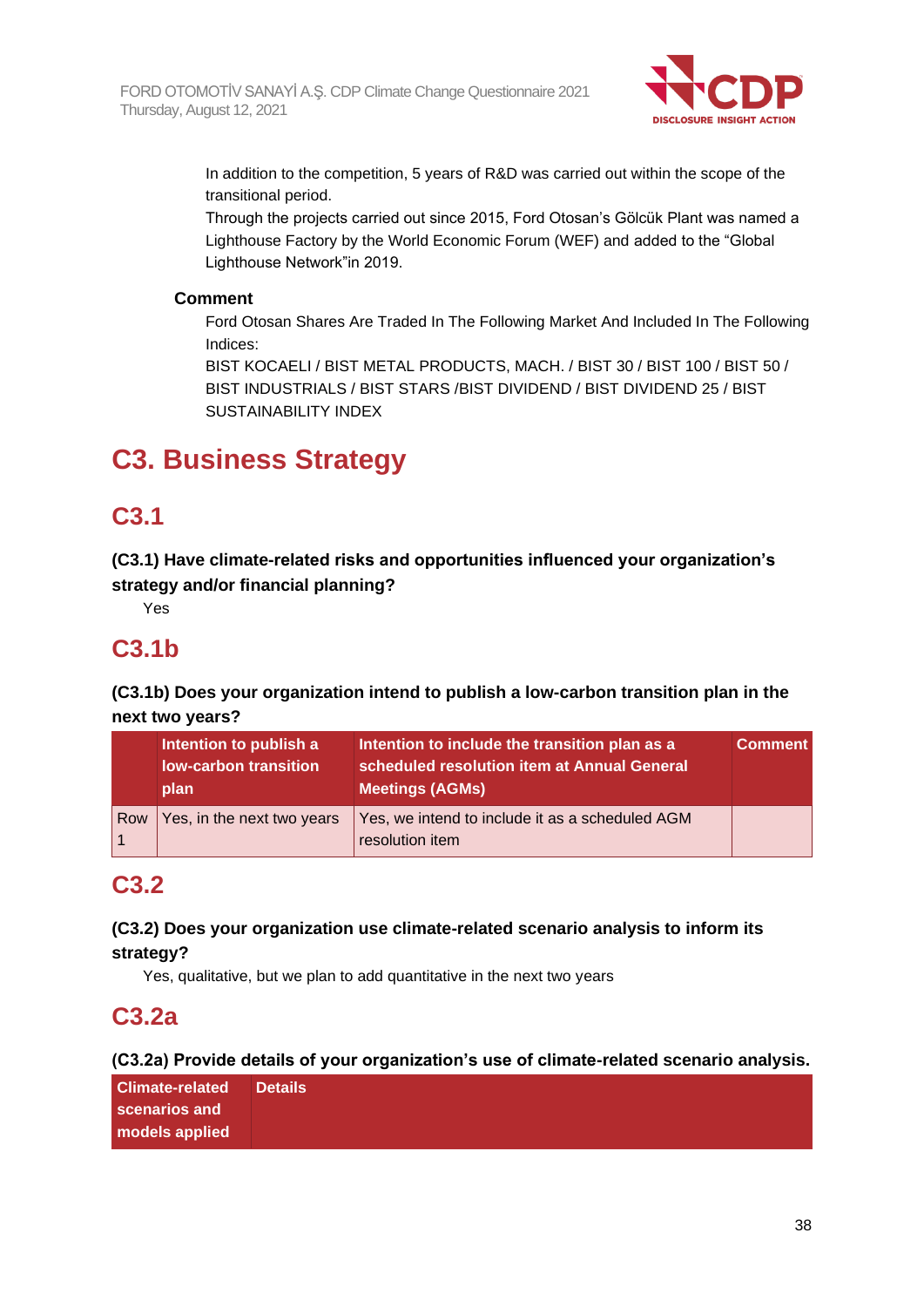

| <b>RCP 4.5</b>         | Ford Otosan is engaging with FMC the parent company's scenario base                                                                                            |  |
|------------------------|----------------------------------------------------------------------------------------------------------------------------------------------------------------|--|
| <b>IEA Sustainable</b> | analysis encouraging to take stronger action on climate change. Common                                                                                         |  |
| development            | strategy and planning assessment tools, such as the Task Force on Climate-                                                                                     |  |
| scenario               | related Financial Disclosures (TCFD) are used. We reviewed publicly available                                                                                  |  |
|                        | climate scenarios. Because of the outcomes of Ministerial Studies on Turkey's                                                                                  |  |
|                        | NDC are not accomplished we used physical (Fifth Assessment Report AR5,                                                                                        |  |
|                        | RCP4.5 representing the IPCC's 2 degrees Celcius scenario) and transitional                                                                                    |  |
|                        | (IEA SDS) scenarios in qualitative analysis.                                                                                                                   |  |
|                        | In the qualitative analysis, the key considerations of assumptions were: Price of                                                                              |  |
|                        | key commodities/ products & LCA thinking, R&D, technology, subsidies for fossil                                                                                |  |
|                        | fuels, assumptions about CO2 price via trading scheme, energy demand and                                                                                       |  |
|                        | mix, temperature increase relative to CO2 increase. Business Impacts/Effects                                                                                   |  |
|                        | are still in study phase for different areas such as earnings, costs, revenues,                                                                                |  |
|                        | assets, investments, timing etc.                                                                                                                               |  |
|                        | Our scope 1&2 absolute emissions reduction target re-evaluated & aligned with                                                                                  |  |
|                        | the projections. To help reduce the GHG emissions associated with the use of                                                                                   |  |
|                        | our vehicles, we are committed to make more efficient, lower-impact vehicles                                                                                   |  |
|                        | and technologies accessible at scale such as weight reduction, advanced power                                                                                  |  |
|                        | train options, electrical system improvements, new engine / transmission                                                                                       |  |
|                        | technologies by evaluating the use of lower carbon fuels while promoting Eco-                                                                                  |  |
|                        | driving through training, information and vehicle technology.                                                                                                  |  |
|                        | The review of the vehicle development plans to assess the alignment with the                                                                                   |  |
|                        | goals to reduce CO2 emissions over the long term is our priority. The market                                                                                   |  |
|                        | forces that are beyond our control, such as energy price fluctuations, changes in                                                                              |  |
|                        | consumer demand and regulatory requirements vary every rolling year. Aligning                                                                                  |  |
|                        | with our parent company's business, Ford Otosan is investing in vehicle<br>electrification and connectivity, which will facilitate long-term reductions in CO2 |  |
|                        | emissions.                                                                                                                                                     |  |
|                        | In line with the scenario analysis conducted and GreenDeal, our ambition is to                                                                                 |  |
|                        | reduce carbon emissions per vehicle by 50-55% by 2030 compared to 2017 and                                                                                     |  |
|                        | become carbon-neutral by 2050 company-wide.                                                                                                                    |  |
|                        | At Ford Otosan, we reduce environmental impacts by contributing to the time                                                                                    |  |
|                        | and fuel savings of consumers with the smart applications we offer in various                                                                                  |  |
|                        | fields, especially in fleet management, and offer a safer travel option by                                                                                     |  |
|                        | minimizing human errors. Using the ConnecTruck application we offered in F-                                                                                    |  |
|                        | MAX in 2018 - the first connected heavy-duty commercial vehicle in Turkey -                                                                                    |  |
|                        | our customers can keep track of the information about their vehicles on their                                                                                  |  |
|                        | screens. With ConnecTruck, we also offer services such as map-supported                                                                                        |  |
|                        | speed control, remote diagnostics and software updates. We aim to provide                                                                                      |  |
|                        | customers with new services not only during sales and after sales, but                                                                                         |  |
|                        | throughout the life of the vehicle in accordance with digital developments. To do                                                                              |  |
|                        | this, we launched the My Ford Trucks mobile application for F-MAX owners. In                                                                                   |  |
|                        | 2020, the number of connected vehicles is now close to 5,000. We upgraded the                                                                                  |  |
|                        | interface of the app in 2020 and updated the remote-control feature. We also                                                                                   |  |
|                        | introduced the website www. ConnecTruckGlobal.com as a new customer                                                                                            |  |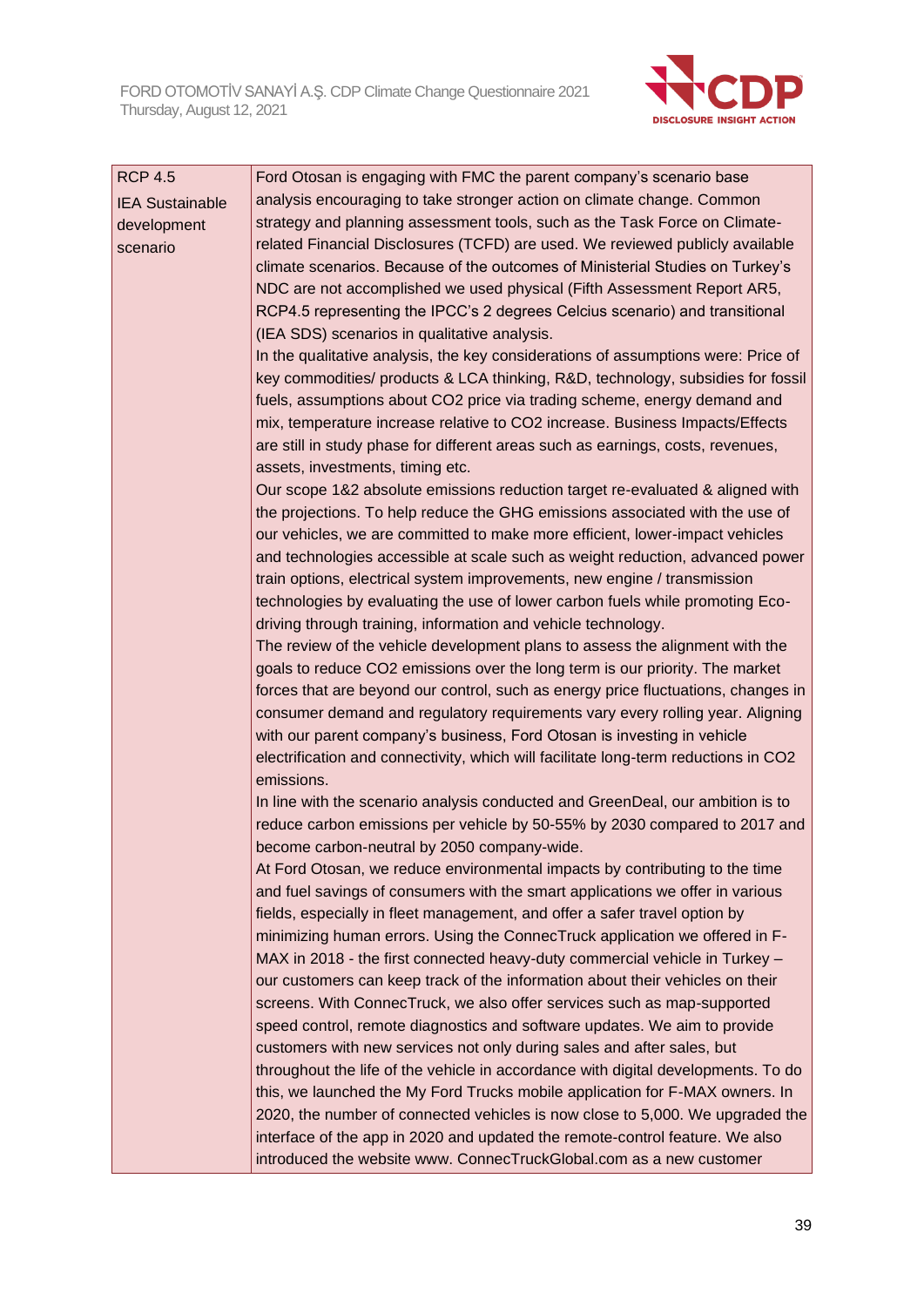

| facing channel to enable F-MAX owners to track their vehicles and manage their |  |
|--------------------------------------------------------------------------------|--|
| fleet more effectively around the world.                                       |  |

# **C3.3**

## **(C3.3) Describe where and how climate-related risks and opportunities have influenced your strategy.**

|              | <b>Have climate-related</b> | <b>Description of influence</b>                                  |
|--------------|-----------------------------|------------------------------------------------------------------|
|              | risks and                   |                                                                  |
|              | opportunities               |                                                                  |
|              | influenced your             |                                                                  |
|              | strategy in this area?      |                                                                  |
| Products and | Yes                         | Description of how our strategy has been influenced: Current     |
| services     |                             | and emerging regulations and the adoption of Green Deal          |
|              |                             | aligning with the Paris Climate Agreement have resulted in       |
|              |                             | global product and service plans, with strong investment in      |
|              |                             | EV, digital transformation and innovation works and smart        |
|              |                             | city solutions along with the introduction of Lean               |
|              |                             | Transformation processes. Thanks to Lean Transformation,         |
|              |                             | we have the goal to reorganize our resources to produce          |
|              |                             | higher quality products in less time, with higher qualified      |
|              |                             | labor and by consuming less energy. We maintain our              |
|              |                             | position as the leading company while the world and our          |
|              |                             | sector are facing an intensely competitive environment           |
|              |                             | during the transition process. We achieve this by adopting       |
|              |                             | R&D and innovation as a work culture and by focusing on          |
|              |                             | developing the products and production conditions of the         |
|              |                             | future. We continue our progress toward safe and fuel-           |
|              |                             | efficient models with low emission levels that would be          |
|              |                             | needed in the smart cities of the future. This is an opportunity |
|              |                             | for us to be a responsible producer for a globally responsible   |
|              |                             | consumption.                                                     |
|              |                             | With the goal to become a company that does not only             |
|              |                             | manufacture vehicles, but also offer more extensive              |
|              |                             | transportation solution opportunities, we have included new      |
|              |                             | approaches to our business model which we are focused on         |
|              |                             | transformation together with our partner Ford Motor              |
|              |                             | Company.                                                         |
|              |                             | Case Study and time horizons: In line with our strategy, we      |
|              |                             | aim to reduce carbon dioxide emissions in the F-Trucks fleet     |
|              |                             | by 15% in 2025 as our mid-term target and 15% in 2030 as         |
|              |                             | our long-term target in line with EU targets, we develop         |
|              |                             | engine and vehicle technologies. The development work            |
|              |                             | related to diesel heavy commercial vehicles includes             |
|              |                             | increasing thermal efficiency in Ecotorq engines, enhancing      |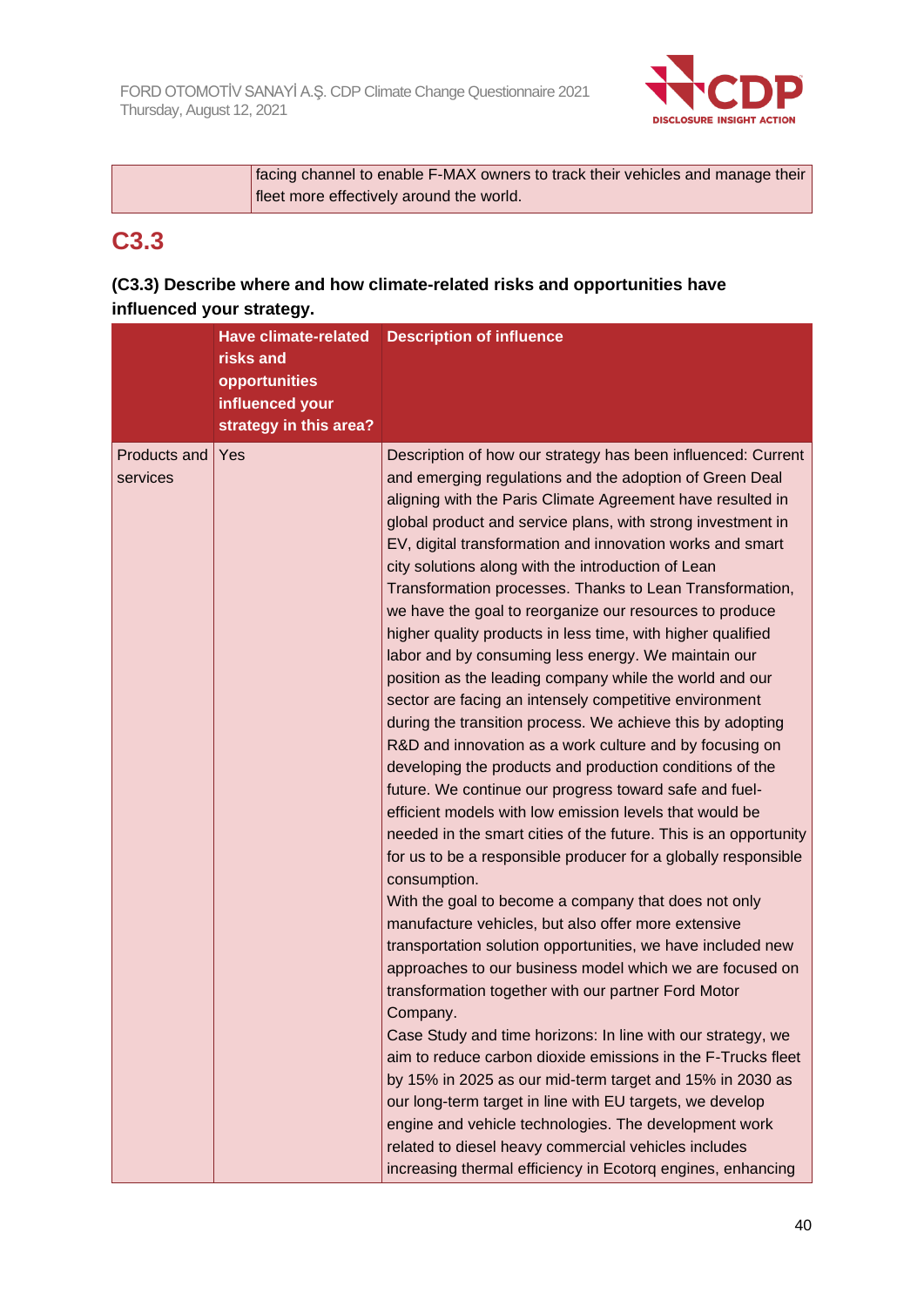

|                                       |     | vehicle aerodynamics, reducing weight, and improving tires.<br>We also develop connectivity technologies like ConnecTruck<br>on. F-MAX and achieve fuel and financial savings with speed<br>tracking, remote diagnostics, and software updates. Beyond<br>diesel vehicles, our development work focuses on new<br>carbon-neutral fuel technologies such as electric vehicles,<br>hydrogen internal combustion engine technologies, and<br>hydrogen fuel cells. Electric road trucks, currently in<br>development at F-Trucks, will have an important role to play<br>in our 2025 carbon strategy for heavy commercial vehicles.                                                                                                                                                                                                                                                                                                                                                                                                                                                                                                                                                                                                                                                                                                                                                                                                                                                                                                                                                                                                                                                                                                                                                                                                                                                                                                                                                                                                                                                                                                                 |
|---------------------------------------|-----|-------------------------------------------------------------------------------------------------------------------------------------------------------------------------------------------------------------------------------------------------------------------------------------------------------------------------------------------------------------------------------------------------------------------------------------------------------------------------------------------------------------------------------------------------------------------------------------------------------------------------------------------------------------------------------------------------------------------------------------------------------------------------------------------------------------------------------------------------------------------------------------------------------------------------------------------------------------------------------------------------------------------------------------------------------------------------------------------------------------------------------------------------------------------------------------------------------------------------------------------------------------------------------------------------------------------------------------------------------------------------------------------------------------------------------------------------------------------------------------------------------------------------------------------------------------------------------------------------------------------------------------------------------------------------------------------------------------------------------------------------------------------------------------------------------------------------------------------------------------------------------------------------------------------------------------------------------------------------------------------------------------------------------------------------------------------------------------------------------------------------------------------------|
| Supply chain<br>and/or value<br>chain | Yes | Description of strategy: Acute or chronic physical risks can<br>pose severe business interruption on our supply chain. The<br>magnitude of impact is significant in areas where there are<br>risks of floods, heat waves and drought. These risks must be<br>managed well to avoid facing serious interruptions on<br>business. The sector involves a long and complex supply<br>chain. We have various suppliers from whom we purchase<br>various parts, materials, services and raw materials. We are<br>committed to our approach of developing together with our<br>suppliers. We consider locality, sustainability and digitization<br>as focal points in our supply chain. We cooperate with our<br>suppliers to ensure efficiency, quality, and high social,<br>environmental and ethical standards. One of our material<br>issues in the supply chain is to create added value through<br>local supply-localization. More than half of the materials we<br>supply for our production come from local suppliers. And<br>80% of these products come from suppliers within the 100<br>km radius from us. By giving priority to local products, we<br>reduce environmental footprint, get cost advantage and<br>support local&socioeconomic development.<br>Case Study & time horizons: We have the goal to maximize<br>our added value by increasing the rate of local products<br>throughout the value chain in the mid-term. Transformation<br>work commenced with the vision of eliminating processes<br>that do not align with the priorities, where possible, and<br>simplifying them with a lean approach. We<br>monitor&contribute to the development of our suppliers with<br>five different audits and site visits. In 2020, we conducted<br>Manufacturing Site Assessments (MSA) with 165 of our<br>vehicle parts suppliers. We also visited 287 suppliers and<br>made 51 Q1 certification assessments to improve delivery<br>performance and support serial production.<br>Q1 Audits: We perform main audits over Q1 - Number 1 in<br>Quality certification system.<br>Capacity Audits: We perform audits as part of FMC global |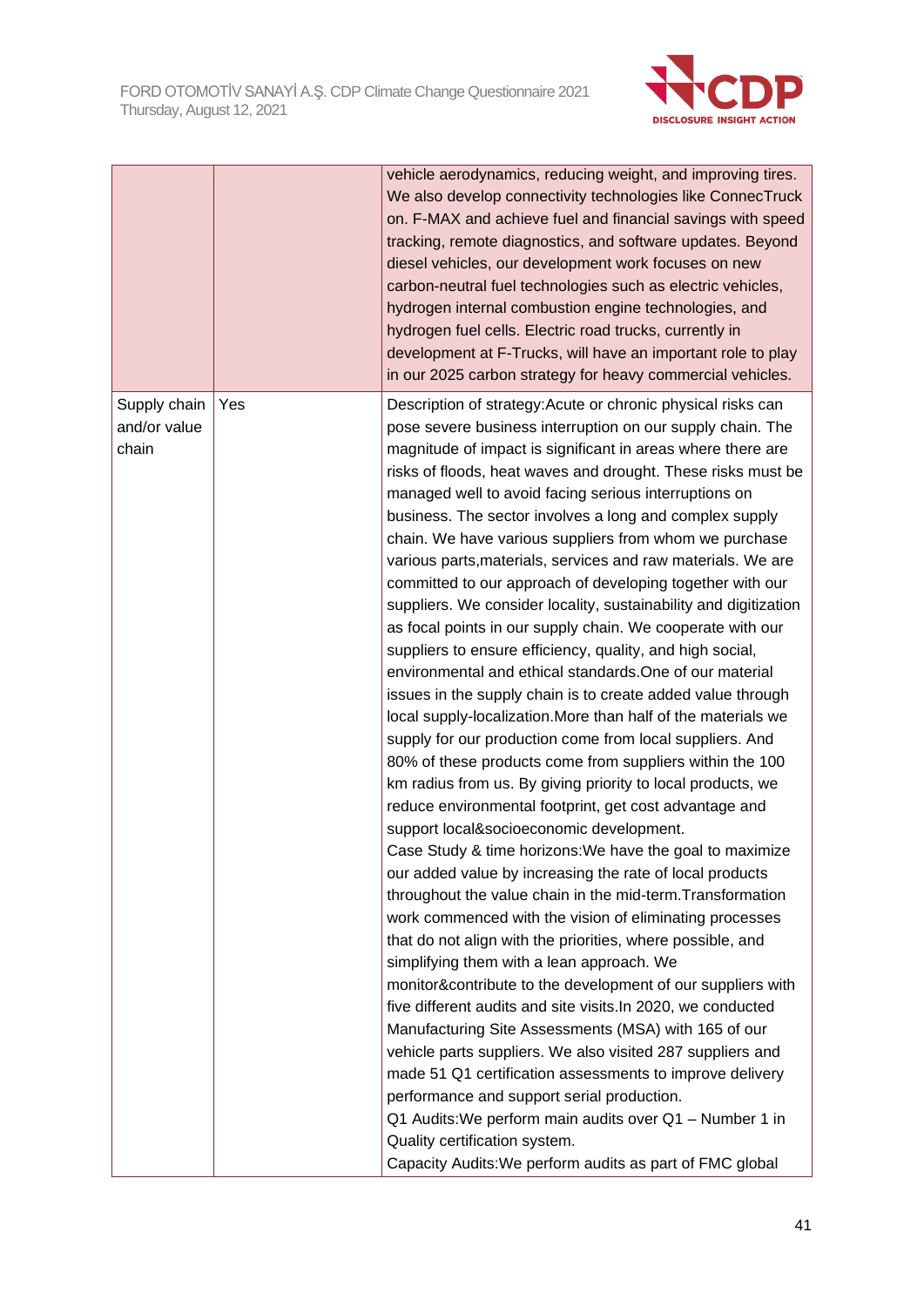

|                      |     | capacity controls.<br>Production Problems: We organize field visits to resolve<br>problems and challenges faced by the suppliers during the<br>production process.<br>Performance Improvement: We identify suppliers that are<br>open to improvement over FMC's global system and we work<br>on auditing and performance improvement.<br>Risk Management: We plan supplier visits for natural<br>disasters, fires and syndicate related risks and take actions<br>to prevent probable risks.                                                                                                                                                                                                                                                                                                                                                                                                                                                                                                                                                                                                                                                                                                                                                                                                                                                                                                                                                                                                                                                                                                                                                                                                                                                                                                                                                                                                                                                                                                                                                                                                  |
|----------------------|-----|-----------------------------------------------------------------------------------------------------------------------------------------------------------------------------------------------------------------------------------------------------------------------------------------------------------------------------------------------------------------------------------------------------------------------------------------------------------------------------------------------------------------------------------------------------------------------------------------------------------------------------------------------------------------------------------------------------------------------------------------------------------------------------------------------------------------------------------------------------------------------------------------------------------------------------------------------------------------------------------------------------------------------------------------------------------------------------------------------------------------------------------------------------------------------------------------------------------------------------------------------------------------------------------------------------------------------------------------------------------------------------------------------------------------------------------------------------------------------------------------------------------------------------------------------------------------------------------------------------------------------------------------------------------------------------------------------------------------------------------------------------------------------------------------------------------------------------------------------------------------------------------------------------------------------------------------------------------------------------------------------------------------------------------------------------------------------------------------------|
| Investment in<br>R&D | Yes | Description of strategy: One of the factors that determine the<br>competitive power of today's companies is innovation<br>competency. We consider R&D and innovation as the keys to<br>resolve environmental and social issues and offer solutions<br>that are in line with the global trends. We would like to<br>contribute to transportation ecosystem through the<br>technologies and smart vehicles we develop to make it more<br>efficient, cleaner and more reliable.<br>Case Study & time horizons: We also have R&D works in<br>many other fields such as fuel optimization and reduction of<br>carbon emissions, and connected, autonomous and electric<br>vehicles. We cooperate as part of these works. We are<br>project partners in projects that are funded by European<br>Union, such as Horizon 2020 project. Among our R&D<br>studies, there are software innovations, recycling of valuable<br>metals used in automotive, development of programmable<br>systems for smart vehicles, automotive applications of visible<br>light telecommunication, and 5G technologies for interactive,<br>connected and autonomous mobility.<br>Our "BX 726 Composite Multi-functional Spare Tire Housing"<br>project won the Global Innovation Award in 2018 Ford Global<br>VCSE Innovation Awards. And as a fully domestic project,<br>our "Exhaust Emission Systems' Modelling" work was<br>honored with the "Chief Award" in the branch of Computer<br>Aided Engineering (CAE) by leaving behind over 100<br>projects from 4 continents.<br>The investment in R&D will have always high impact on our<br>core business, but it is certain that the highest impact can be<br>seen in the medium term, in the context of profitable growth<br>and responsible producer.<br>Ford Otosan is a leading product development hub within the<br>global Ford organization and carries out R&D projects as part<br>of product programs. The R&D spending on various product<br>development projects that we have worked on in 2020<br>amounted to TL 442 million (2019: TL 552 million) before |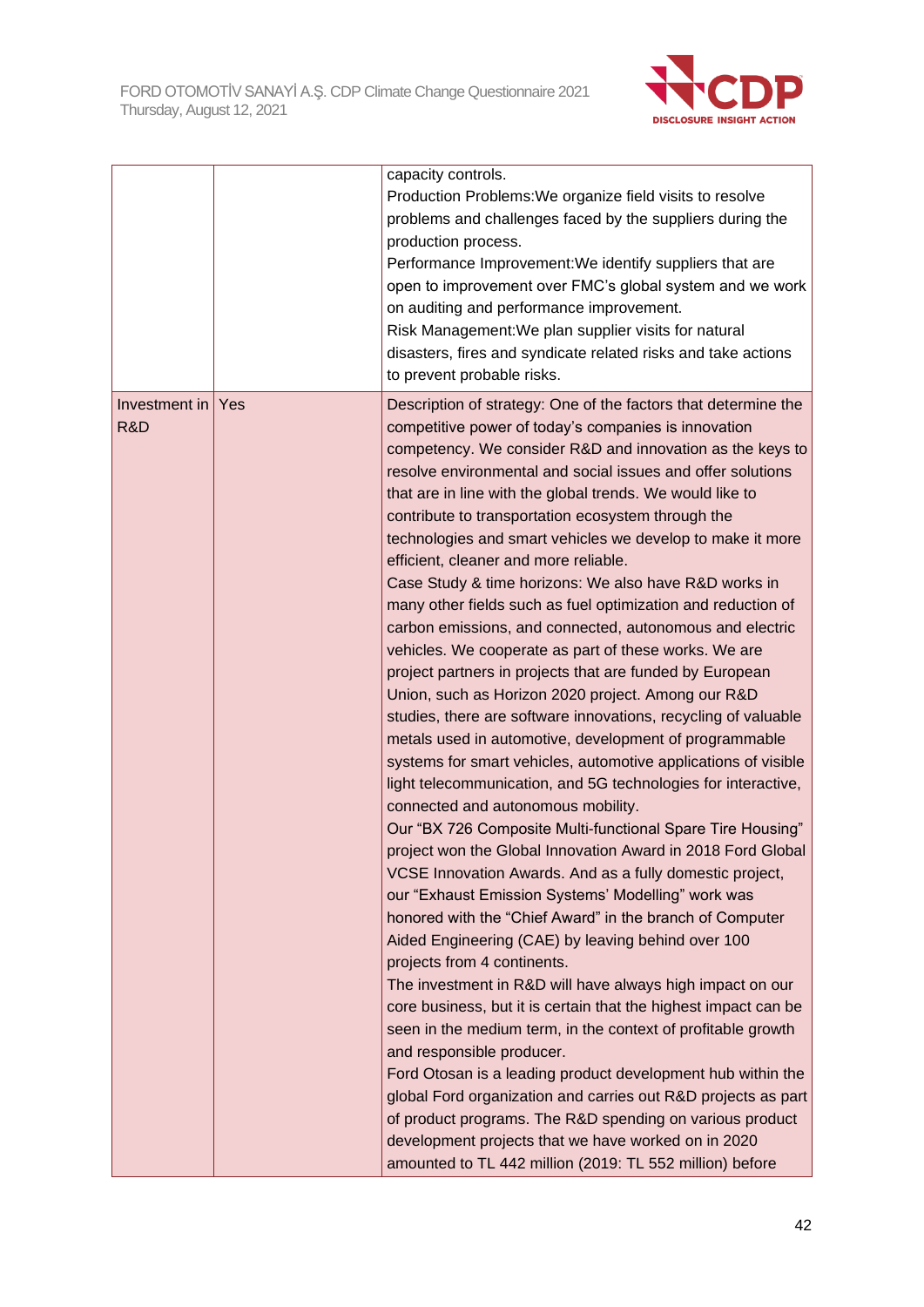

|            |     | capitalization and TL 661 million (2019: TL 420 million) after<br>capitalization.                                                                                                                                                                                                                                                                                                                                                                                                                                                                                                                                                                                                                                                                                                                                                                                                                                                                                                                                                                                                                                                                                                                                                                                                                                                                                                                                                                                                                                                                                                                                                                                                                                                                                                                                                                     |
|------------|-----|-------------------------------------------------------------------------------------------------------------------------------------------------------------------------------------------------------------------------------------------------------------------------------------------------------------------------------------------------------------------------------------------------------------------------------------------------------------------------------------------------------------------------------------------------------------------------------------------------------------------------------------------------------------------------------------------------------------------------------------------------------------------------------------------------------------------------------------------------------------------------------------------------------------------------------------------------------------------------------------------------------------------------------------------------------------------------------------------------------------------------------------------------------------------------------------------------------------------------------------------------------------------------------------------------------------------------------------------------------------------------------------------------------------------------------------------------------------------------------------------------------------------------------------------------------------------------------------------------------------------------------------------------------------------------------------------------------------------------------------------------------------------------------------------------------------------------------------------------------|
| Operations | Yes | Description of strategy: We continuously follow up our<br>performance in order to effectively manage our<br>environmental impacts. For an efficient environment and<br>energy management, we do not limit ourselves to the in-<br>house policies and practices, and we carry out all our<br>activities in compliance with the international standards. We<br>manage all our products and services as part of ISO<br>14001:2015 Environment Management System and ISO<br>50001 Energy Management System. Also, to manage our<br>indirect environmental impacts, we require our suppliers to<br>have ISO 14001:2015 Environment Management System<br>certificate as a prerequisite of working together. We do not<br>limit audits with yearly controls of ISO certificates, but we<br>support the management of these processes with cross<br>checks within the company. Energy efficiency and reduction<br>of greenhouse gas emissions support our competitive<br>capacity with cost advantage they provide. For this reason,<br>we regard energy efficiency as an area of continuous<br>improvement and we carry out improved project activities in<br>every process of our operations.<br>The emission intensity is 0.56 ton CO2-e/vehicle in 2019 and<br>0.34 CO2-e per vehicle in 2020.<br>Case Study & time horizons: Third party assurance will be<br>carried out within the scope of the new version of 14064-1:<br>2018 next year, and the scope will be redefined and<br>expanded. Therefore, base year evaluation will be made and<br>targets will be calculated according to the new version.<br>Following the adoption of Fourth Industrial Revolution and<br>advanced manufacturing technologies through the projects<br>carried out since 2015, Ford Otosan's Golcuk Plant was<br>named a Lighthouse Factory by the World Economic Forum |
|            |     | (WEF) and added to the "Global Lighthouse Network".<br>We have realized that the operations of the company could<br>be impacted by energy prices. This risk is assessed by the<br>company by taking into account all related activities with<br>energy savings and potential possible optimization issues.<br>Other physical risks are assessed for our facilities and<br>services. The insurance system is in place.                                                                                                                                                                                                                                                                                                                                                                                                                                                                                                                                                                                                                                                                                                                                                                                                                                                                                                                                                                                                                                                                                                                                                                                                                                                                                                                                                                                                                                 |
|            |     | This area could have a low impact on the companies'<br>business strategy and planning, in the mid- term.                                                                                                                                                                                                                                                                                                                                                                                                                                                                                                                                                                                                                                                                                                                                                                                                                                                                                                                                                                                                                                                                                                                                                                                                                                                                                                                                                                                                                                                                                                                                                                                                                                                                                                                                              |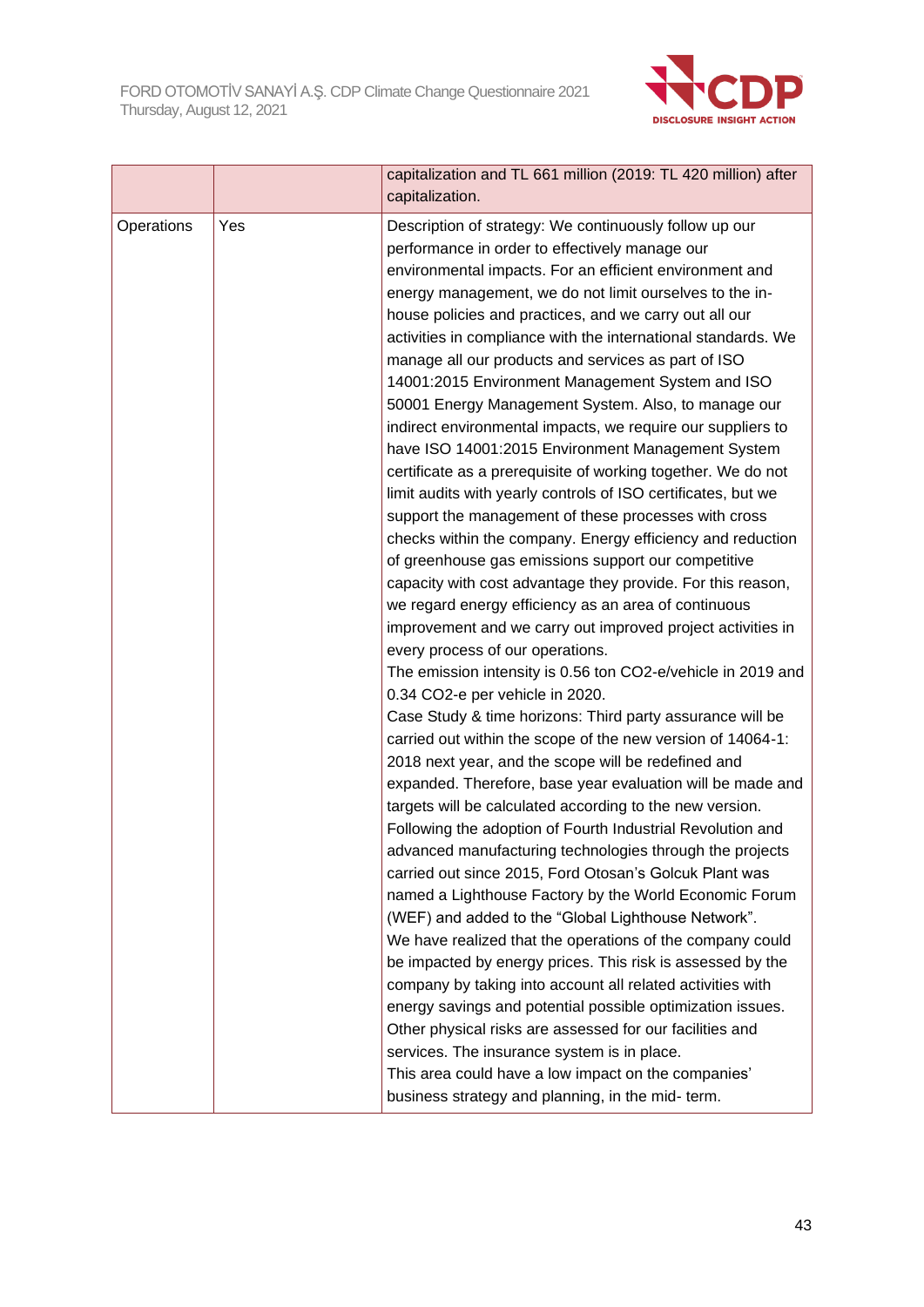

# **C3.4**

## **(C3.4) Describe where and how climate-related risks and opportunities have influenced your financial planning.**

| <b>Financial</b>                                    | <b>Description of influence</b>                                                                                                                                                                                                                                                                                                                                                                                                                                                                                                                                                                                                                                                                                                                                                                                                                                                                                                                                                                                                                                                                                                                                                                                                                                                                                                                                                                                                                                                                                                                                                                                                                                                                                                                                                                                                                                                                                                                                                                                                                                                                                                                                                                                                                                                                                                                                                                               |  |
|-----------------------------------------------------|---------------------------------------------------------------------------------------------------------------------------------------------------------------------------------------------------------------------------------------------------------------------------------------------------------------------------------------------------------------------------------------------------------------------------------------------------------------------------------------------------------------------------------------------------------------------------------------------------------------------------------------------------------------------------------------------------------------------------------------------------------------------------------------------------------------------------------------------------------------------------------------------------------------------------------------------------------------------------------------------------------------------------------------------------------------------------------------------------------------------------------------------------------------------------------------------------------------------------------------------------------------------------------------------------------------------------------------------------------------------------------------------------------------------------------------------------------------------------------------------------------------------------------------------------------------------------------------------------------------------------------------------------------------------------------------------------------------------------------------------------------------------------------------------------------------------------------------------------------------------------------------------------------------------------------------------------------------------------------------------------------------------------------------------------------------------------------------------------------------------------------------------------------------------------------------------------------------------------------------------------------------------------------------------------------------------------------------------------------------------------------------------------------------|--|
| planning                                            |                                                                                                                                                                                                                                                                                                                                                                                                                                                                                                                                                                                                                                                                                                                                                                                                                                                                                                                                                                                                                                                                                                                                                                                                                                                                                                                                                                                                                                                                                                                                                                                                                                                                                                                                                                                                                                                                                                                                                                                                                                                                                                                                                                                                                                                                                                                                                                                                               |  |
| elements that                                       |                                                                                                                                                                                                                                                                                                                                                                                                                                                                                                                                                                                                                                                                                                                                                                                                                                                                                                                                                                                                                                                                                                                                                                                                                                                                                                                                                                                                                                                                                                                                                                                                                                                                                                                                                                                                                                                                                                                                                                                                                                                                                                                                                                                                                                                                                                                                                                                                               |  |
| have been                                           |                                                                                                                                                                                                                                                                                                                                                                                                                                                                                                                                                                                                                                                                                                                                                                                                                                                                                                                                                                                                                                                                                                                                                                                                                                                                                                                                                                                                                                                                                                                                                                                                                                                                                                                                                                                                                                                                                                                                                                                                                                                                                                                                                                                                                                                                                                                                                                                                               |  |
| <b>influenced</b>                                   |                                                                                                                                                                                                                                                                                                                                                                                                                                                                                                                                                                                                                                                                                                                                                                                                                                                                                                                                                                                                                                                                                                                                                                                                                                                                                                                                                                                                                                                                                                                                                                                                                                                                                                                                                                                                                                                                                                                                                                                                                                                                                                                                                                                                                                                                                                                                                                                                               |  |
| Revenues<br>Indirect costs<br>Assets<br>Liabilities | Climate change poses an opportunity for Ford Otosan to develop low-<br>emission goods and services. This would certainly impact the projected<br>revenue in the long term. These opportunities have been factored into the<br>financial planning process, by related departments, and the Board makes<br>decisions on each driver.<br>We consider reducing the emissions of the vehicles we produce to<br>combat climate change as one of our responsibilities. Reducing vehicle<br>emissions is also important in terms of compliance with increasingly<br>stringent regulations, exploiting opportunities from climate change and<br>maintaining competitiveness.<br>We invest in innovative technologies to contribute to fuel economy and<br>reduce greenhouse gas emissions. We continue to develop and expand<br>the entire range of vehicles we offer to our customers, resulting in lower<br>impact.<br>Within this framework, we have achieved significant acceleration in the<br>use of alternative fuel vehicles, electric vehicles, hybrid vehicles and<br>related engines and transmission systems and lighter materials that cause<br>lower emissions such as natural gas. At the same time, we contribute to<br>our customers' fuel and time savings and emission reductions through<br>smart applications we offer in areas such as fleet management.<br>In addition to the 107% increase in our domestic sales, our positive<br>product mix and pricing discipline also contributed, and we captured an<br>annual increase of 154% in domestic sales revenues, which amounted to<br>TL 14,825 million in total. Despite the 24% decrease in the number of<br>units, our export revenues increased by 4% on TL basis year on year to<br>reach TL 34,626 million, thanks to the export agreements leveraging the<br>exchange rate effect, positive product mix, and costs. This resulted in an<br>increase of 26% in total sales revenues, which reached TL 49,451 million<br>in 2020. It was evaluated that climate change related operating costs have<br>influenced our planning.<br>At Ford Otosan, we set our greenhouse gas emission reduction targets to<br>align with the European Green Deal. In this context, our targets for Scope<br>1 and Scope 2 emissions from our operations are; - Reducing emissions<br>by 18% by 2023 compared to baseline year of 2017, -Reducing emission |  |
|                                                     |                                                                                                                                                                                                                                                                                                                                                                                                                                                                                                                                                                                                                                                                                                                                                                                                                                                                                                                                                                                                                                                                                                                                                                                                                                                                                                                                                                                                                                                                                                                                                                                                                                                                                                                                                                                                                                                                                                                                                                                                                                                                                                                                                                                                                                                                                                                                                                                                               |  |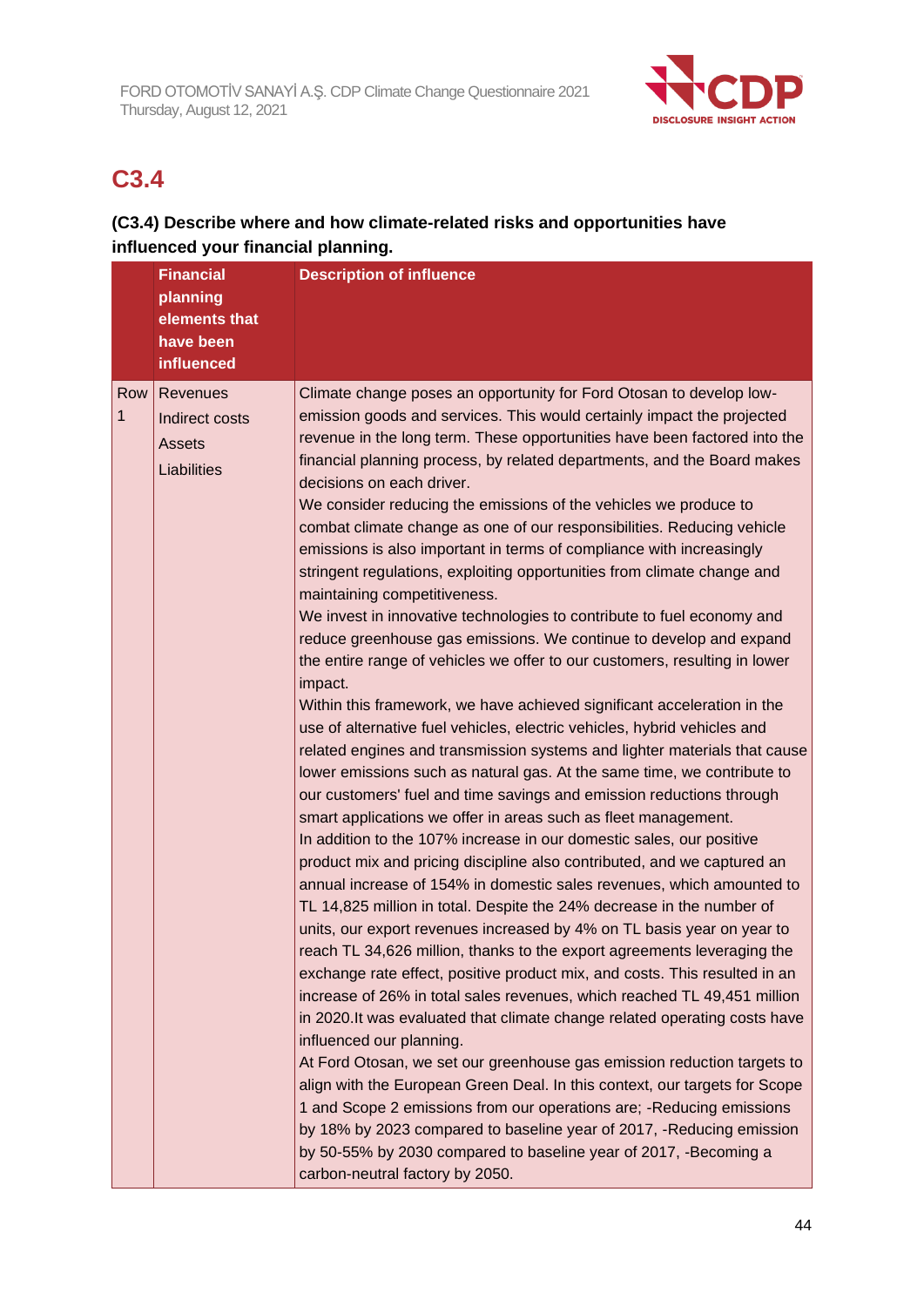

|  | We procure renewable energy directly to meet these targets. In 2020, we      |
|--|------------------------------------------------------------------------------|
|  | purchased 651,171 GJ of renewable electricity, achieving a reduction of      |
|  | 84,309 tons in greenhouse gas emissions. We hold internationally             |
|  | recognized certifications, confirming that as of May 2020, our Gölcük,       |
|  | Yeniköy and Eskişehir Campuses procure all their electrical energy from      |
|  | 100% renewable sources.                                                      |
|  | In addition to purchasing renewable energy, we also focus on power           |
|  | generation directly on all the campuses. In this context, we invest in wind  |
|  | energy, Solarwall, and solar power plants. The Solarwall installation at the |
|  | Kocaeli Plants, with a capacity of 97,200 m3/h, delivers savings             |
|  | equivalent to 5,169 GJ of natural gas annually, preventing greenhouse        |
|  | gas emissions of 269.7 tons of $CO2e$ . On the other hand, the Solarwall     |
|  | installed in Sancaktepe has a capacity of 25,000 m3/h and eliminates         |
|  | greenhouse gas emissions by 126 tons of CO2e annually. The Solarwall         |
|  | systems at our Gölcük Plant and Sancaktepe Campus enable us to meet          |
|  | a part of our heating requirement with solar power while the four mini wind  |
|  | turbines, each with a capacity of 500 W, supply our electricity. The         |
|  | turbines that supply electricity for the communication station in the Gölcük |
|  | Paint Shop save nearly 50 GJ annually. Meanwhile, the solar power plant      |
|  | - with an annual capacity of 2 GJ - at the Eskişehir Plant reduces           |
|  | emissions by 7 tons of CO2e annually.                                        |
|  | The control of potential extreme and acute weather events in our sites is    |
|  | our first concern to ensure our business continuity. The deployment of       |
|  | specific protection systems and emergency response plan allow Ford           |
|  | Otosan to a reasonable insurance coverage eliminating big financial          |
|  | implication. It was evaluated that climate change related identified         |
|  | physical risks have factored our financial planning, on asset management.    |
|  |                                                                              |
|  | The hail bomb project (soundproofing system) practice was realized as a      |
|  | consequence of physical risk assessment made by Ford Otosan for the          |
|  | purpose to protect newly produced vehicles in Yeniköy Port in Kocaeli,       |
|  | against hailstorm.                                                           |
|  | After a long feasibility and optimization process with financial measures,   |
|  | installation of full protection system against hailstorm at Ford Otosan      |
|  | Yeniköy Port was achieved. In case of any financial necessity on this        |
|  | subject, the follow-up and information process are always in place;          |
|  | executions are accomplished after the board decision                         |
|  | It was evaluated that climate change related risks and opportunities have    |
|  | factored our financial planning process on the liabilities area.             |
|  | As Ford Otosan, our main goal is to conduct all our activities within the    |
|  | framework of all legal regulations to which we are subject, to be the best   |
|  | in quality, service and dealer relations, to create sustainable shareholder  |
|  | value and to act in accordance with the highest ethical standards. Ford      |
|  | Otosan's main objectives in risk management are; to anticipate, manage,      |
|  | monitor potential risks in all areas and to prepare action plans in advance  |
|  | in terms of risk and crisis management. Ford Otosan Board of Directors,      |
|  | Early Detection of Risk and the Management Committee, Audit                  |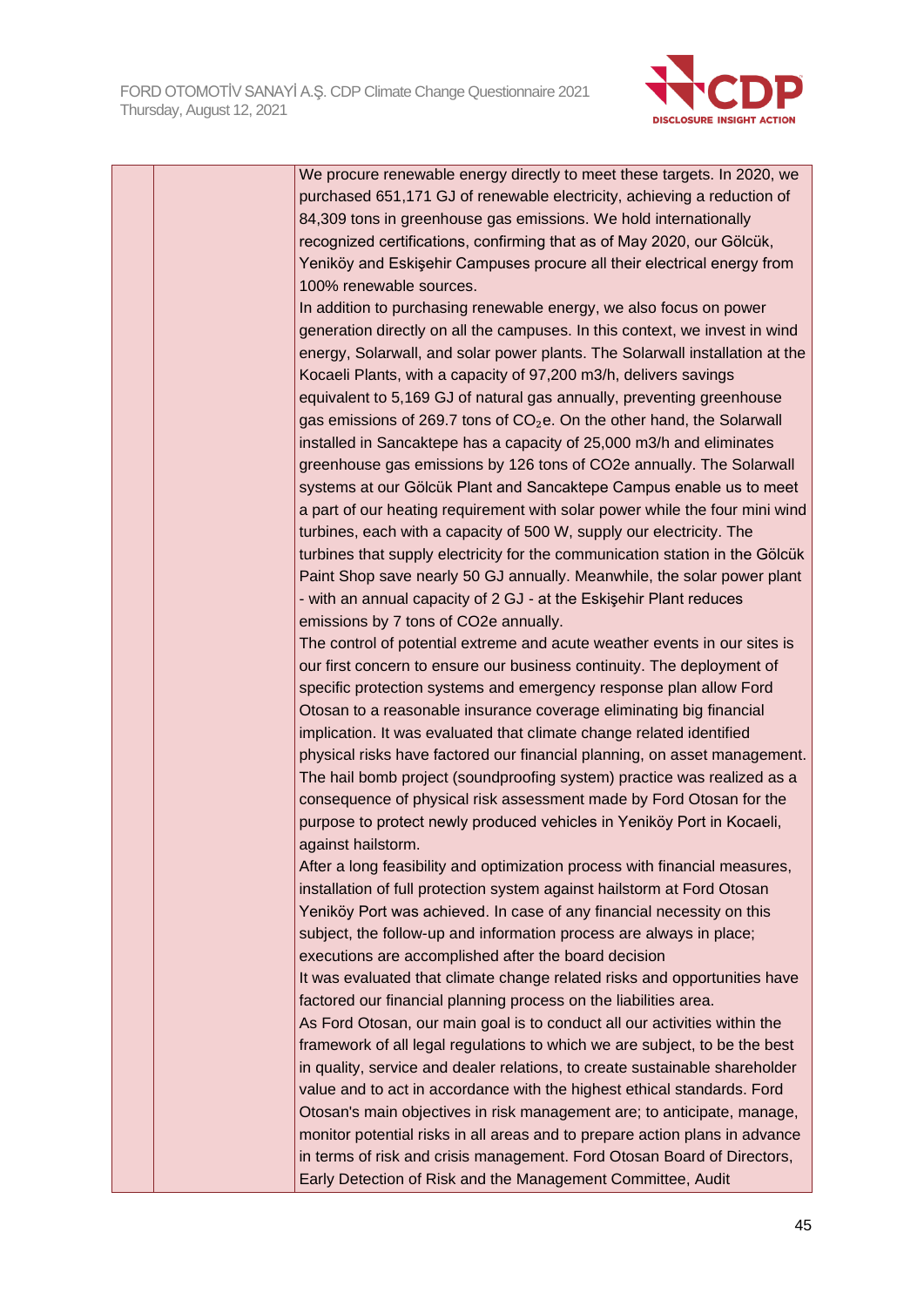

| Committee and Senior Management are regularly informed about the            |
|-----------------------------------------------------------------------------|
| risks.                                                                      |
| *We consider reducing the emissions of the vehicles we produce to           |
| combat climate change beyond our legal responsibilities.                    |
| Reducing vehicle emissions is also important in terms of adapting to        |
| increasingly stringent regulations, exploiting opportunities from climate   |
| change and maintaining competitiveness. We design our products to           |
| show performance beyond legal requirements in line with all related         |
| regulations and standards.                                                  |
| The vision of becoming carbon-neutral by 2050 in line with the European     |
| Union's Green Deal points out that the automotive industry should play a    |
| role in the transition to a low-carbon economy by accelerating the          |
| transformation.                                                             |
| We created Ford Otosan Impact Analyses within the scope of the Green        |
| Deal. In line with this target, including other action plans set out by the |
| Green Deal Commission, we aim to reduce our carbon emissions per            |
| vehicle by 50-55% in 2030 compared to 2009 and to specify our actions       |
| within the vision of becoming carbon-neutral by 2050.                       |
| The R&D spending on various product development projects that we have       |
| worked on in 2020 amounted to TL 442 million (2019: TL 552 million)         |
| before capitalization and TL 661 million (2019: TL 420 million) after       |
| capitalization.                                                             |
|                                                                             |

# **C3.4a**

## **(C3.4a) Provide any additional information on how climate-related risks and opportunities have influenced your strategy and financial planning (optional).**

At Ford Otosan, we develop projects and applications for minimizing waste at source, using resources more efficiently, researching the reuse of waste as part of a circular economy or as alternative raw materials, and reducing the waste regularly sent to landfills to achieve financial savings. We support the "Zero Waste" program launched by the Ministry of Environment and Urbanization. In the context of this program, we raise awareness among the employees about waste, sort waste at source and recycled it through licensed facilities. Pursuant to regulations, inspections were completed at the Eskişehir Plant, Kocaeli Plants, and Sancaktepe Campus. As a result of these inspections, all Ford Otosan campuses now manage waste effectively with "Zero Waste Basic Level Certification". With the measures and practices in place to reduce waste, we saved 2 million pieces of paper annually. The objective of the Composting Machine Production and Composting Applications Project that we launched in 2020 to promote composting organic waste. This process will help reduce the waste going to landfills and the compost will be used in planting and growing splings. As part of the project, we compost organic waste from landscaping activities and the cafeterias as well as sawdust waste in the

composting machine, which was developed by our employees and that uses waste heat. In 2020, we obtained nearly 200 kg of compost, which was used in landscaping. The project's outputs were presented with the title "Domestic Waste Composting: An Application in the Automotive Industry" by a student doing his thesis with us at the Project Fair organized at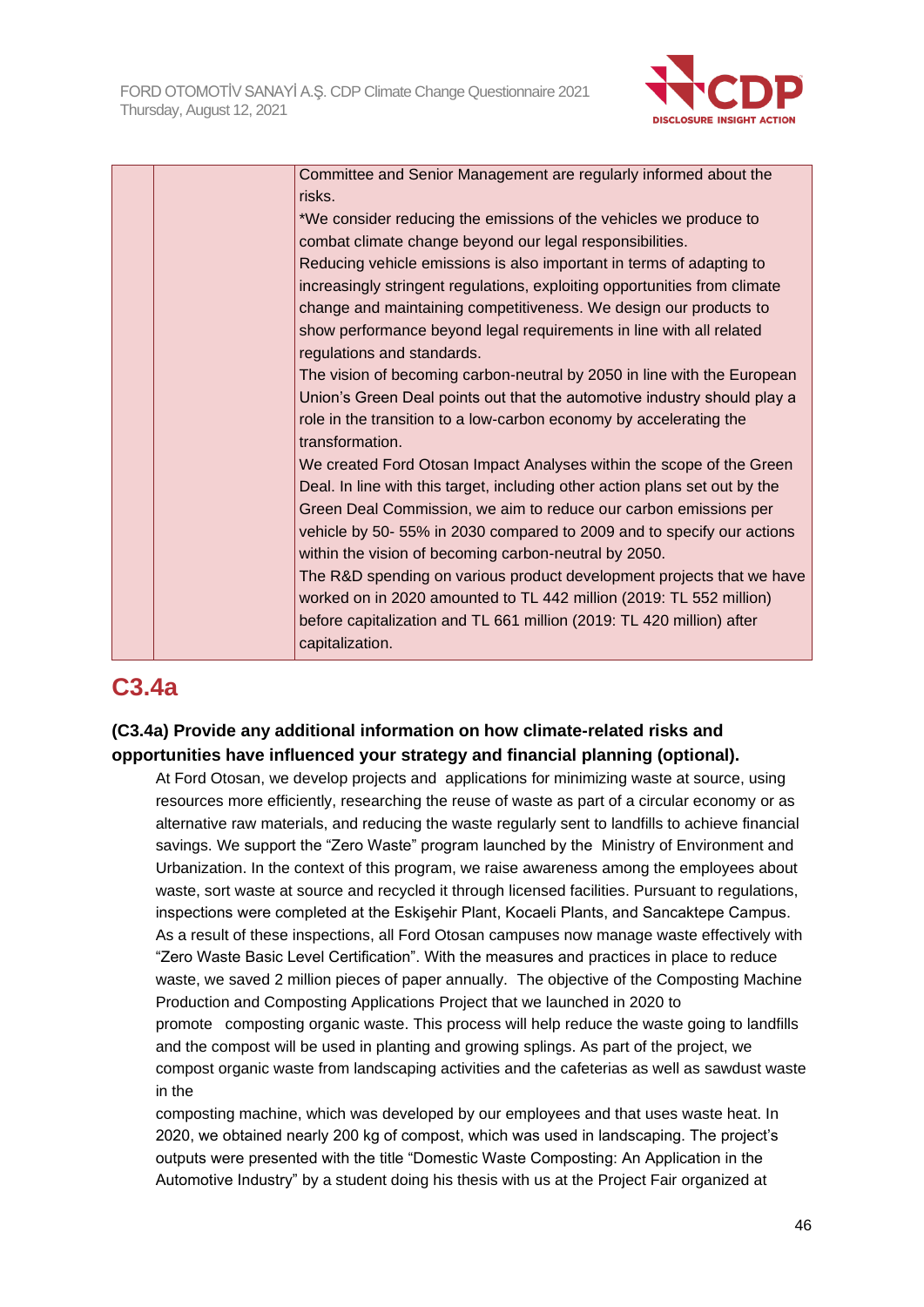

Eskişehir Technical University's (ESTU) School of Engineering. We launched a project to separate the Cataphoresis Lines to reduce the quantity of waste created in the paint shop, save financially, and alleviate the burden on the treatment plant.

The membrane system developed specifically for the project delivered benefits such as separating solid waste from wastewater, saving on equipment, and reducing process-specific waste generation by 90%. With the project, we eliminated the cost of disposing nearly 180 tons of waste and saved TL 120 thousand annually. The objective of the Waste Solvent Recycling System is to recover 85% of the dirty solvents generated while cleaning the paint shop robots and the paint lines. This system allowed us to save 15 tons of solvent and TL 172 thousand in financial terms while also reducing the release of volatile organic compounds (VOC).

# **C4. Targets and performance**

## **C4.1**

**(C4.1) Did you have an emissions target that was active in the reporting year?** Both absolute and intensity targets

# **C4.1a**

**(C4.1a) Provide details of your absolute emissions target(s) and progress made against those targets.**

**Target reference number** Abs 1 **Year target was set** 2015 **Target coverage** Site/facility **Scope(s) (or Scope 3 category)** Scope 1+2 (location-based) **Base year** 2015 **Covered emissions in base year (metric tons CO2e)** 4,406.54 **Covered emissions in base year as % of total base year emissions in selected Scope(s) (or Scope 3 category)** 2.19 **Target year**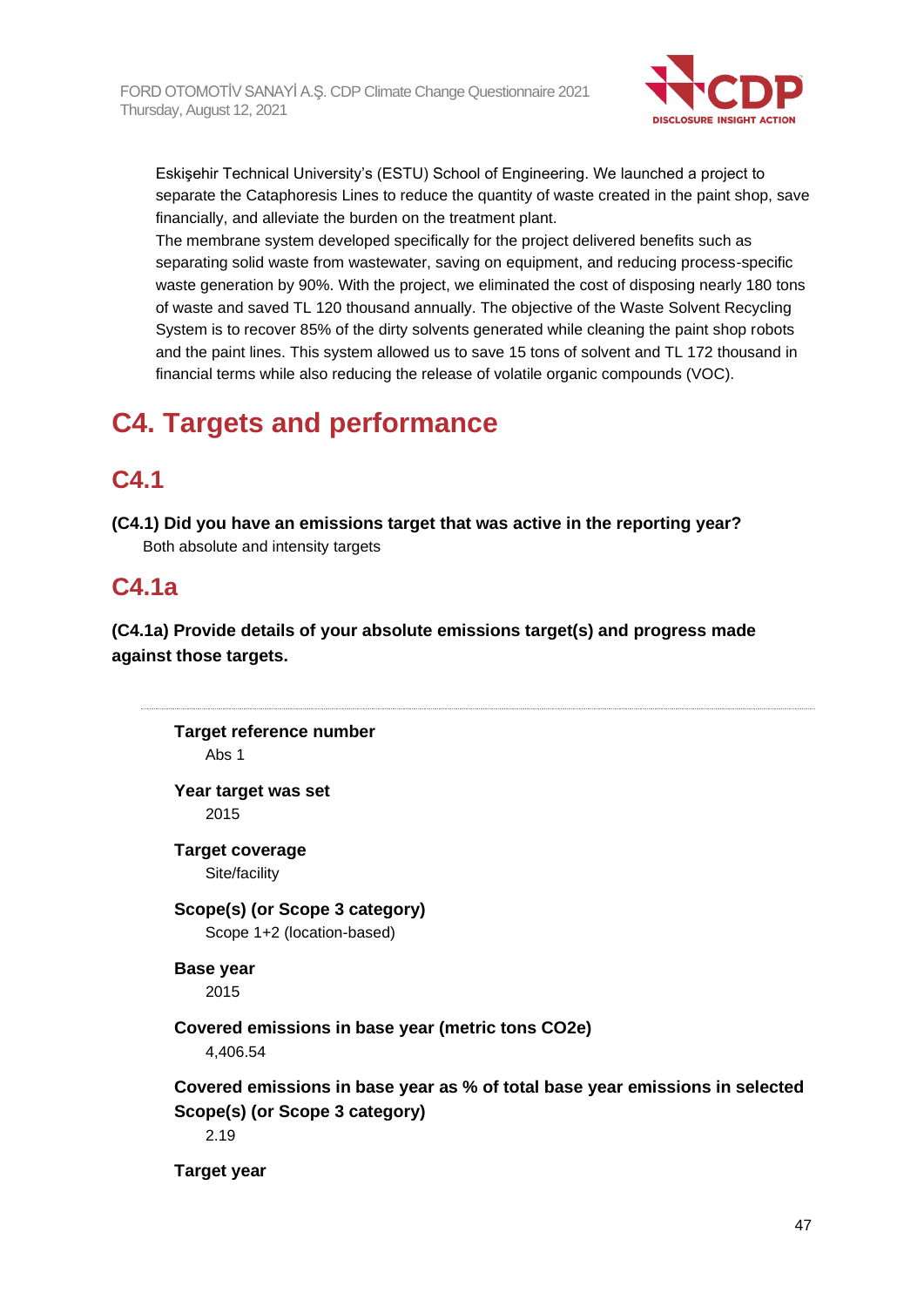

#### 2021

## **Targeted reduction from base year (%)**

30.08

**Covered emissions in target year (metric tons CO2e) [auto-calculated]** 3,081.052768

## **Covered emissions in reporting year (metric tons CO2e)**

3,136

## **% of target achieved [auto-calculated]**

95.8545634636

### **Target status in reporting year**

**Underway** 

### **Is this a science-based target?**

Yes, we consider this a science-based target, but it has not been approved by the Science-Based Targets initiative

## **Target ambition**

1.5°C aligned

## **Please explain (including target coverage)**

This target is related to Sancaktepe R&D Center & Spare Parts Distribution Center that is located in İstanbul. Sancaktepe R&D Center & Spare Parts Distribution Center accounted for 2.19% of our company's total Scope 1+2 emissions in the base year. It is preferred to give an absolute target for these non-production facility. In the reporting year the realized reduction from the base year was 95.9%. Absolute emissions have been reduced through energy efficiency projects, such as green office operations that began in 2017. Within the scope of Green Office Project, practical environmental programme has been planned to decrease consumption of water, electricity and paper in the first year of project in Sancaktepe location. According to collaboration agreement with WWF – Turkey, In the context of green office activities focusing on renewable energy consumption, a reduction of 2.28% rolling target was set for Sancaktepe location on year basis and in the following years we will realize a cumulative reduction of 4.51% until the target year.

Ford Otomotiv Sanayi A.Ş. is a publicly traded company, where Ford Motor Company (41%) and Koç Holding A.Ş.(41%) have equal shares. All our emissions reduction targets are compatible with Ford Motor Company's targets which are considered as a science based target by Science Based Targets Initiative.

This is compatible with Ford Otosan targets and we consider this as a science based target due to the outcomes of the online SBTI tool.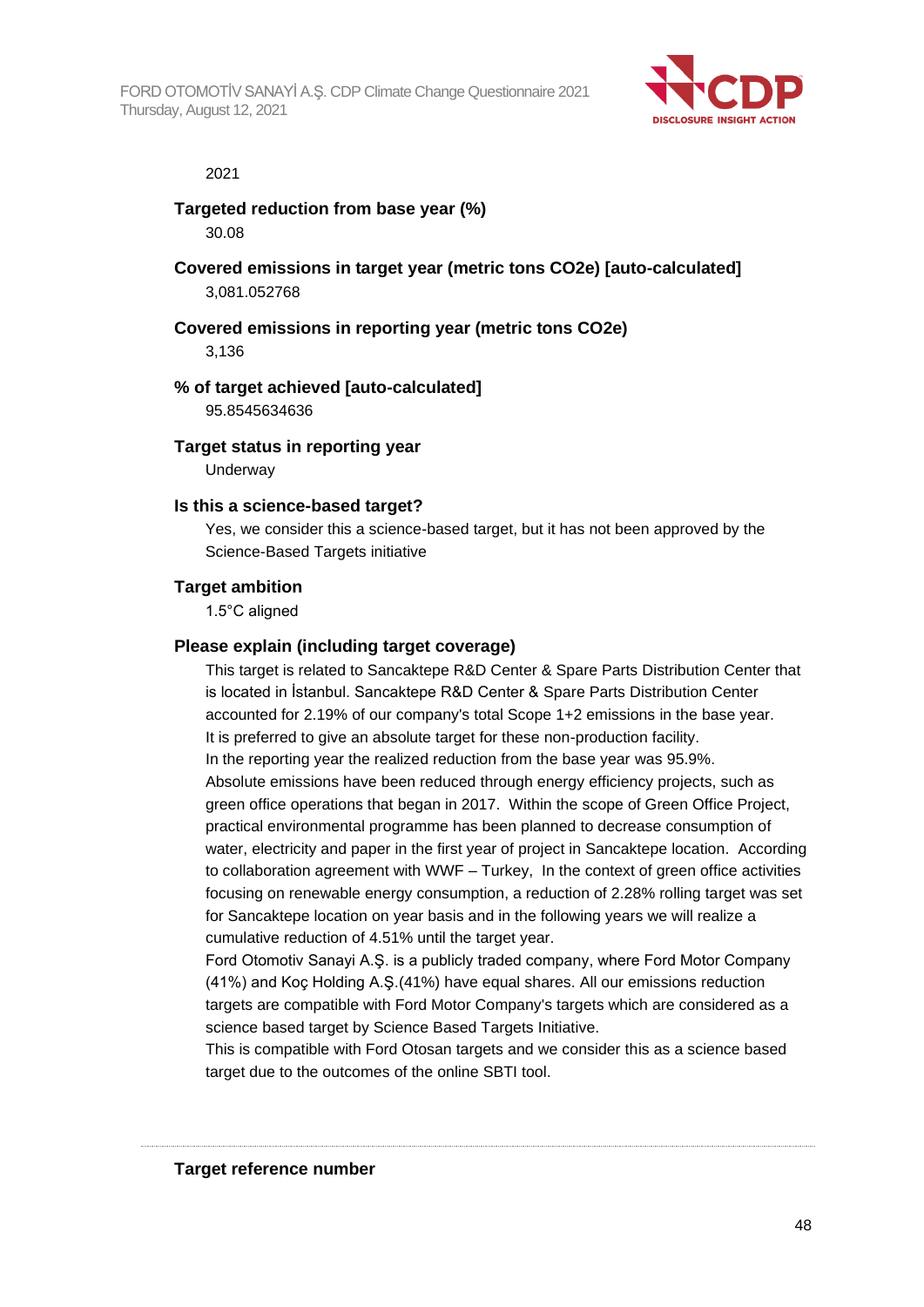FORD OTOMOTİV SANAYİ A.Ş. CDP Climate Change Questionnaire 2021 Thursday, August 12, 2021



#### Abs 2

**Year target was set** 2021

**Target coverage** Company-wide

## **Scope(s) (or Scope 3 category)**

Scope 1+2 (location-based)

### **Base year**

2017

## **Covered emissions in base year (metric tons CO2e)**

201,239

**Covered emissions in base year as % of total base year emissions in selected Scope(s) (or Scope 3 category)**

100

**Target year** 2035

**Targeted reduction from base year (%)** 76

**Covered emissions in target year (metric tons CO2e) [auto-calculated]** 48,297.36

## **Covered emissions in reporting year (metric tons CO2e)**

112,483

#### **% of target achieved [auto-calculated]**

58.0325933474

## **Target status in reporting year**

New

#### **Is this a science-based target?**

Yes, we consider this a science-based target, but it has not been approved by the Science-Based Targets initiative

#### **Target ambition**

1.5°C aligned

#### **Please explain (including target coverage)**

Ford Otomotiv Sanayi A.Ş. is a publicly traded company, where Ford Motor Company (41%) and Koç Holding A.Ş.(41%) have equal shares. All our emissions reduction targets are compatible with Ford Motor Company's targets which are also approved as science-based by the Science Based Targets initiative.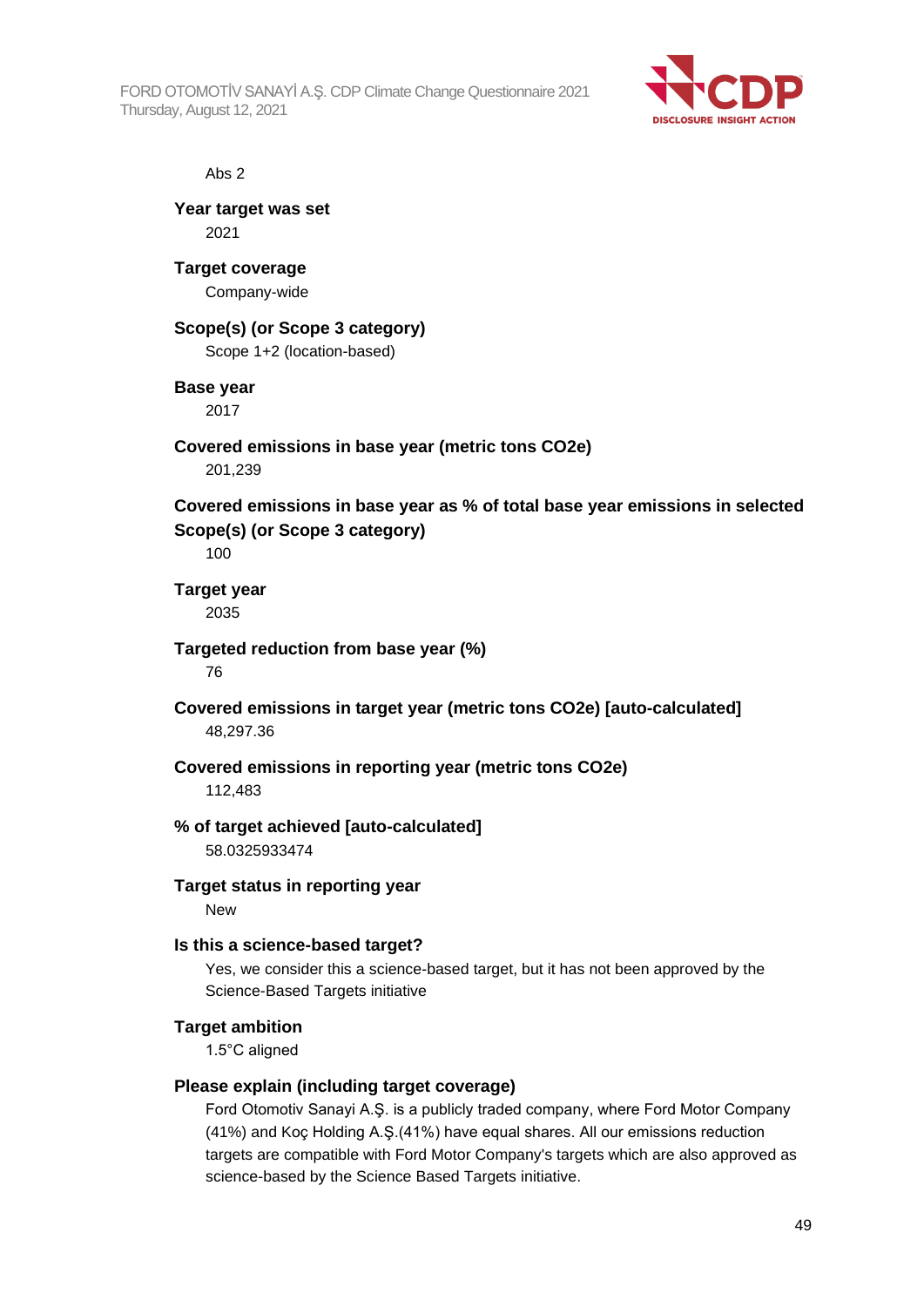

Ford Motor Company commits to reduce absolute scope 1 and scope 2 GHG emissions 76% by 2035 from a 2017 base year. The targets covering greenhouse gas emissions from company operations (scopes 1 and 2) are consistent with reductions required to keep warming to 1.5°C.

This is also compatible with Ford Otosan targets and we consider this a science based target due to the outcomes of the online SBTI tool.

## **C4.1b**

## **(C4.1b) Provide details of your emissions intensity target(s) and progress made against those target(s).**

**Target reference number** Int 1 **Year target was set** 2009 **Target coverage** Site/facility **Scope(s) (or Scope 3 category)** Scope 1+2 (location-based) **Intensity metric** Metric tons CO2e per vehicle produced **Base year** 2009 **Intensity figure in base year (metric tons CO2e per unit of activity)** 0.72753953 **% of total base year emissions in selected Scope(s) (or Scope 3 category) covered by this intensity figure** 87.35 **Target year** 2021 **Targeted reduction from base year (%)** 46.88 **Intensity figure in target year (metric tons CO2e per unit of activity) [autocalculated]** 0.3864689983 **% change anticipated in absolute Scope 1+2 emissions**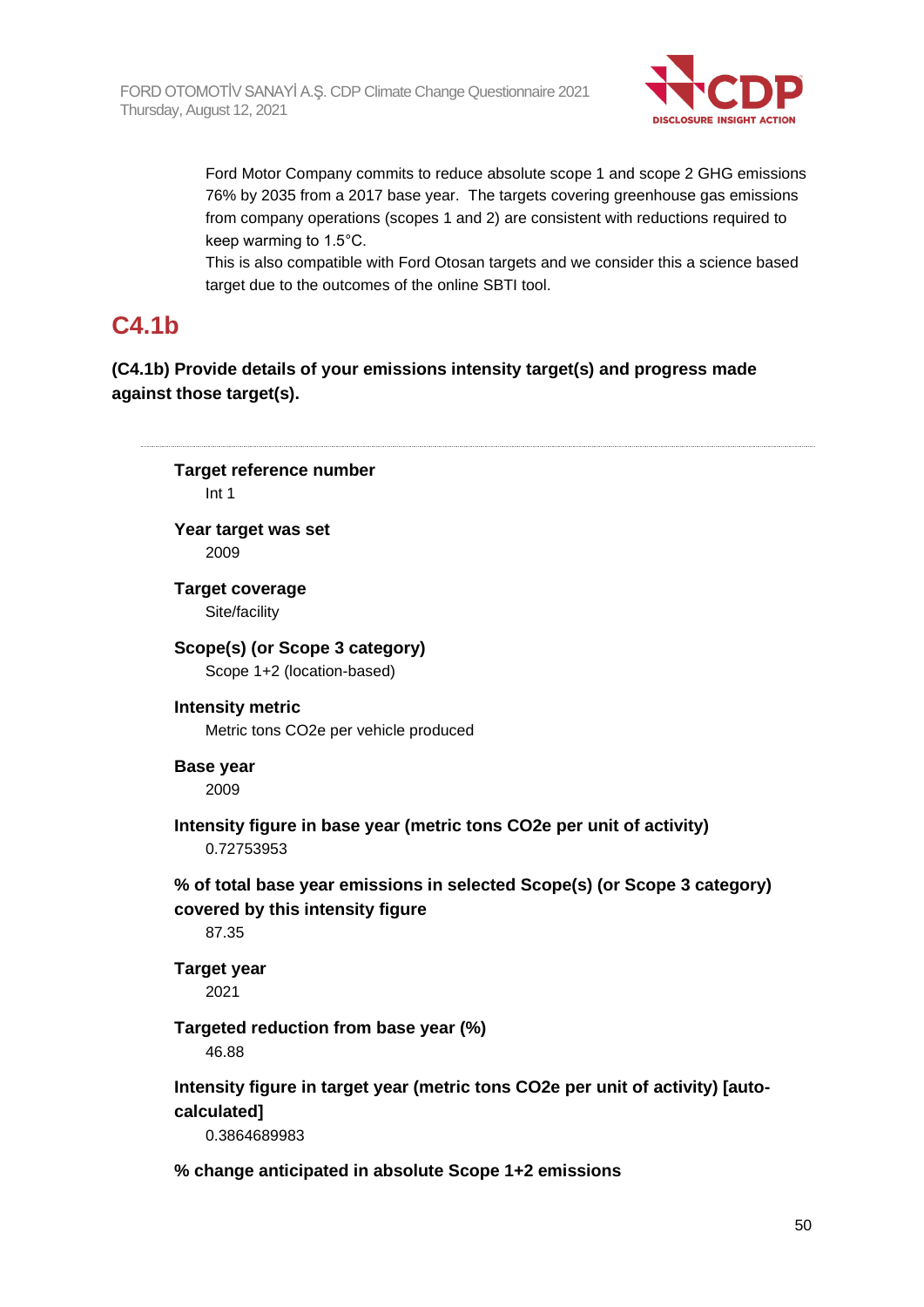

#### 8.5

#### **% change anticipated in absolute Scope 3 emissions**  $\Omega$

**Intensity figure in reporting year (metric tons CO2e per unit of activity)** 0.28

#### **% of target achieved [auto-calculated]**

131.2161234852

### **Target status in reporting year**

Achieved

#### **Is this a science-based target?**

No, but we are reporting another target that is science-based

### **Target ambition**

### **Please explain (including target coverage)**

This target is related to Gölcük+Yeniköy Plants that are located in Kocaeli. Gölcük+Yeniköy Plants accounted for 87.35% of our company's total Scope 1+2 emissions in the base year.

This intensity target figures out 5% reduction on year basis in the following years. By the target year our vehicle production volume will grow 104.24% compared to the base year while the change anticipated in absolute scope 1+2 emissions will be 8.5% in the same period.

Ford Otomotiv Sanayi A.Ş. is a publicly traded company, where Ford Motor Company (41%) and Koç Holding A.Ş.(41%) have equal shares. All our emissions reduction targets are compatible with Ford Motor Company's targets which are considered as a science based target by Ford Motor Company and approved by SBTI.

The target has been achieved in the reporting year, with a 0.28 CO2e per tonne of vehicle produced. This is due to the R&D studies, emission reduction initiatives and Renewable energy use.

**Target reference number**

Int 2

**Year target was set** 2009

**Target coverage** Site/facility

**Scope(s) (or Scope 3 category)** Scope 1+2 (location-based)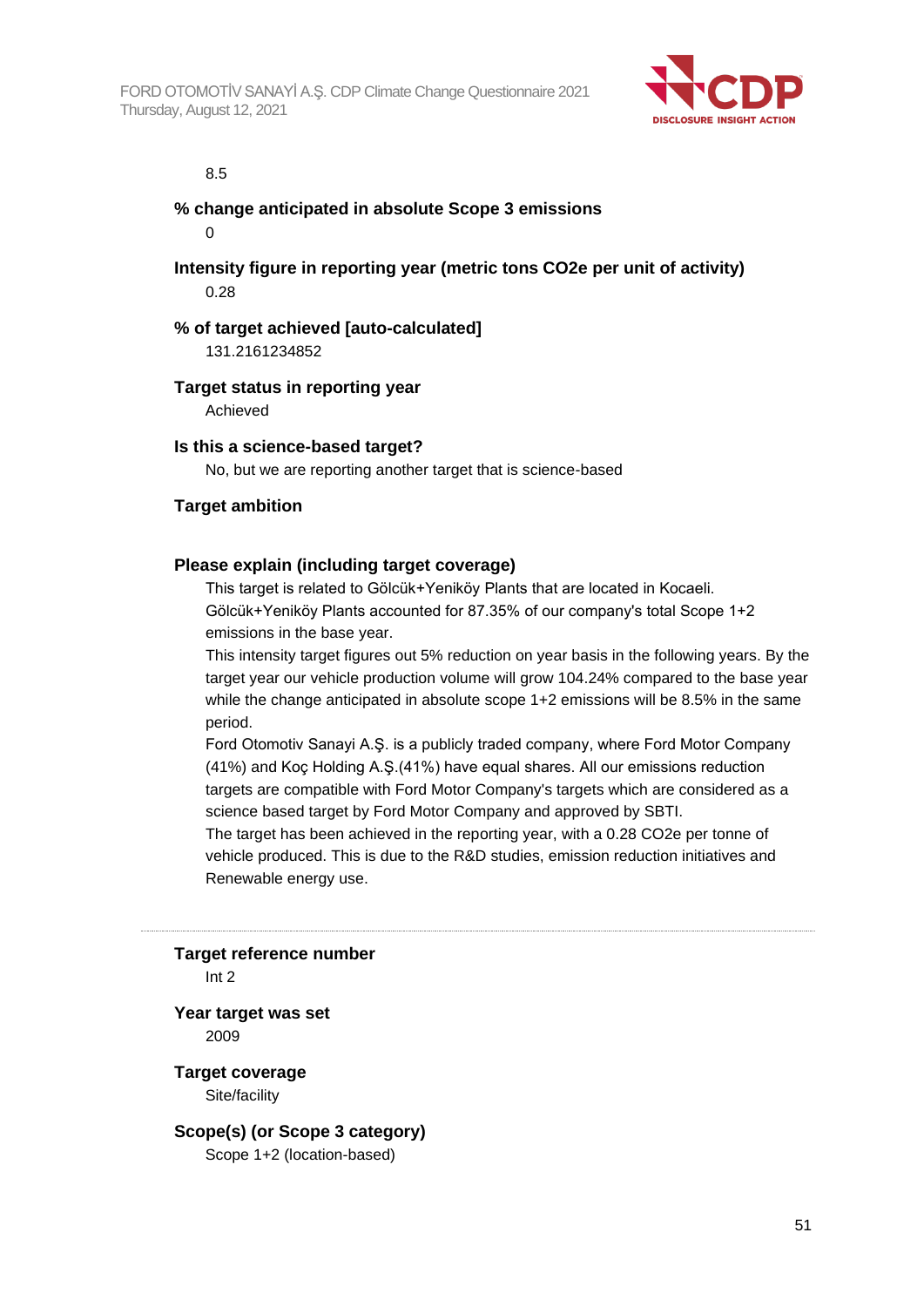

## **Intensity metric**

Metric tons CO2e per vehicle produced

### **Base year**

2009

**Intensity figure in base year (metric tons CO2e per unit of activity)** 9.1681162

**% of total base year emissions in selected Scope(s) (or Scope 3 category) covered by this intensity figure**

11.04

**Target year**

2021

**Targeted reduction from base year (%)**

51.15

**Intensity figure in target year (metric tons CO2e per unit of activity) [autocalculated]**

4.4786247637

**% change anticipated in absolute Scope 1+2 emissions**

131.88

**% change anticipated in absolute Scope 3 emissions**

 $\Omega$ 

**Intensity figure in reporting year (metric tons CO2e per unit of activity)** 2.44

**% of target achieved [auto-calculated]** 143.4721929103

**Target status in reporting year**

Achieved

**Is this a science-based target?** No, but we are reporting another target that is science-based

## **Target ambition**

## **Please explain (including target coverage)**

This target is related to Eskişehir (İnönü) Plant that is located in Eskişehir. Eskişehir Plant accounted for 11.04% of our company's total Scope 1+2 emissions in the base year.

This intensity target figures out 12.77% reduction on year basis in the following years. By the target year our vehicle production volume will grow 374.68% compared to the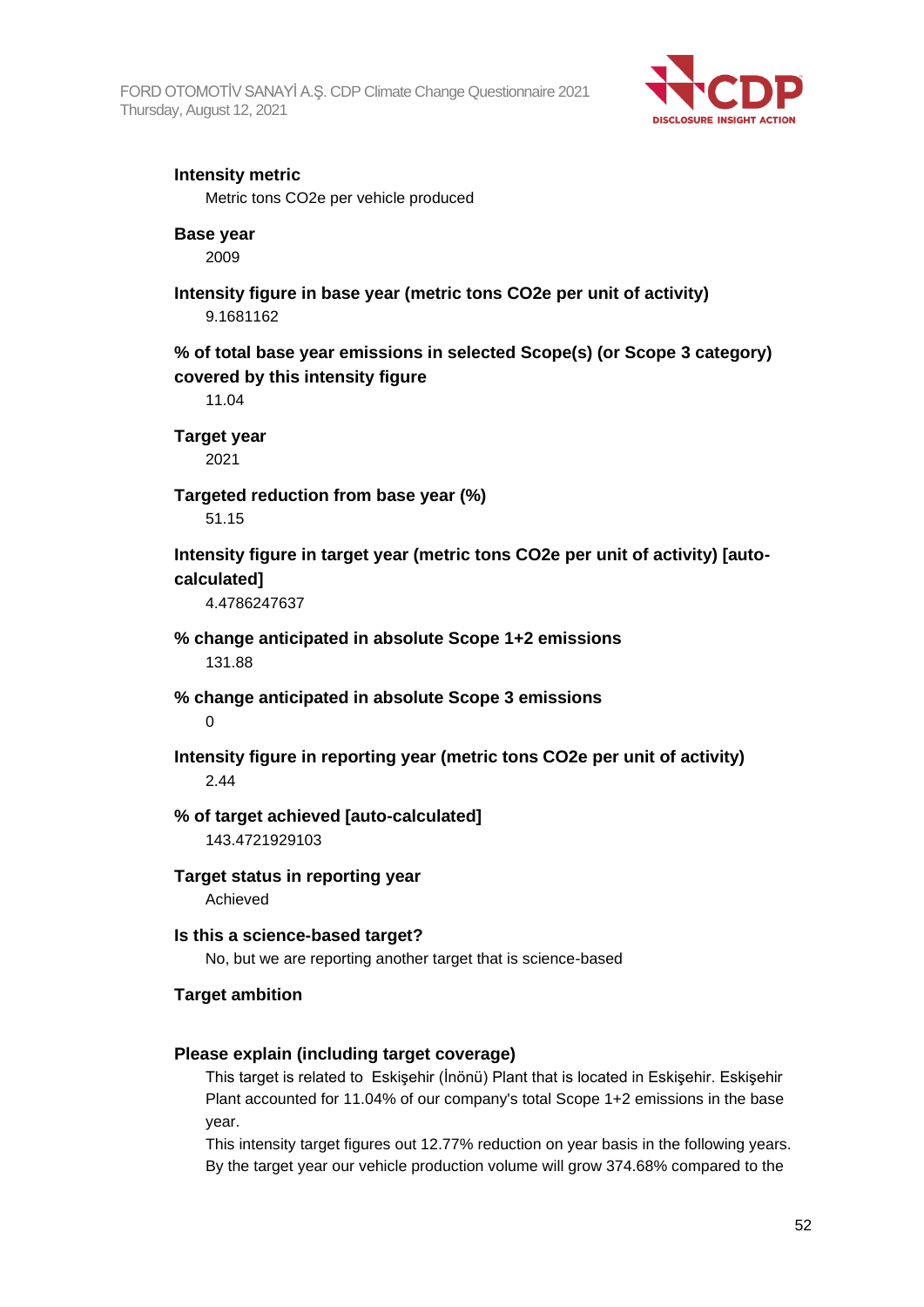

base year while the change anticipated in absolute scope 1+2 emissions will be 131.88% in the same period.

Ford Otomotiv Sanayi A.Ş. is a publicly traded company, where Ford Motor Company (41%) and Koç Holding A.Ş.(41%) have equal shares. All our emissions reduction targets are compatible with Ford Motor Company's targets which are considered as a science based target by Ford Motor Company but has not been approved as sciencebased by the Science Based Targets initiative.

The target has been achieved in the reporting year, with a 2.44 CO2e per tonne of vehicle produced. This is due to the R&D studies, emission reduction initiatives and Renewable energy use.

**Target reference number**

Int 3

**Year target was set** 2021

**Target coverage** Company-wide

#### **Scope(s) (or Scope 3 category)**

Scope 3: Use of sold products

#### **Intensity metric**

Metric tons CO2e per kilometer

#### **Base year**

2019

**Intensity figure in base year (metric tons CO2e per unit of activity)** 0.00052

**% of total base year emissions in selected Scope(s) (or Scope 3 category) covered by this intensity figure**

100

## **Target year**

2035

#### **Targeted reduction from base year (%)**

50

## **Intensity figure in target year (metric tons CO2e per unit of activity) [autocalculated]**

0.00026

## **% change anticipated in absolute Scope 1+2 emissions**

-60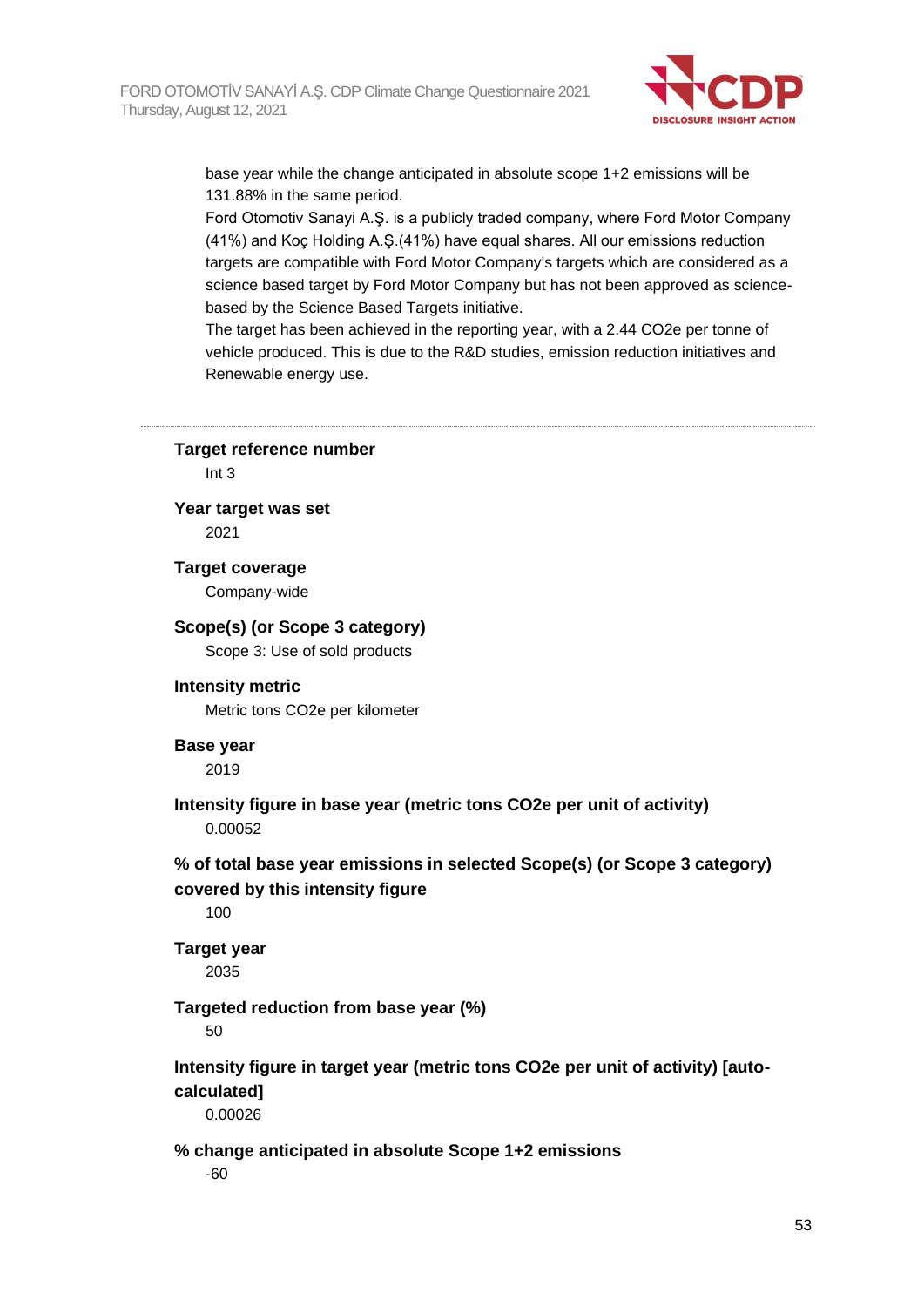

## **% change anticipated in absolute Scope 3 emissions**  $\Omega$

## **Intensity figure in reporting year (metric tons CO2e per unit of activity)** 0.000522

## **% of target achieved [auto-calculated]**

-0.7692307692

## **Target status in reporting year**

New

## **Is this a science-based target?**

Yes, we consider this a science-based target, but it has not been approved by the Science Based Targets initiative

## **Target ambition**

1.5°C aligned

## **Please explain (including target coverage)**

Ford Otomotiv Sanayi A.Ş. is a publicly traded company, where Ford Motor Company (41%) and Koç Holding A.Ş.(41%) have equal shares. All our emissions reduction targets are compatible with Ford Motor Company's targets which are also approved as science-based by the Science Based Targets initiative.

Ford Motor Company commits to reduce scope 3 use of sold products GHG emissions 50% per vehicle kilometer by 2035 from a 2019 base year. The reporting year emissions of use stage of products is calculated with data gathered from customers and databases and it is 25,690,000.00 tCO2e. The base year emissions for the use of products stage is estimated to be 29,997,283.34 tCO2e. The base year value is estimated and may be recalculated again in the coming years.

This is also compatible with Ford Otosan targets and we consider this a science based target due to the outcomes of the online SBTI tool.

The scope includes all HCV, MCV, LCV vehicles produced in 2020. Within HCV, we used only connected data and service records collected from customers, and thus we reached the most precise calculation result. In MCV and LCV vehicles, we used the number of vehicles in 2020 and the coefficients from the DEFRA tool.

## **C4.2**

## **(C4.2) Did you have any other climate-related targets that were active in the reporting year?**

Target(s) to increase low-carbon energy consumption or production Other climate-related target(s)

## **C4.2a**

**(C4.2a) Provide details of your target(s) to increase low-carbon energy consumption or production.**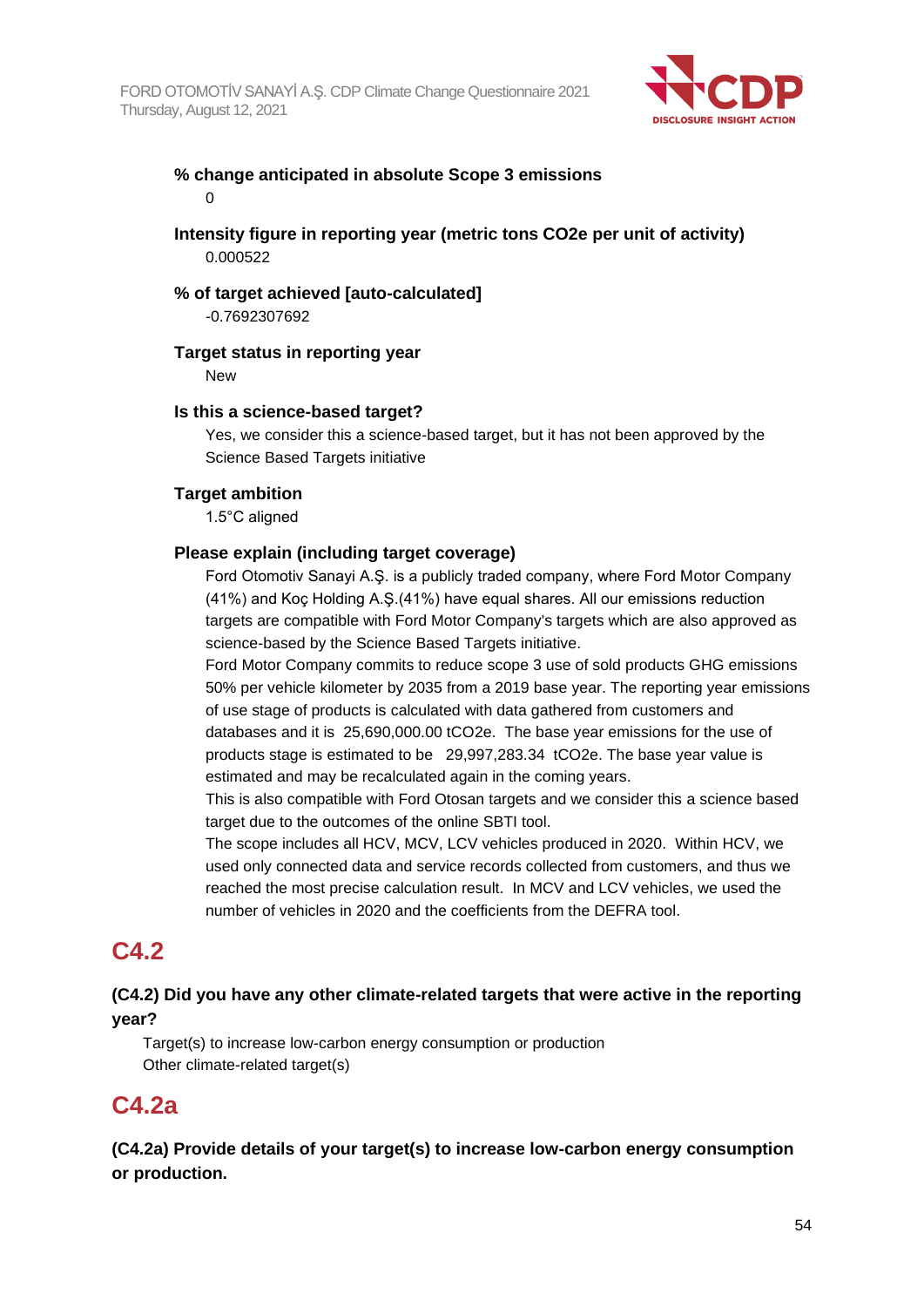

**Target reference number** Low 1 **Year target was set** 2019 **Target coverage** Company-wide **Target type: absolute or intensity** Absolute **Target type: energy carrier Electricity Target type: activity Consumption Target type: energy source** Renewable energy source(s) only **Metric (target numerator if reporting an intensity target)** Percentage **Target denominator (intensity targets only) Base year** 2019 **Figure or percentage in base year**  $\Omega$ **Target year** 2030 **Figure or percentage in target year** 50 **Figure or percentage in reporting year** 72 **% of target achieved [auto-calculated]** 144 **Target status in reporting year** Underway

**Is this target part of an emissions target?**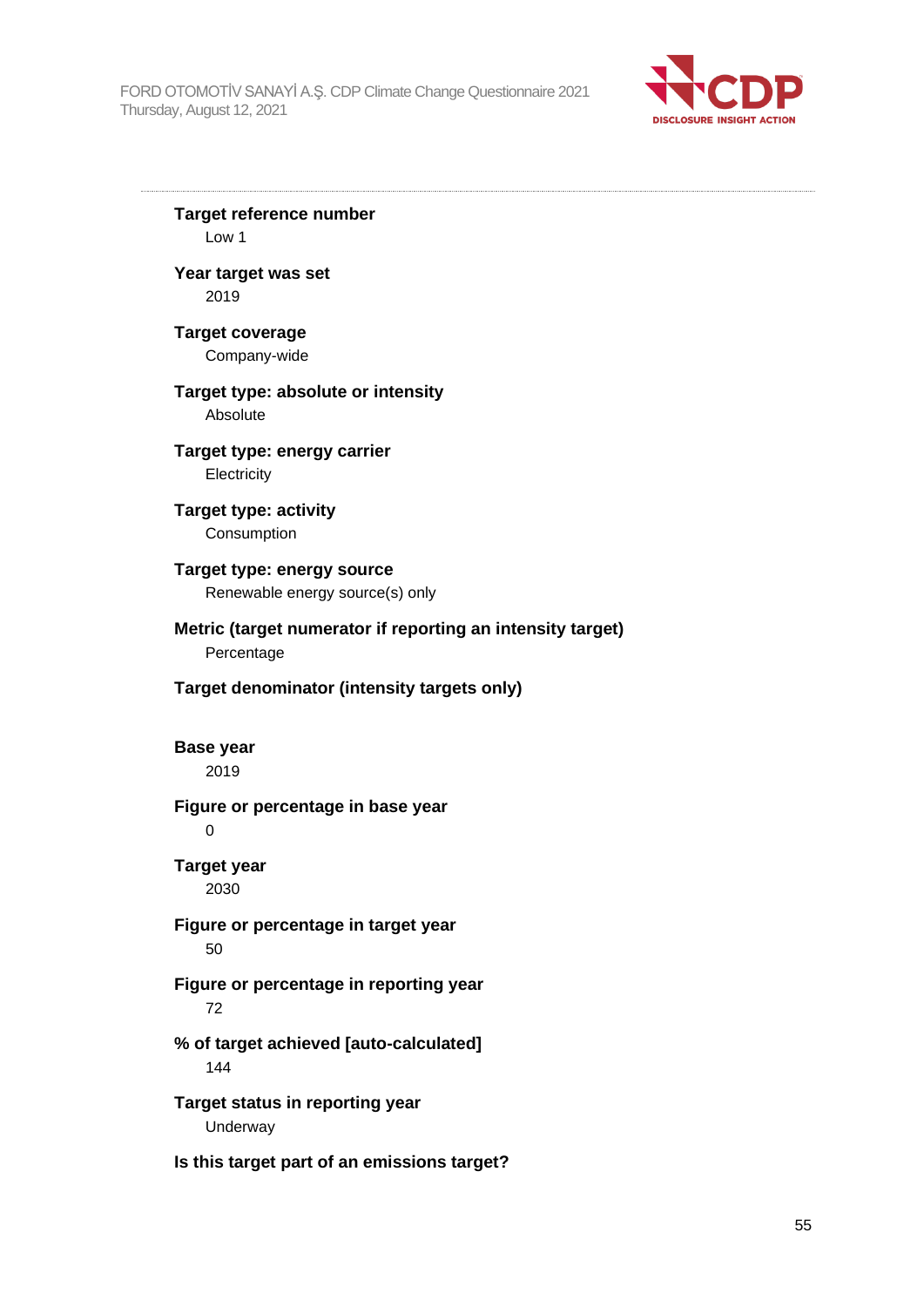

Our target is to use renewable energy source for the purpose to reduce our scope 1+2 emissions in Kocaeli, Sancaktepe and Eskişehir facilities. An increase in the use of renewable sources for electricity will led to a decrease in our gross global ghg emissions. This target is a part of targets Abs 1&2

### **Is this target part of an overarching initiative?**

No, it's not part of an overarching initiative

## **Please explain (including target coverage)**

We procure renewable energy directly to meet the energy efficiency and greenhouse gas emission reduction targets. In 2020, we purchased 651,171 GJ of renewable electricity, achieving a reduction of 84,309 tons in greenhouse gas emissions. We hold internationally recognized certifications, confirming that as of May 2020, our Gölcük, Yeniköy and Eskişehir Campuses procure all their electrical energy from 100% renewable sources.

At Ford Otosan, we set our greenhouse gas emission reduction targets to align with the European Green Deal. In this context, our targets for Scope 1 and Scope 2 emissions from our operations are:

- Reducing emissions by 18% by 2023 compared to baseline year of 2017,
- Reducing emission by 50-55% by 2030 compared to baseline year of 2017,
- Becoming a carbon-neutral factory by 2050.

## **C4.2b**

**(C4.2b) Provide details of any other climate-related targets, including methane reduction targets.**

**Target reference number** Oth 1 **Year target was set** 2019 **Target coverage** Company-wide **Target type: absolute or intensity** Absolute **Target type: category & Metric (target numerator if reporting an intensity target)** Engagement with suppliers Percentage of suppliers disclosing their GHG emissions **Target denominator (intensity targets only)**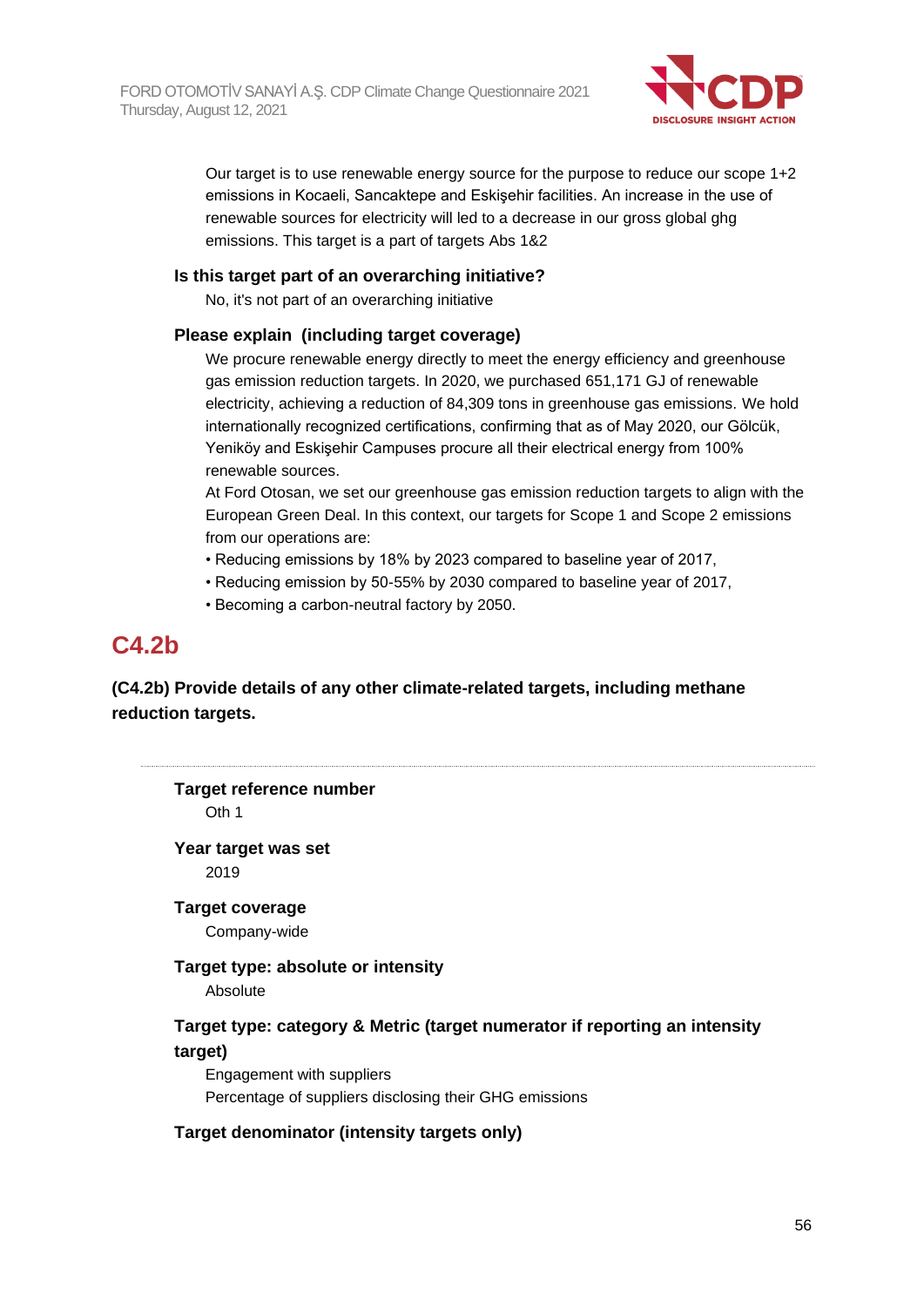FORD OTOMOTİV SANAYİ A.Ş. CDP Climate Change Questionnaire 2021 Thursday, August 12, 2021



**Base year** 2019

**Figure or percentage in base year** 60

**Target year** 2025

**Figure or percentage in target year** 70

**Figure or percentage in reporting year** 60.6

**% of target achieved [auto-calculated]** 6

**Target status in reporting year Underway** 

## **Is this target part of an emissions target?**

It is not part of an emission target for the time being, but it will help to reduce indirect emissions of Ford OTOSAN for upcoming years.

## **Is this target part of an overarching initiative?**

No, it's not part of an overarching initiative

## **Please explain (including target coverage)**

In 2025, the rate of the suppliers (60.6% of the suppliers) we have reached within the Q1 specific coverage, will increase to 70% . These suppliers will be asked to submit their emission reports to Ford OTOSAN. A modified questionnaire will be used for data gathering purpose.

## **C4.3**

**(C4.3) Did you have emissions reduction initiatives that were active within the reporting year? Note that this can include those in the planning and/or implementation phases.**

Yes

## **C4.3a**

**(C4.3a) Identify the total number of initiatives at each stage of development, and for those in the implementation stages, the estimated CO2e savings.**

|                     | Number of<br><i>initiatives</i> | Total estimated annual CO2e savings in metric<br>tonnes CO2e (only for rows marked *) |
|---------------------|---------------------------------|---------------------------------------------------------------------------------------|
| Under investigation |                                 | 3,904                                                                                 |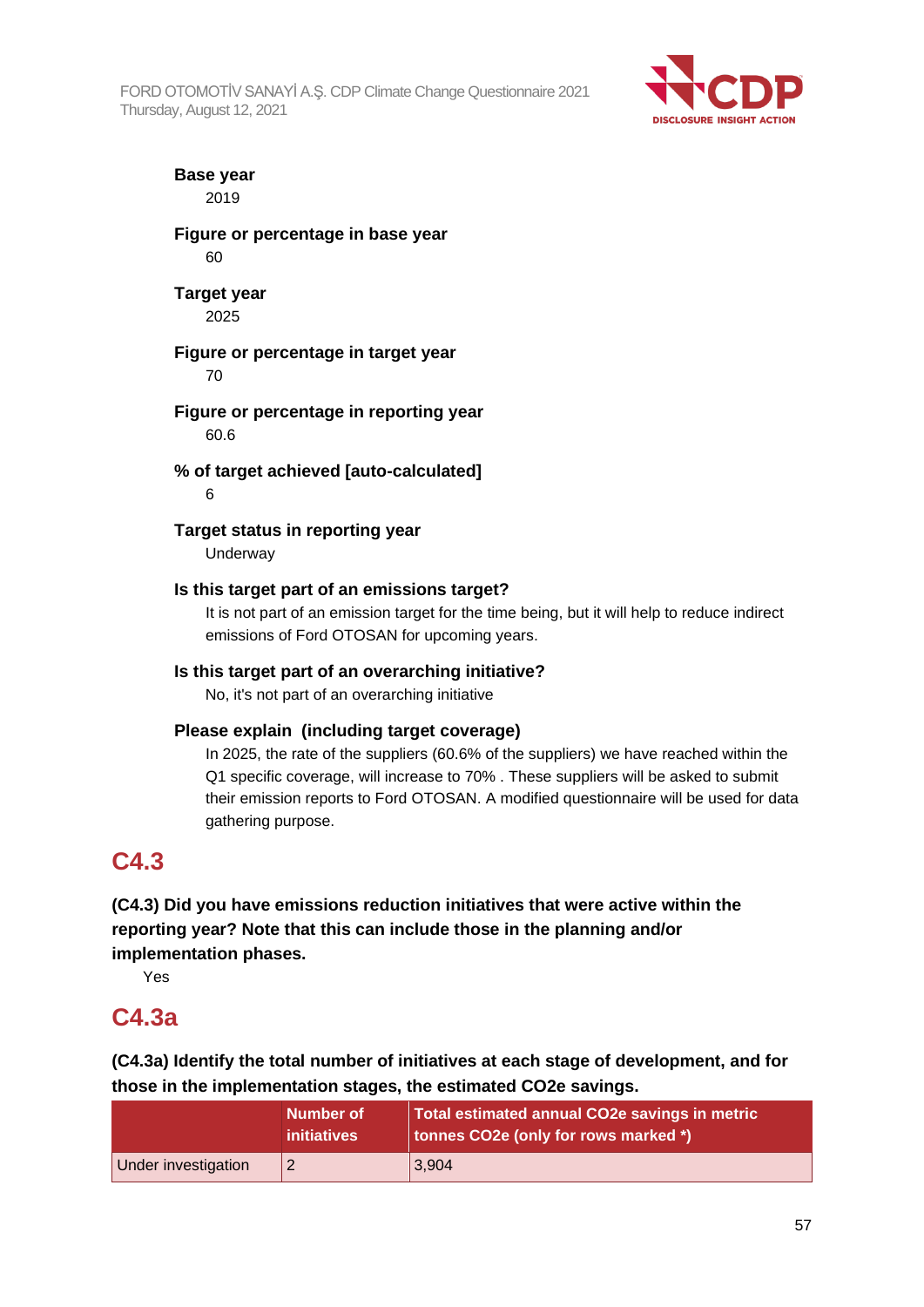

| To be implemented*                | 2  | 3,904   |
|-----------------------------------|----|---------|
| Implementation<br>commenced*      |    | 662     |
| Implemented*                      | 28 | 1,614.6 |
| Not to be implemented $ 0\rangle$ |    |         |

# **C4.3b**

**(C4.3b) Provide details on the initiatives implemented in the reporting year in the table below.**

**Initiative category & Initiative type** Energy efficiency in production processes Process optimization **Estimated annual CO2e savings (metric tonnes CO2e)** 1,614.6 **Scope(s)** Scope 1 Scope 2 (location-based) **Voluntary/Mandatory** Voluntary **Annual monetary savings (unit currency – as specified in C0.4)** 1,400,000 **Investment required (unit currency – as specified in C0.4)**

1,070,060

## **Payback period**

1-3 years

## **Estimated lifetime of the initiative**

3-5 years

## **Comment**

Through energy efficiency projects, we saved a total of TL 1.4 million in costs while reducing greenhouse gas emissions by 1,614 tons of CO2 e in 2020. In the context of the energy efficiency

efforts in 2020, we carried out 28 projects in total at all our facilities. We develop projects and applications to reduce operational energy consumption and procure electricity from renewable sources. These include;

- Lighting optimizations,
- Effective energy management in non-production time periods,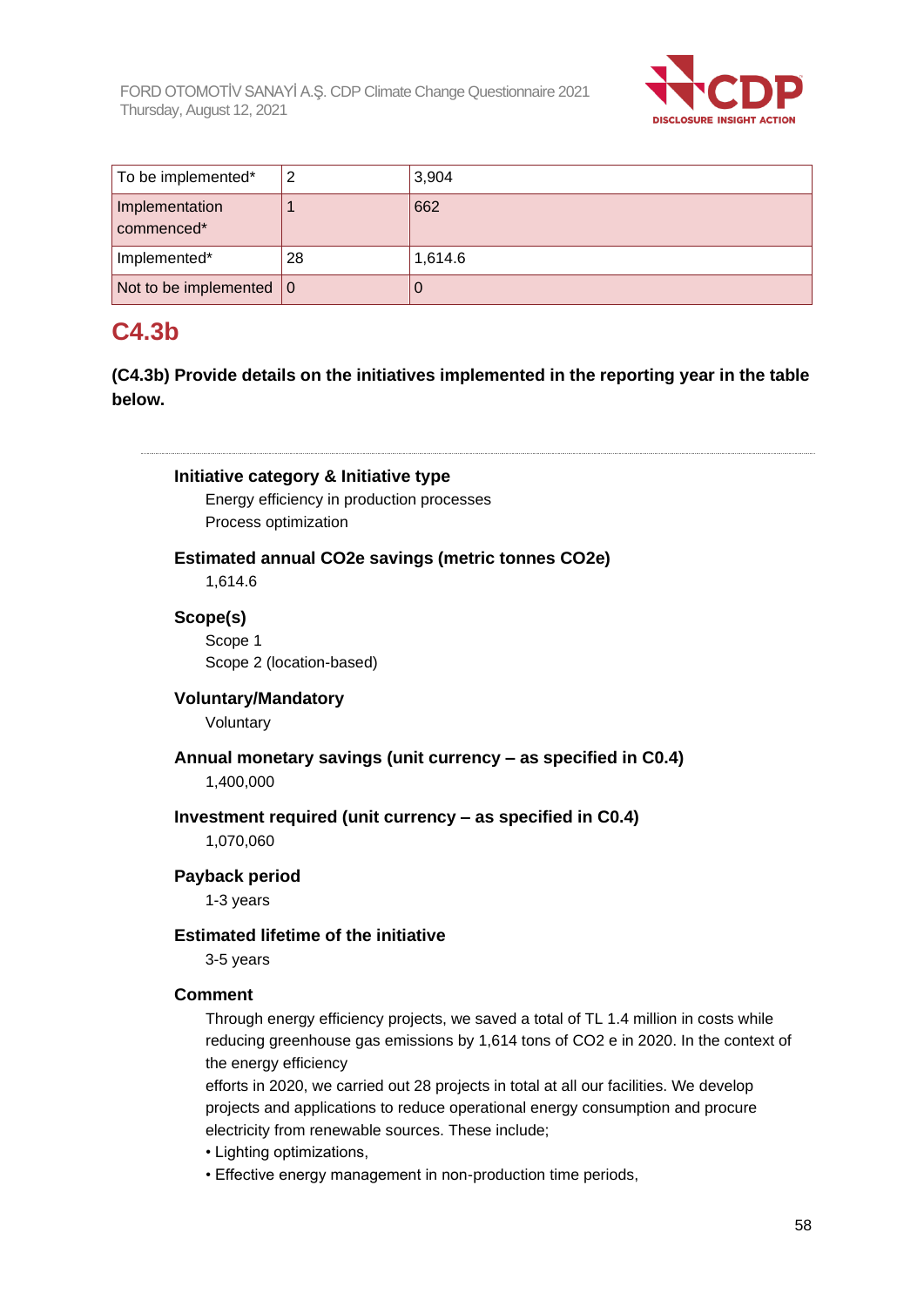FORD OTOMOTİV SANAYİ A.Ş. CDP Climate Change Questionnaire 2021 Thursday, August 12, 2021



- Pipe insulations,
- Local led conversions,
- Scada calendar adjustments,
- Energy awareness
- Regenerative energy is produced from the motors in the dynamometer and energy savings are achieved with its use.

# **C4.3c**

## **(C4.3c) What methods do you use to drive investment in emissions reduction activities?**

| <b>Method</b>                                        | <b>Comment</b>                                                                                                                                                                                                                                                                                                                                                                                                                                                                                                                                                                                                                                                                                                                                                                                                                                                                                                                                                                                                                                                                                                                                                                                                                                                                                                                                                                                                                                                                                                                                                                                                                                                                                                                                                                                                                                                                                                                                                                                                                                                                                                                    |
|------------------------------------------------------|-----------------------------------------------------------------------------------------------------------------------------------------------------------------------------------------------------------------------------------------------------------------------------------------------------------------------------------------------------------------------------------------------------------------------------------------------------------------------------------------------------------------------------------------------------------------------------------------------------------------------------------------------------------------------------------------------------------------------------------------------------------------------------------------------------------------------------------------------------------------------------------------------------------------------------------------------------------------------------------------------------------------------------------------------------------------------------------------------------------------------------------------------------------------------------------------------------------------------------------------------------------------------------------------------------------------------------------------------------------------------------------------------------------------------------------------------------------------------------------------------------------------------------------------------------------------------------------------------------------------------------------------------------------------------------------------------------------------------------------------------------------------------------------------------------------------------------------------------------------------------------------------------------------------------------------------------------------------------------------------------------------------------------------------------------------------------------------------------------------------------------------|
| Compliance with regulatory<br>requirements/standards | Full compliance with environmental (including climate change and<br>energy) regulations and related laws is among our environmental<br>management principles. In this regard, our specialists constantly track<br>legislation changes and proactively render our implementations<br>compatible with changing conditions. Environmental Compliance Index<br>(ECI) scorecard is monitored as one of our metrics. At the same time,<br>the data is also checked in the Global Emissions Manager (GEM) as<br>part of EOS, enabling its global monitoring. Ford Otosan legal<br>compliance index is also monitored by Koç Holding. In this regard, like<br>every year, 100% legal compliance was achieved in 2020. Ford<br>Otosan did not involve in any violation of the rules within the context of<br>environmental regulations, nor did it incur any penalties or accidents.<br>The compliance and certification of the management standards we<br>follow, such as ISO 14001, ISO 50001 and ISO 14064 (obtaining<br>certification for emission quantification studies based on IPCC<br>Guidelines), are ensured and re certified by means of independent<br>external audits which are performed every year. Within the scope of<br>EOS Environmental Operation System, independent external audits<br>are conducted, as well as audits by teams arriving from abroad.<br>Besides, ISO 14001, ISO 50001, ISO 14064 management standards<br>are subjected to the internal audit process conducted annually and to<br>environmental audits conducted by Koç Holding every two years. The<br>achieved performance results are reported to the executive<br>management through monthly reports, to Ford Motor Company<br>management by means of Ford Global Emission Management<br>Database to Koç Holding through annual reports and to all our<br>stakeholders by means of sustainability reports. The risks related to<br>compliance with regulatory requirements/standards are assessed by<br>related departments, the required budget adjustments for foreseen<br>activities are approved by the Top Management. Our connection to |
|                                                      | other frameworks includes UN SDG 7-Affordable and Clean Energy,                                                                                                                                                                                                                                                                                                                                                                                                                                                                                                                                                                                                                                                                                                                                                                                                                                                                                                                                                                                                                                                                                                                                                                                                                                                                                                                                                                                                                                                                                                                                                                                                                                                                                                                                                                                                                                                                                                                                                                                                                                                                   |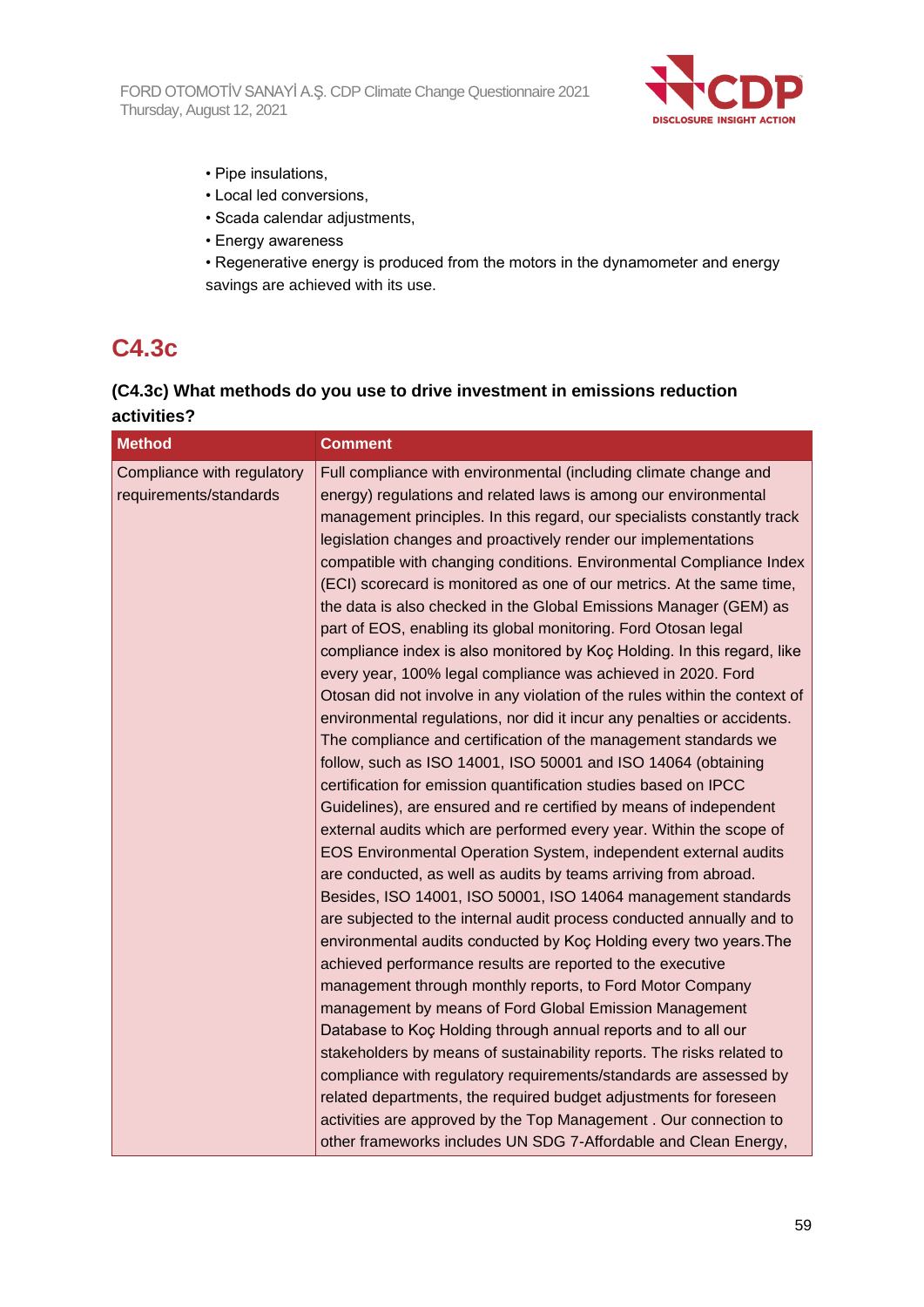

|                      | UN SDG 13- Climate Action and UN SDG 17- Partnership for the                                                                            |
|----------------------|-----------------------------------------------------------------------------------------------------------------------------------------|
|                      | Goals.                                                                                                                                  |
| Dedicated budget for | Energy efficiency and reduction of greenhouse gas emissions works<br>constitute the most important part of our activities for combating |
| energy efficiency    |                                                                                                                                         |
|                      | climate change. These works both reduce the amount of emission and                                                                      |
|                      | support our competitive capacity with the cost advantage they provide.                                                                  |
|                      | For this reason, we regard energy efficiency as an area of continuous                                                                   |
|                      | improvement and we perform reformatory project activities in every                                                                      |
|                      | process of our operations. We reduced the value of our energy                                                                           |
|                      | consumption per vehicle to the level of 4.81 GJ/vehicle in 2020. In                                                                     |
|                      | 2020, our total environmental investments and expenditures, reached<br>14.2 million TL.                                                 |
|                      | We procure renewable energy directly to meet the energy efficiency                                                                      |
|                      | and greenhouse gas emission reduction targets. In 2020, we                                                                              |
|                      | purchased 651,171 GJ of renewable electricity, achieving a reduction                                                                    |
|                      | of 84,309 tons in greenhouse gas emissions. We hold internationally                                                                     |
|                      | recognized certifications, confirming that as of May 2020, our Gölcük,                                                                  |
|                      | Yeniköy and Eskişehir Campuses procure all their electrical energy                                                                      |
|                      | from 100% renewable sources. In addition to purchasing renewable                                                                        |
|                      | energy, we also focus on power generation directly on all the                                                                           |
|                      | campuses. In this context, we invest in                                                                                                 |
|                      | wind energy, Solarwall, and solar power plants. The Solarwall                                                                           |
|                      | installation at the Kocaeli Plants, with a capacity of 97,200 m3/h,                                                                     |
|                      | delivers savings equivalent to 5,169 GJ of natural gas annually,                                                                        |
|                      | preventing greenhouse gas emissions of 269.7 tons of $CO2e$ . On the                                                                    |
|                      | other hand, the Solarwall installed in Sancaktepe has a capacity of                                                                     |
|                      | 25,000 m3/h and eliminates greenhouse gas emissions by 126 tons of                                                                      |
|                      | CO2e annually. The Solarwall systems at our Gölcük Plant and                                                                            |
|                      | Sancaktepe Campus enable us to meet a part of our heating                                                                               |
|                      | requirement with solar power while the four mini wind turbines, each                                                                    |
|                      | with a capacity of 500 W, supply our electricity. The turbines that                                                                     |
|                      | supply electricity for the communication station in the Gölcük Paint                                                                    |
|                      | Shop save nearly 50 GJ annually. Meanwhile, the solar power plant -                                                                     |
|                      | with an annual capacity of 2 GJ - at the Eskişehir Plant reduces                                                                        |
|                      | emissions by 7 tons of CO2e annually. According to the 2020 results,                                                                    |
|                      | the Yeniköy Plant became Ford Europe's best factory with a VOC                                                                          |
|                      | value of 27 gr/m2, reducing 3,5 gr/m2 of volatile organic compounds                                                                     |
|                      | (VOC) through Waste Solvent and Wax Recycling projects.                                                                                 |
| Employee engagement  | Green Office Project, realized in cooperation between Ford Otosan                                                                       |
|                      | and World Wildlife Fund for Nature (WWF - Turkey), helps to reduce                                                                      |
|                      | the ecological footprint and greenhouse gas emissions of office                                                                         |
|                      | activities. With the Sancaktepe R&D Center and Marketing, Sales and                                                                     |
|                      | After Sales Offices, we supported the program with over 1,700                                                                           |
|                      | employees Within the scope of Green Office Project, practical                                                                           |
|                      | environmental programme has been planned to decrease consumption                                                                        |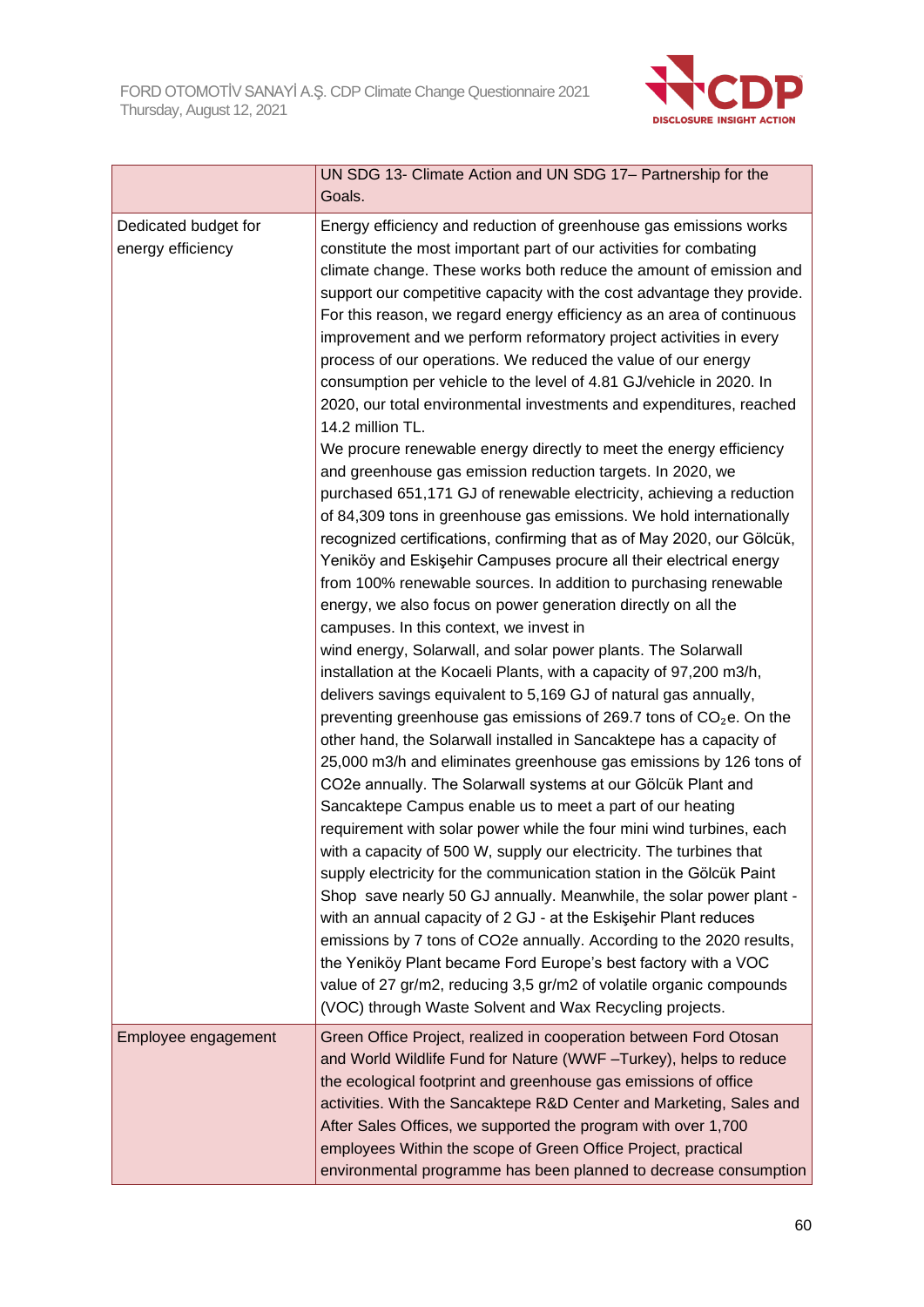

|                           | of water, electricity, and paper in the first year of project in Sancaktepe |
|---------------------------|-----------------------------------------------------------------------------|
|                           | location. According to collaboration agreement with WWF- Turkey, it         |
|                           | has been aimed to save 3% in energy consumption and 4% in paper             |
|                           | and water usage in the period 2016-2019. Firstly, Green Office Team         |
|                           | has been established with twenty five -member of volunteers from            |
|                           | different department, who focuses on reducing environmental impact          |
|                           | of office activities. It has been chosen the indicators, and set the        |
|                           | numeric objectives and monitored the fulfillment of the objectives to       |
|                           | reach goals given from WWF - Turkey. Inspection/Audit of office             |
|                           | premises has been performed by WWF - Turkey Green Office Expert             |
|                           | in the end of the first year of project. As a result of successful          |
|                           | inspection, it has been received the Green Office Diploma along with        |
|                           | the right to use the Green Office logo. This diploma shows that the         |
|                           | company is environmentally sensitized and committed. Improvement in         |
|                           | Environmental Management System and environmental awareness                 |
|                           | among personnel must be continued in order to keep use of the Green         |
|                           | Office logo. Because of this reason, inspection will be conducted by        |
|                           | WWF - Turkey annually. The following goals have been achieved               |
|                           | during the project: - Electricity consumption has been reduced by 10        |
|                           | percent by setting energy monitoring system and raising employee            |
|                           | awareness, - The usage of water has been decreased by 9 percent by          |
|                           | lowering toilet reservoir volumes, reducing tap flow rates, and placing     |
|                           | labels on toilet reservoir about awareness. - The use of massive            |
|                           | amounts of paper has been avoided by 10 percent by using double-            |
|                           | sided printing, and printer with card reading system.                       |
|                           | Following the Sancaktepe Campus, the Eskisehir Plant and Kocaeli            |
|                           | Plants also received the Green Office Diploma.                              |
|                           | The required budget allocation for foreseen activities is revised by        |
|                           | related departments, presented to the Top Management for approval,          |
|                           | every year.                                                                 |
|                           |                                                                             |
| Dedicated budget for low- | We begin our efforts for reducing the environmental impacts of              |
| carbon product R&D        | products or processes with product design processes. We evaluate the        |
|                           | energy intensity and environmental impacts of our products or projects      |
|                           | within the framework of the green design logic through Ford Otosan          |
|                           | Procedure for the Revision of New Projects Regarding Environment            |
|                           | and Energy. We ensure that our designs serve the protection of natural      |
|                           | resources, ecological environment, biodiversity, climate, air and water     |
|                           | quality and the efficient use of water and materials. When any element      |
|                           | of risk in relation to these determined criteria is encountered in our      |
|                           | examinations, we switch to an alternative project or product design         |
|                           | practice. We also implement the same process in the admission and           |
|                           | start-up phases of our projects. Some of our low carbon projects: 2.0L      |
|                           | Ecoblue Engine, Ecotorq Engine Family, Electric Hybrid Ford Custom.         |
|                           | Electric Ford Transit, Electric Battery Production, Electric Waste Truck,   |
|                           | Truck with Natural Gas (CNG) Autonomous Truck Convey Technology,            |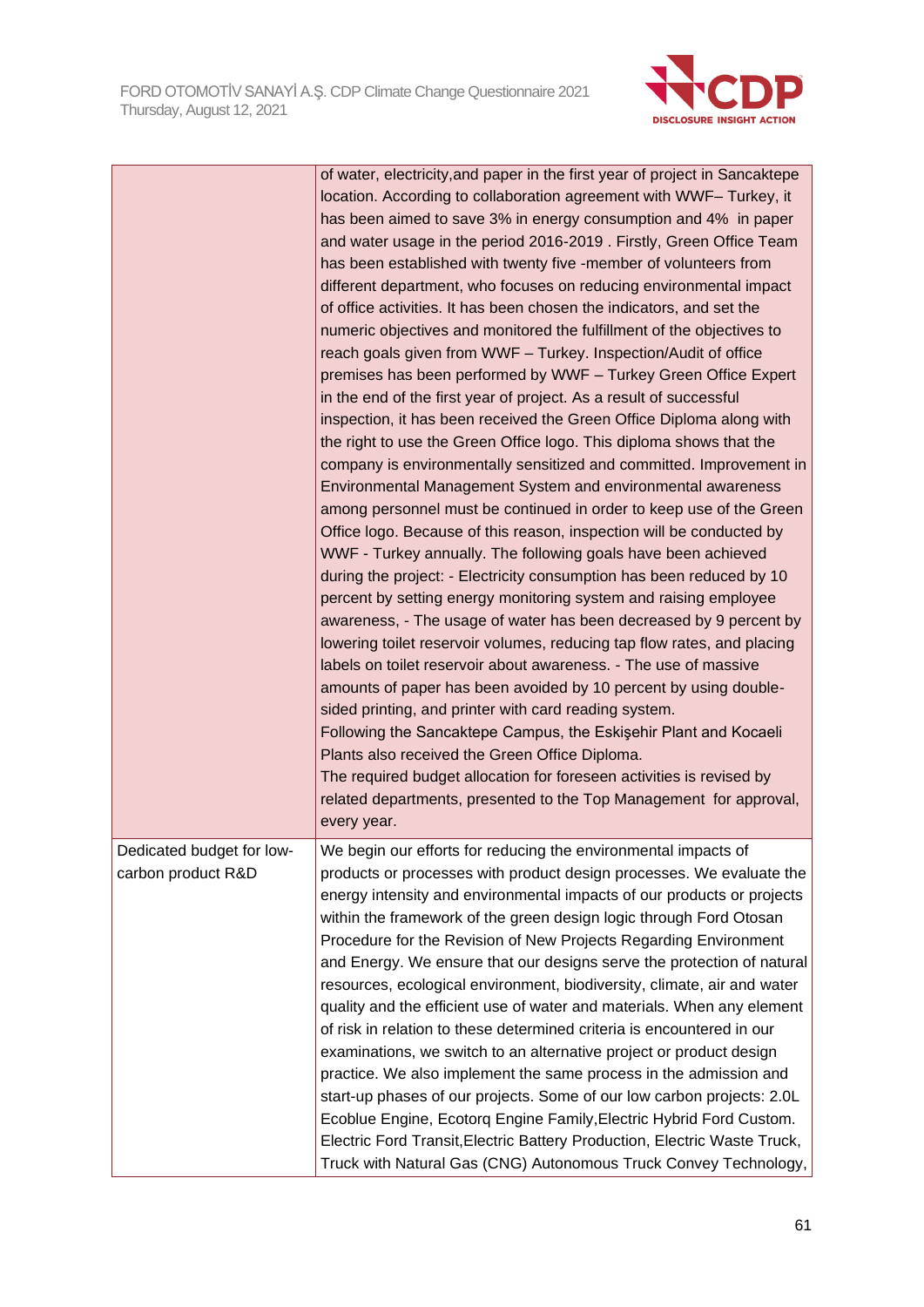

|                                                                 | Lighter Materials project. We exhibited our first concept vehicle, F-<br>Vision, designed by Ford Otosan Design Studio with fully electric motor<br>and autonomous driving ability, at Hanover Fair. Ford Otosan, which is<br>supported by the European Union Horizon 2020 program, aims to<br>reduce greenhouse gas emissions in heavy commercial vehicles.<br>Optitruck is in the frame of this project. We focus our innovation works<br>on engine, drive train, body and interior space development works for<br>Ford Motor Company and Ford Otosan, besides enhancing fuel<br>economy, emission optimization, driver support systems, test<br>processes and analytical methods. The required budget allocation for<br>foreseen activities is revised by related departments, presented to the<br>Top Management for approval, every year. In the reporting year, 1,413<br>employees worked in our R&D center where the R&D spending on the<br>various product projects undertaken amounted to 442 million Turkish<br>lira before capitalization. Our connection to other frameworks includes<br>TCFD, UN SDG 7-Affordable and Clean Energy and UN SDG 13-<br>Climate Action.                                                                                                               |
|-----------------------------------------------------------------|-------------------------------------------------------------------------------------------------------------------------------------------------------------------------------------------------------------------------------------------------------------------------------------------------------------------------------------------------------------------------------------------------------------------------------------------------------------------------------------------------------------------------------------------------------------------------------------------------------------------------------------------------------------------------------------------------------------------------------------------------------------------------------------------------------------------------------------------------------------------------------------------------------------------------------------------------------------------------------------------------------------------------------------------------------------------------------------------------------------------------------------------------------------------------------------------------------------------------------------------------------------------------------------------------|
| Dedicated budget for other<br>emissions reduction<br>activities | The study performed within Koç Group Environmental Board to<br>determine the examinations and evaluations that need to be conducted<br>regarding environmental issues before deciding on going forward with<br>new investments of Group companies was performed with the<br>leadership of Ford Otosan. As a result of the study, "Environmental<br>Guide for New Investments" and "New Investment Environmental and<br>Energy Impact Evaluation Form" were constituted. The examination of<br>current environmental impacts of the location of the investment and its<br>impact area, identification of the major environmental impacts of the<br>project and the measures to be taken, determining the requirements of<br>national and international regulations, the revision of new projects with<br>regards to environment and energy, examination of energy identity file<br>and identification of standard documents are issues dealt with as part<br>of environmental examinations and evaluations. The required budget<br>allocation for foreseen activities is revised by related departments,<br>presented to the Top Management for approval, every year. Our<br>connection to other frameworks includes TCFD, UN SDG 7-Affordable<br>and Clean Energy and UN SDG 13-Climate Action. |
| Dedicated budget for other<br>emissions reduction<br>activities | The European Union Mobile Air Conditioning Directive, which was<br>published by the European Parliament and Council and entered into<br>force in 2006, was also legislated as of 2008. Accordingly, the use of R<br>134 a was prohibited with the restriction enforced regarding the<br>refrigerants that can be used in the air conditioning systems of M1 and<br>N1 class vehicles, starting January 1, 2011 for vehicles with model<br>year alteration and starting January 1, 2017 for newly designed<br>vehicles . In addition, the new refrigerant to be used will be allowed to<br>have a GWP (Global Warming Potential) value of 150 and lower.<br>When compared to its competitors in Turkey, Ford Transit Courier will                                                                                                                                                                                                                                                                                                                                                                                                                                                                                                                                                                |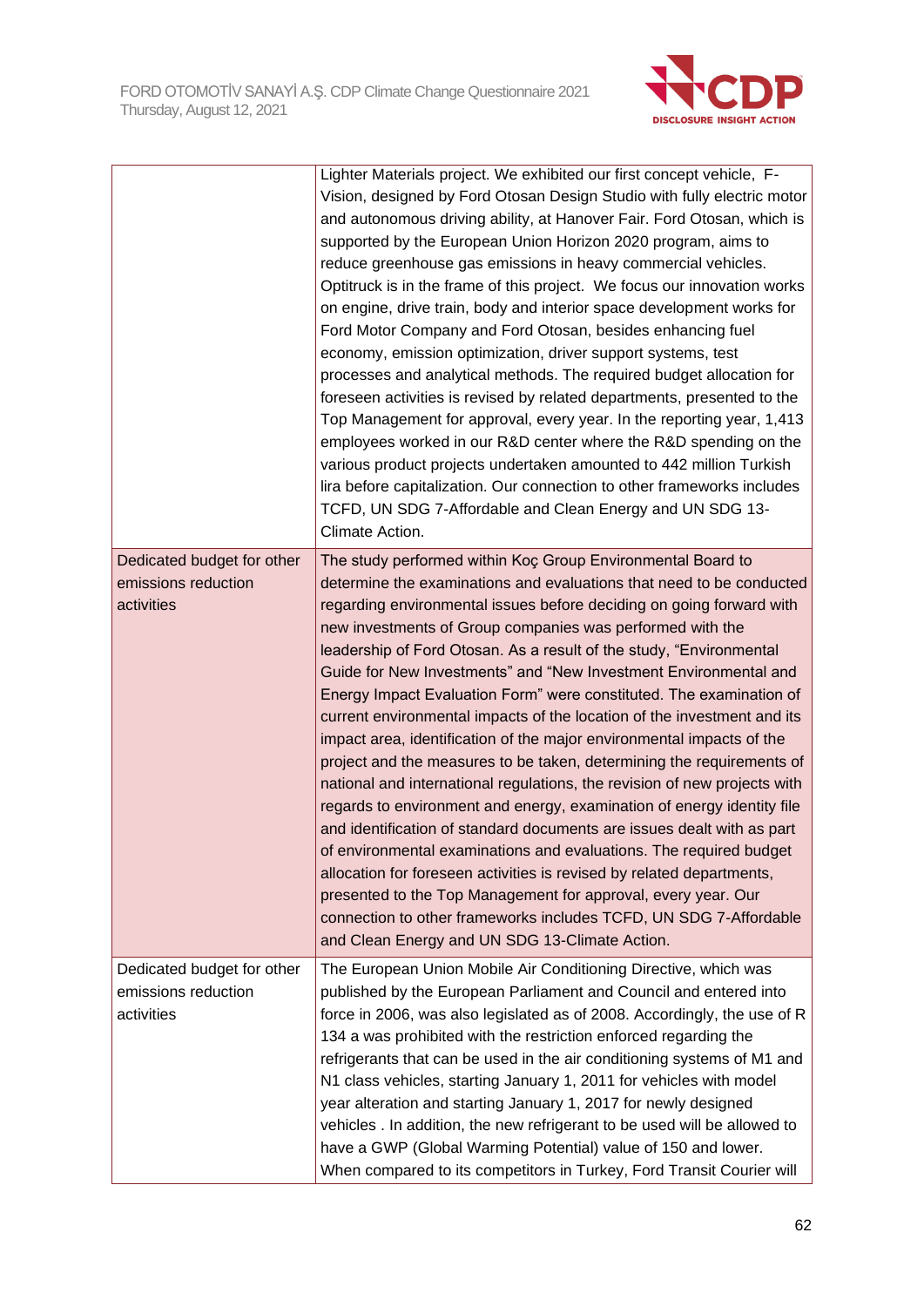

| be one of the first vehicles to switch from the R134 a gas (GWP: 1430)    |
|---------------------------------------------------------------------------|
| to the R1234Y F gas (GWP :4) within the scope of combating climate        |
| change and in order to meet the enforced legal requirements. In           |
| addition, the pollution load of the R 1234 YF gas is twice as low as that |
| of the R134a gas. The required budget allocation for foreseen activities  |
| is revised by related departments, presented to the Top Management        |
| for approval, every year.                                                 |

# **C4.5**

**(C4.5) Do you classify any of your existing goods and/or services as low-carbon products or do they enable a third party to avoid GHG emissions?**

Yes

# **C4.5a**

**(C4.5a) Provide details of your products and/or services that you classify as lowcarbon products or that enable a third party to avoid GHG emissions.**

## **Level of aggregation**

Product

## **Description of product/Group of products**

The 2.0L EcoBlue engine, which replaces the 2.2L Duratorq engine, provides a higher torque value and more power at lower speeds with its advanced technology despite its low volume. It consumes less fuel. Designed by the R&D engineers of Ford Otosan among others, the 2.0L EcoBlue engine is produced in Turkey and provide a fuel saving of 13% compared to the 2.2L engine with its design that reduces friction, lowers NOx and greenhouse gas emissions. Its new engine structure meets Euro 6 and Euro 7 standard.

**Are these low-carbon product(s) or do they enable avoided emissions?** Avoided emissions

## **Taxonomy, project or methodology used to classify product(s) as low-carbon or to calculate avoided emissions**

Other, please specify Internal know- how and calculations

## **% revenue from low carbon product(s) in the reporting year**

## **Comment**

The Eco Blue engine created the substructure of the engine that is compatible with the new emission limits foreseen to be introduced recently. Besides Transit Vehicles, this engine can be used for long years in place at C/CD type passenger cars (Focus,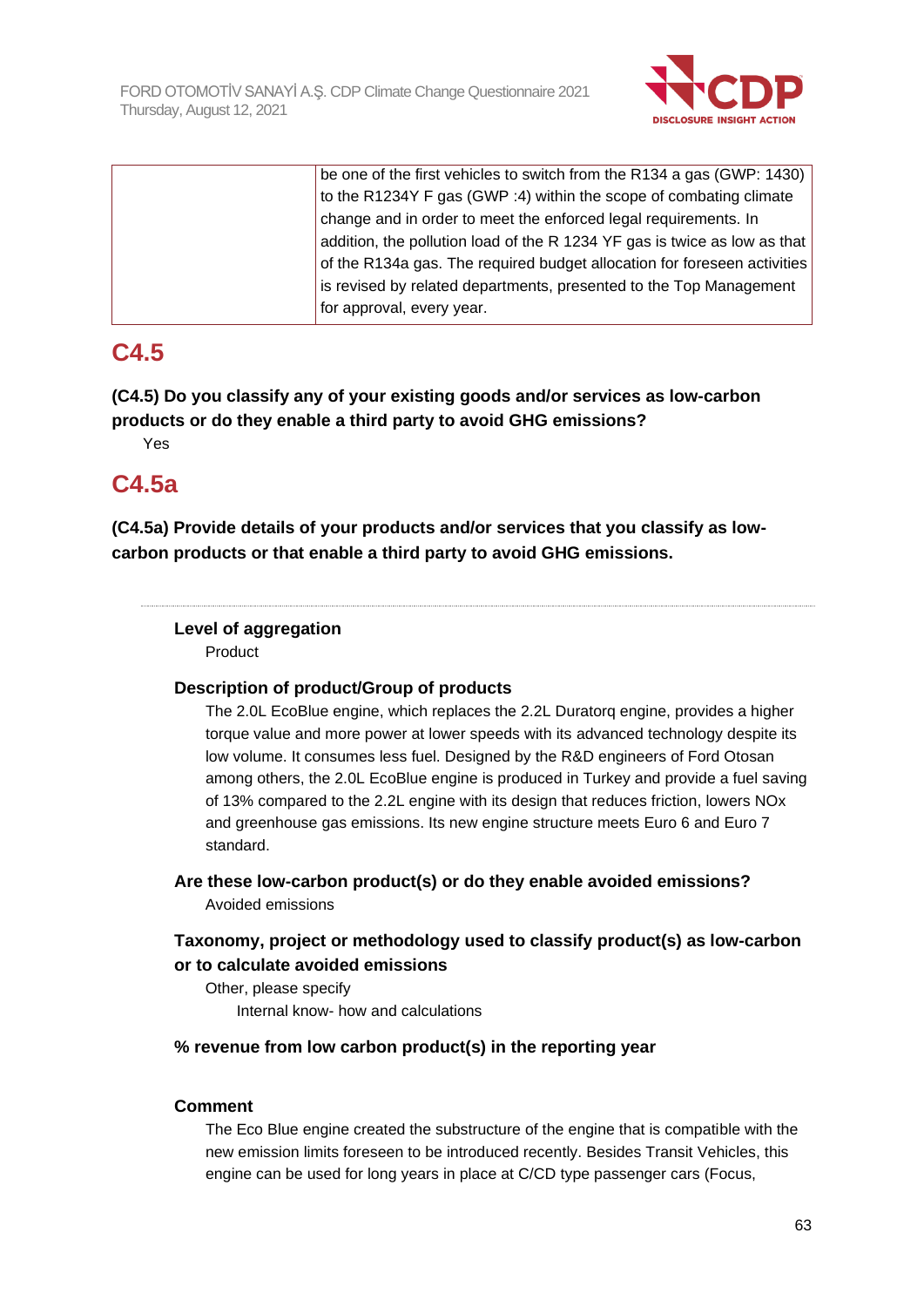

Mondeo, C-Max, S-Max and Galaxy) which are among common models of Ford Europe, Ford America and Asia-Pacific and also at all "pick up" vehicles. This group of products will allow third party to avoid emissions. Fuel consumption in V362 vehicles started to be sold with Eco blue engine in the previous year ,improved by 8% in NEDC homologation cycle.

In 2019, we re-introduced the Transit model to the market. We started mass production of Ford Transit Custom Rechargeable Hybrid and Eco Blue Hybrid models - for the first time in its segment - produced in the Gölcük Plant and with all manufacturing engineering performed by Ford Otosan. Our Ford Transit Custom Rechargeable Hybrid vehicle received the 2020 International Van of the Year (IVOTY) award After mass production the % revenue of these product will be identified as % revenue. Ford Otosan Teams have been developing in-house electrical last mile delivery solutions especially for commercial application to serve Ford Otosan low carbon product strategy

#### **Level of aggregation**

Product

#### **Description of product/Group of products**

At Ford Otosan, we are committed to carry through our heavy commercial vehicle production with a target of zero-emission by 2040 to achieve our sustainable growth target, aligned with Green Deal, as a signatory of the European Automobile Manufacturers Association's (ACEA) joint statement on the transition to zero-emission road freight transport. We are well aware that the path toward manufacturing vehicles with low carbon emissions and high energy efficiency goes through the right investments with strong partners. In this context, we take part in projects funded by the EU, in particular the Horizon 2020. With our innovation focus and strong R&D organization, we use state-ofthe-art technologies to reduce greenhouse gas emissions and develop electric, light, connected, and autonomous vehicles To reduce carbon dioxide emissions in the F-Trucks fleet by 15% in 2025 and 15% in 2030 in line with EU targets, we develop engine and vehicle technologies. The development work related to diesel heavy commercial vehicles includes increasing thermal efficiency in Ecotorq engines, enhancing vehicle aerodynamics, reducing weight, and improving tires. We also develop connectivity technologies like ConnecTruck on. F-MAX and achieve fuel and financial savings with speed tracking, remote diagnostics, and software updates. Beyond diesel vehicles, our development work focuses on new carbon-neutral fuel technologies such as electric vehicles, hydrogen internal combustion engine technologies, and hydrogen fuel cells. Electric road trucks, currently in development at F-Trucks, will have an important role to play in our 2025 carbon strategy for heavy commercial vehicles.

## **Are these low-carbon product(s) or do they enable avoided emissions?**

Avoided emissions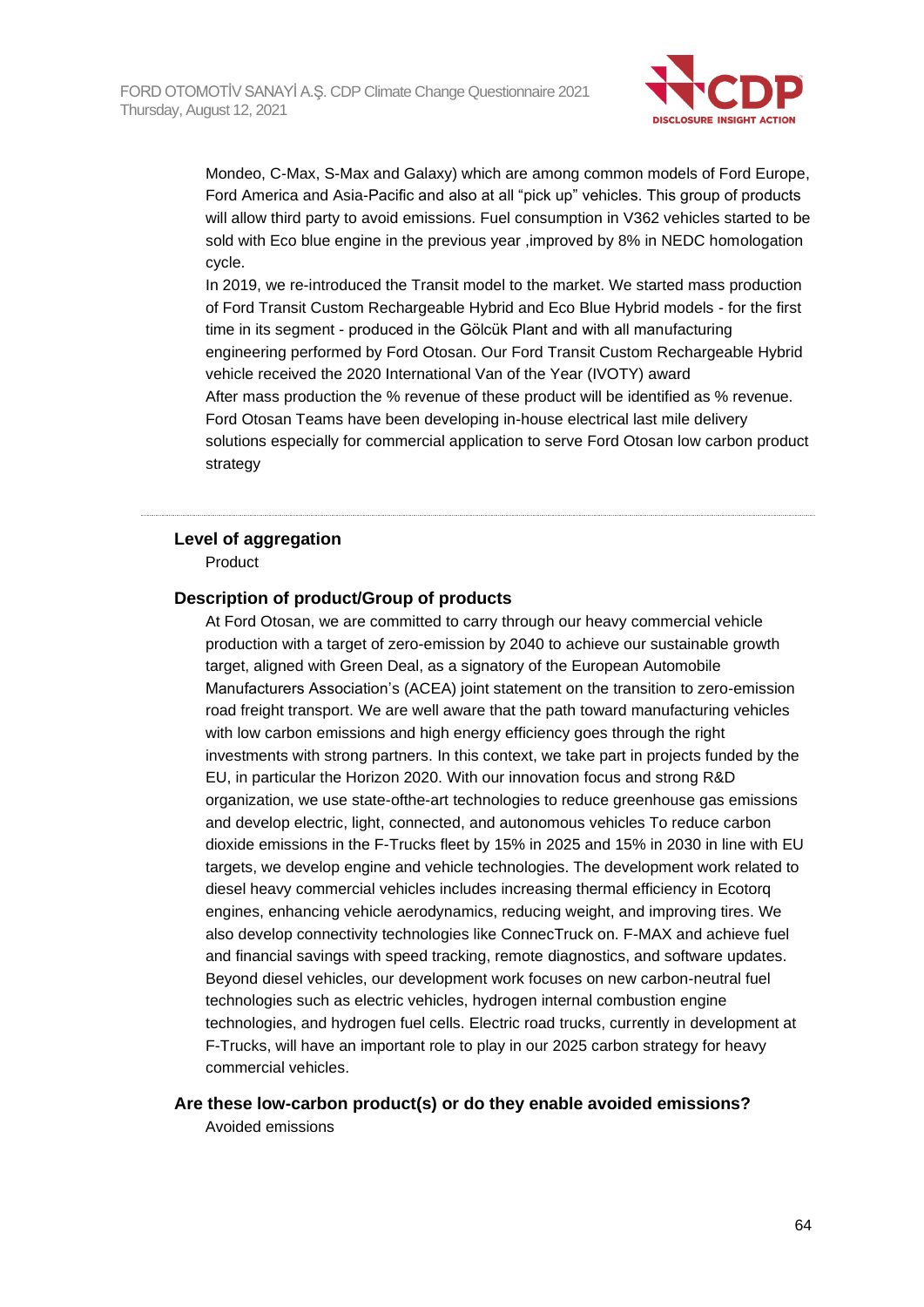

## **Taxonomy, project or methodology used to classify product(s) as low-carbon or to calculate avoided emissions**

Other, please specify Internal know- how and calculations

#### **% revenue from low carbon product(s) in the reporting year**

### **Comment**

Our R&D organization is a support center for the design and engineering of light and medium commercial vehicles for Ford Motor Company and a global engineering hub for heavy commercial vehicles, diesel engines, and engine systems. We have three R&D centers, certified by the Ministry of Industry and Technology: Sancaktepe, Eskişehir, and Gölcük. The projects that these centers carry out bring us a competitive edge both in Turkey and abroad. Sancaktepe is Turkey's largest automotive R&D center, operating with engine and vehicle development teams, and featuring a design studio, and augmented reality (CAVE)

and hardware-in-the-loop (HIL) software development chambers.

## **Level of aggregation**

Group of products

## **Description of product/Group of products**

Lighter Materials

The number of regulations to decrease the effects of the automotive sector on the climate crisis is increasing day by day. Based on the regulations for reducing CO2 emissions and the goals of reducing emissions per vehicle, the industry heads towards R&D activities to reduce vehicle weight. Reducing vehicle weight also creates potential for improving the range of electric vehicles that are expected to become widespread in the industry.

In the Worldwide Harmonized Light Vehicle Test Procedure (WLTP) cycle, we aim to achieve 150 kg less CO2 per 100 km and a 50 kg reduction on the vehicle to save 0.057 liters of fuel.

Within the scope of these efforts, we aim to achieve a reduction of 635 kg for heavy commercial vehicle chassis systems. In this context, by activating 39 kg lightening agent, we have completed the feasibility study of 103 kg lightening activity and started the process for commissioning in 2020. For Aluminum Suspension Bracket TEYDEB (The Scientific and Technological Research Council of Turkey) studies planned to achieve 28 kg reduction per vehicle, we started the prototype production phase. While the useful load rate can be increased with 635 kg of light weight to be provided in heavy commercial vehicles, we also anticipate fuel savings of over 15,000 liters and emission reduction of 60 g CO2/km during the vehicle life.

## **Are these low-carbon product(s) or do they enable avoided emissions?**

Avoided emissions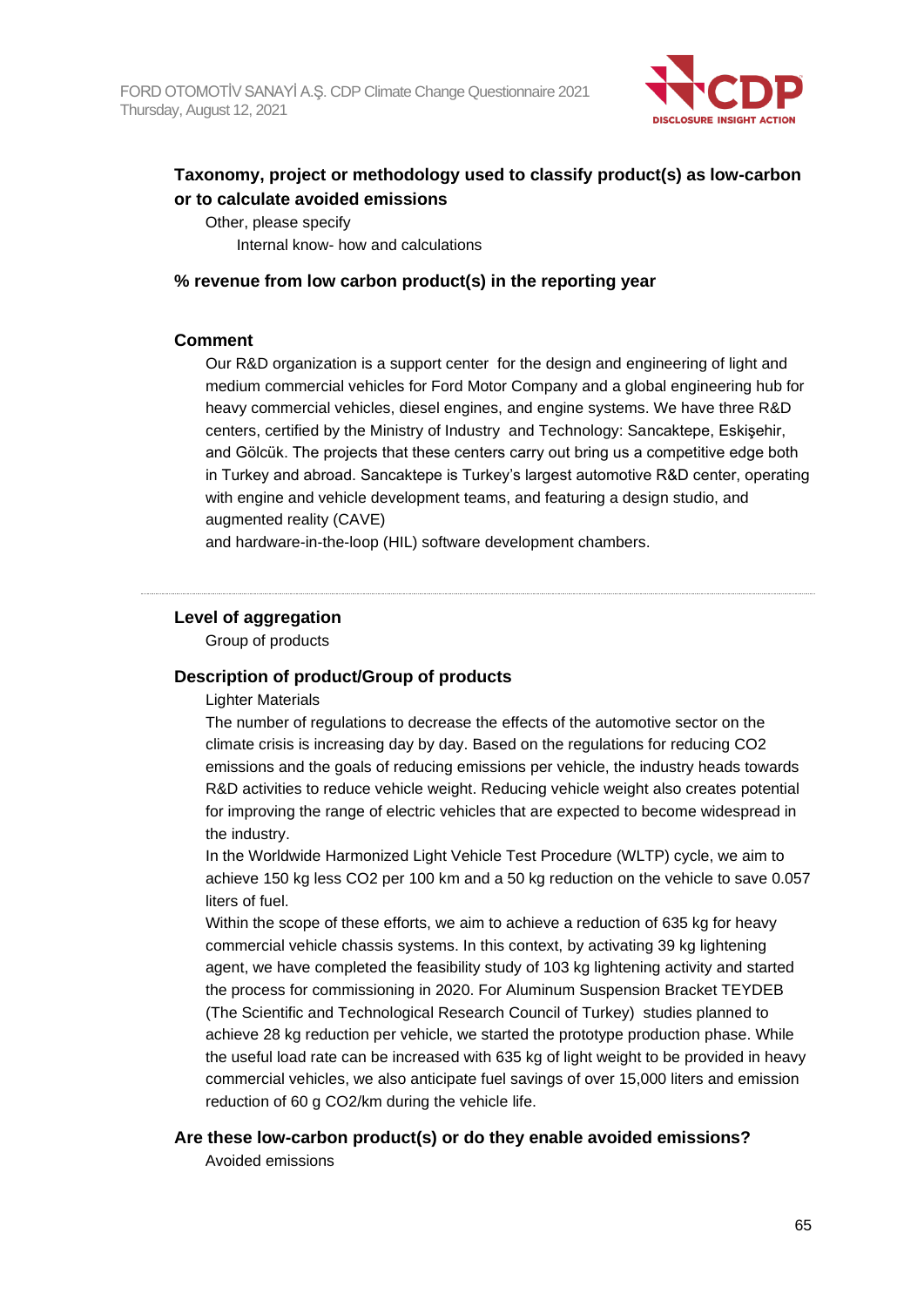

## **Taxonomy, project or methodology used to classify product(s) as low-carbon or to calculate avoided emissions**

Other, please specify Internal know-how and calculations

#### **% revenue from low carbon product(s) in the reporting year**

### **Comment**

This group of products will allow third party to avoid emissions After mass production the % revenue of these product will be identified as % revenue.

Ford Otosan Teams have been developing in-house electrical last mile delivery solutions especially for commercial application to serve Ford Otosan low carbon product strategy

#### **Level of aggregation**

Group of products

### **Description of product/Group of products**

Following the technological transformation in the automotive industry, and in addition to traditional automotive products and services, advanced R&D studies are carried out in the areas of carbon dioxide emissions reduction, connected vehicles, autonomous vehicles, electric vehicles and electrification, and light vehicle technologies. Investments in R&D infrastructure are continuing.

In 2019 we developed the joint R&D venture with AVL, company that develops autonomous convoy-platooning technologies. In this context, we aim to contribute to the reduction of fuel consumption and carbon emissions from 8% to 15%, and the improvement of driving safety in heavy commercial vehicles for intercity transportation Platooning technology, which will be one of the most important steps for the development of full autonomous technologies in heavy commercial vehicles, aims to increase the operational efficiency of heavy commercial vehicles engaged in longdistance transportation.

## **Are these low-carbon product(s) or do they enable avoided emissions?** Avoided emissions

## **Taxonomy, project or methodology used to classify product(s) as low-carbon or to calculate avoided emissions**

Other, please specify Internal know-how and calculations

#### **% revenue from low carbon product(s) in the reporting year**

## **Comment**

Equipment, software, simulation and road tests of this technology are now successfully completed. This R&D project, a first in Turkey, will help reduce operating costs and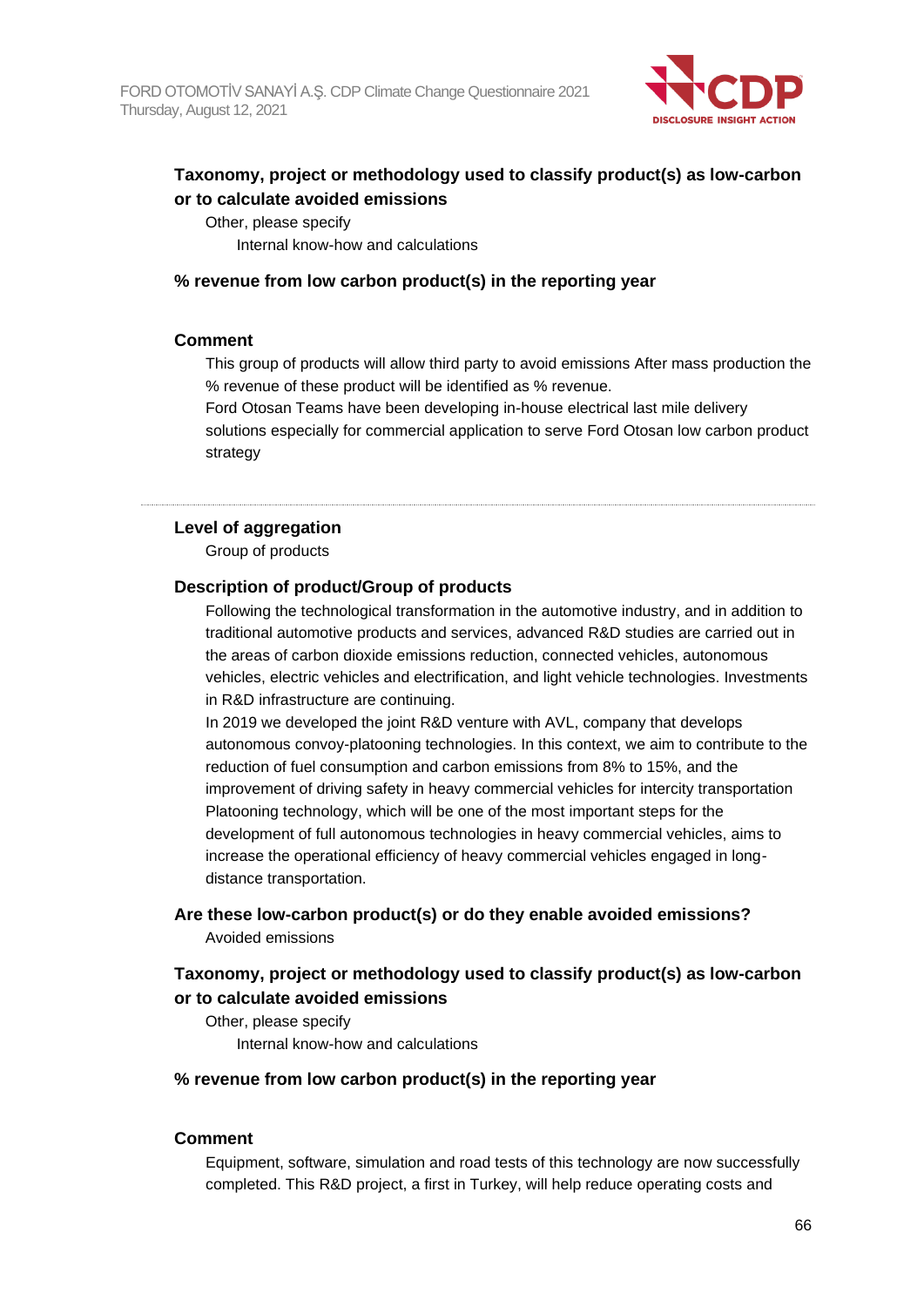

improve safety while enabling the Turkish automotive industry to make significant progress in terms of autonomous and connected vehicles. We are among the few truck manufacturers in the world working on autonomous trucks, investing in this field, and most importantly, having a prototype to demonstrate the technology.

This group of products will allow third party to avoid emissions. After mass production the % revenue of these product will be identified.

Ford Otosan Teams have been developing in-house electrical last mile delivery solutions especially for commercial application to serve Ford Otosan low carbon product strategy

## **Level of aggregation**

Group of products

### **Description of product/Group of products**

In 2019, we were accepted to the TEYDEB (The Scientific and Technological Research Council of Turkey) incentive program for the Natural Gas/Bio-gas Fuel Generator and Co generation

Unit Development Project that can work in Low Calorific Value Fuels in cooperation with generator and co generation systems manufacturer Teksan. As part of the two-year project that started in November 2019, we aim to develop a complete and poor combustion engine for use in generators and co generation systems with the highest power density in the global market and suitable for low calorific fuels from renewable sources.

#### **Are these low-carbon product(s) or do they enable avoided emissions?**

Low-carbon product and avoided emissions

## **Taxonomy, project or methodology used to classify product(s) as low-carbon or to calculate avoided emissions**

Other, please specify Internal know-how and calculations

## **% revenue from low carbon product(s) in the reporting year**

#### **Comment**

After mass production the % revenue of these product will be identified. Ford Otosan Teams have been developing in-house electrical last mile delivery solutions especially for commercial application to serve Ford Otosan low carbon product strategy

**Level of aggregation** Product

**Description of product/Group of products**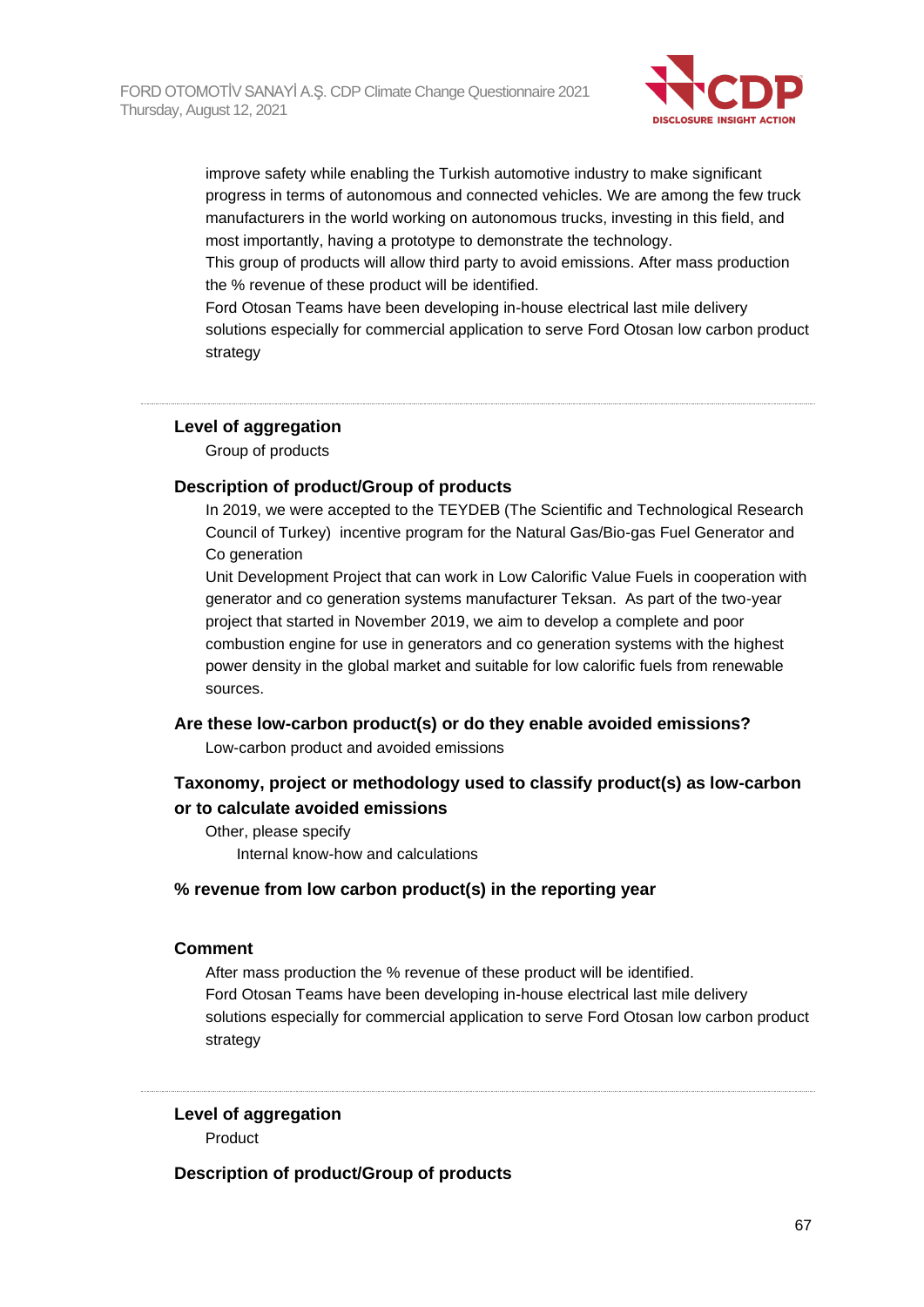

#### Eco-Mode and Fleet-Mode

Although improvements have been made in fuel economy in heavy commercial vehicles with the development of engine and vehicle technologies in recent years, fuel economy is still an important factor in terms of driver behaviors.

We analyzed aggressive and normal driving behavior on F-MAX trucks using connected vehicles and measured up to 10% fuel economy difference. We have optimized the behavior of the aggressive driver with software methods and developed the Eco-Mode and Fleet-Mode software solutions that reduce this behavior to the normal driver level. By using the Eco-Mode function, the driver can save fuel by switching to economy driving mode with a button, without sacrificing maximum engine torque and limiting power so as to keep driving performance optimal. At the same time, auxiliary acceleration and other speed limiting functions support keeping the fuel economy at the optimum point.

The Fleet-Mode function, on the other hand, gives the fleet manager the ability to remotely activate and deactivate the function in the fleet via mobile devices. With the use of Eco-Mode and Fleet-Mode on the same route, we achieved 1% fuel improvement in fuel economy. This corresponds to a saving of 300 liters of fuel per year. We plan to reduce the carbon footprint by reducing the fuel consumption of F-MAX vehicles.

### **Are these low-carbon product(s) or do they enable avoided emissions?**

Low-carbon product and avoided emissions

## **Taxonomy, project or methodology used to classify product(s) as low-carbon or to calculate avoided emissions**

Other, please specify Internal know-how and calculations

## **% revenue from low carbon product(s) in the reporting year**

#### **Comment**

After mass production the % revenue of these product will be identified. Ford Otosan Teams have been developing in-house electrical last mile delivery solutions especially for commercial application to serve Ford Otosan low carbon product strategy

#### **Level of aggregation**

Group of products

#### **Description of product/Group of products**

We reduce our environmental impact by boosting circular economy through our R&D activities. We launched the ReCube Project to calculate the carbon footprint of our products and to design them with lower impact on the environment. As part of the project, we calculate the emissions of the products in the raw material, production, use, and recycling processes, and conduct hot zone and environmental impact analyses. Based on the analysis result, we improve overall performance by addressing the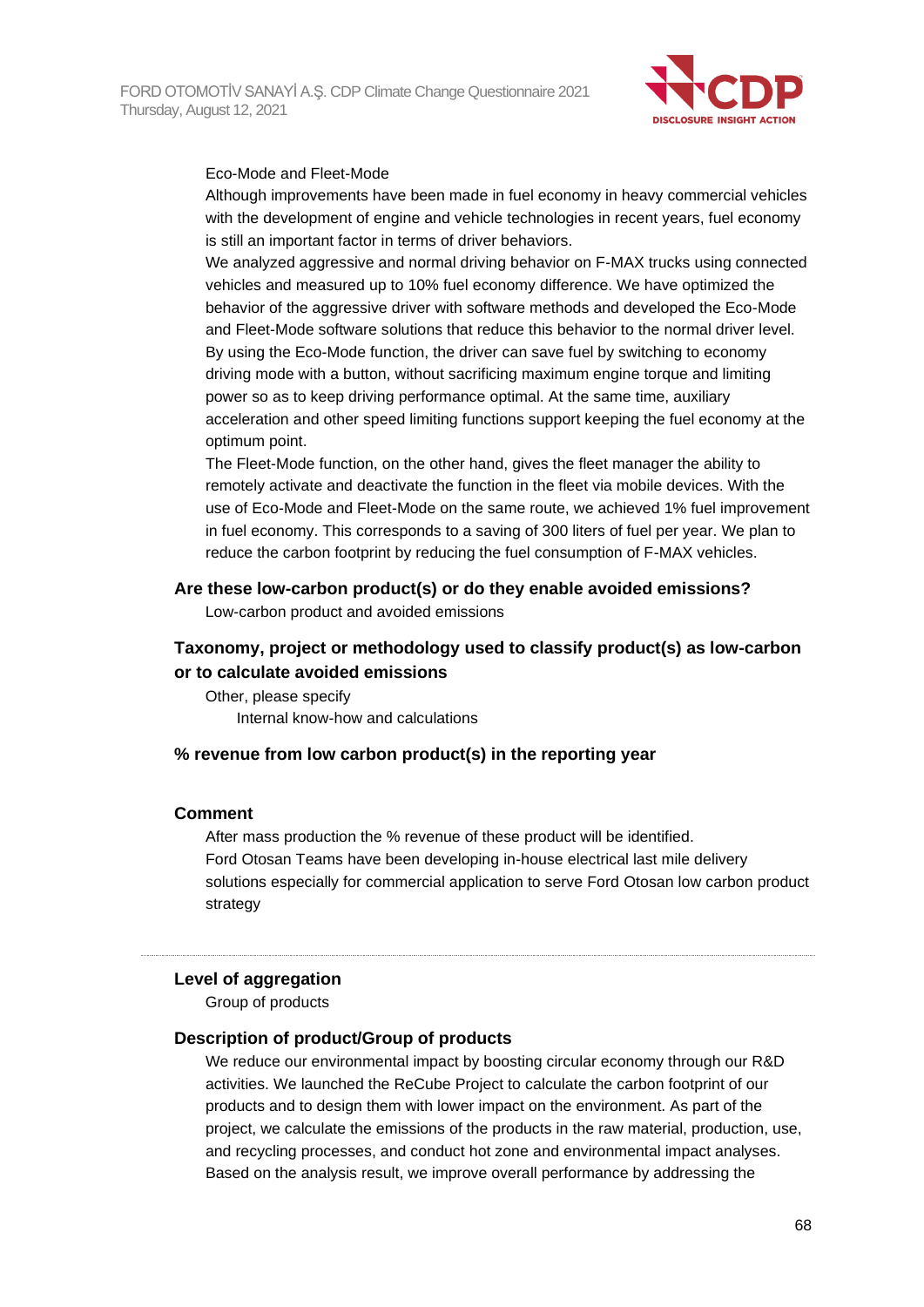

process where it is at its highest environmental impact. In addition to the R&D team, other departments such as Sales and Innovation also contribute to the project. We innovate products with a cradle to cradle approach starting from the design stage, ensuring benefit to the environment and the user. In the project work, we adopt the principles of lifecycle analysis according to the ISO 14040 standard. Following the "Fan Shroud Production with Recycled Material" in 2019, we produced a battery box from recycled plastic in 2020. Building on the experience we gained with these two products, which delivered both environmental and economic benefits, we are currently working on new products such as horn protection part, cable duct, and air filter box, which will be produced from recycled materials in 2021.

As we strive to reduce our product carbon footprint we also started to produce battery boxes from recycled plastics for use in light commercial vehicles in 2020, in line with our mission of making products at accessible prices. With this project, we reduced our carbon footprint by 1 kg by using 50% recycled plastic per product. According to lifecycle analyses (LCA), the carbon footprint specific to the battery box was reduced by 82 tons in total throughout the whole life cycle.

In addition to reducing environmental impact through the use of recycled plastic, we also had financial benefits. Using recycled plastics sourced within the country for production instead of buying plastic composites from abroad helped us reduce our dependence on foreign raw materials. With this project, we produced battery boxes with less environmental impact at 7% lower costs.

# **Are these low-carbon product(s) or do they enable avoided emissions?**

Low-carbon product

## **Taxonomy, project or methodology used to classify product(s) as low-carbon or to calculate avoided emissions**

Other, please specify Internal know-how and calculations

**% revenue from low carbon product(s) in the reporting year**

**Comment**

# **C5. Emissions methodology**

## **C5.1**

**(C5.1) Provide your base year and base year emissions (Scopes 1 and 2).**

**Scope 1**

**Base year start** January 1, 2017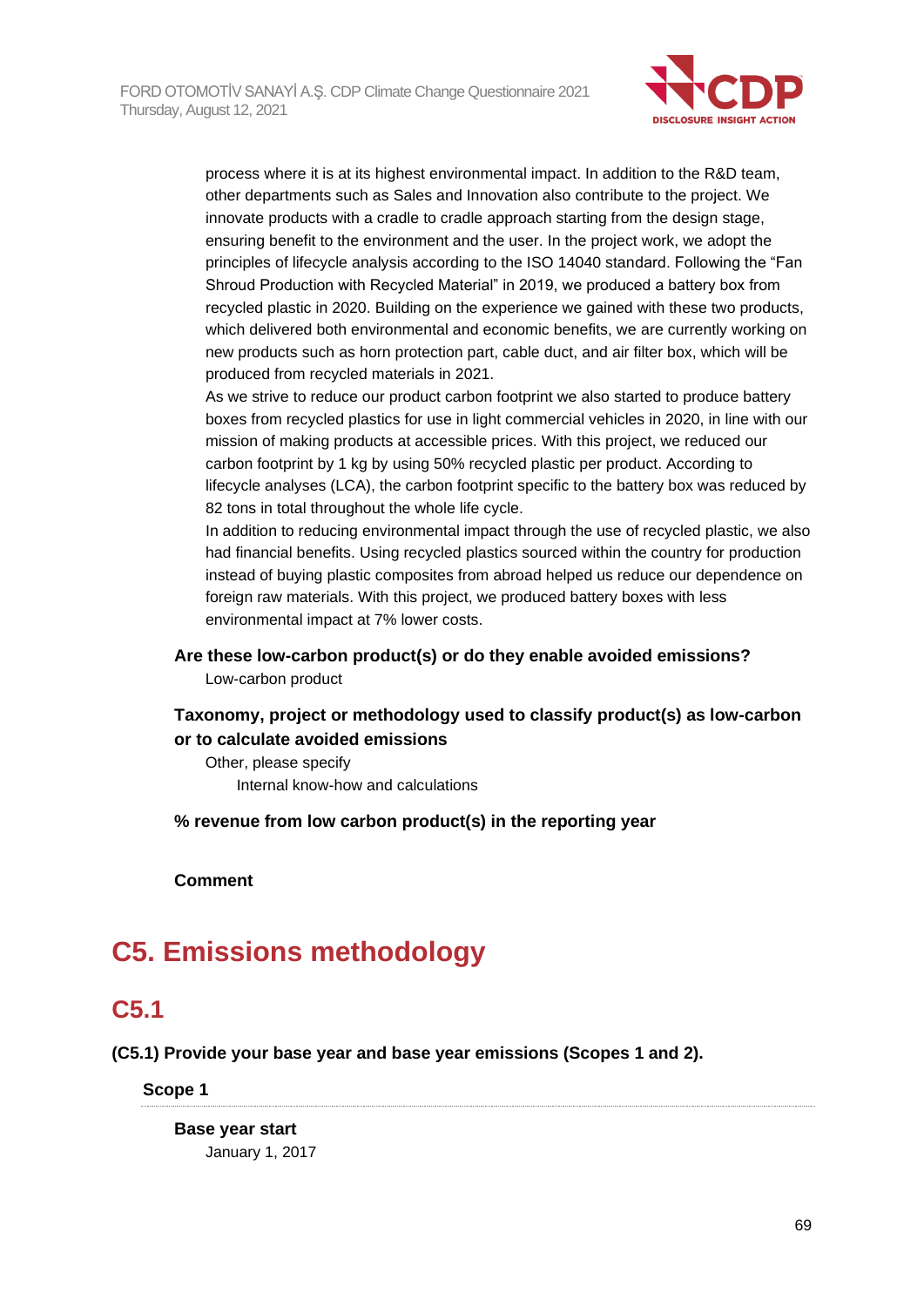FORD OTOMOTİV SANAYİ A.Ş. CDP Climate Change Questionnaire 2021 Thursday, August 12, 2021



## **Base year end**

December 31, 2017

## **Base year emissions (metric tons CO2e)**

79,349

### **Comment**

Our base year was 2009 in previous years. Due to the SBTI target that we set in 2021, we revised our base year as 2017 in the reporting year.

### **Scope 2 (location-based)**

#### **Base year start**

January 1, 2017

### **Base year end**

December 31, 2017

## **Base year emissions (metric tons CO2e)**

121,890

#### **Comment**

Our base year was 2009 in previous years. Due to the SBTI target that we set in 2021, we revised our base year as 2017 in the reporting year.

#### **Scope 2 (market-based)**

#### **Base year start**

**Base year end**

## **Base year emissions (metric tons CO2e)**

#### **Comment**

Ford Otosan consumes electricity from the interconnected system. There is no any market- based electricity usage in base year.

## **C5.2**

## **(C5.2) Select the name of the standard, protocol, or methodology you have used to collect activity data and calculate emissions.**

IPCC Guidelines for National Greenhouse Gas Inventories, 2006 ISO 14064-1 The Greenhouse Gas Protocol: A Corporate Accounting and Reporting Standard (Revised Edition)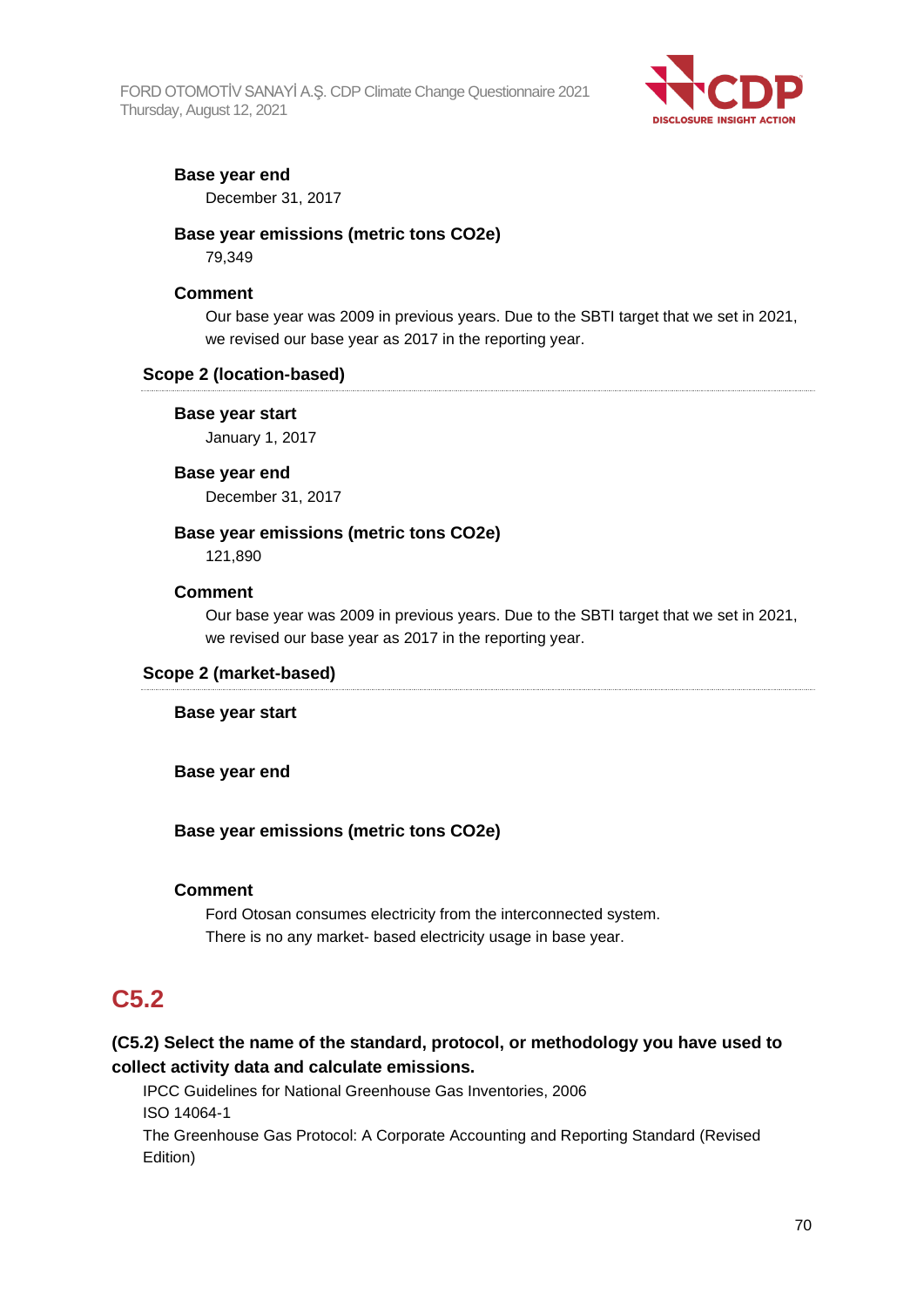

# **C6. Emissions data**

# **C6.1**

**(C6.1) What were your organization's gross global Scope 1 emissions in metric tons CO2e?**

## **Reporting year**

**Gross global Scope 1 emissions (metric tons CO2e)** 80,098

## **Comment**

This data cover the scope 1 GHG emissions of Kocaeli (Gölcük+ Yeniköy), Eskişehir (old name is İnönü) and Sancaktepe locations

## **C6.2**

**(C6.2) Describe your organization's approach to reporting Scope 2 emissions.**

## **Row 1**

**Scope 2, location-based** We are reporting a Scope 2, location-based figure

## **Scope 2, market-based** We are reporting a Scope 2, market-based figure

## **Comment**

# **C6.3**

## **(C6.3) What were your organization's gross global Scope 2 emissions in metric tons CO2e?**

## **Reporting year**

**Scope 2, location-based**

32,386

## **Scope 2, market-based (if applicable)**

 $\Omega$ 

## **Comment**

In 2020, we purchased 651,171 GJ of renewable electricity, achieving a reduction of 84,309 tons in greenhouse gas emissions. We hold internationally recognized certifications, confirming that as of May 2020, our Gölcük, Yeniköy and Eskişehir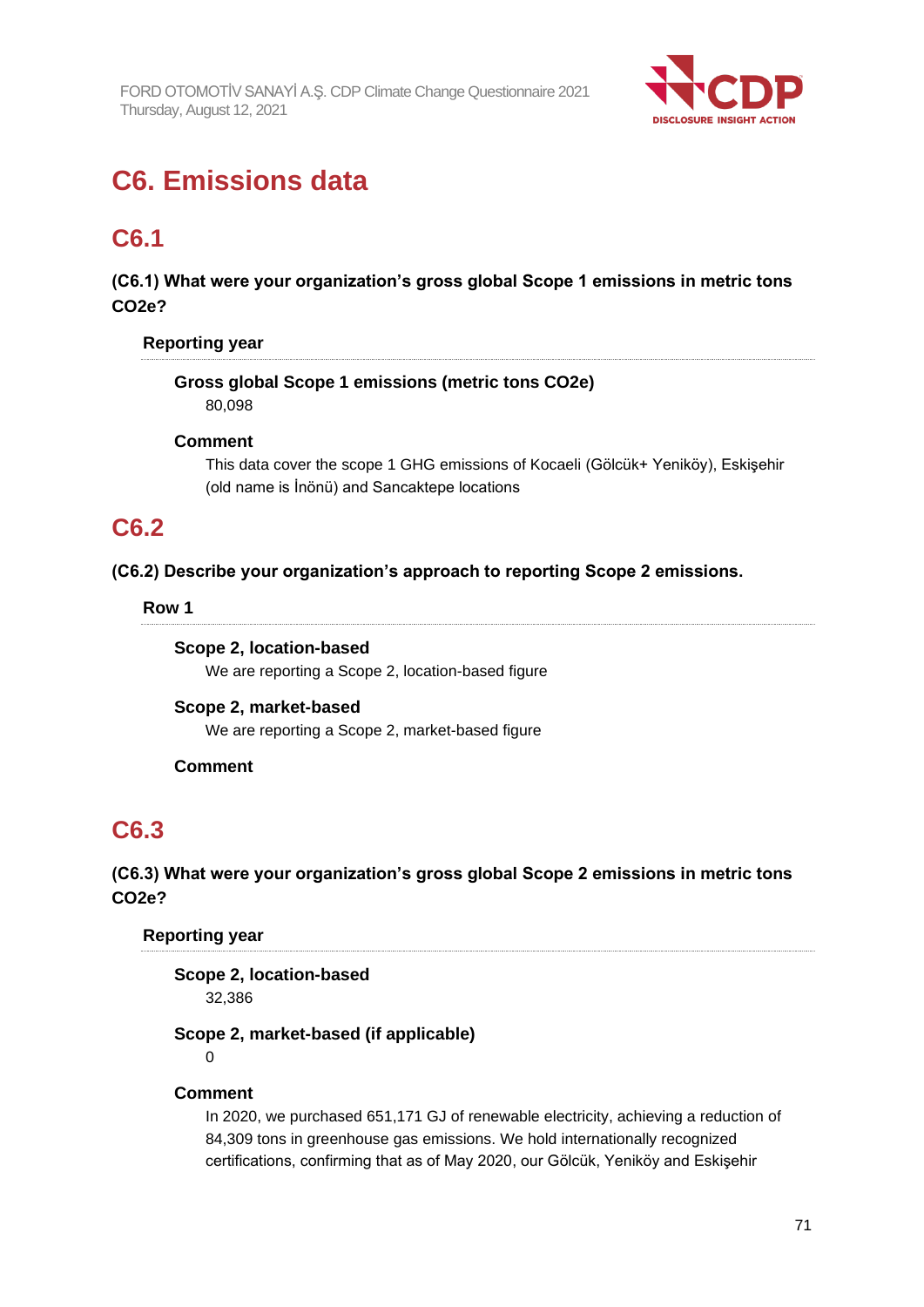

Campuses procure all their electrical energy from 100% renewable sources. Thus, our market based scope 2 emissions calculated to be 0.

## **C6.4**

**(C6.4) Are there any sources (e.g. facilities, specific GHGs, activities, geographies, etc.) of Scope 1 and Scope 2 emissions that are within your selected reporting boundary which are not included in your disclosure?**

No

## **C6.5**

**(C6.5) Account for your organization's gross global Scope 3 emissions, disclosing and explaining any exclusions.**

## **Purchased goods and services**

## **Evaluation status**

Relevant, calculated

## **Metric tonnes CO2e**

367,100.113

## **Emissions calculation methodology**

Emissions for purchased goods and services are calculated using Simapro LCA software using secondary data from Ecoinvent v3.6. Purchase amount of goods are multiplied by cradle to gate emissions from Ecoinvent database.

## **Percentage of emissions calculated using data obtained from suppliers or value chain partners**

 $\Omega$ 

## **Please explain**

Purchased good and services are material for Ford Otosan. In 2020 reporting year, Scope 3 emissions are calculated according to GHG Protocol. The figure represents the cradle to gate emissions of aluminium, steel, batteries, solvent consumption, and vehicle tyres. It is already higher than Scope 1 and 2 emissions, this Ford Otosan aims to calculate all emissions from purchased goods and services and to establish targets and metrics for select suppliers starting in early 2022.

## **Capital goods**

## **Evaluation status**

Not relevant, explanation provided

## **Please explain**

It is not relevant in the short-term.

We have conducted an overall life cycle assessment for our operations as part of ISO 14001:2015 Standard and we predict that the full inclusion to this category will be in the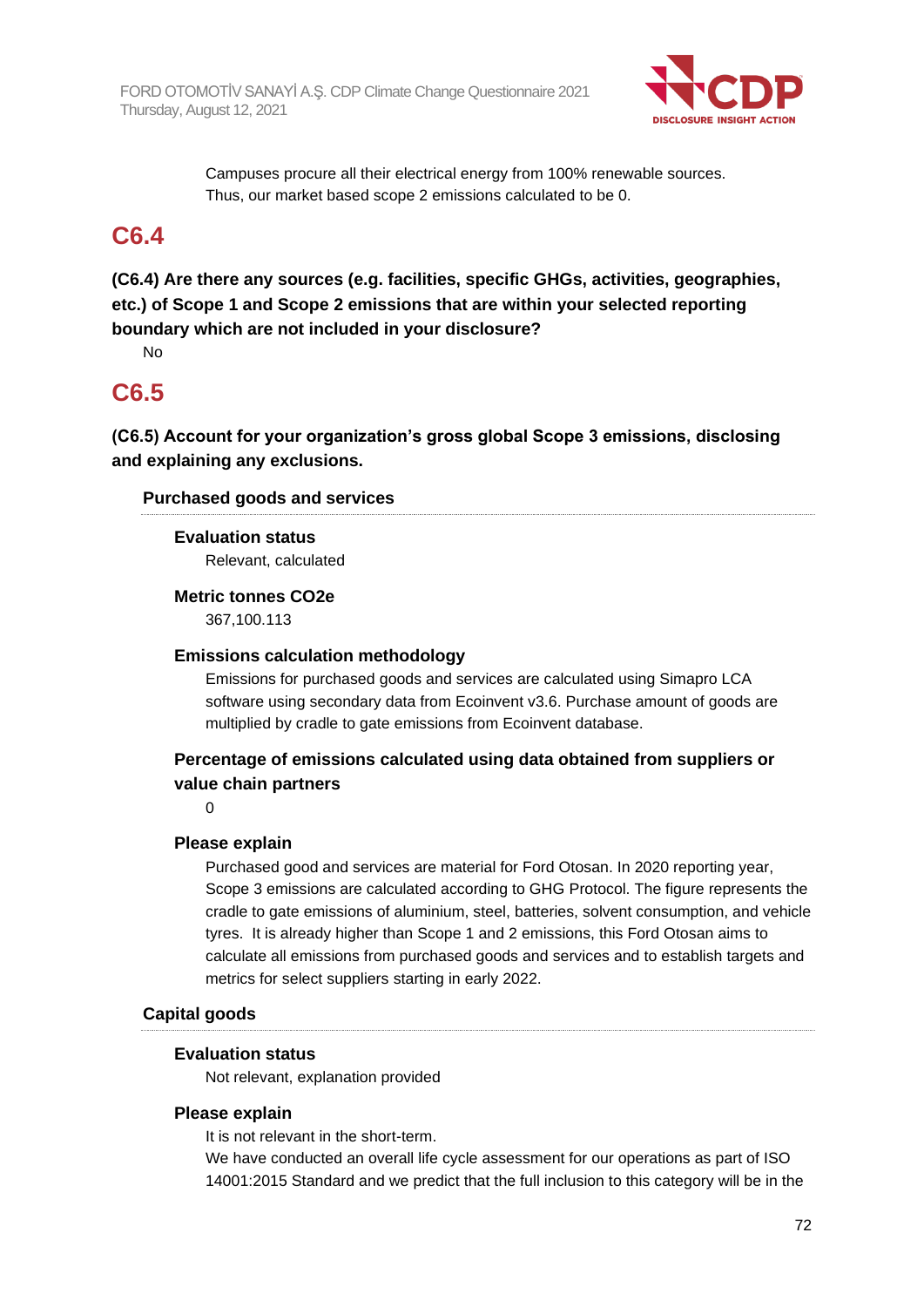

mid-term time horizon. Capital good emission factors will be determined in this time interval.

#### **Fuel-and-energy-related activities (not included in Scope 1 or 2)**

#### **Evaluation status**

Relevant, calculated

#### **Metric tonnes CO2e**

17,775.869

#### **Emissions calculation methodology**

Fuel consumption data and electricity consumption data that is used in the Scope 1 and Scope 2 is used to calculate this category. Emission factors are obtained from DEFRA, 2020 emissions factors database. Calculation methodology is based on the GHG Protocol Corporate Value Chain -Scope 3 Standard.

### **Percentage of emissions calculated using data obtained from suppliers or value chain partners**

 $\Omega$ 

#### **Please explain**

The data covers:

\* Upstream emissions of purchased fuels such as Natural gas, LPG, propane, diesel oil and gasoline;

\*Transmission & distribution losses arising from purchased electricity .

\*Upstream emissions of purchased electricity

#### **Upstream transportation and distribution**

#### **Evaluation status**

Relevant, calculated

#### **Metric tonnes CO2e**

70,942.268

#### **Emissions calculation methodology**

For this category, specific transported weight data and specific transported distance data have been obtained from per transportation supplier of Ford Otosan.

Emission factors are obtained from DEFRA, 2020 emissions factors database. Calculation methodology is based on the GHG Protocol Corporate Value Chain -Scope 3 Standard.

### **Percentage of emissions calculated using data obtained from suppliers or value chain partners**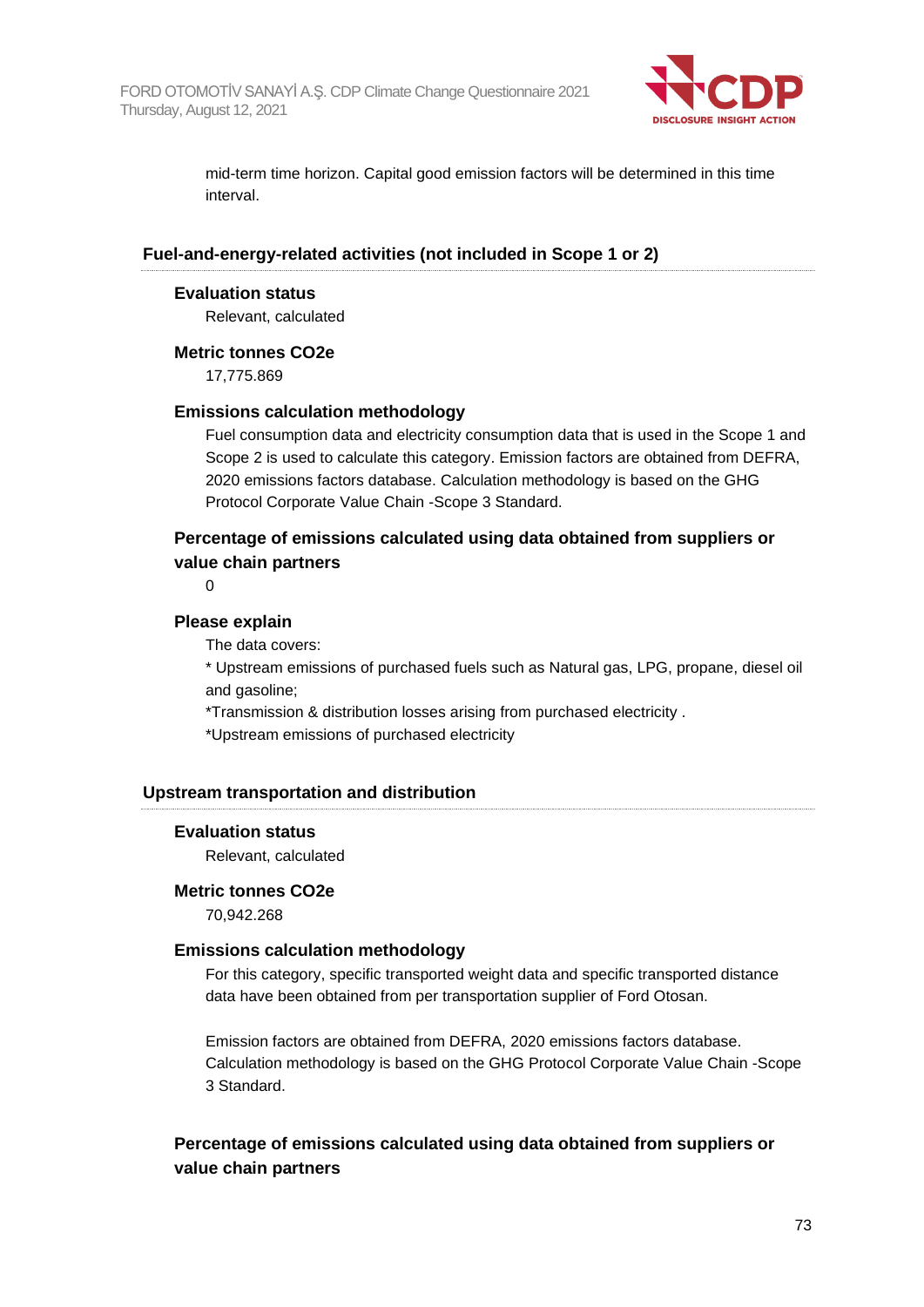

#### 85

#### **Please explain**

This data was provided from our transportation suppliers that carry out transportation activities of purchased material to Ford Otosan and product transportation from Ford Otosan via road transport which has an 85 % dispersion over total upstream transportation and distribution activities.

#### **Waste generated in operations**

#### **Evaluation status**

Relevant, calculated

#### **Metric tonnes CO2e**

2,120.794

#### **Emissions calculation methodology**

Solid waste amounts per waste type have been collected from waste management data sheets which are also submitted to the ministery. Wastewater amounts have been collected from waste water meters, for Kocaeli and Eskişehir facilities. Emission factors are obtained from DEFRA, 2020 emissions factors database. Calculation methodology is based on the GHG Protocol Corporate Value Chain -Scope 3 Standard.

### **Percentage of emissions calculated using data obtained from suppliers or value chain partners**

 $\Omega$ 

#### **Please explain**

This data is the sum of hazardous & scrap wastes which are provided by Ford Otosan and reported to the Ministry in the reporting year. This category includes solid waste management according to specific disposal method, and wastewater treatment operations.

#### **Business travel**

#### **Evaluation status**

Relevant, calculated

#### **Metric tonnes CO2e**

524.365

#### **Emissions calculation methodology**

Flight distance data was multiplied withe the air travel emissions factors. Emission factors are obtained from DEFRA, 2020 emissions factors database. Calculation methodology is based on the GHG Protocol Corporate Value Chain -Scope 3 Standard.

### **Percentage of emissions calculated using data obtained from suppliers or value chain partners**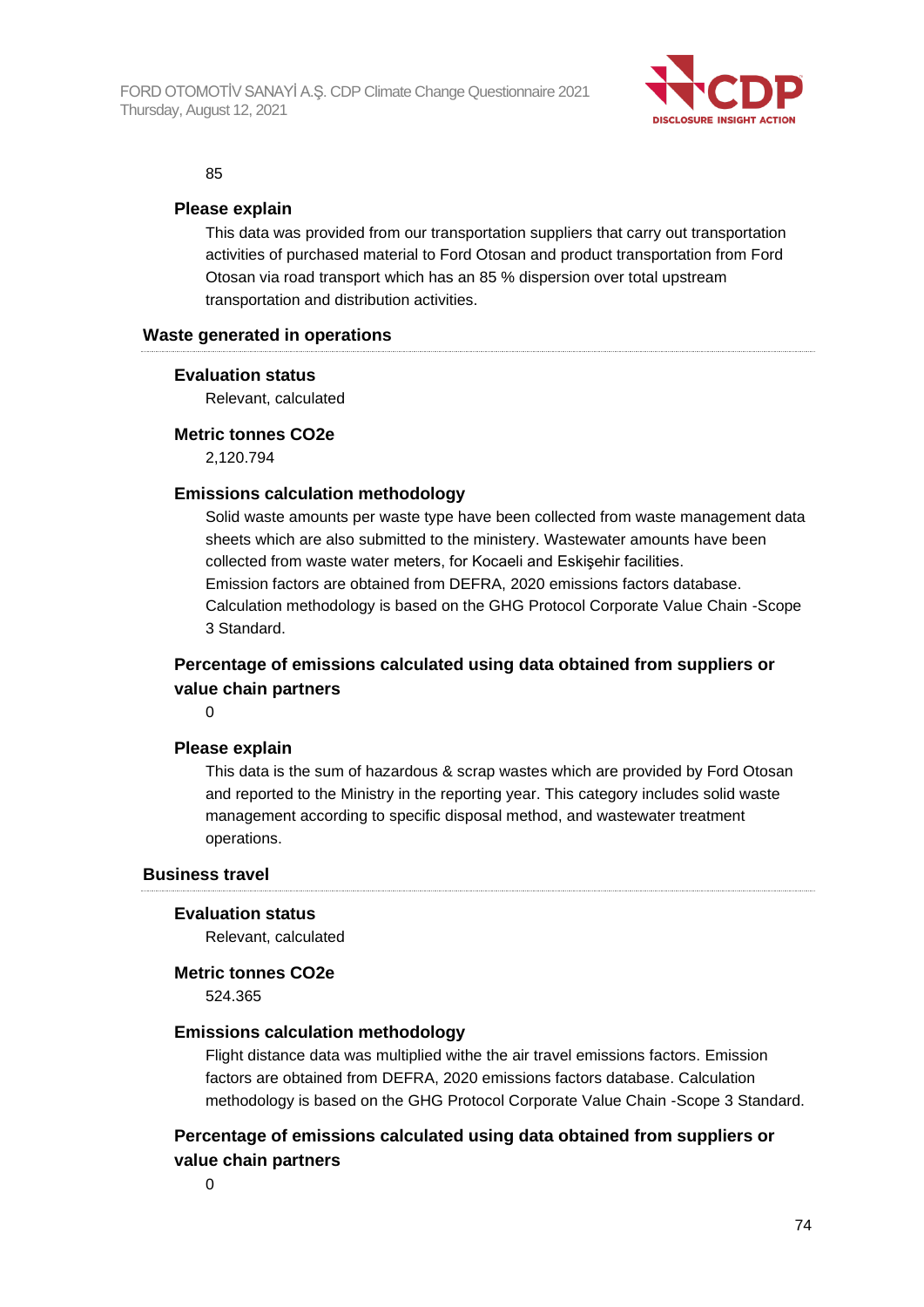

### **Please explain**

Port to port flight data and flight distance were collected from Ford Otosan's travel agency.

#### **Employee commuting**

#### **Evaluation status**

Relevant, calculated

#### **Metric tonnes CO2e**

7,292.152

#### **Emissions calculation methodology**

Employee commuting data was multiplied withe the air travel emissions factors. Emission factors are obtained from DEFRA, 2020 Business Travel Land, average local bus option. emissions factors database. Calculation methodology is based on the GHG Protocol Corporate Value Chain -Scope 3 Standard.

### **Percentage of emissions calculated using data obtained from suppliers or value chain partners**

0

#### **Please explain**

This data covers the emissions generated from the transportation (roadway) of employees by daily shuttle busses. Travelled distance data was provided by the supplier.

#### **Upstream leased assets**

#### **Evaluation status**

Not relevant, explanation provided

#### **Please explain**

There is no leased assets of Ford Otosan in the upstream activities.

#### **Downstream transportation and distribution**

#### **Evaluation status**

Not relevant, explanation provided

#### **Please explain**

This category covers the outbound transportation and distribution services that are purchased by Ford Otosan, and are excluded from this category according to GHG Protocol Scope 3 Standard, and already covered in Upstream transportation and distribution emissions. Retail network transportation activities in turkey and international retails network transportation emissions will be included in this category within next 2 years.

#### **Processing of sold products**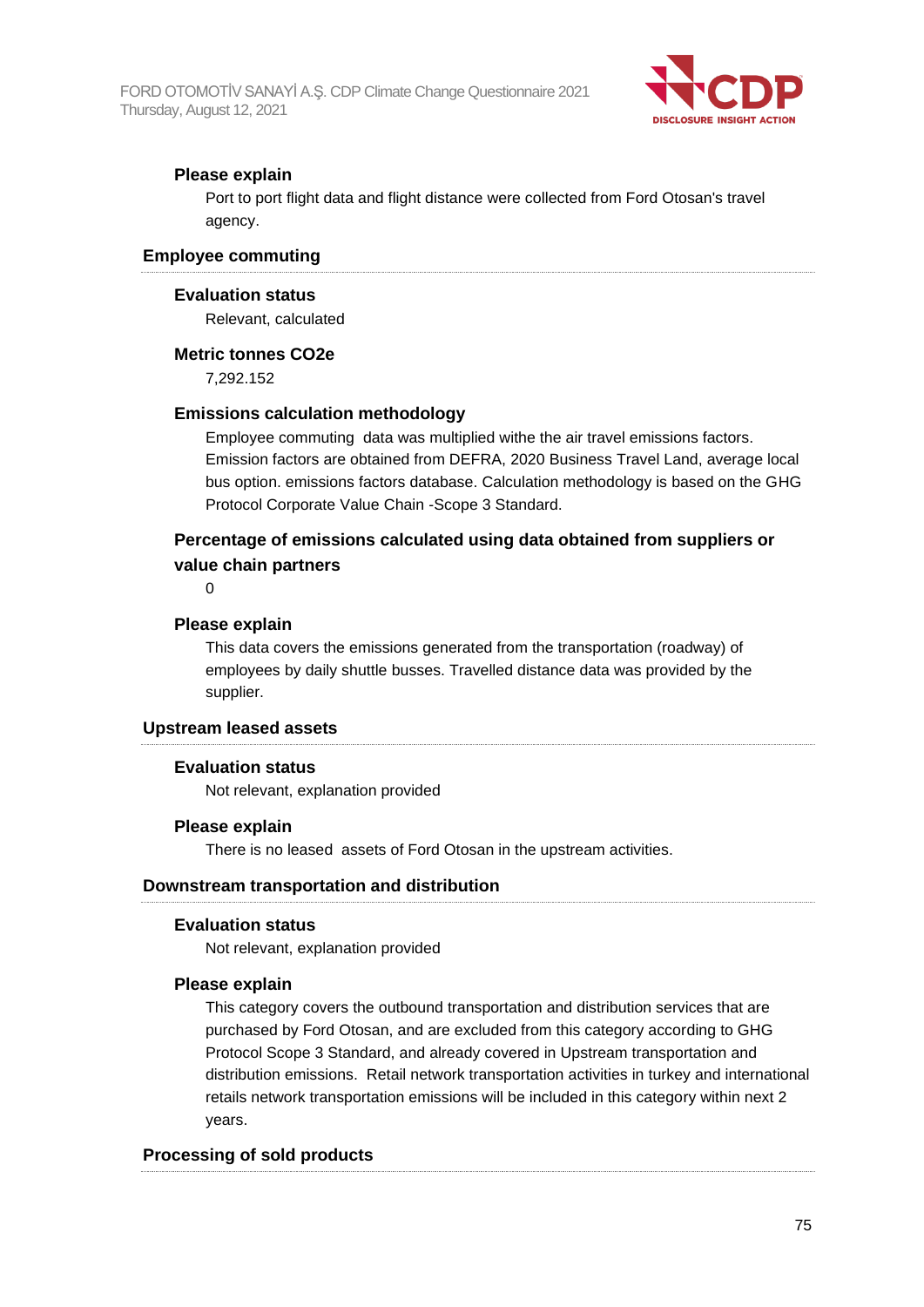

#### **Evaluation status**

Not relevant, explanation provided

#### **Please explain**

Our products are consumer products (vehicles) and are not processed or re-processed any further after they have been sold. Consequently, the scope 3 category "Processing of sold Products" is not relevant for Ford Otosan.

#### **Use of sold products**

#### **Evaluation status**

Relevant, calculated

#### **Metric tonnes CO2e**

25,690,000

#### **Emissions calculation methodology**

CO2 emissions per km and annual mileage information are calculated for all F-MAX HCV vehicles using ConnecTruck real-world data during 1 year(2020) period.

For Legacy HCV vehicles, CO2 emissions per km information are calculated using realworld ECUlib data of 50 vehicles (duration of 2 weeks - 1 month period for each vehicle) belonging to all CO2 relevant control models.

Annual mileage of Legacy HCV vehicles are calculated using service information data for all HCV vehicles from 2015 onwards.

A product lifetime of 10 years are assumed for all vehicles. CO2 emissions of HCV, LCV vehicles are calculated using approximate factors from DEFRA 2020 database.

### **Percentage of emissions calculated using data obtained from suppliers or value chain partners**

24

#### **Please explain**

It is assumed that, apart form the F-MAX HCV vehicles, the life time is 15,000 km for 10 years use of sold product. The total CO2 emissions of the reporting year covering gasoline and diesel vehicles were calculated. The DEFRA 2020 methodology was used in the calculations.

#### **End of life treatment of sold products**

#### **Evaluation status**

Relevant, calculated

#### **Metric tonnes CO2e**

102,646.159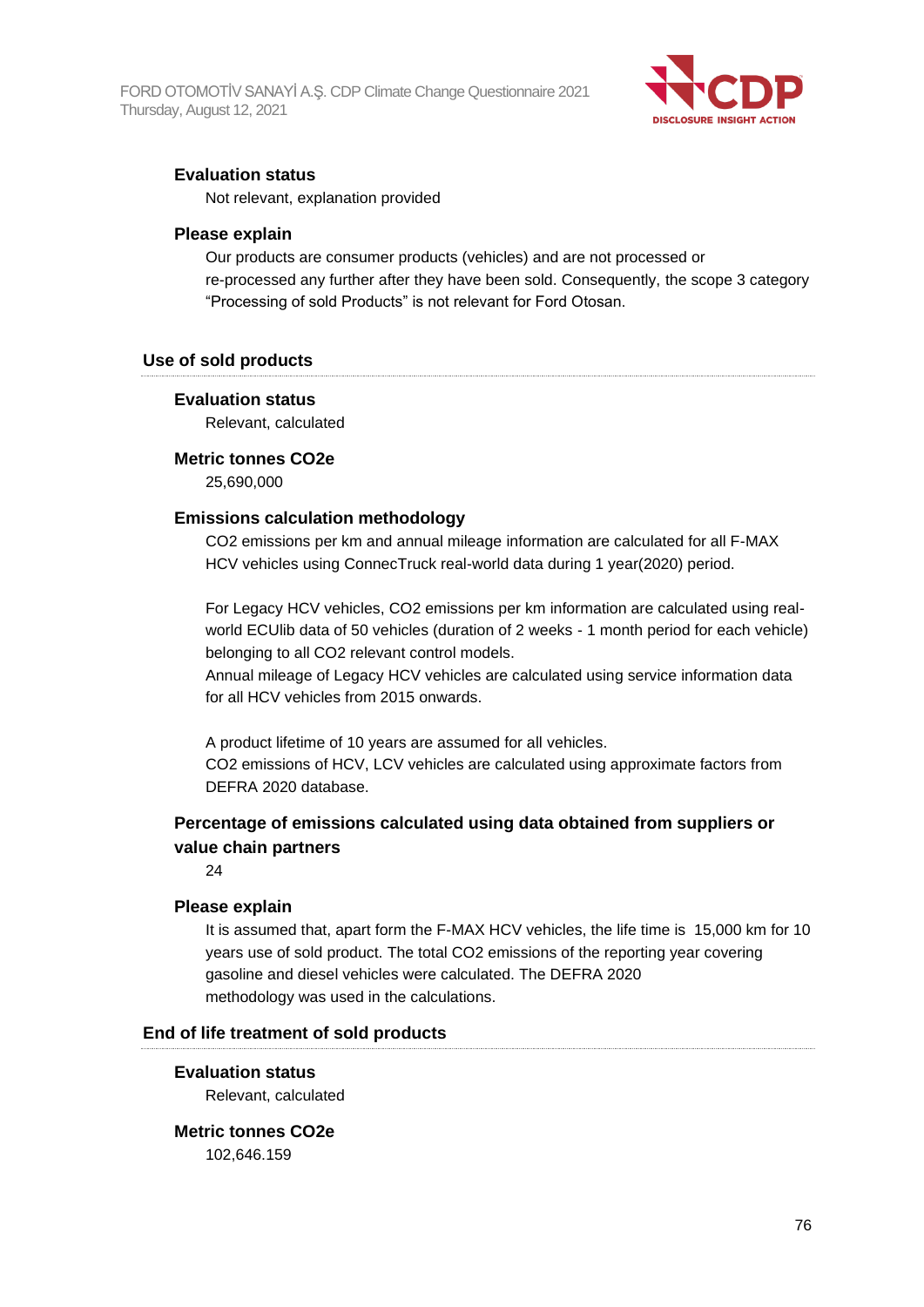

### **Emissions calculation methodology**

2020 total vehicle production amount are multiplied by the emission factor of end-of-life treatment. The end-of-life CO2 e emissions factor is calculated in Simapro v9.1, with Ecoinvent v3.6 database.

## **Percentage of emissions calculated using data obtained from suppliers or value chain partners**

 $\Omega$ 

#### **Please explain**

The emissions factor dataset is given in Ecoinvent v3.6, as a used vehicle disposal scenario data.

#### **Downstream leased assets**

#### **Evaluation status**

Not relevant, explanation provided

#### **Please explain**

The maritime emissions between Yeniköy Port (Turkey) to Ford Europe were calculated by Ford Europe who has a leasing contract. For the reason of not causing double counting in downstream leased assets' emissions, this part is not included in Ford Otosan's scope 3 emissions.

#### **Franchises**

#### **Evaluation status**

Not relevant, explanation provided

#### **Please explain**

Our dealers network includes franchised companies or individuals. The accurate GHG emissions data collection is very difficult for short-term. But in 5 years it would be realized by CRM service data base. We predict that the full inclusion to this Scope 3 category will be in the long term time period because we can focus on scope 3 emissions where our impacts are larger and where we can affect more the transaction. For the time being we focus on scope 3 emission categories that we can have influence more on emission reductions.

#### **Investments**

#### **Evaluation status**

Not relevant, explanation provided

#### **Please explain**

According to our estimates the scope 3 emissions from "Investments" are significantly below 1% of the total Ford Otosan's Group scope 3 emissions. Due to the low amount of emissions in relation to our scope 3 emissions the scope 3 category "Investments" is not of substantial relevance.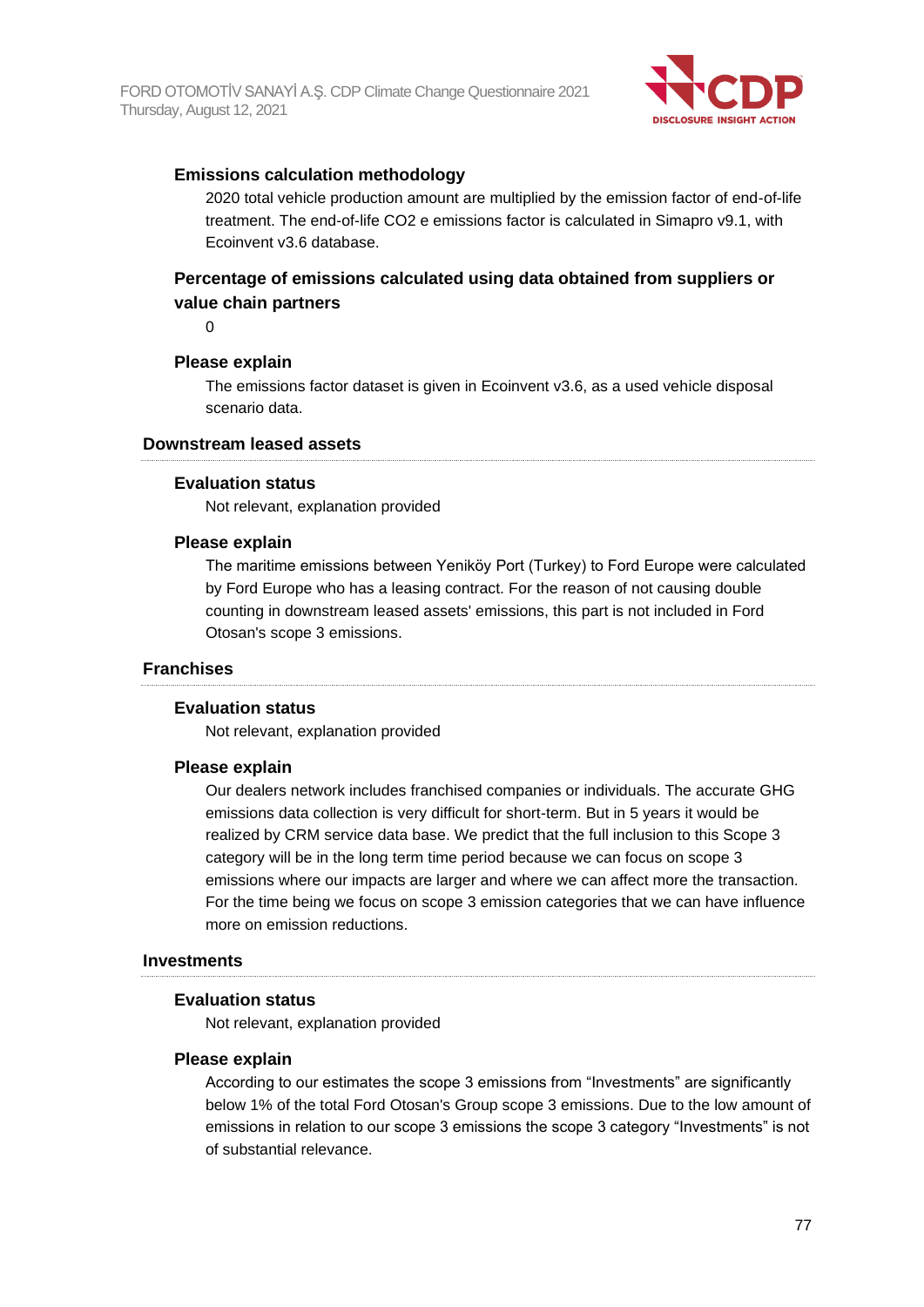

### **Other (upstream)**

#### **Evaluation status**

Not relevant, explanation provided

#### **Please explain**

No other upstream emissions apart from above categories.

#### **Other (downstream)**

#### **Evaluation status**

Not relevant, explanation provided

#### **Please explain**

No other downstream emissions apart from above categories.

## **C6.7**

**(C6.7) Are carbon dioxide emissions from biogenic carbon relevant to your organization?**

No

## **C6.10**

**(C6.10) Describe your gross global combined Scope 1 and 2 emissions for the reporting year in metric tons CO2e per unit currency total revenue and provide any additional intensity metrics that are appropriate to your business operations.**

| <b>Intensity figure</b><br>0.0000161                                                             |    |
|--------------------------------------------------------------------------------------------------|----|
| Metric numerator (Gross global combined Scope 1 and 2 emissions, metric<br>tons CO2e)<br>112,483 |    |
| <b>Metric denominator</b><br>unit total revenue                                                  |    |
| Metric denominator: Unit total<br>7,000,000,000                                                  |    |
| Scope 2 figure used<br>Location-based                                                            |    |
| % change from previous year<br>45                                                                |    |
|                                                                                                  | 7Ω |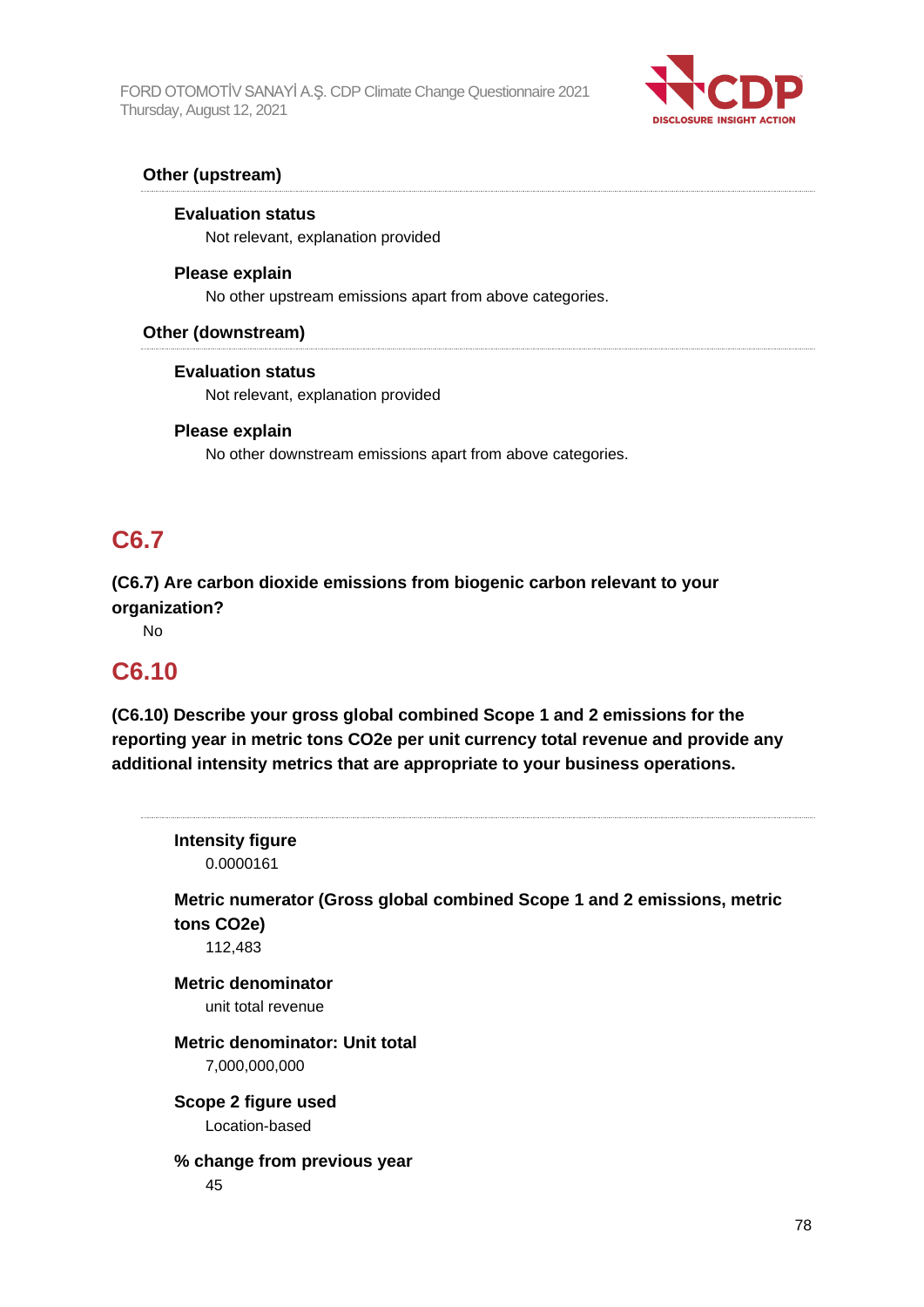

### **Direction of change**

Decreased

#### **Reason for change**

With the increase of Unit Total Revenue in 2020 and the decrease of gross global combined scope 1 & 2 emissions due to the increase in renewable energy use, the intensity figure has decreased about 45% in the reporting year.

#### **Intensity figure**

0.343

## **Metric numerator (Gross global combined Scope 1 and 2 emissions, metric tons CO2e)**

112,483

## **Metric denominator**

vehicle produced

#### **Metric denominator: Unit total** 327,936

#### **Scope 2 figure used** Location-based

**% change from previous year** 37.25

### **Direction of change** Decreased

#### **Reason for change**

In 2019, the intensity figure was 0.5466 tCO2e per vehicle produced. Due to the increase of the renewable energy use in production, our gross global combined scope 1 and 2 emissions decreased. Although, due to the pandemic, the amount of vehicles produced has decreased slightly. In total, a 37% of decrease occurred in CO2e emissions per vehicle produced.

# **C7. Emissions breakdowns**

## **C7.1**

### **(C7.1) Does your organization break down its Scope 1 emissions by greenhouse gas type?**

Yes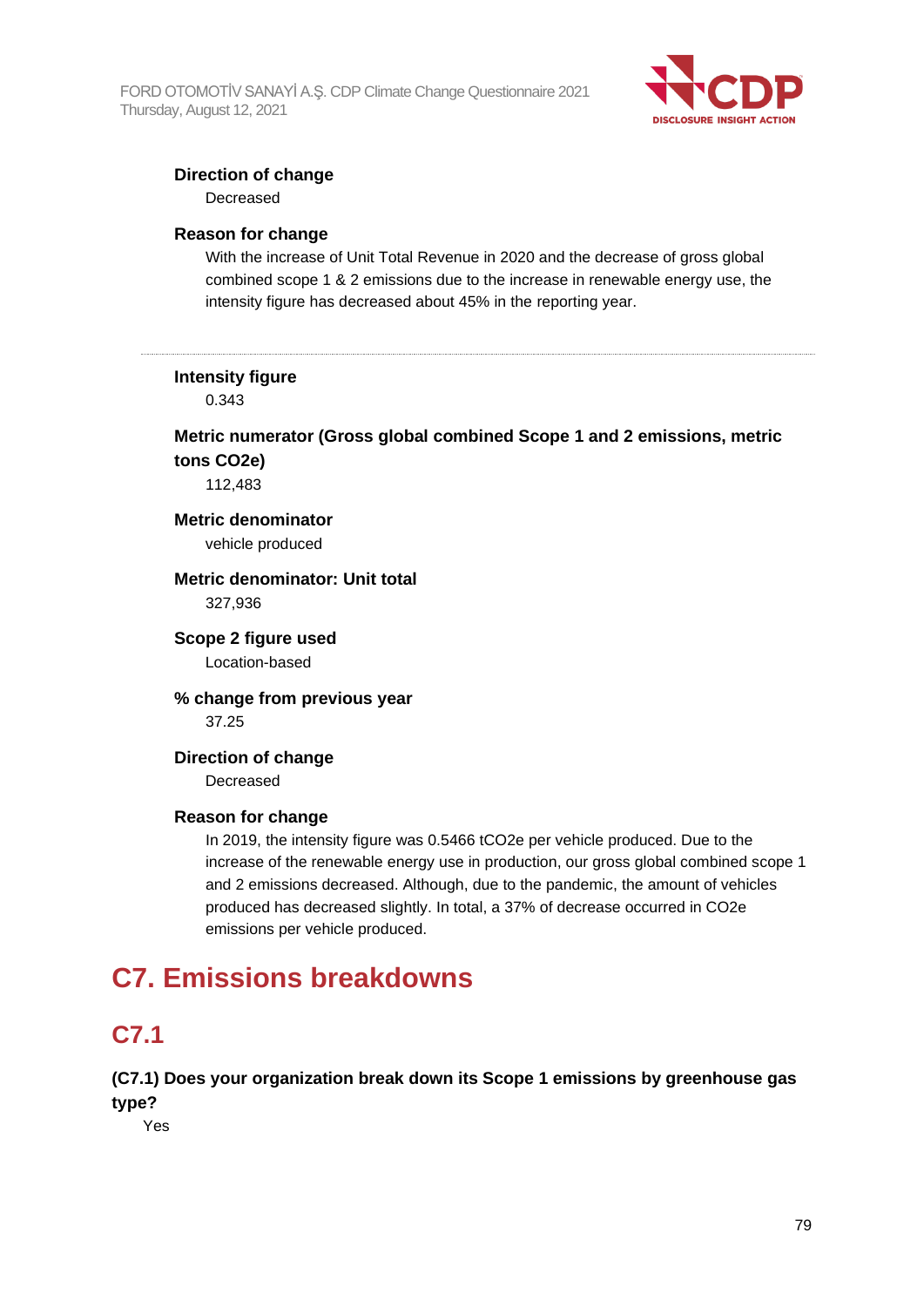

# **C7.1a**

## **(C7.1a) Break down your total gross global Scope 1 emissions by greenhouse gas type and provide the source of each used greenhouse warming potential (GWP).**

| <b>Greenhouse</b><br>gas | Scope 1 emissions (metric tons of<br>CO <sub>2e</sub> ) | <b>GWP Reference</b>                               |
|--------------------------|---------------------------------------------------------|----------------------------------------------------|
| CO <sub>2</sub>          | 79,801.57                                               | IPCC Fifth Assessment Report (AR5 -<br>$100$ year) |
| CH <sub>4</sub>          | 1.97                                                    | IPCC Fifth Assessment Report (AR5 -<br>$100$ year) |
| <b>N2O</b>               | 0.91                                                    | IPCC Fifth Assessment Report (AR5 -<br>$100$ year) |

## **C7.2**

### **(C7.2) Break down your total gross global Scope 1 emissions by country/region.**

| <b>Country/Region</b> | Scope 1 emissions (metric tons CO2e) |  |  |
|-----------------------|--------------------------------------|--|--|
| 'Turkey               | 80,098                               |  |  |

## **C7.3**

## **(C7.3) Indicate which gross global Scope 1 emissions breakdowns you are able to provide.**

By facility

By activity

## **C7.3b**

## **(C7.3b) Break down your total gross global Scope 1 emissions by business facility.**

| <b>Facility</b>                         | Scope 1 emissions (metric tons CO2e) Latitude Longitude |                       |                     |
|-----------------------------------------|---------------------------------------------------------|-----------------------|---------------------|
| Kocaeli Plant (Gölcük+Yeniköy)          | 65,678                                                  |                       | 40.717352 29.851182 |
| Eskişehir (old name Inönü) Plant 13,799 |                                                         | 39.842081   30.121566 |                     |
| Sancaktepe                              | 621                                                     | 40.974679 29.23206    |                     |

## **C7.3c**

## **(C7.3c) Break down your total gross global Scope 1 emissions by business activity.**

| <b>Activity</b>                | Scope 1 emissions (metric tons CO2e) |
|--------------------------------|--------------------------------------|
| <b>Stationary Combustion</b>   | 57,227.93                            |
| <b>Mobile Combustion</b>       | 14,797.02                            |
| <b>Stationary Refrigerants</b> | 1,002.87                             |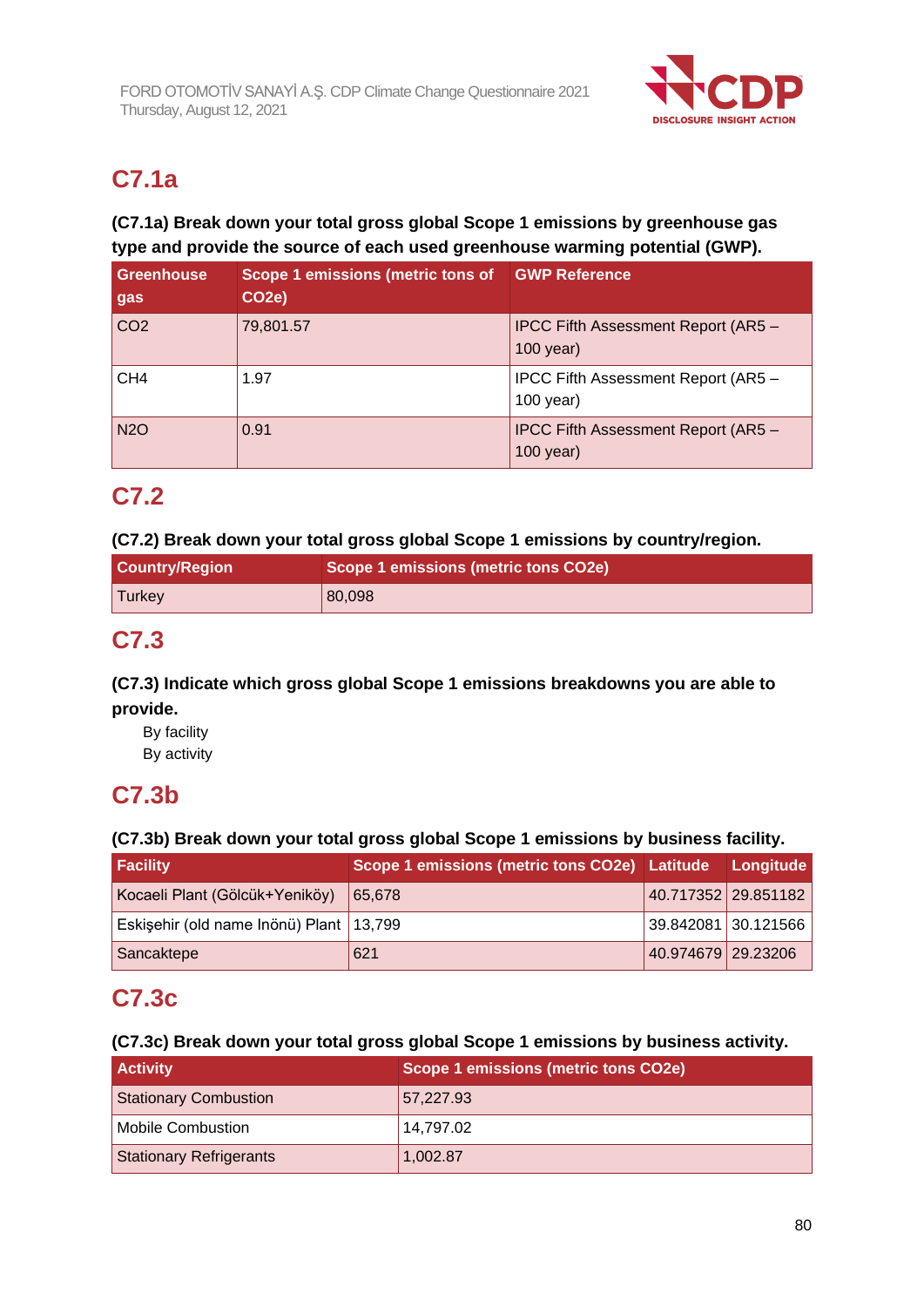

| Mobile Air Conditioning                | 7,008.92 |
|----------------------------------------|----------|
| <b>Welding Process &amp; Fire Ext.</b> | 8.13     |
| l Process Oils                         | 52.75    |

# **C-CE7.4/C-CH7.4/C-CO7.4/C-EU7.4/C-MM7.4/C-OG7.4/C-ST7.4/C-TO7.4/C-TS7.4**

**(C-CE7.4/C-CH7.4/C-CO7.4/C-EU7.4/C-MM7.4/C-OG7.4/C-ST7.4/C-TO7.4/C-TS7.4) Break down your organization's total gross global Scope 1 emissions by sector production activity in metric tons CO2e.**

|                          | <b>Gross Scope 1 emissions, metric tons CO2e</b> | <b>Comment</b> |
|--------------------------|--------------------------------------------------|----------------|
| Transport OEM activities | 80.098                                           |                |

## **C7.5**

**(C7.5) Break down your total gross global Scope 2 emissions by country/region.**

| <b>Country/Region Scope 2,</b> | location-<br>based (metric based<br>tons CO2e) | Scope 2,<br>market-<br>CO <sub>2e</sub> ) | <b>Purchased and</b><br>consumed<br>electricity, heat,<br>(metric tons steam or cooling<br>(MWh) | <b>Purchased and consumed</b><br>low-carbon electricity, heat,<br>steam or cooling accounted<br>for in Scope 2 market-<br>based approach (MWh) |
|--------------------------------|------------------------------------------------|-------------------------------------------|--------------------------------------------------------------------------------------------------|------------------------------------------------------------------------------------------------------------------------------------------------|
| Turkey                         | 32,386                                         | 0                                         | 250,362.96                                                                                       | 180,881                                                                                                                                        |

## **C7.6**

## **(C7.6) Indicate which gross global Scope 2 emissions breakdowns you are able to provide.**

By facility

## **C7.6b**

## **(C7.6b) Break down your total gross global Scope 2 emissions by business facility.**

| Facility                                  | Scope 2, location-based (metric<br>tons CO2e) | Scope 2, market-based (metric<br>tons CO2e) |
|-------------------------------------------|-----------------------------------------------|---------------------------------------------|
| Kocaeli Plant<br>(Gölcük+Yeniköy)         | 24,570                                        |                                             |
| Eskişehir (Old name İnönü) 5,301<br>Plant |                                               |                                             |
| Sancaktepe                                | 2,514                                         |                                             |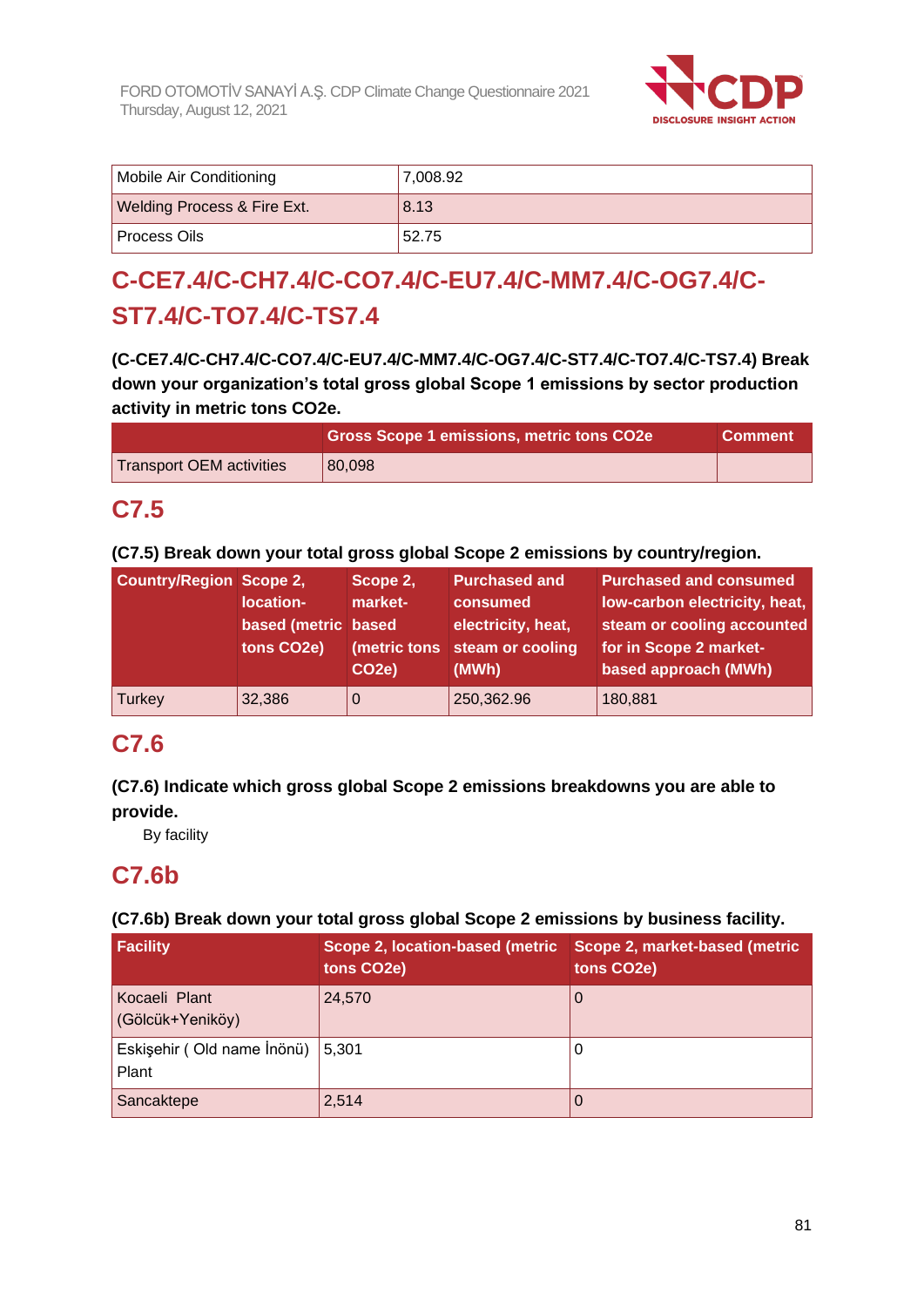

# **C-CE7.7/C-CH7.7/C-CO7.7/C-MM7.7/C-OG7.7/C-ST7.7/C-TO7.7/C-TS7.7**

**(C-CE7.7/C-CH7.7/C-CO7.7/C-MM7.7/C-OG7.7/C-ST7.7/C-TO7.7/C-TS7.7) Break down your organization's total gross global Scope 2 emissions by sector production activity in metric tons CO2e.**

|                                       | Scope 2,<br>location-<br>based,<br>metric tons<br>CO <sub>2e</sub> | Scope 2, market- Comment<br>based (if<br>applicable),<br>metric tons<br>CO <sub>2e</sub> |                                                                                                                                                                                                                                                                                                                                                                                                                  |
|---------------------------------------|--------------------------------------------------------------------|------------------------------------------------------------------------------------------|------------------------------------------------------------------------------------------------------------------------------------------------------------------------------------------------------------------------------------------------------------------------------------------------------------------------------------------------------------------------------------------------------------------|
| Transport<br><b>OEM</b><br>activities | 32,386                                                             | $\Omega$                                                                                 | In 2020, we purchased 651,171 GJ of renewable<br>electricity, achieving a reduction of 84,309 tons in<br>greenhouse gas emissions. We hold internationally<br>recognized certifications, confirming that as of May<br>2020, our Gölcük, Yeniköy and Eskişehir Campuses<br>procure all their electrical energy from 100%<br>renewable sources.<br>Thus, our market based scope 2 emissions<br>calculated to be 0. |

## **C-TO7.8**

**(C-TO7.8) Provide primary intensity metrics that are appropriate to your indirect emissions in Scope 3 Category 11: Use of sold products from transport.**

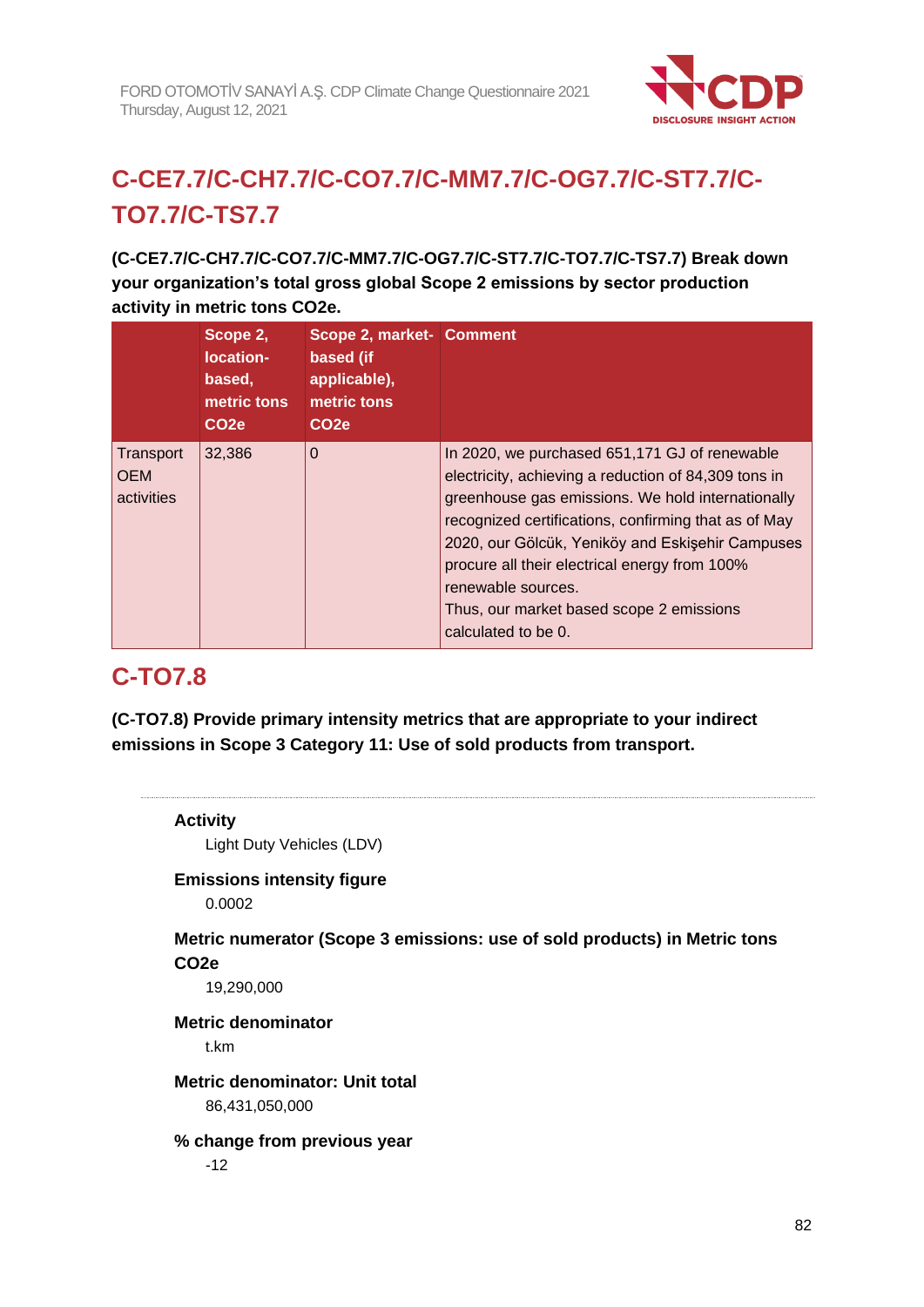

#### **Vehicle unit sales in reporting year** 320,115

#### **Vehicle lifetime in years**

10

### **Annual distance in km or miles (unit specified by column 4)**

27,000

#### **Load factor**

1

#### **Please explain the changes, and relevant standards/methodologies used**

A product lifetime of 10 years and approximately 27,000 km annually are assumed for all LCV & MCV vehicles.

All calculated Scope3 product in-use CO2 emissions are increased by 1% to reflect the effect of CH4 and N2O emissions.

CO2 emissions of LCV are calculated using approximate factors from DEFRA tool. Change from previous year represents the change of vehicle unit sales.

#### **Activity**

Heavy Duty Vehicles (HDV)

#### **Emissions intensity figure**

590.5

#### **Metric numerator (Scope 3 emissions: use of sold products) in Metric tons CO2e**

6,400,000

#### **Metric denominator**

t.km

#### **Metric denominator: Unit total**

3,779,517,802.5

### **% change from previous year**

54

#### **Vehicle unit sales in reporting year**

7,821

#### **Vehicle lifetime in years**

10

#### **Annual distance in km or miles (unit specified by column 4)** 48,325.25

**Load factor**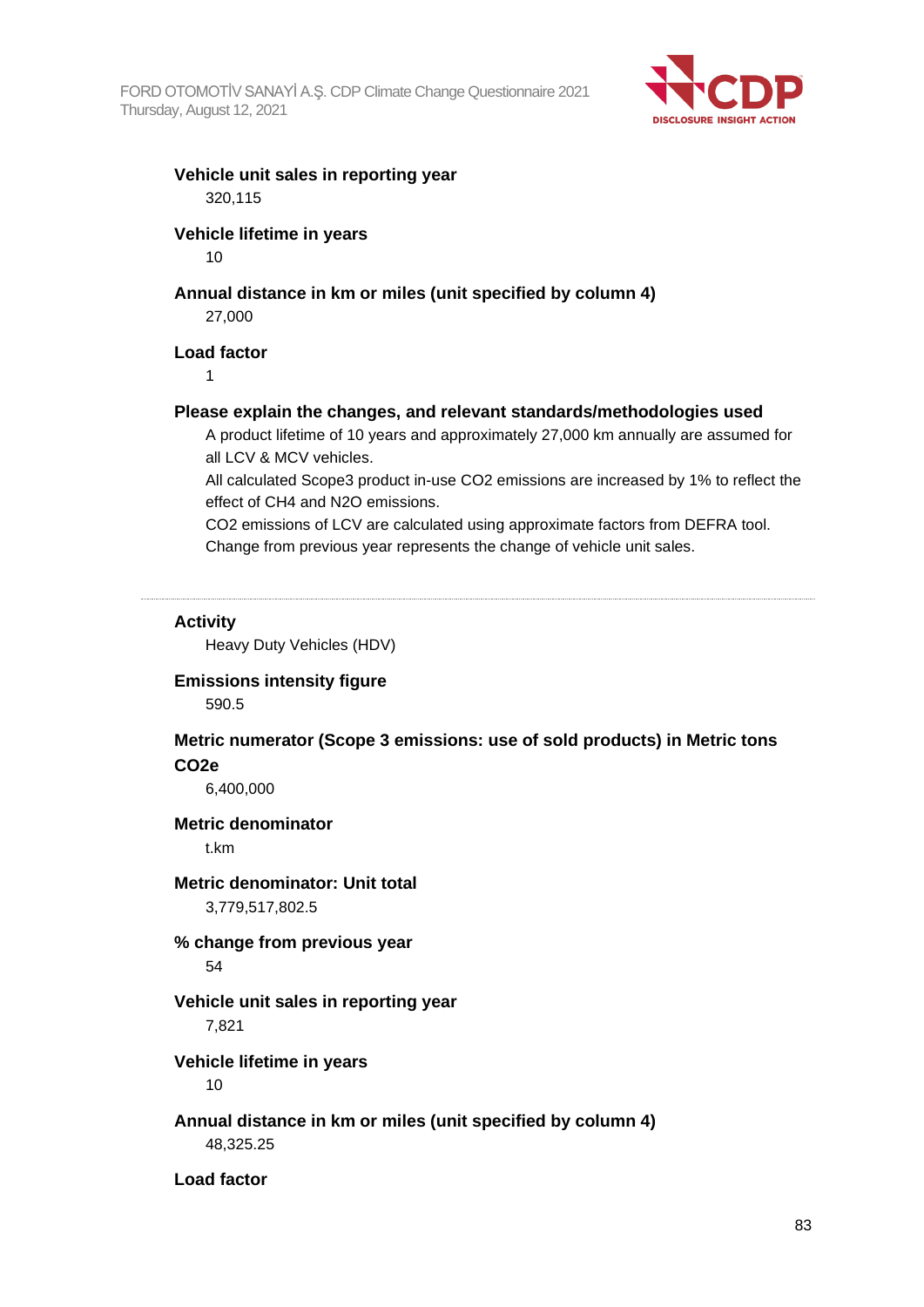

1

#### **Please explain the changes, and relevant standards/methodologies used**

CO2 emissions per km and annual mileage information are calculated for all F-MAX HCV vehicles using ConnecTruck real-world data during 1 year period.

For Legacy HCV vehicles, CO2 emissions per km information are calculated using realworld ECUlib data of 50 vehicles (duration of 2 weeks - 1 month period for each vehicle) belonging to all CO2 relevant control models.

Annual mileage of Legacy HCV vehicles are calculated using service infomation data for all HCV vehicles from 2015 onwards.

A product lifetime of 10 years are assumed for all vehicles.

All calculated Scope3 product in-use CO2 emissions are increased by 1% to reflect the effect of CH4 and N2O emissions.

CO2 emissions of HCV are calculated using approximate factors from DEFRA tool. Change from previous year represents the change of vehicle unit sales.

## **C7.9**

## **(C7.9) How do your gross global emissions (Scope 1 and 2 combined) for the reporting year compare to those of the previous reporting year?**

Decreased

## **C7.9a**

**(C7.9a) Identify the reasons for any change in your gross global emissions (Scope 1 and 2 combined), and for each of them specify how your emissions compare to the previous year.**

|                                                 | <b>Change in</b><br>emissions<br>(metric tons<br>CO <sub>2</sub> e) | <b>Direction</b><br>of change | <b>Emissions</b><br>value<br>(percentage) | <b>Please explain calculation</b>                                                                                                                                                                                                                                                                                                                                                                                                                                                      |
|-------------------------------------------------|---------------------------------------------------------------------|-------------------------------|-------------------------------------------|----------------------------------------------------------------------------------------------------------------------------------------------------------------------------------------------------------------------------------------------------------------------------------------------------------------------------------------------------------------------------------------------------------------------------------------------------------------------------------------|
| Change in<br>renewable<br>energy<br>consumption | 84,309                                                              | Decreased                     | 42                                        | In 2020, we purchased 651,171 GJ of<br>renewable electricity, achieving a<br>reduction of 84,309 tons in greenhouse<br>gas emissions. We hold internationally<br>recognized certifications,<br>confirming that as of May 2020, our<br>Gölcük,<br>Yeniköy and Eskişehir Campuses<br>procure all their<br>electrical energy from 100% renewable<br>sources.<br>The total scope 1 and scope 2 emissions<br>of the previous year was 201,719.3 tons<br>of CO2-e. We arrived at 42% through |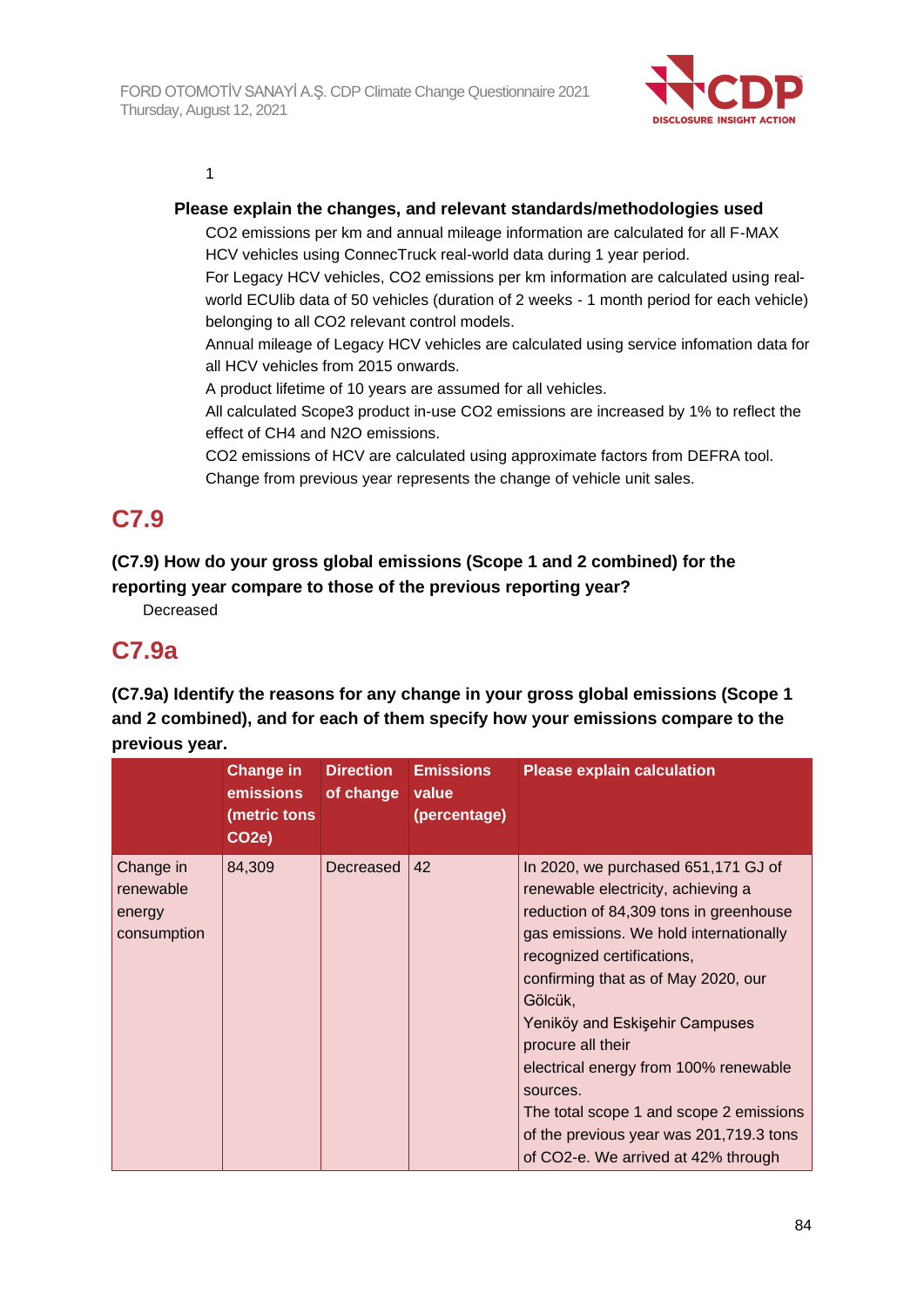

|                                               |         |           |     | (84,309/201,719.3) *100                                                                                                                                                                                                                                                                                                                                                                                                                                                                                                                                                                                                                                                                                                                                                                                                                                                                              |
|-----------------------------------------------|---------|-----------|-----|------------------------------------------------------------------------------------------------------------------------------------------------------------------------------------------------------------------------------------------------------------------------------------------------------------------------------------------------------------------------------------------------------------------------------------------------------------------------------------------------------------------------------------------------------------------------------------------------------------------------------------------------------------------------------------------------------------------------------------------------------------------------------------------------------------------------------------------------------------------------------------------------------|
| Other<br>emissions<br>reduction<br>activities | 1,614.6 | Decreased | 0.8 | Through energy efficiency projects, we<br>reduced greenhouse gas emissions by<br>1,614 tons of CO2 e in 2020. In the<br>context of the energy efficiency efforts in<br>2020, we carried out 28 projects in total<br>at all our facilities. We develop projects<br>and applications to reduce operational<br>energy consumption and procure<br>electricity from renewable sources.<br>These include;<br>• Lighting optimizations,<br>• Effective energy management in non-<br>production time periods,<br>• Pipe insulations,<br>• Local led conversions,<br>· Scada calendar adjustments,<br>• Energy awareness<br>• Regenerative energy is produced from<br>the motors in the dynamometer and<br>energy savings are achieved with its use.<br>The total scope 1 and scope 2 emissions<br>of the previous year was 201,719.3 tons<br>of CO2-e. We arrived at 0.8% through<br>(1614.6/201,719.3) *100 |
| <b>Divestment</b>                             |         |           |     |                                                                                                                                                                                                                                                                                                                                                                                                                                                                                                                                                                                                                                                                                                                                                                                                                                                                                                      |
| Acquisitions                                  |         |           |     |                                                                                                                                                                                                                                                                                                                                                                                                                                                                                                                                                                                                                                                                                                                                                                                                                                                                                                      |
| <b>Mergers</b>                                |         |           |     |                                                                                                                                                                                                                                                                                                                                                                                                                                                                                                                                                                                                                                                                                                                                                                                                                                                                                                      |
| Change in<br>output                           | 1,737.6 | Decreased | 0.9 | Our production volume (produced<br>vehicles) decreased by 11% in 2020 due<br>to pandemic. As a result of this change<br>1,737.6 tons of CO2-e decrease<br>occurred.<br>The total scope 1 and scope 2 emissions<br>of the previous year was 201,719.3 tons<br>of CO2-e. We arrived at 0.9% through<br>$(1,737.6/201,719.3)$ *100                                                                                                                                                                                                                                                                                                                                                                                                                                                                                                                                                                      |
| Change in<br>methodology                      |         |           |     |                                                                                                                                                                                                                                                                                                                                                                                                                                                                                                                                                                                                                                                                                                                                                                                                                                                                                                      |
| Change in<br>boundary                         |         |           |     |                                                                                                                                                                                                                                                                                                                                                                                                                                                                                                                                                                                                                                                                                                                                                                                                                                                                                                      |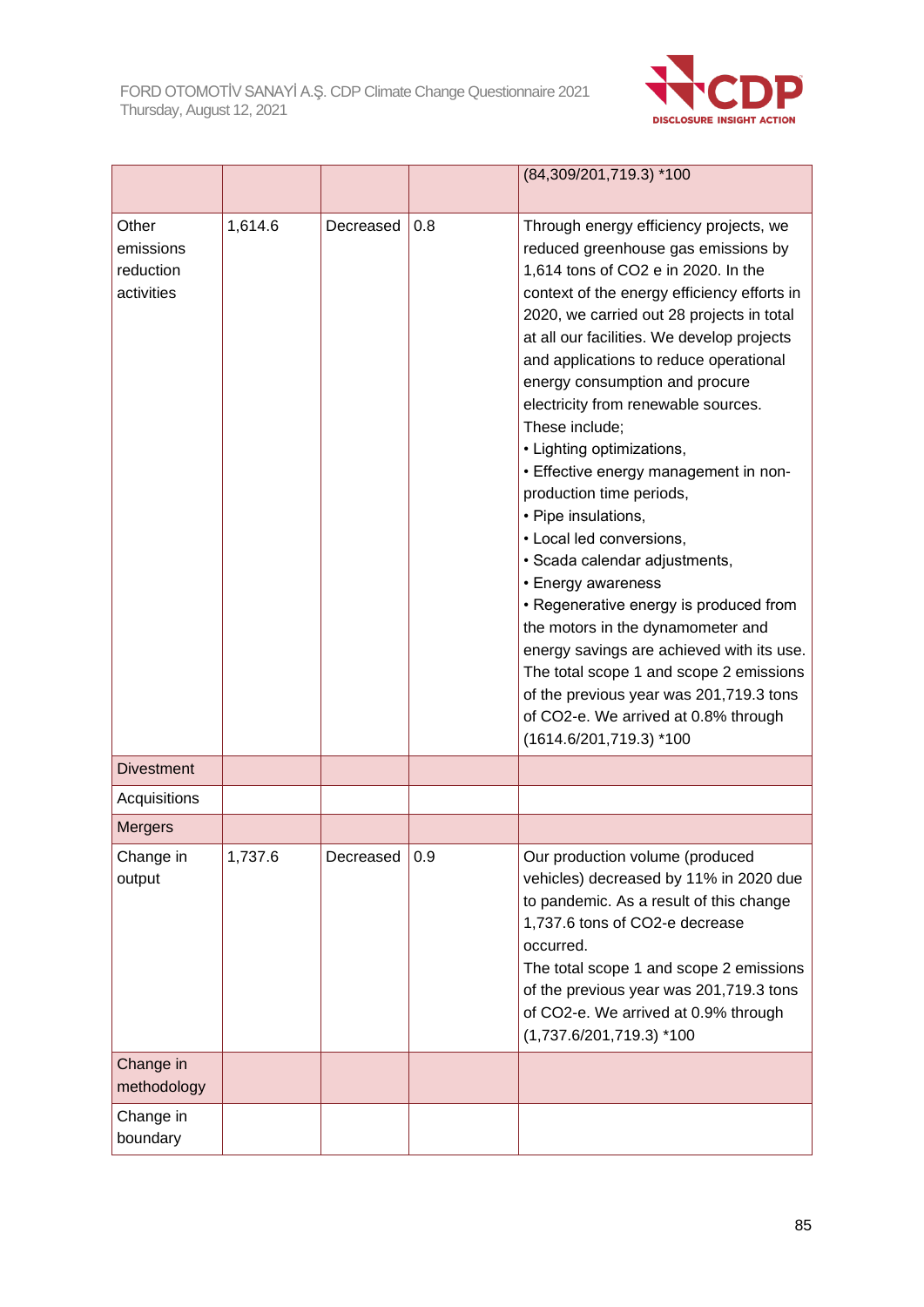

| Change in    |  |  |
|--------------|--|--|
| physical     |  |  |
| operating    |  |  |
| conditions   |  |  |
| Unidentified |  |  |
| Other        |  |  |

## **C7.9b**

**(C7.9b) Are your emissions performance calculations in C7.9 and C7.9a based on a location-based Scope 2 emissions figure or a market-based Scope 2 emissions figure?**

Location-based

# **C8. Energy**

## **C8.1**

## **(C8.1) What percentage of your total operational spend in the reporting year was on energy?**

More than 0% but less than or equal to 5%

## **C8.2**

### **(C8.2) Select which energy-related activities your organization has undertaken.**

|                                                       | Indicate whether your organization undertook this energy-<br>related activity in the reporting year |
|-------------------------------------------------------|-----------------------------------------------------------------------------------------------------|
| Consumption of fuel (excluding<br>feedstocks)         | Yes                                                                                                 |
| Consumption of purchased or<br>acquired electricity   | <b>Yes</b>                                                                                          |
| Consumption of purchased or<br>acquired heat          | <b>No</b>                                                                                           |
| Consumption of purchased or<br>acquired steam         | N <sub>o</sub>                                                                                      |
| Consumption of purchased or<br>acquired cooling       | <b>No</b>                                                                                           |
| Generation of electricity, heat,<br>steam, or cooling | <b>No</b>                                                                                           |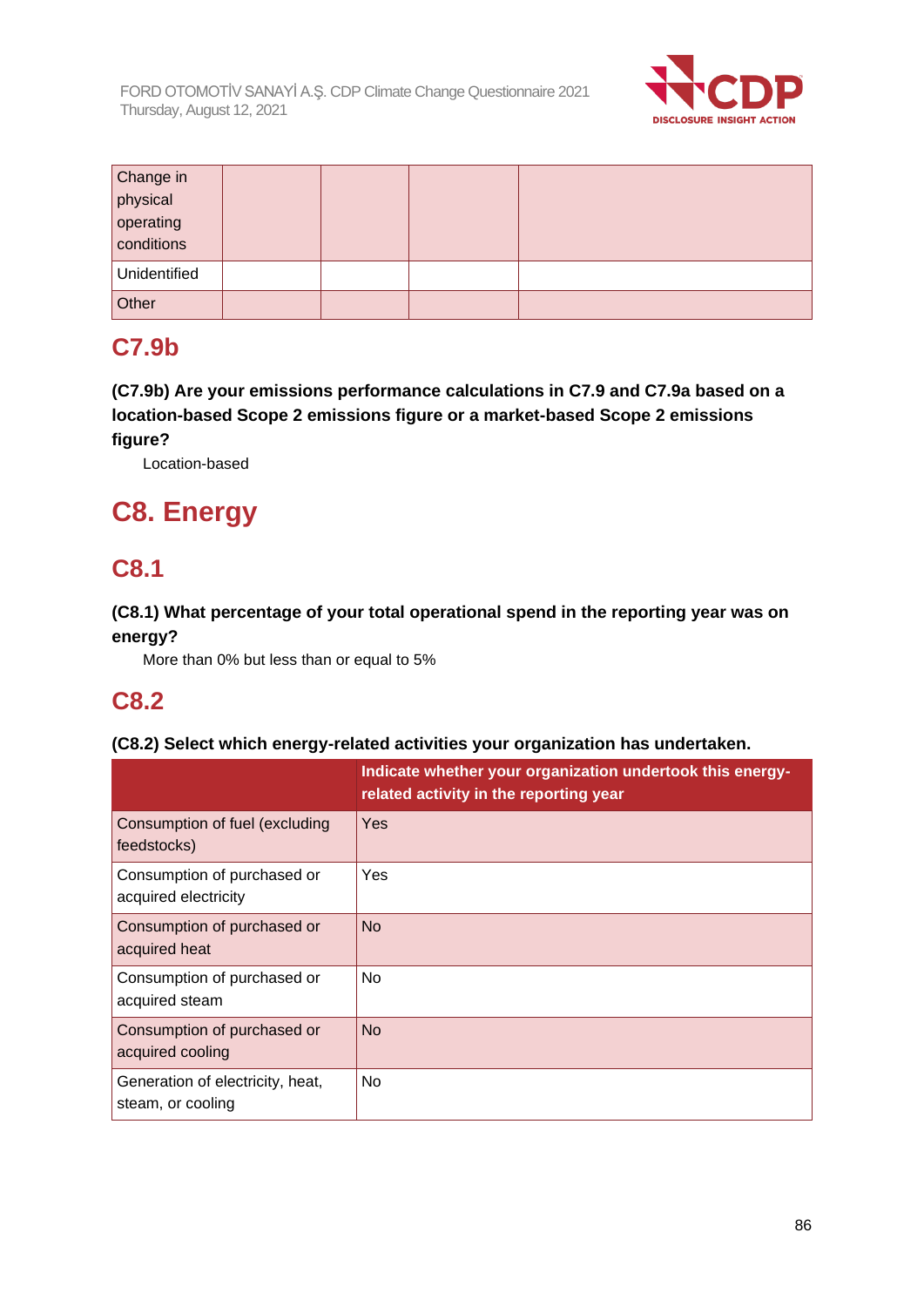

## **C8.2a**

## **(C8.2a) Report your organization's energy consumption totals (excluding feedstocks) in MWh.**

|                                                        | <b>Heating</b><br>value         | <b>MWh from</b><br>renewable<br><b>sources</b> | <b>MWh from non-</b><br>renewable<br><b>sources</b> | <b>Total (renewable</b><br>and non-renewable)<br><b>MWh</b> |
|--------------------------------------------------------|---------------------------------|------------------------------------------------|-----------------------------------------------------|-------------------------------------------------------------|
| Consumption of fuel<br>(excluding feedstock)           | LHV (lower<br>heating<br>value) | $\overline{0}$                                 | 368,662.51                                          | 368,662.51                                                  |
| Consumption of<br>purchased or acquired<br>electricity |                                 | 180,881                                        | 69,481.96                                           | 250,362.96                                                  |
| Total energy<br>consumption                            |                                 | 180,881                                        | 438,144.47                                          | 619.025.47                                                  |

## **C8.2b**

### **(C8.2b) Select the applications of your organization's consumption of fuel.**

|                                                            | Indicate whether your organization undertakes this<br>fuel application |
|------------------------------------------------------------|------------------------------------------------------------------------|
| Consumption of fuel for the generation of<br>electricity   | <b>No</b>                                                              |
| Consumption of fuel for the generation of<br>heat          | Yes                                                                    |
| Consumption of fuel for the generation of<br>steam         | <b>No</b>                                                              |
| Consumption of fuel for the generation of<br>cooling       | No                                                                     |
| Consumption of fuel for co-generation or<br>tri-generation | <b>No</b>                                                              |

## **C8.2c**

**(C8.2c) State how much fuel in MWh your organization has consumed (excluding feedstocks) by fuel type.**

**Fuels (excluding feedstocks)** Natural Gas

**Heating value** LHV (lower heating value)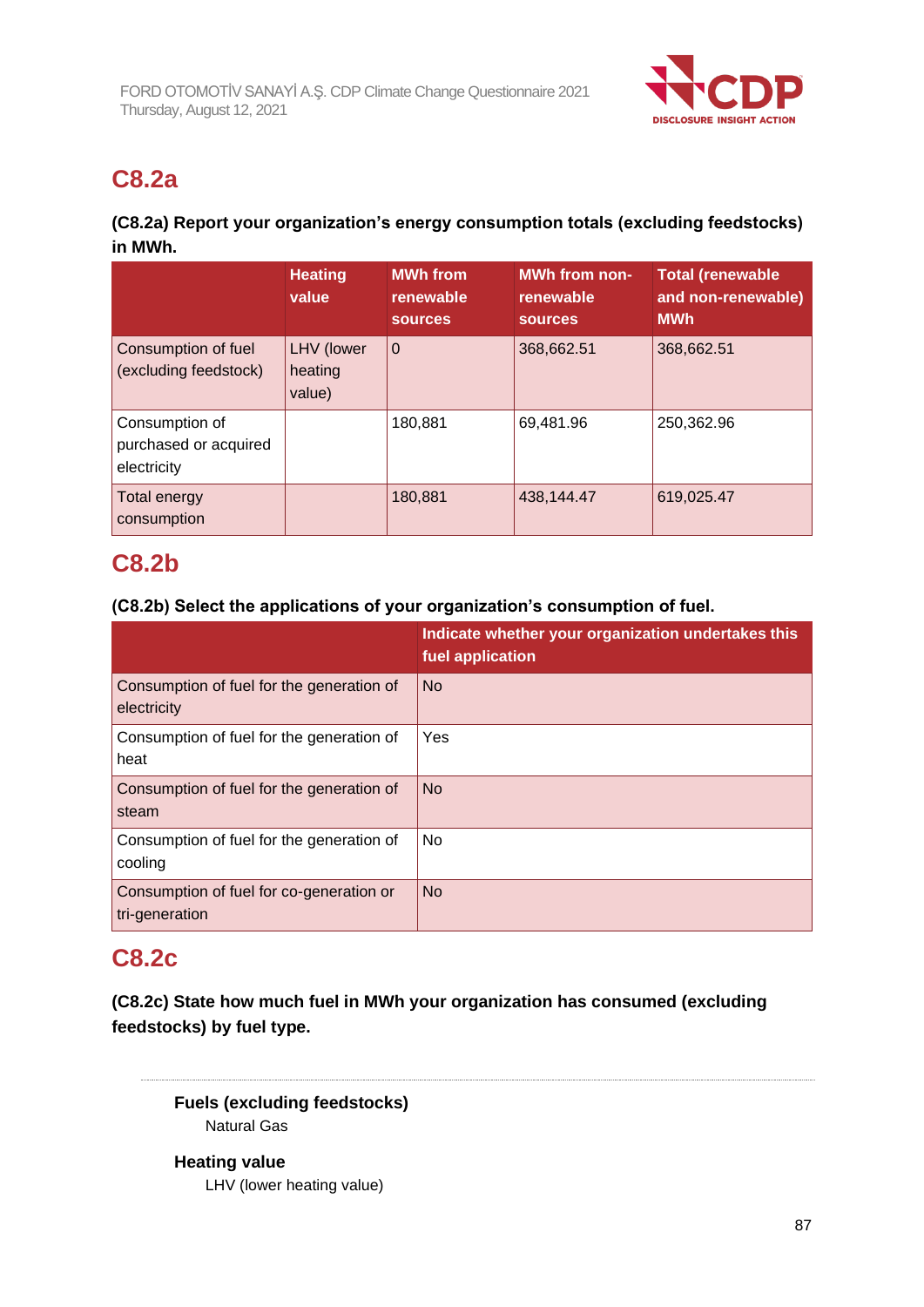

### **Total fuel MWh consumed by the organization** 303,664.78

#### **Emission factor**

0.00195

#### **Unit**

metric tons CO2e per metric ton

#### **Emissions factor source**

The emissions factors for CO2, CH4 and N2O are taken from 2006 IPCC Guidelines for National GHG Inventories- Volume2 ,Chapter 2 Stationary Combustion (Table 2.3) and 2006 IPCC Guidelines for National GHG Inventories- Volume2 ,Chapter 2 Stationary Combustion (Table 2.4).

After calculations, the kg CO2e emission factor is calculated with final kgCO2e/activity data.

#### **Comment**

The natural gas is consumed for heating purpose in the locations of Ford Otosan. The verification of these emission factors is fulfilled by the 3 rd party audit for 2020 activities

**Fuels (excluding feedstocks)**

Diesel

#### **Heating value**

LHV (lower heating value)

#### **Total fuel MWh consumed by the organization**

5,380.5

#### **Emission factor**

0.00265

#### **Unit**

metric tons CO2e per liter

#### **Emissions factor source**

The emissions factors for CO2, CH4 and N2O are taken from 2006 IPCC Guidelines for National GHG Inventories- Volume2 ,Chapter 2 Stationary Combustion (Table 2.3). After calculations, the kgCO2e emission factor is calculated with final kgCO2e/activity data.

#### **Comment**

This value represents the amount of diesel consumed in stationary combustion in reporting year. The verification of the fuel consumed by the organization is fulfilled by the 3 rd party audit for 2020 activities.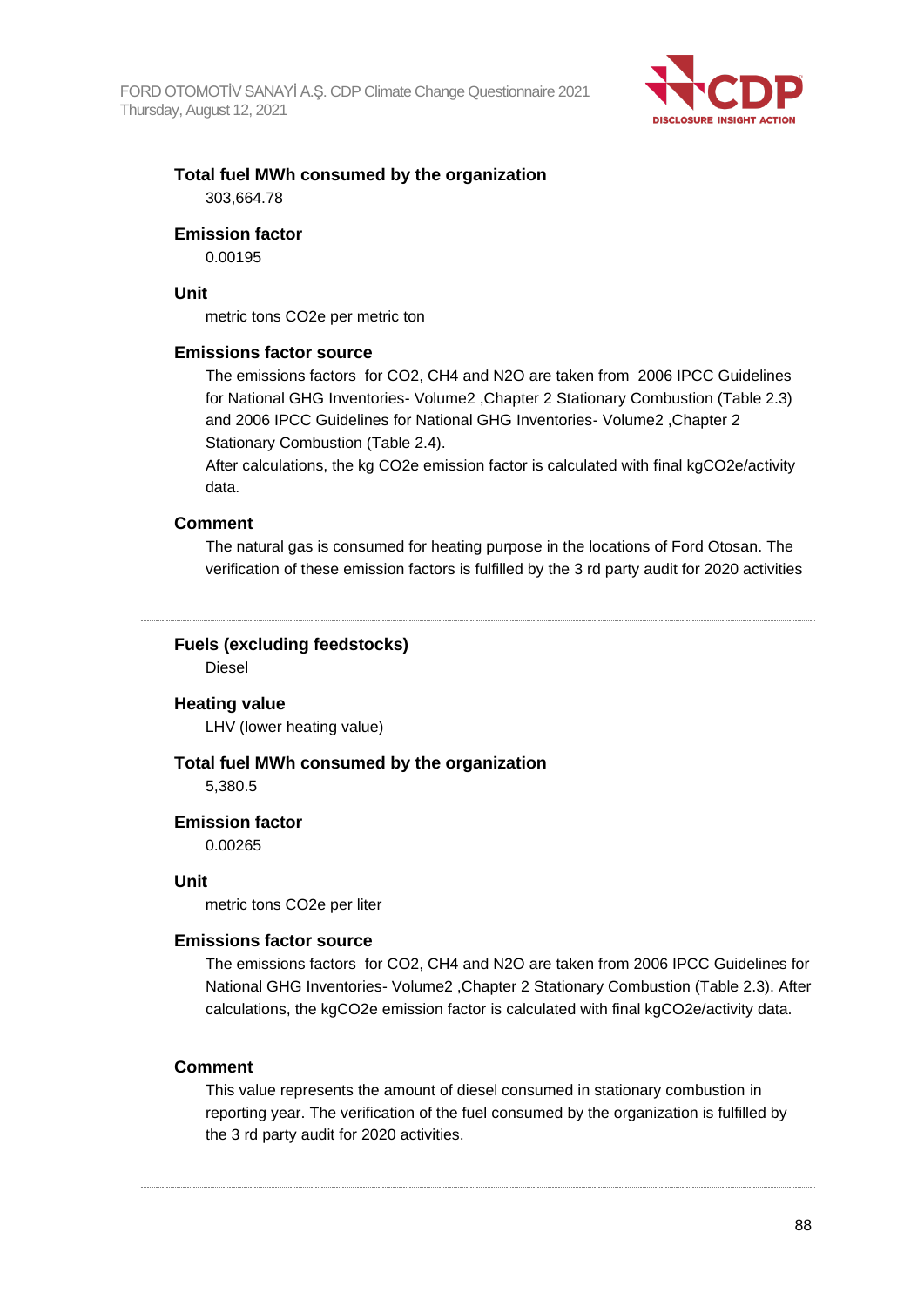

#### **Fuels (excluding feedstocks)** Diesel

**Heating value**

LHV (lower heating value)

## **Total fuel MWh consumed by the organization**

56,891.27

#### **Emission factor**

0.00269

#### **Unit**

metric tons CO2e per liter

#### **Emissions factor source**

The emissions factors for CO2, CH4 and N2O are taken from 2006 IPCC Guidelines for National GHG Inventories- Volume2 ,Chapter 3 Mobile Combustion (Table 3.2.1). After calculations, the kgCO2e emission factor is calculated with final kgCO2e/activity data.

#### **Comment**

This value represents the amount of diesel consumed in mobile combustion in reporting year. The verification of the fuel consumed by the organization is fulfilled by the 3 rd party audit for 2020 activities.

#### **Fuels (excluding feedstocks)**

Liquefied Petroleum Gas (LPG)

#### **Heating value**

LHV (lower heating value)

#### **Total fuel MWh consumed by the organization**

1.39

#### **Emission factor**

2.99

#### **Unit**

metric tons CO2e per metric ton

#### **Emissions factor source**

The emissions factors for CO2, CH4 and N2O are taken from 2006 IPCC Guidelines for National GHG Inventories- Volume2 ,Chapter 2 Stationary Combustion (Table 2.3) . After calculations, the kgCO2e emission factor is calculated with final kgCO2e/activity data.

#### **Comment**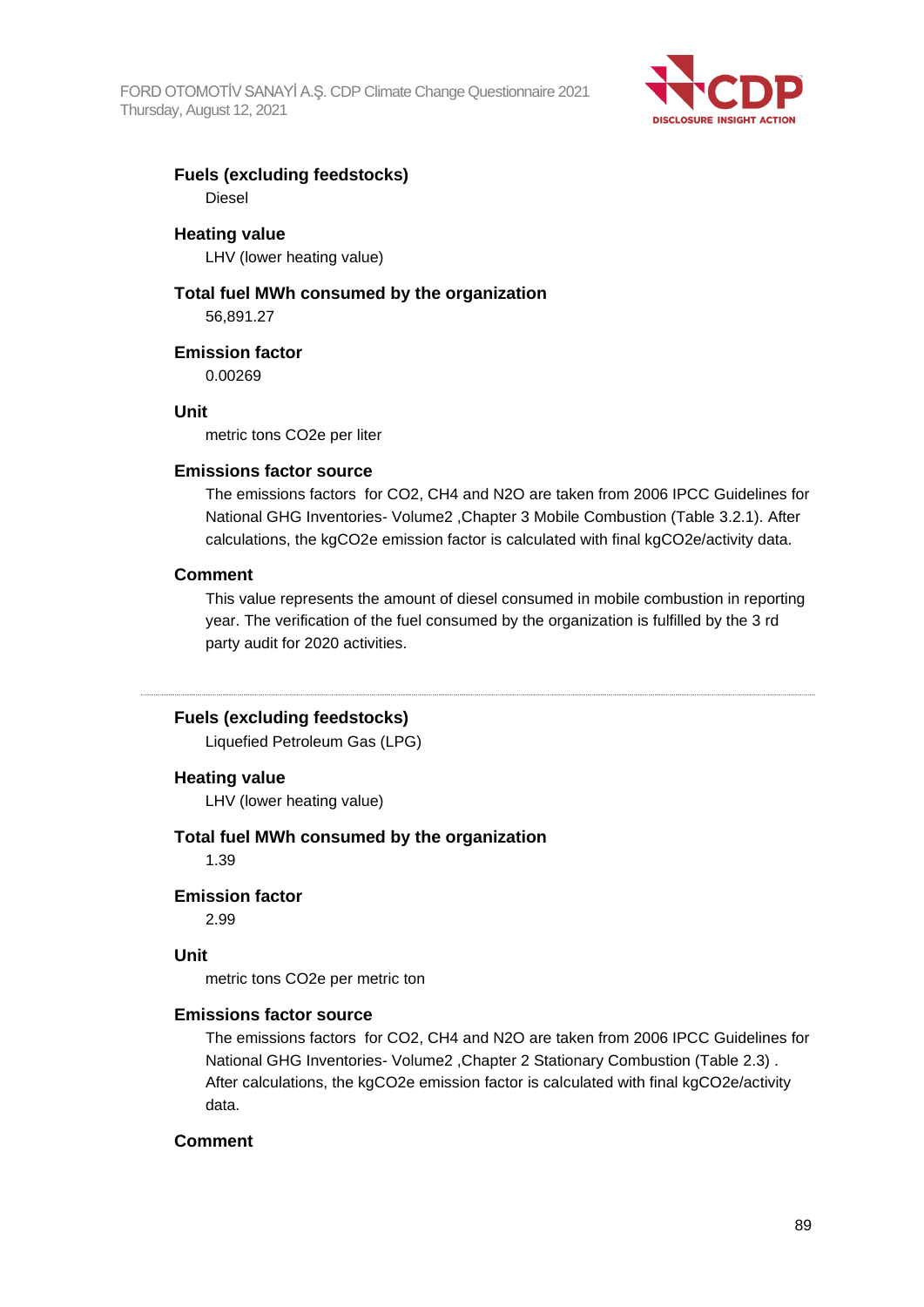

This value represents the amount of LPG consumed in stationary combustion in reporting year. The verification of the fuel consumed by the organization is fulfilled by the 3 rd party audit for 2020 activities.

#### **Fuels (excluding feedstocks)**

Propane Gas

#### **Heating value**

LHV (lower heating value)

#### **Total fuel MWh consumed by the organization**

163.81

#### **Emission factor**

2.99

#### **Unit**

metric tons CO2e per metric ton

#### **Emissions factor source**

There is no data for propane in the IPCC, the net calorific value and emission factor of propane is taken as the same with LPG. The emissions factors for CO2, CH4 and N2O are taken from 2006 IPCC Guidelines for National GHG Inventories- Volume2,Chapter 2 Stationary Combustion (Table 2.3) . After calculations, the kgCO2e emission factor is calculated with final kgCO2e/activity data.

#### **Comment**

This value represents the amount of propane gas consumed in stationary combustion in reporting year. The verification of the fuel consumed by the organization is fulfilled by the 3 rd party audit for 2020 activities.

#### **Fuels (excluding feedstocks)**

Other, please specify Methanol

#### **Heating value**

LHV (lower heating value)

### **Total fuel MWh consumed by the organization**

417.59

#### **Emission factor**

1.92

#### **Unit**

metric tons CO2e per metric ton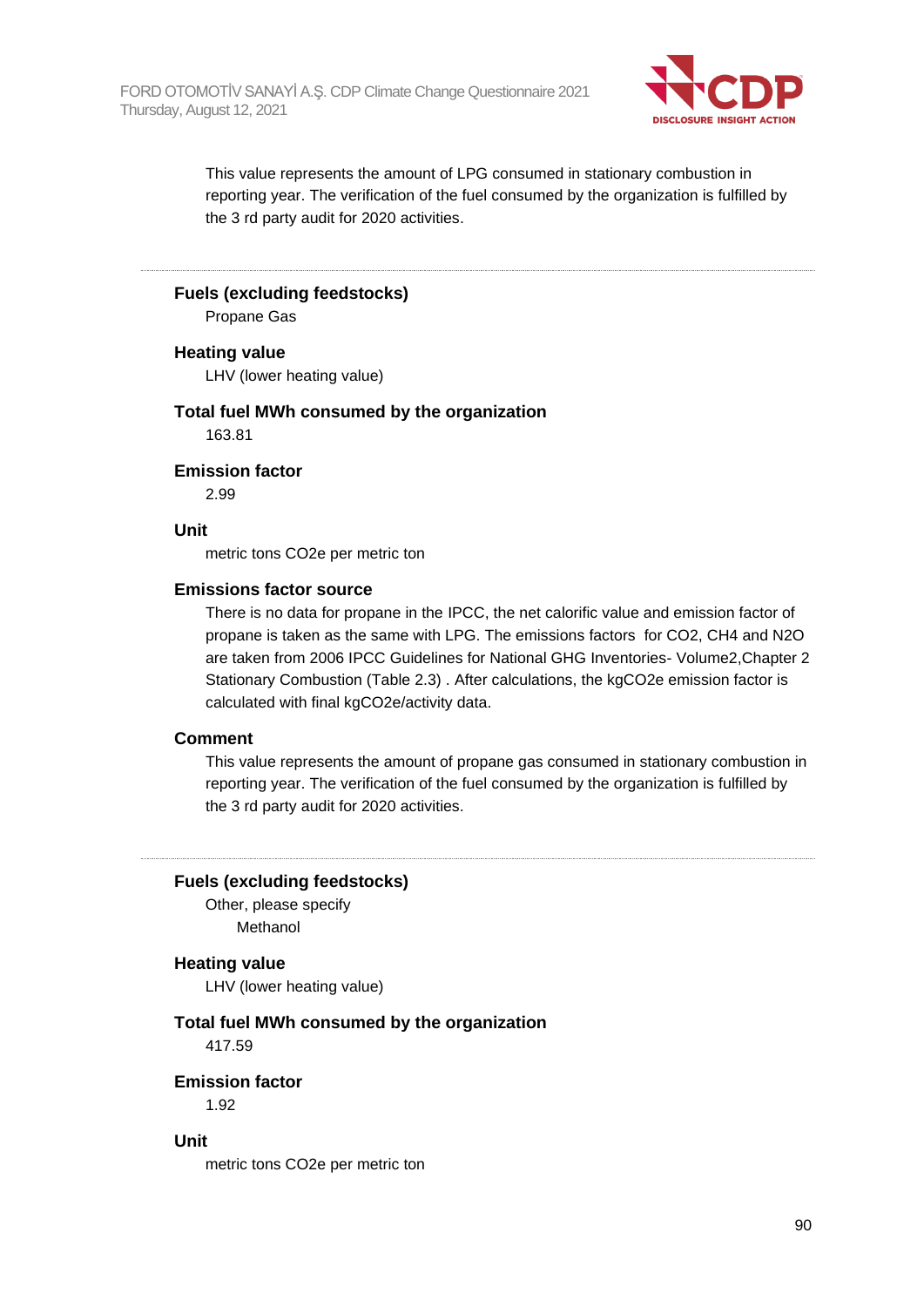

#### **Emissions factor source**

There is no data for methanol in the IPCC, the net calorific value and emission factor of methanol is taken as the same with bio-gasoline. The emissions factors for CO2, CH4 and N2O are taken from 2006 IPCC Guidelines for National GHG Inventories-Volume2,Chapter 2 Stationary Combustion (Table 2.3) . After calculations, the kgCO2e emission factor is calculated with final kgCO2e/activity data.

#### **Comment**

Methanol is consumed for heat treatment, as stationary combustion activities The verification of the total fuel consumed by the organization is fulfilled by the 3 rd. party audit for 2020 activities

**Fuels (excluding feedstocks)**

Motor Gasoline

#### **Heating value**

LHV (lower heating value)

## **Total fuel MWh consumed by the organization**

2,143.17

**Emission factor**

0.00235

### **Unit**

metric tons CO2e per liter

#### **Emissions factor source**

The emissions factors for CO2, CH4 and N2O are taken from IPCC Volume 2 Chapter 3 Mobile Combustion (table 3.2.1 and 3.2.2). After calculations, the kgCO2e emission factor is calculated with final kgCO2e/activity data.

#### **Comment**

This value represents the amount of motor gasoline consumed in mobile combustion in reporting year. The verification of the fuel consumed by the organization is fulfilled by the 3 rd party audit for 2020 activities.

## **C8.2e**

**(C8.2e) Provide details on the electricity, heat, steam, and/or cooling amounts that were accounted for at a zero emission factor in the market-based Scope 2 figure reported in C6.3.**

#### **Sourcing method**

Unbundled energy attribute certificates, International REC Standard (I-RECs)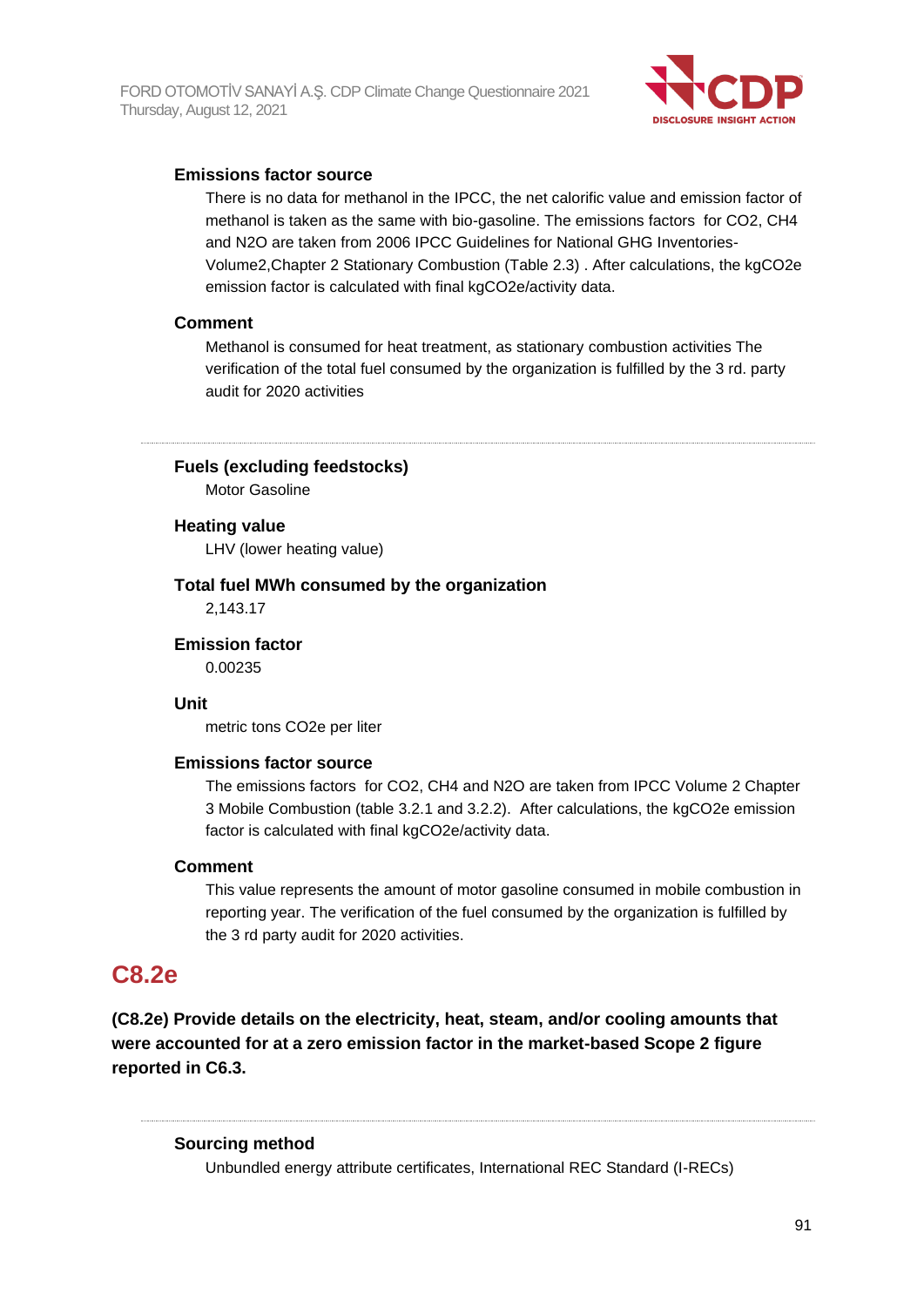

#### **Low-carbon technology type**

Hydropower

**Country/area of consumption of low-carbon electricity, heat, steam or cooling Turkey** 

## **MWh consumed accounted for at a zero emission factor**

180,881

### **Comment**

We procure renewable energy directly to meet the energy efficiency and greenhouse gas emission reduction targets. In 2020, we purchased 651,171 GJ of renewable electricity, achieving a reduction of 84,309 tons in greenhouse gas emissions. We hold internationally recognized certifications, confirming that as of May 2020, our Gölcük, Yeniköy and Eskişehir Campuses procure all their electrical energy from 100% renewable sources.

## **C-TO8.5**

**(C-TO8.5) Provide any efficiency metrics that are appropriate for your organization's transport products and/or services.**

**Activity** Light Duty Vehicles (LDV)

**Metric figure** 0.64

**Metric numerator** MWh

**Metric denominator** Production: Vehicle

**Metric numerator: Unit total** 204,452.48

**Metric denominator: Unit total** 320,115

## **% change from previous year**

5

#### **Please explain**

For the reporting year, the figure for Kocaeli Plant (Gölcük + Yeniköy) is 0.64 MWh/vehicle Previous year's realization was 0.61 MWh /vehicle.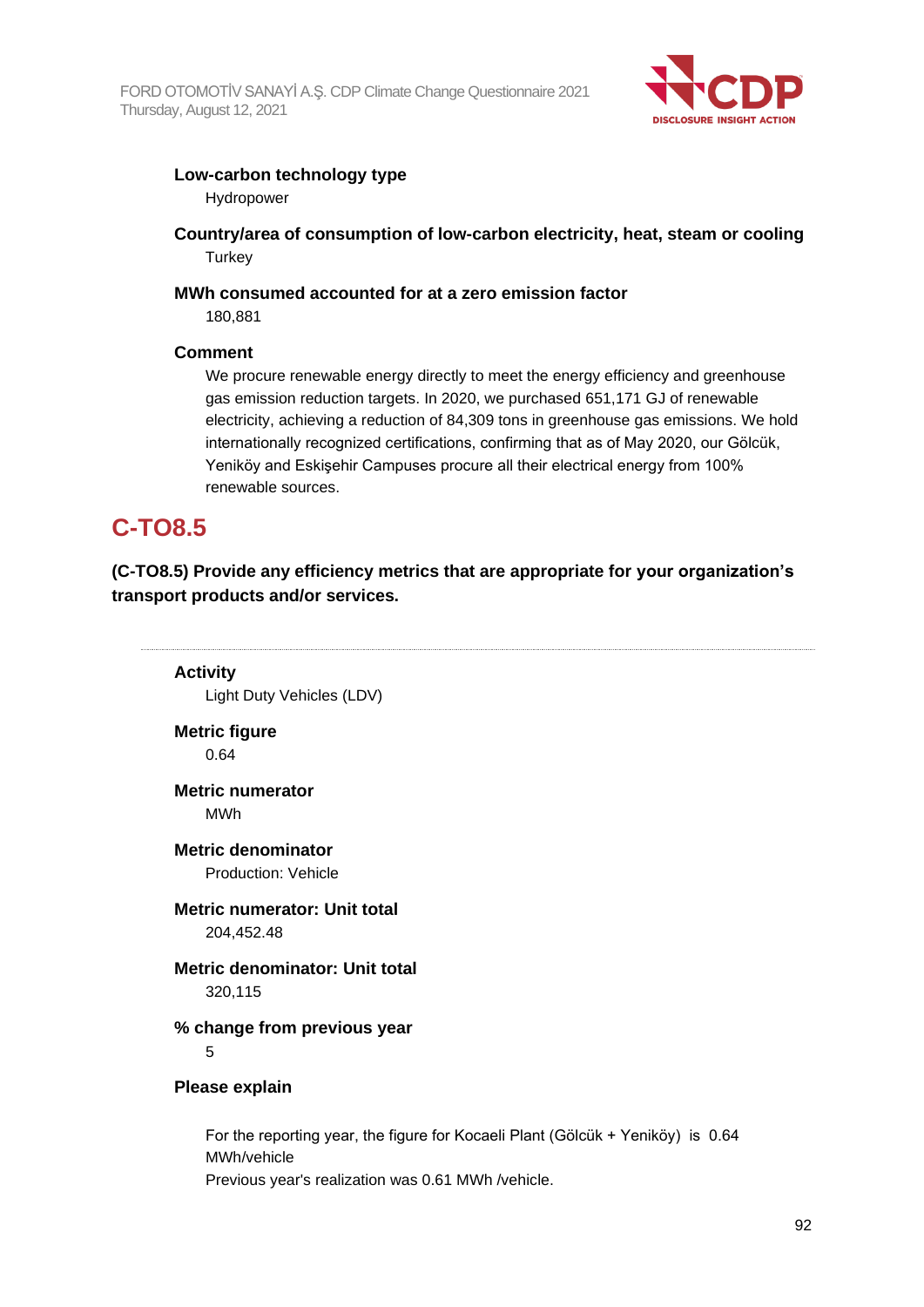

The metric numerator is the energy consumption of the facilities. Even the energy used in total is 8% less than the previous year, the number of vehicles produced is also reduced due to the pandemic. This lead to an increase of 5% in energy used per vehicle.

#### **Activity**

Heavy Duty Vehicles (HDV)

**Metric figure** 5.18

**Metric numerator** MWh

**Metric denominator** Production: Vehicle

#### **Metric numerator: Unit total** 40,516

#### **Metric denominator: Unit total** 7,821

**% change from previous year** -32

#### **Please explain**

For the reporting year 2020, the figure for Eskişehir plant is 5.18 MWh/vehicle; Previous year's realization was 7.61 MWh /vehicle.

The metric numerator is the energy consumption of the facility.

The reason of this decrease is:

The number of vehicles produced has increased about 54% although the energy used in total remained about the same. This caused a 32% decrease in the metric figure in the reporting year.

# **C9. Additional metrics**

## **C9.1**

**(C9.1) Provide any additional climate-related metrics relevant to your business.**

**Description Waste**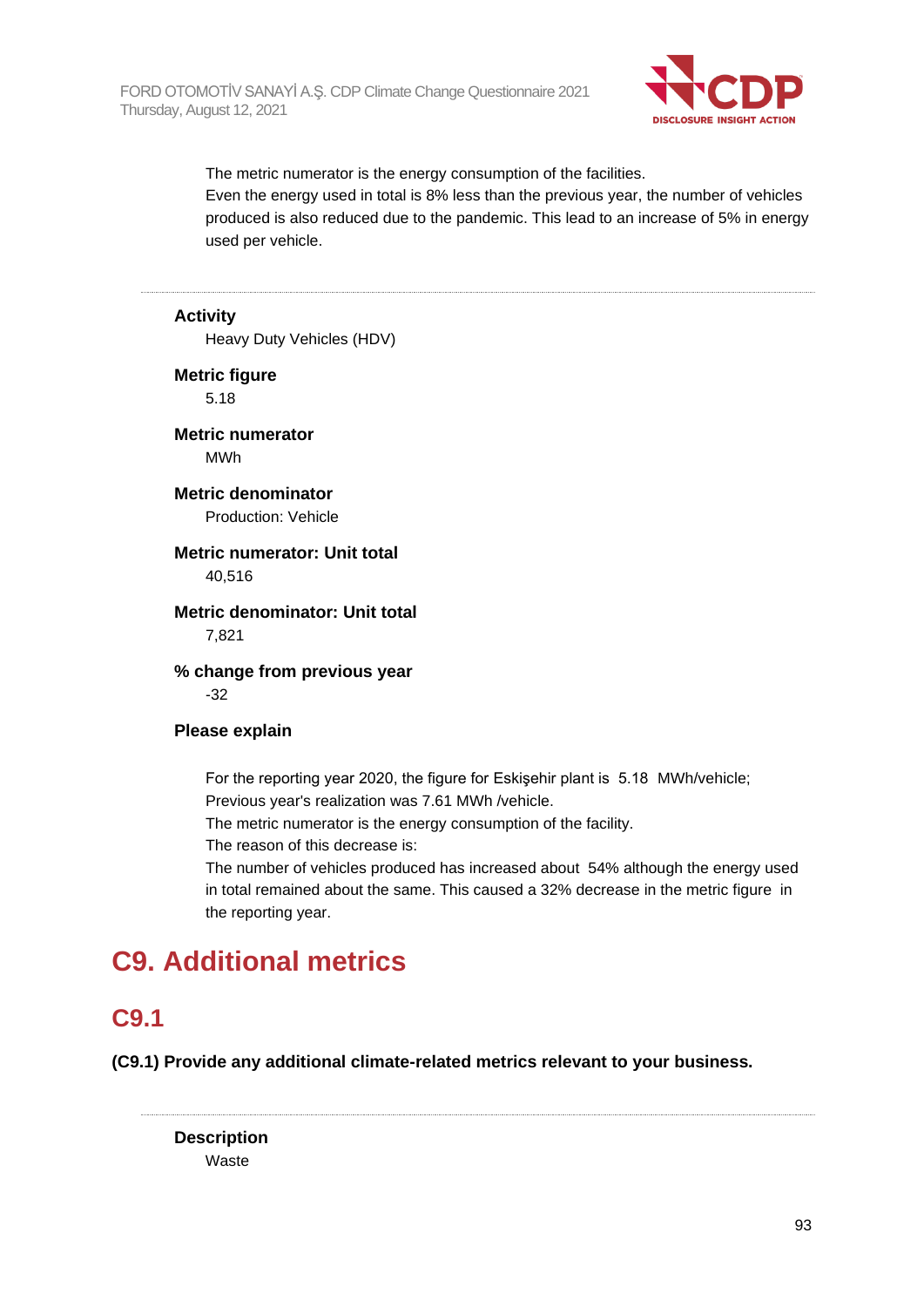

#### **Metric value**

85,631,810

#### **Metric numerator**

All units are entered as kg.

#### **Metric denominator (intensity metric only)**

N/A

#### **% change from previous year**

12

#### **Direction of change**

Decreased

#### **Please explain**

At Ford Otosan, we develop projects and applications for minimizing waste at source, using resources more efficiently, researching the reuse of waste as part of a circular economy or as alternative raw materials, and reducing the waste regularly sent to landfills to achieve financial savings. We support the "Zero Waste" program launched by the Ministry of Environment and Urbanization. In the context of this program, we raise awareness among the employees about waste, sort waste at source and recycled it through licensed facilities. Pursuant to regulations, inspections were completed at the Eskişehir Plant, Kocaeli Plants, and Sancaktepe Campus. As a result of these inspections, all Ford Otosan campuses now manage waste effectively with "Zero Waste

Basic Level Certification". With the measures and practices in place to reduce waste, we saved 2 million pieces of paper annually. The objective of the Composting Machine Production and Composting Applications Project that we launched in 2020 to promote composting organic waste. This process will help reduce the waste going to landfills and the compost will be used in planting and growing saplings. As part of the project, we compost organic waste from landscaping activities and the cafeterias as well as sawdust waste in the composting machine, which was developed by our employees and that uses waste heat. In 2020, we obtained nearly 200 kg of compost, which was used in landscaping. The project's outputs were presented with the title "Domestic Waste Composting:An Application in the automotive Industry" by a student doing his thesis with us at the Project Fair organized at Eskişehir Technical University's (ESTU) School of Engineering. We launched a project to separate the Cataphoresis Lines to reduce the quantity of waste created in the paint shop, save financially, and alleviate the burden on the treatment plant. The membrane system developed specifically for the project delivered benefits such as separating solid waste from wastewater, saving on equipment, and reducing process-specific waste generation by 90%. With the project, we eliminated the cost of disposing nearly 180 tons of waste and saved TL 120 thousand annually.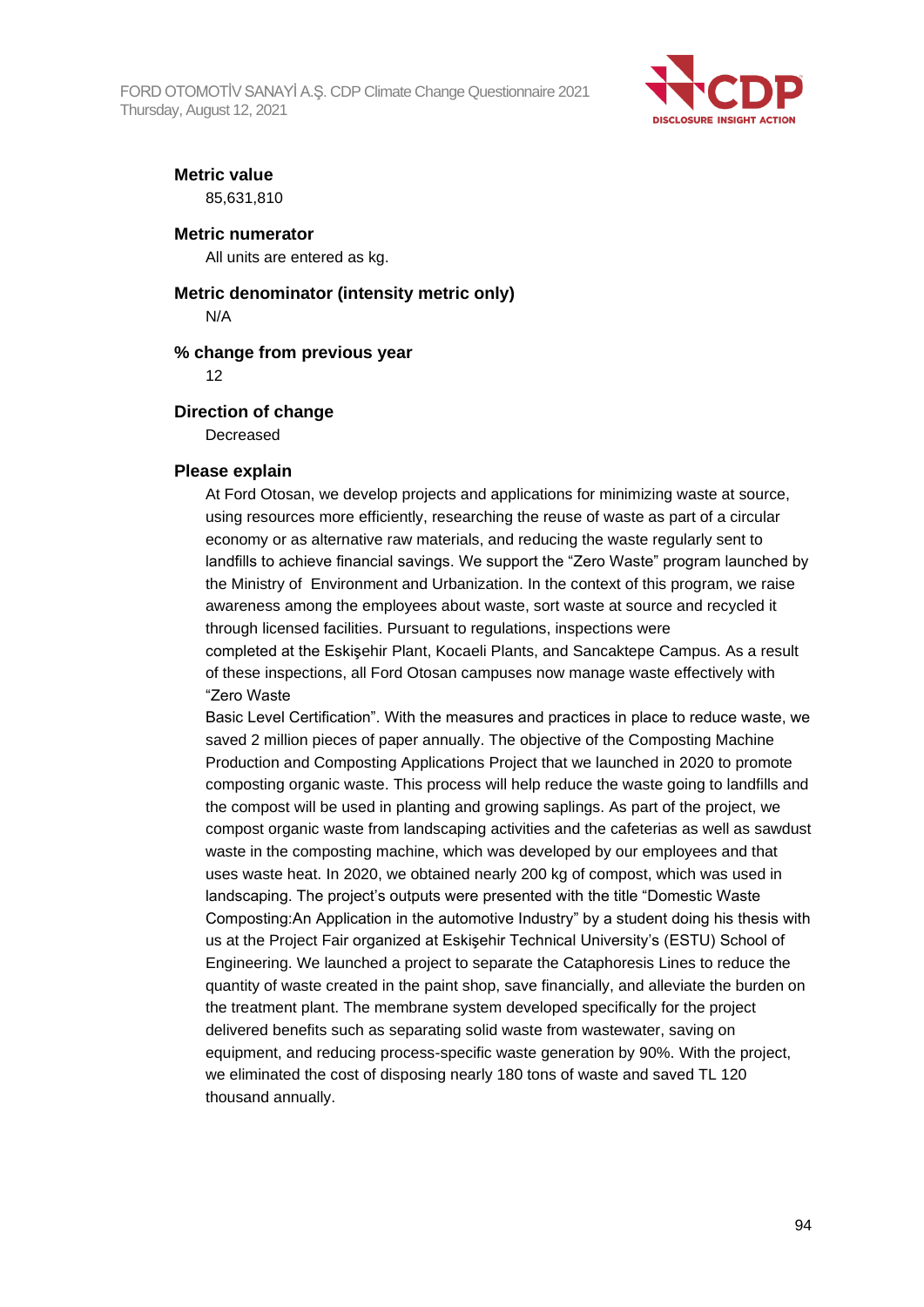

## **C-TO9.3/C-TS9.3**

**(C-TO9.3/C-TS9.3) Provide tracking metrics for the implementation of low-carbon transport technology over the reporting year.**

#### **Activity**

Light Duty Vehicles (LDV)

#### **Metric**

Production

#### **Technology**

Plug-in hybrid vehicle (PHEV)

**Metric figure**

2,368

#### **Metric unit**

Units

#### **Explanation**

In the reporting year 2,368 units of PHEV were produced. In line with our mission of leading the transformation of the automotive industry in electric vehicles, we are currently in the process of undertaking one of the biggest investments in the Turkish private sector. In December 2020, we received the investment incentive certificate for our investment project, which will exceed TL 20 billion and continue until 2026. ELECTRIC FORD TRANSIT

In line with our goal to expand our product range with zero-emission vehicles, we continue our studies to develop fully electric models of Ford Transit along with its hybrid version. The vehicle will be able to travel 200 km with one completely charged battery. ELECTRIC BATTERY PRODUCTION

Batteries constitute one of the most important issues for us in terms of developing and popularizing electric and hybrid vehicles. So, Ford Otosan will produce the electric batteries to be used in commercial vehicles, as the first factory among all Ford factories in Europe.

#### **Activity**

Light Duty Vehicles (LDV)

**Metric**

Production

#### **Technology**

Other, please specify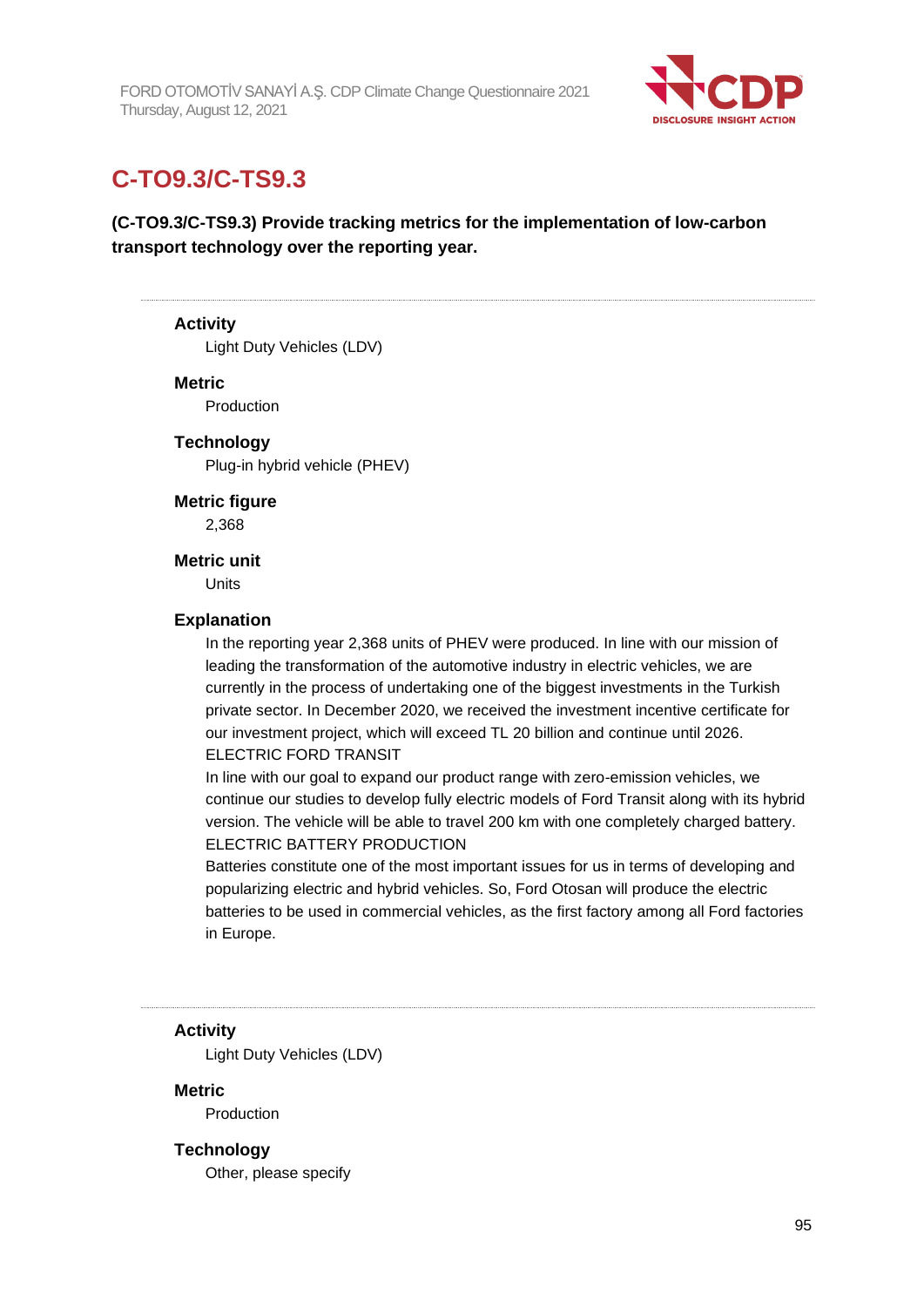

#### **MHEV**

**Metric figure**

13,521

**Metric unit**

Units

### **Explanation**

In the reporting year 13,521 units of MHEV were produced. In line with our mission of leading the transformation of the automotive industry in electric vehicles, we are currently in the process of undertaking one of the biggest investments in the Turkish private sector. In December 2020, we received the investment incentive certificate for our investment project, which will exceed TL 20 billion and continue until 2026. ELECTRIC FORD TRANSIT

In line with our goal to expand our product range with zero-emission vehicles, we continue our studies to develop fully electric models of Ford Transit along with its hybrid version. The vehicle will be able to travel 200 km with one completely charged battery. ELECTRIC BATTERY PRODUCTION

Batteries constitute one of the most important issues for us in terms of developing and popularizing electric and hybrid vehicles. So, Ford Otosan will produce the electric batteries to be used in commercial vehicles, as the first factory among all Ford factories in Europe.

# **C-CE9.6/C-CG9.6/C-CH9.6/C-CN9.6/C-CO9.6/C-EU9.6/C-MM9.6/C-OG9.6/C-RE9.6/C-ST9.6/C-TO9.6/C-TS9.6**

**(C-CE9.6/C-CG9.6/C-CH9.6/C-CN9.6/C-CO9.6/C-EU9.6/C-MM9.6/C-OG9.6/C-RE9.6/C-ST9.6/C-TO9.6/C-TS9.6) Does your organization invest in research and development (R&D) of low-carbon products or services related to your sector activities?**

|                 | <b>Investment in</b><br>low-carbon<br>R&D | <b>Comment</b>                                                                                                                                                                                                                                                                                                                                                                                                                                                                                                                                                                                                                                                                                                                                                                                                                                                                                                                                    |
|-----------------|-------------------------------------------|---------------------------------------------------------------------------------------------------------------------------------------------------------------------------------------------------------------------------------------------------------------------------------------------------------------------------------------------------------------------------------------------------------------------------------------------------------------------------------------------------------------------------------------------------------------------------------------------------------------------------------------------------------------------------------------------------------------------------------------------------------------------------------------------------------------------------------------------------------------------------------------------------------------------------------------------------|
| <b>Row</b><br>1 | Yes                                       | We have the most competent R&D organization of the Turkish automotive<br>industry through 1,413 R&D employees and our technical infrastructure.<br>We're the only automotive company in Turkey which is able to design an<br>entire car including the interior and exterior visual design. In 2019, we were<br>rated as the 'Private Company with the Highest R&D Expenditure' in 'R&D<br>250, Companies with the Highest Rate of R&D Expenditures in Turkey'<br>survey. While global trends affect the transformation of the automotive<br>industry, there is a need to focus on different topics alongside traditional<br>products and services. In addition to the conventional automotive products<br>and services that develop with technological transformation, we invest in R&D<br>in the fields of fuel optimization, reduction of CO 2 emissions, development of<br>connected and autonomous vehicles, production of electric vehicles, |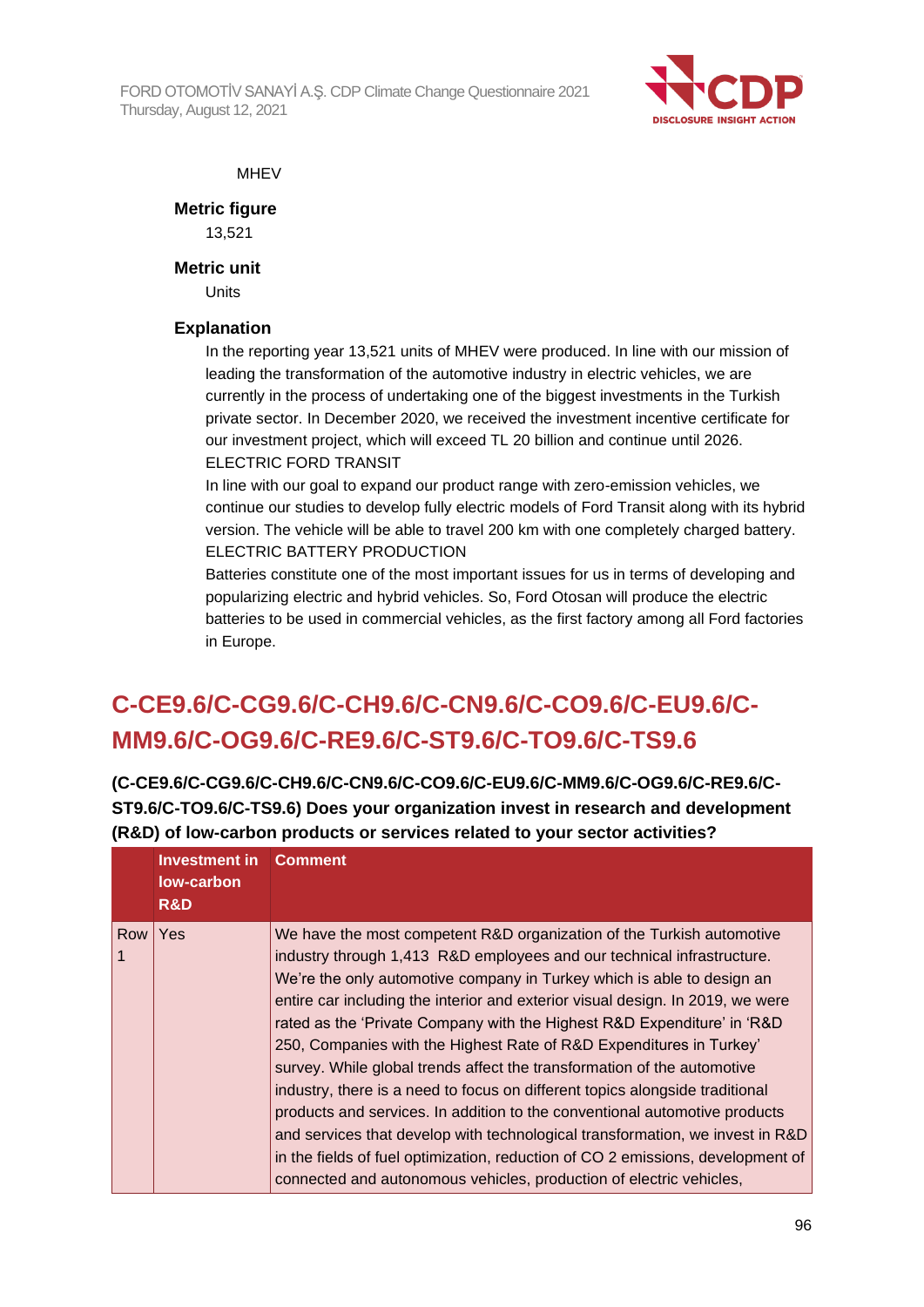

electrification and development of light vehicle technologies. We follow up national and international R&D funds to increase these investments. Using the know-how of R&D employees, we manage every critical process related to the automotive industry and we carry out numerous projects on developing engine and power transmission systems that make up the vehicle, the interior and exterior body, chassis systems, electrical and electronic systems, and light parts. We consider life cycle (Life Cycle Assessment - LCA) approaches within the scope of recycling and part service life assessment. We take part as a project partner in the projects funded by the European Union, especially the Horizon 2020. Our R&D programs include software innovations, recovery of precious metals used in the automotive sector, development of emission control systems, development of programmable systems for smart vehicles, modelling of electric vehicles and components, automotive applications of visible light communication, and 5 G technologies for assisted, connected and autonomous mobility. The number of regulations to decrease the effects of the automotive sector on the climate crisis is increasing day by day. Based on the regulations for reducing CO2 emissions and the goals of reducing emissions per vehicle, the industry heads towards R&D activities to reduce vehicle weight. Reducing vehicle weight also creates potential for improving the range of electric vehicles that are expected to become widespread in the industry.

## **C-TO9.6a/C-TS9.6a**

**(C-TO9.6a/C-TS9.6a) Provide details of your organization's investments in low-carbon R&D for transport-related activities over the last three years.**

#### **Activity**

Light Duty Vehicles (LDV)

#### **Technology area**

Electrification

## **Stage of development in the reporting year**

Large scale commercial deployment

**Average % of total R&D investment over the last 3 years** 81-100%

#### **R&D investment figure in the reporting year (optional)**

#### **Comment**

ELECTRIC FORD TRANSIT In line with our goal to expand our product range with zero-emission vehicles, we continue our studies to develop fully electric models of Ford Transit along with its hybrid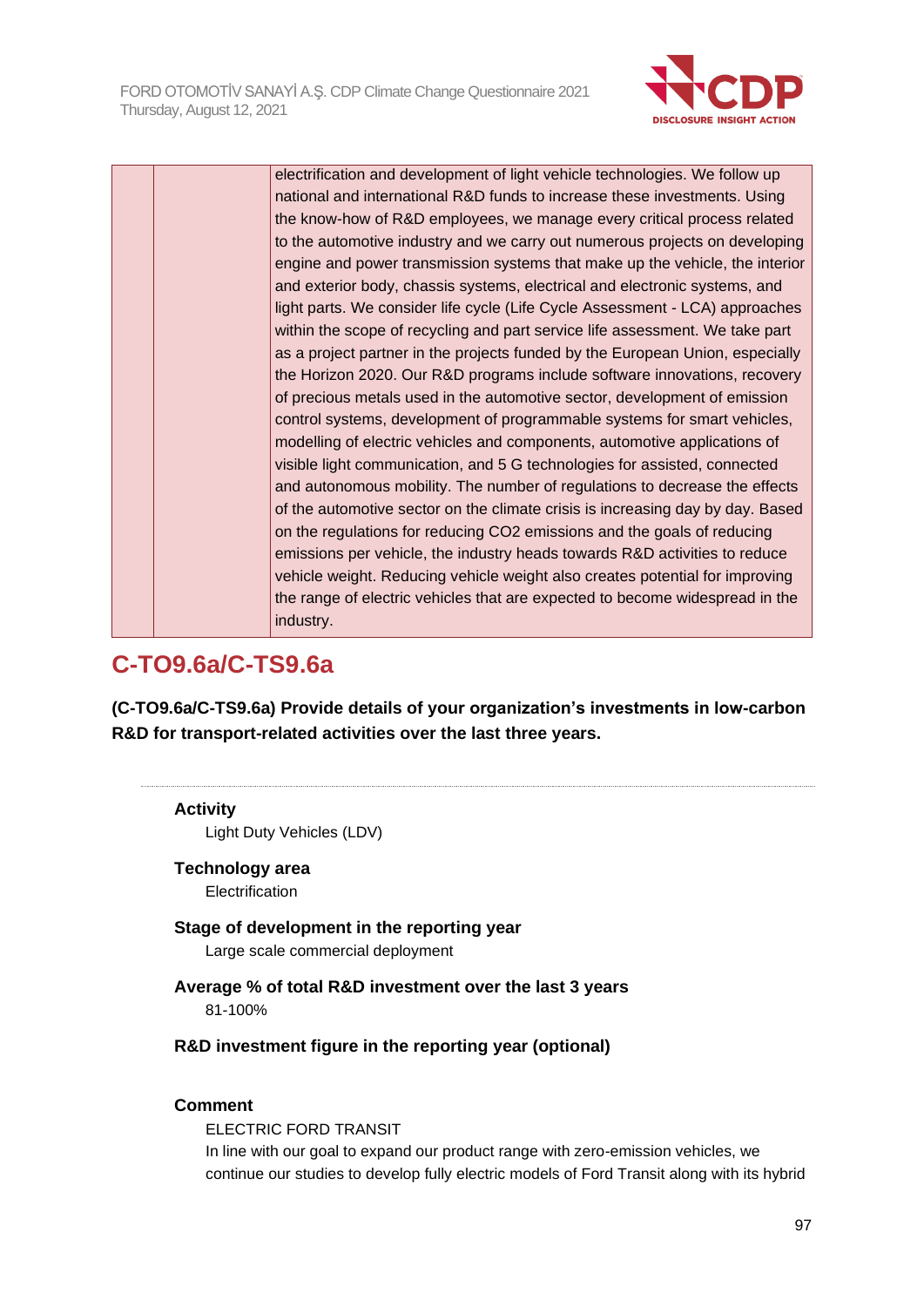

version. The vehicle will be able to travel 200 km with one completely charged battery. In 2019, we re-introduced the Transit model to the market. We started mass production of Ford Transit Custom Rechargeable Hybrid and EcoBlue Hybrid models - for the first time in its segment - produced in the Gölcük Plant and with all manufacturing engineering performed by Ford Otosan. Our Ford Transit Custom Rechargeable Hybrid vehicle received the 2020 International Van of the Year (IVOTY) award. Given that the technologies evolve and advance constantly, we expanded the scope of our vehicle safety-related activities to include electric vehicles in 2020. Unlike internal combustion engines, we completed our work, which also included high voltage systems and battery safety in electric vehicles, on Ford Transit vehicles for Europe and North America. Ford Transit Custom Hybrid, whose vehicle safety work was conductedout at the Ford Otosan R&D center, was tested byEuro NCAP, which confirmed that it has the same performance as the Transit Custom Diesel that was rated 5 stars in 2012. Furthermore, Ford Transit was retested in 2020 by NHTSA, the US safety testing agency due to the changes to the safety systems (airbags, seat belts) and maintained its previous 4-star performance.

Specific confidentiality constraints prohibiting the disclosure of the investment figure

#### **Activity**

Light Duty Vehicles (LDV)

#### **Technology area**

**Electrification** 

#### **Stage of development in the reporting year**

Full/commercial-scale demonstration

#### **Average % of total R&D investment over the last 3 years** 81-100%

#### **R&D investment figure in the reporting year (optional)**

#### **Comment**

Batteries constitute one of the most important issues for us in terms of developing and popularizing electric and hybrid vehicles. So, Ford Otosan will produce the electric batteries to be used in commercial vehicles, as the first factory among all Ford factories in Europe.

According to the International Energy Agency's (IEA) report on electric vehicles, more than 10 million electric cars were on the world's roads in 2020 and this global stock is expected to reach 145 million by 2030. The same study shows that sales of electric vehicles in the first quarter of 2021 increased by 140% year on year.

At Ford Otosan, we follow the developments closely while working on electric vehicles. With the EU funded Albatross Project, a part of Horizon2020, we are designing a modular battery pack based on smart batteries combined with lightweight designs to be integrated into light commercial and heavy commercial vehicles. The project's objective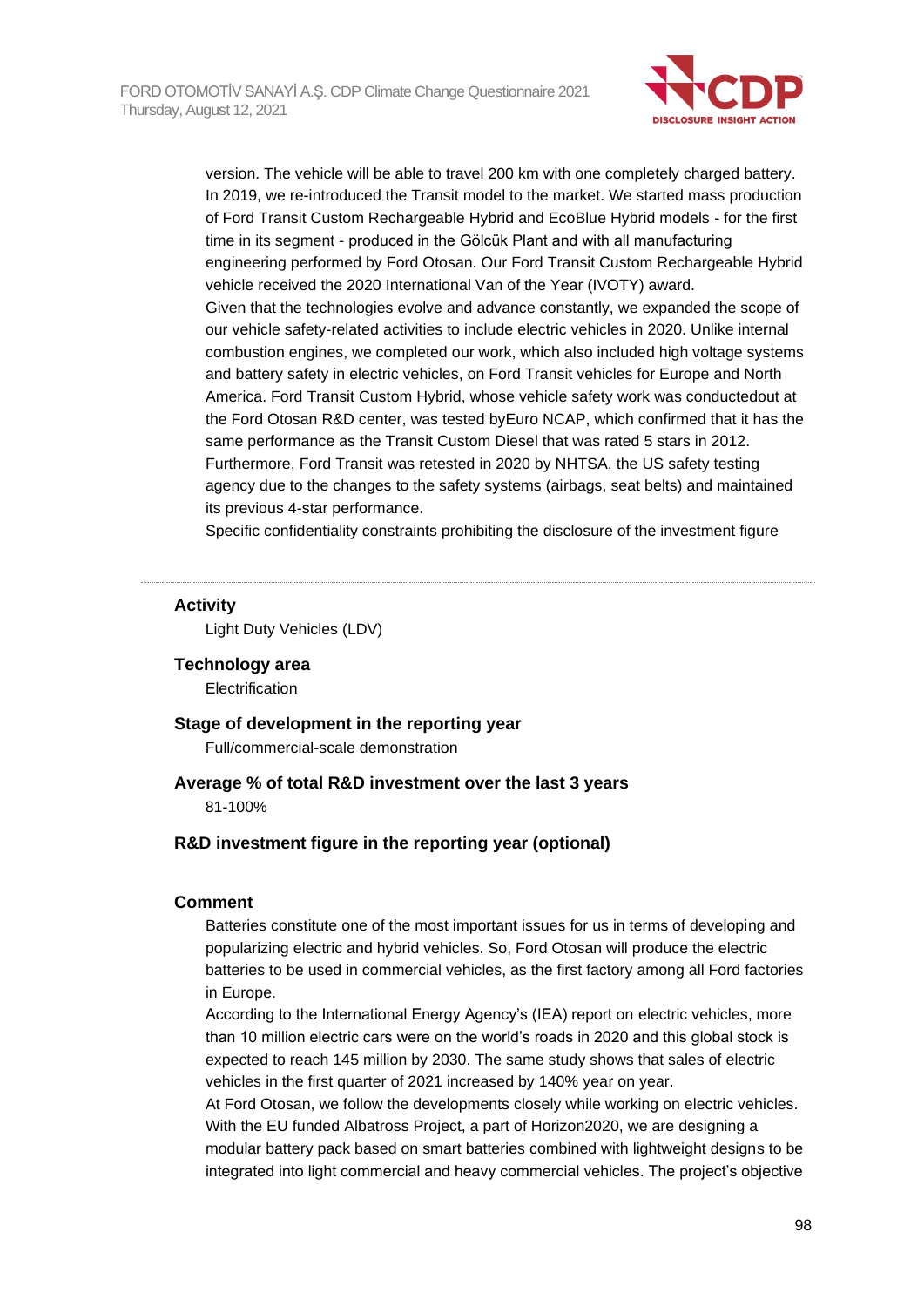

is to increase the energy density of the prototype battery by 50% compared to the existing battery pack, reduce charging time by 25% and weight by 20%, and extend the total lifetime of the battery.

Specific confidentiality constraints prohibiting the disclosure of the investment figure.

#### **Activity**

Heavy Duty Vehicles (HDV)

#### **Technology area**

Smart systems

**Stage of development in the reporting year** Full/commercial-scale demonstration

**Average % of total R&D investment over the last 3 years** 61-80%

#### **R&D investment figure in the reporting year (optional)**

#### **Comment**

#### ELECTRIC GARBAGE TRUCK

We continue our activities to develop electric vehicles and their components in the heavy-duty vehicle segment as well. As part of "E-Truck" project, we completed the first prototype of an electric garbage truck. We continued our efforts on the electric waste truck prototype named E-Truck, which we developed in the heavy commercial vehicle segment in order to reduce the emissions. By conducting city tests, we identified the energy consumption effect of a vehicle. We achieved 1.65 ton CO2/day emission reduction for one vehicle in two shifts operation and 165 ton CO2/day for 100 units. While the studies carried out prepared our engineering teams for the new generation technologies more, we also revealed the great opportunities of electric vehicles in the heavy vehicles class. While continuing to develop on the E-Truck, we will also speed up the production of new electric vehicles for long-term customer testing. Specific confidentiality constraints prohibiting the disclosure of the investment figure

# **C10. Verification**

## **C10.1**

### **(C10.1) Indicate the verification/assurance status that applies to your reported emissions.**

|                                          | Verification/assurance status                          |
|------------------------------------------|--------------------------------------------------------|
| Scope 1                                  | Third-party verification or assurance process in place |
| Scope 2 (location-based or market-based) | Third-party verification or assurance process in place |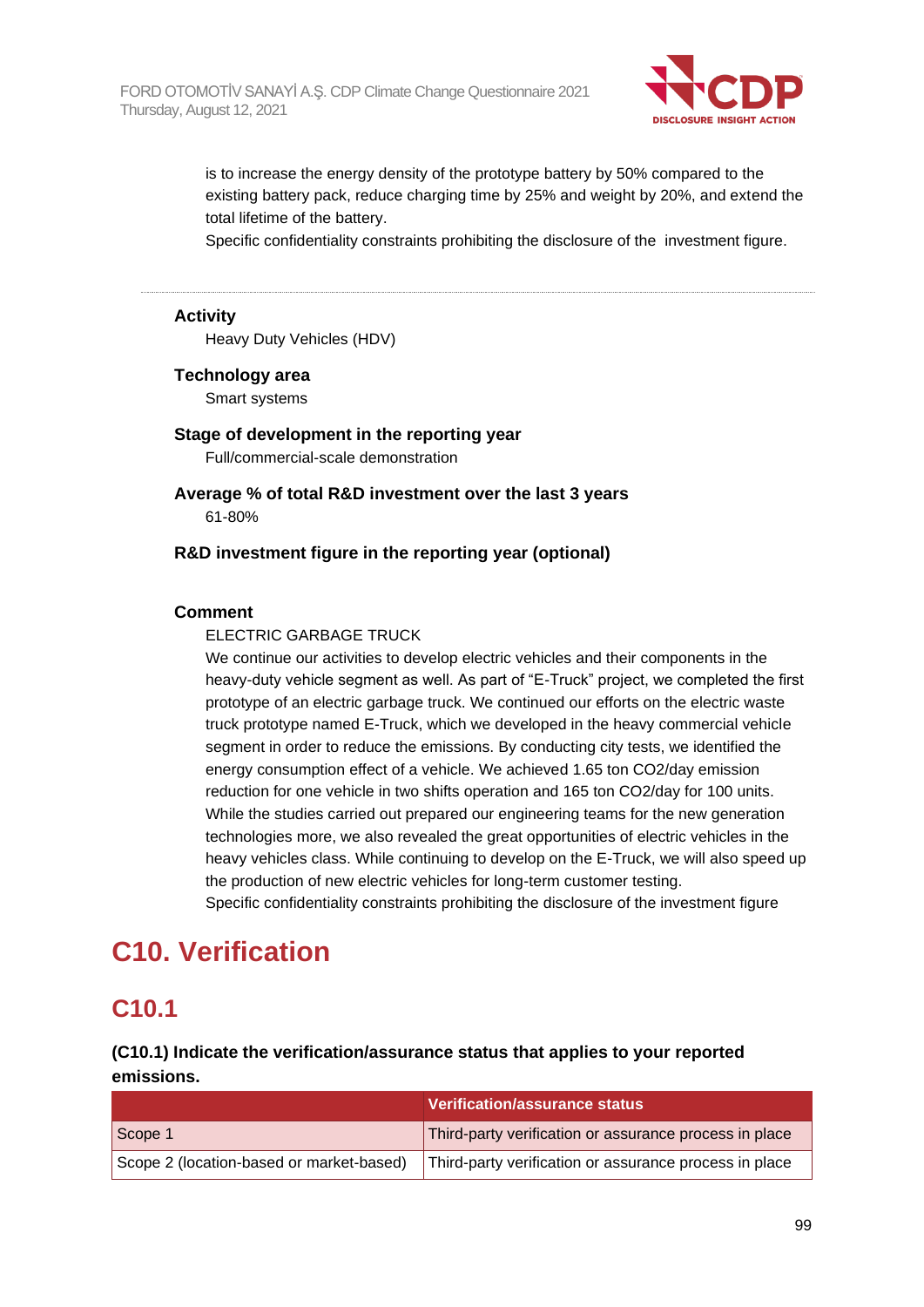

| Scope 3 | No third-party verification or assurance |
|---------|------------------------------------------|
|         |                                          |

## **C10.1a**

**(C10.1a) Provide further details of the verification/assurance undertaken for your Scope 1 emissions, and attach the relevant statements.**

**Verification or assurance cycle in place** Annual process **Status in the current reporting year Complete Type of verification or assurance** Reasonable assurance **Attach the statement** FORD 2020 GHG Verification Statement.pdf **Page/ section reference** "The calculated Scope 1 and Scope 2 GHG emissions for the 2020 are 112.483,15 tons of CO2e . " -page 1, "112.483,15 tCO2e of which 80.097,61 tCO2e are direct emissions (Scope 1) and 32.385,54 tCO2e are energy indirect emissions (Scope 2) are reasonable. " "The greenhouse gas emission data (Scope 1 and 2) for 2020 disclosed in the CDP Report as a result of verification audit held on the basis of international standards has been verified with reasonable assurance. "-page 2 **Relevant standard** ISO14064-3 **Proportion of reported emissions verified (%)** 100

## **C10.1b**

**(C10.1b) Provide further details of the verification/assurance undertaken for your Scope 2 emissions and attach the relevant statements.**

#### **Scope 2 approach**

Scope 2 location-based

**Verification or assurance cycle in place** Annual process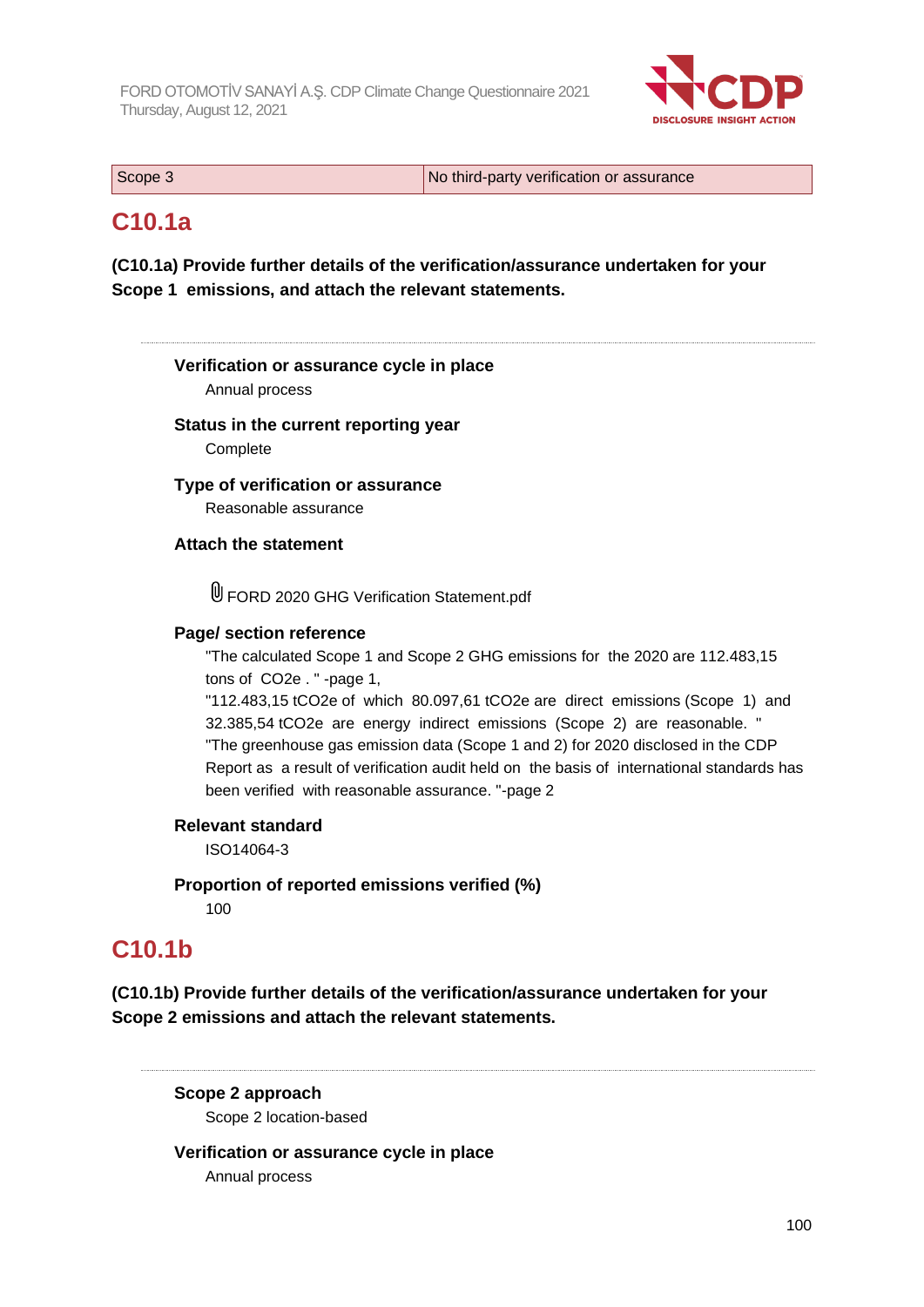

### **Status in the current reporting year Complete**

**Type of verification or assurance**

Reasonable assurance

### **Attach the statement**

U FORD 2020 GHG Verification Statement.pdf

### **Page/ section reference**

"The calculated Scope 1 and Scope 2 GHG emissions for the 2020 are 112.483,15 tons of CO2e . " -page 1,

"112.483,15 tCO2e of which 80.097,61 tCO2e are direct emissions (Scope 1) and 32.385,54 tCO2e are energy indirect emissions (Scope 2) are reasonable. " "The greenhouse gas emission data (Scope 1 and 2) for 2020 disclosed in the CDP Report as a result of verification audit held on the basis of international standards has been verified with reasonable assurance. "-page 2

### **Relevant standard**

ISO14064-3

**Proportion of reported emissions verified (%)**

100

## **C10.2**

**(C10.2) Do you verify any climate-related information reported in your CDP disclosure other than the emissions figures reported in C6.1, C6.3, and C6.5?**

No, we are waiting for more mature verification standards and/or processes

# **C11. Carbon pricing**

## **C11.1**

**(C11.1) Are any of your operations or activities regulated by a carbon pricing system (i.e. ETS, Cap & Trade or Carbon Tax)?**

No, but we anticipate being regulated in the next three years

## **C11.1d**

## **(C11.1d) What is your strategy for complying with the systems you are regulated by or anticipate being regulated by?**

 Mitigating climate change by utilization of carbon pricing can be helpful for countries in confirming their mitigation commitments.

Since its establishment in 2005, the European Emissions Trading System (EU-ETS) incorporates lessons learned from earlier trading periods and brings the system in line with the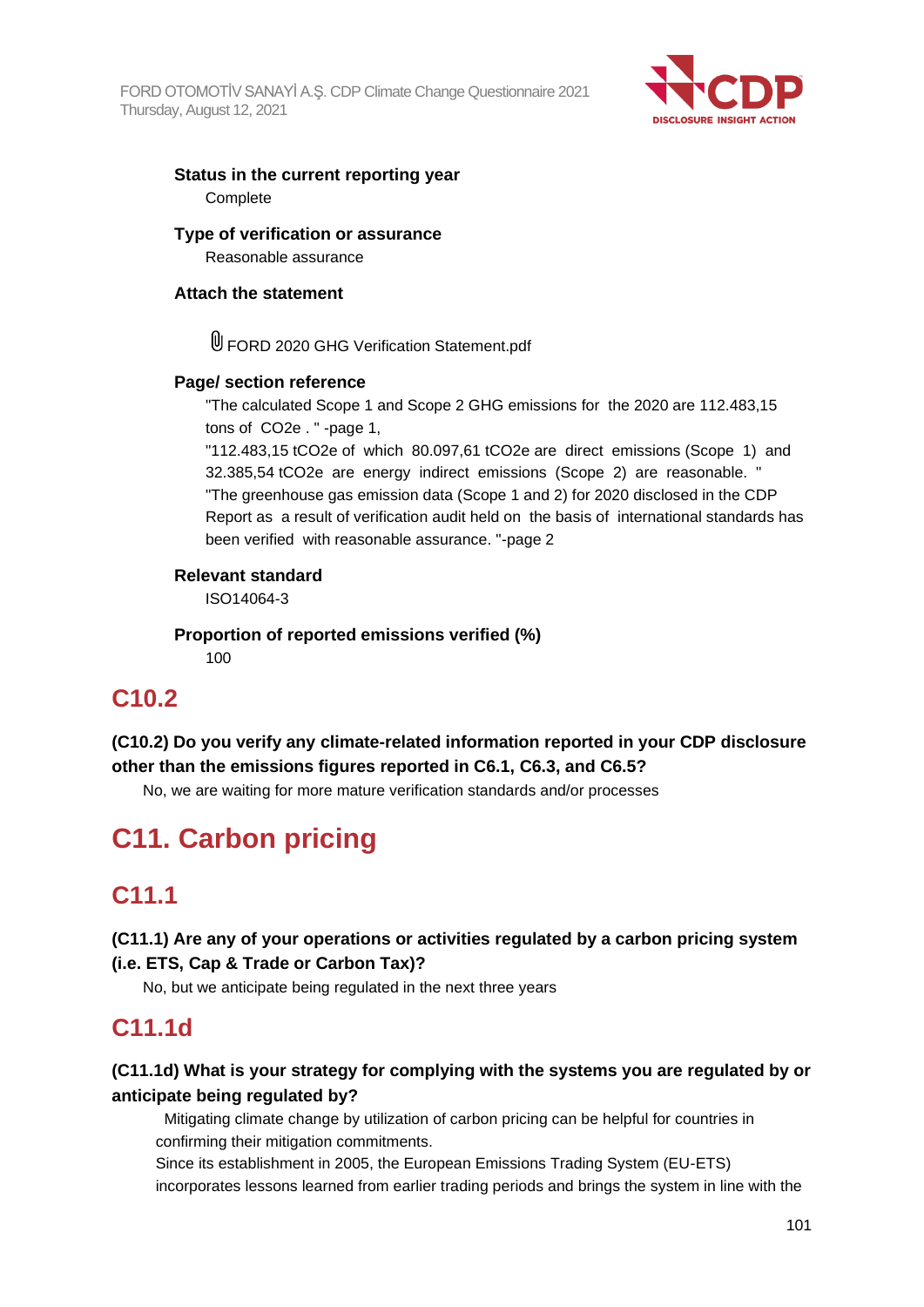

EU's 2030 climate targets. With the recently agreed reform package, negotiators have struck a balance between strengthening the price signal, protecting industry from carbon leakage, and securing solidarity mechanisms for poorer member states. Most changes will be implemented in the fourth trading period that will last from 2021 until 2030. Whilst Turkey does not yet have carbon pricing system in place, it has started to explore opportunities to implement a National Emissions Trading Scheme. The Partnership for Market Readiness Project (PMR) Turkey, "Modelling of Financial, Economic and Sector Impacts of Carbon Pricing in Turkey" component, which was implemented as of March 2017 has been completed. In this frame, results of modelling studies were evaluated with public and private sector representatives in March 15, 2018. The PMR funding is at the second phase. The phase 2 of PMR project studies with the World Bank sponsorship, started in 2019, and pilot workshops and practices focusing on different ETS designs were practiced with the participating companies. In Turkey, emission data is reported to the Ministry annually by high energy intensive sectors according to the MRV regulation. Ford Otosan is in the scope of this regulation. We anticipate that Ministry will include in two years, probably at the second half of 2021 the sectors which are in the scope of MRV Regulation first. We are ready to comply with the schemes when the market is once established in Turkey. National ETS can influence our company in 2021-22. As part of our involvement in this new approaching system, we upgraded our Energy Management Systems ISO 50001. In 2020 the GHG Inventory Systems; ISO 14064-1 will be upgraded. Ford Otosan is invited to attend the workshops by the MoEU (Ministry of Environment & Urbanization). The Executive Committee is informed by the experts who attend

the meetings.

We monitor the energy consumption and GHG emissions per vehicle in line with our goals. Furthermore, we monitor the energy consumption in our factories in real-time thanks to our smart factory applications. Therefore, we are able to make the necessary corrections in the fastest way possible if we are below the level of target, we set for ourselves. Our smart factory applications enable automation in energy consumption and enable us to optimize our resource consumption. At Ford Otosan, we have been the most efficient production line of Ford Europe in terms of energy consumption per vehicle 4.81 GJ per vehicle in the reporting year (5.42 GJ/vehicle in 2018 & 2019). Our target for 2021 was 5.23 GJ/ Vehicle and we already achieved it. Ford Otosan's strategy to comply with the upcoming schemes is to leverage the CO2 emissions reduction and energy use reduction strategies.

To determine some of the options for compliance, our organisation is planning to work on financial status aligned with PMR phase 2 project outcomes. The risk analysis to consider the cash flow impacts of the cap & trade system will be essential for the system that we anticipate participating. Ford Otosan set some internal carbon price (shadow price) by using future climate policies and regulations as a key input to make strategic investment decisions . Following the technological transformation in the automotive industry, and in addition to traditional automotive products and services, advanced R&D studies are carried out in the areas of carbon dioxide emissions reduction, connected vehicles, autonomous vehicles, electric vehicles and electrification, and light vehicle technologies. Investments in R&D infrastructure continue for long term compliance.

For the purpose to drive opportunities in the new system, Ford Otosan is a project partner to many European Union-funded research projects, particularly the Horizon 2020 program funding. Together with leading teams of the industry and related technological fields, Ford Otosan teams continue their R&D activities areas in the fields of software innovations,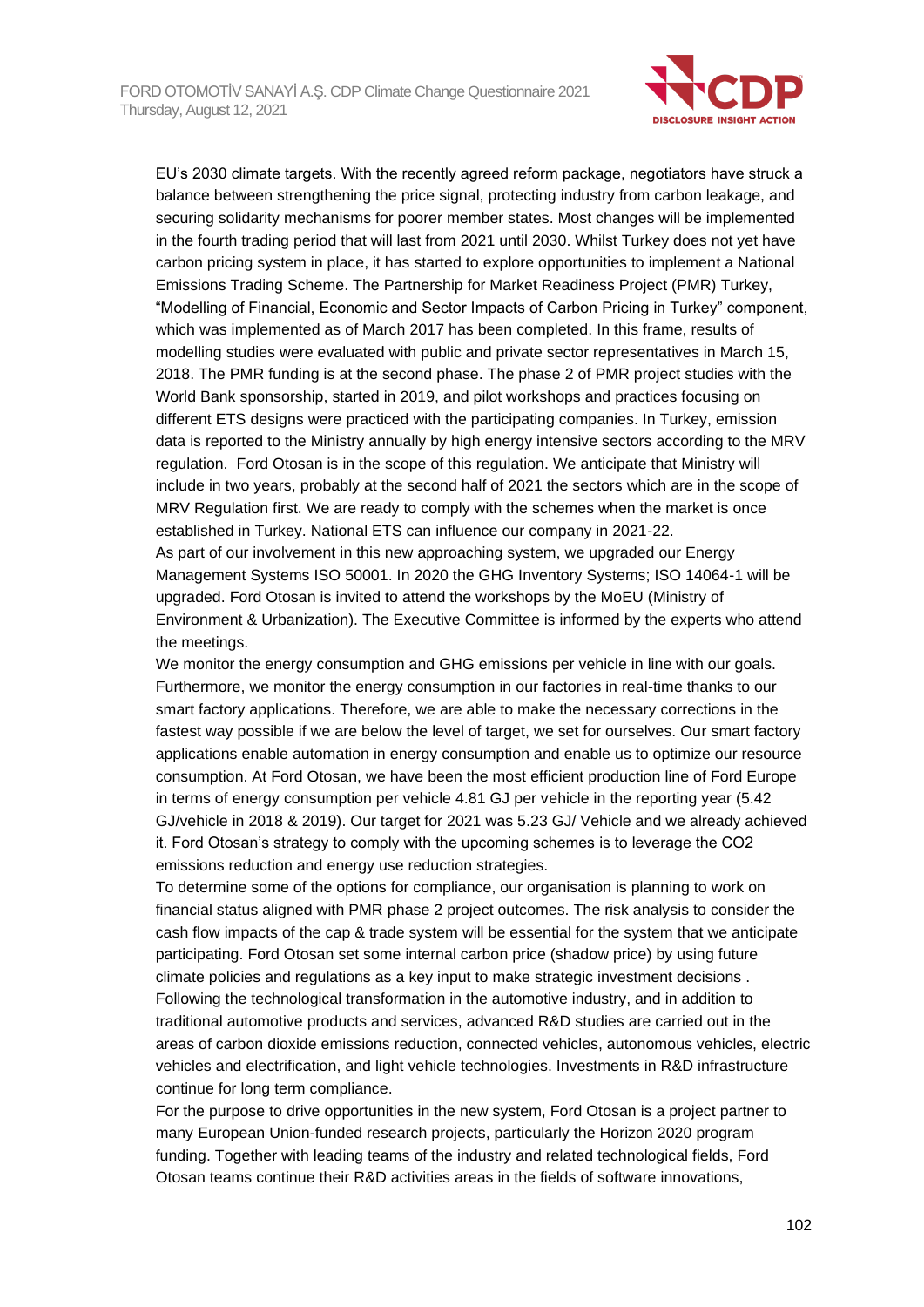

development of control systems for optimum emissions in heavy-duty service vehicles, exploration of recycling opportunities for the precious metals used in the automotive industry, modelling and testing of electric vehicles and their components, development of autonomous vehicles, development of programmable systems for smart vehicles, automotive applications of visible light communication, and 5G technologies for assisted, connected and autonomous mobility.

## **C11.2**

### **(C11.2) Has your organization originated or purchased any project-based carbon credits within the reporting period?**

No

## **C11.3**

**(C11.3) Does your organization use an internal price on carbon?** Yes

## **C11.3a**

**(C11.3a) Provide details of how your organization uses an internal price on carbon.**

#### **Objective for implementing an internal carbon price**

Stakeholder expectations Change internal behavior Drive energy efficiency Drive low-carbon investment Identify and seize low-carbon opportunities

#### **GHG Scope**

Scope 1 Scope 2

#### **Application**

We have a voluntary target to purchase certified carbon credits for the purpose to diminish the absolute company-wide total GHG emissions generated in the reporting period . As a first step, our aim is to offset the Scope 2 emissions via this target. The actual price figure provided was used as the offsets of our emissions.

#### **Actual price(s) used (Currency /metric ton)**

1

### **Variance of price(s) used**

The latest negotiations on mitigation and adaptation measures of Paris Agreement will bring potential possibilities of additional regulations coming into force in the mid-term. The Cap and Trade system is internalized by EU-ETS. As a candidate country, Turkey's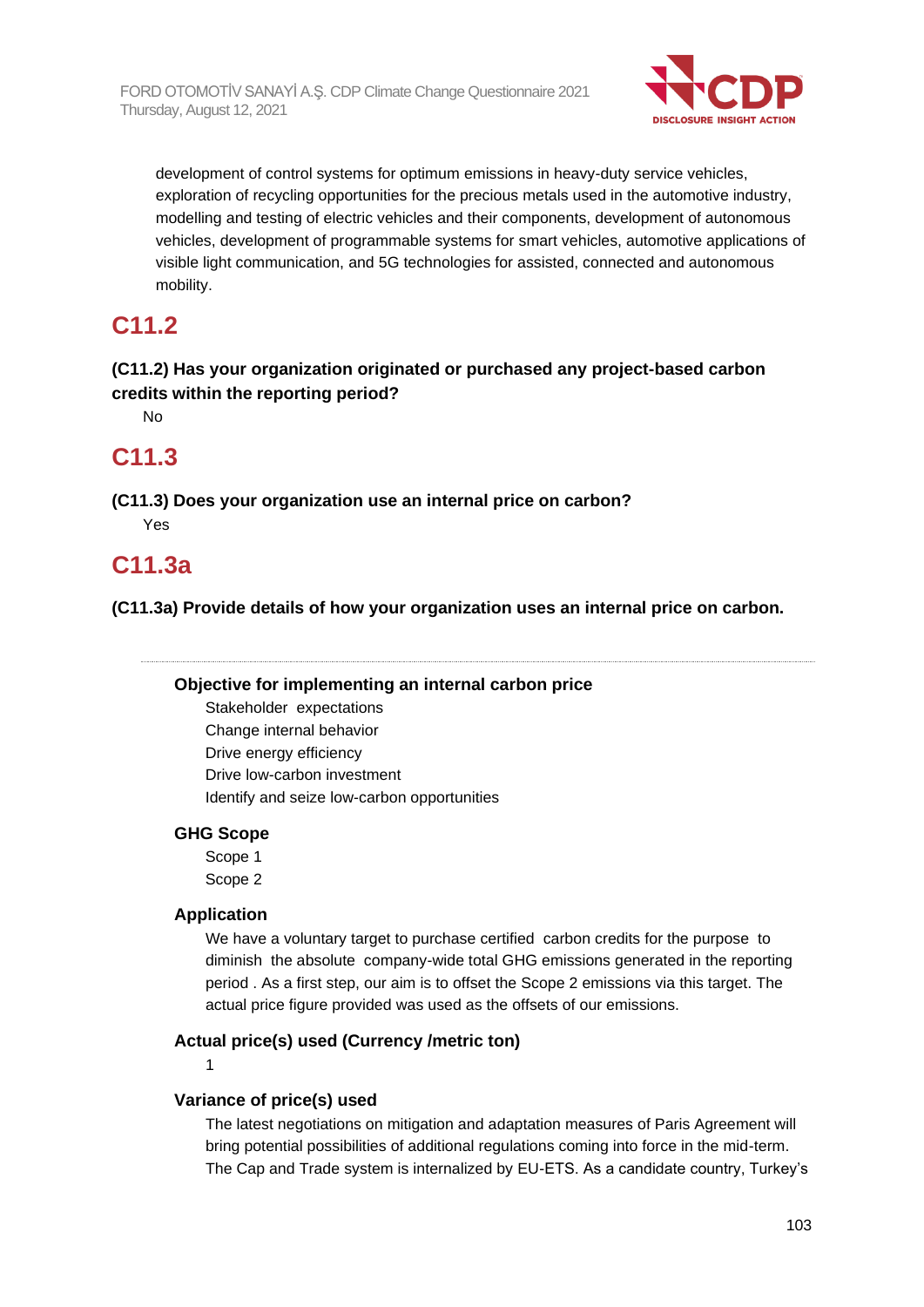

target is to be ready to the future emission reduction resolutions that the emerging markets will engage. The Implementation phase of this system is now in the agenda of Turkish Ministry of Environment & Urbanization. The phase 2 of PMR project studies with the World Bank sponsorship, started in 2019, and pilot workshops and practices focusing on different ETS designs were practiced with the participating companies. During the workshops \$25t CO2-e was fixed as an optimum carbon price for Turkey. In the reporting year, the Implementation phase of emerging cap & trade system was in the agenda of Turkish Ministry of Environment & Urbanization. The phase 2 of PMR project studies with the World Bank sponsorship, was completed with the digital conference held on January 27, 2021.

In Phase 2 of the project, extensive studies were carried out to establish the legal and technical infrastructure for the implementation of the pilot ETS. With these studies, the legal and institutional infrastructure has been established for the implementation of the emissions trading system in Turkey. At the same time, cap and allocation plans were created for the ETS, an ETS simulation application was developed, a registration system software infrastructure was developed for the ETS, and Article 6 of the Paris Agreement was evaluated in terms of Turkey.

#### **Type of internal carbon price**

Shadow price **Offsets** 

#### **Impact & implication**

Our country is in the process of establishing a carbon pricing mechanism, most likely an emissions trading scheme that we try to make the best estimation by applying an internal price on carbon before the establishment of this new system. Ford Otosan considers voluntary market average price as part of an internal goal to offset the Scope 2 emissions. The financial impact of this voluntary activity is low, it will not impact our business.

We procure renewable energy directly to meet the energy efficiency and greenhouse gas emission reduction targets. In 2020, we purchased 651,171 GJ of renewable electricity, achieving a reduction of 84,309 tons in greenhouse gas emissions. We hold internationally recognized certifications, confirming that as of May 2020, our Gölcük, Yeniköy and Eskisehir Campuses procure all their electrical energy from 100% renewable sources.

# **C12. Engagement**

## **C12.1**

#### **(C12.1) Do you engage with your value chain on climate-related issues?**

- Yes, our suppliers
- Yes, our customers
- Yes, other partners in the value chain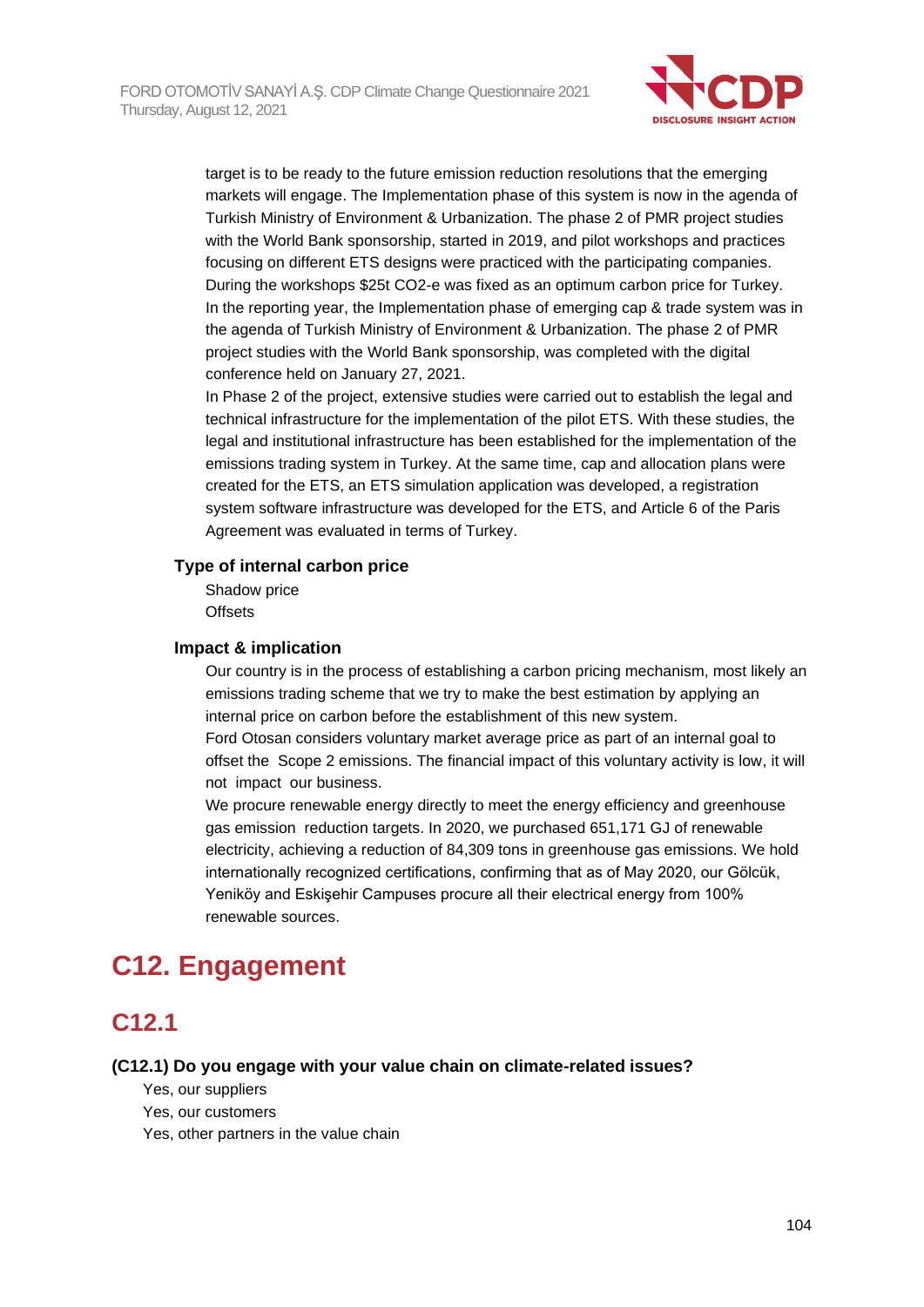

## **C12.1a**

### **(C12.1a) Provide details of your climate-related supplier engagement strategy.**

#### **Type of engagement**

Information collection (understanding supplier behavior)

#### **Details of engagement**

Collect climate change and carbon information at least annually from suppliers

#### **% of suppliers by number**

64

#### **% total procurement spend (direct and indirect)**

92

#### **% of supplier-related Scope 3 emissions as reported in C6.5** 60.6

#### **Rationale for the coverage of your engagement**

Our activities are carried out within our sustainable business model. Monitoring and developing of sustainability performance of our suppliers is as important as managing the economic, social and environmental impacts of our company. In order to survey our Suppliers' activities and for the purpose to take precautionary measures we use a "Supplier Sustainability Survey" where Climate change questions are inserted. Such as: Electricity, water and fuel consumption data. This survey covers our main subcontractors with a total of 92% of our purchasing revenue. For our 2020 inventory 65% of them submitted their electricity, water and fuel consumption data that correspond to their production for Ford Otosan. We plan to extend this coverage to 100% in 3 years.

As a company working with 2,197 suppliers in 40 countries, we manage the impact and uncertainties in the supply chain effectively. With the COVID-19 pandemic, sustainability across the supply chain, particularly ensuring the traceability of the supplier network, operational competence, and crisis management gained prominence as a key factor. We took various measures and actions to manage the impact of COVID-19 on the supply chain. One of them is conducting weekly online COVID-19 surveys to assess the risk situation of the suppliers and identified the current position and the number of cases at our suppliers. We analyzed the inventory levels, delivery performance, disruptions in continuity, and capacity information of individual suppliers to categorize risks and take necessary actions.

#### **Impact of engagement, including measures of success**

We attach great importance to the fact that our suppliers totally comply with the global Ford Q1 certification criteria showing their commitment to sustainable processes and operations. We monitor the compliance of our suppliers with the quality and operational standards through comprehensive audits. We contribute to the development of our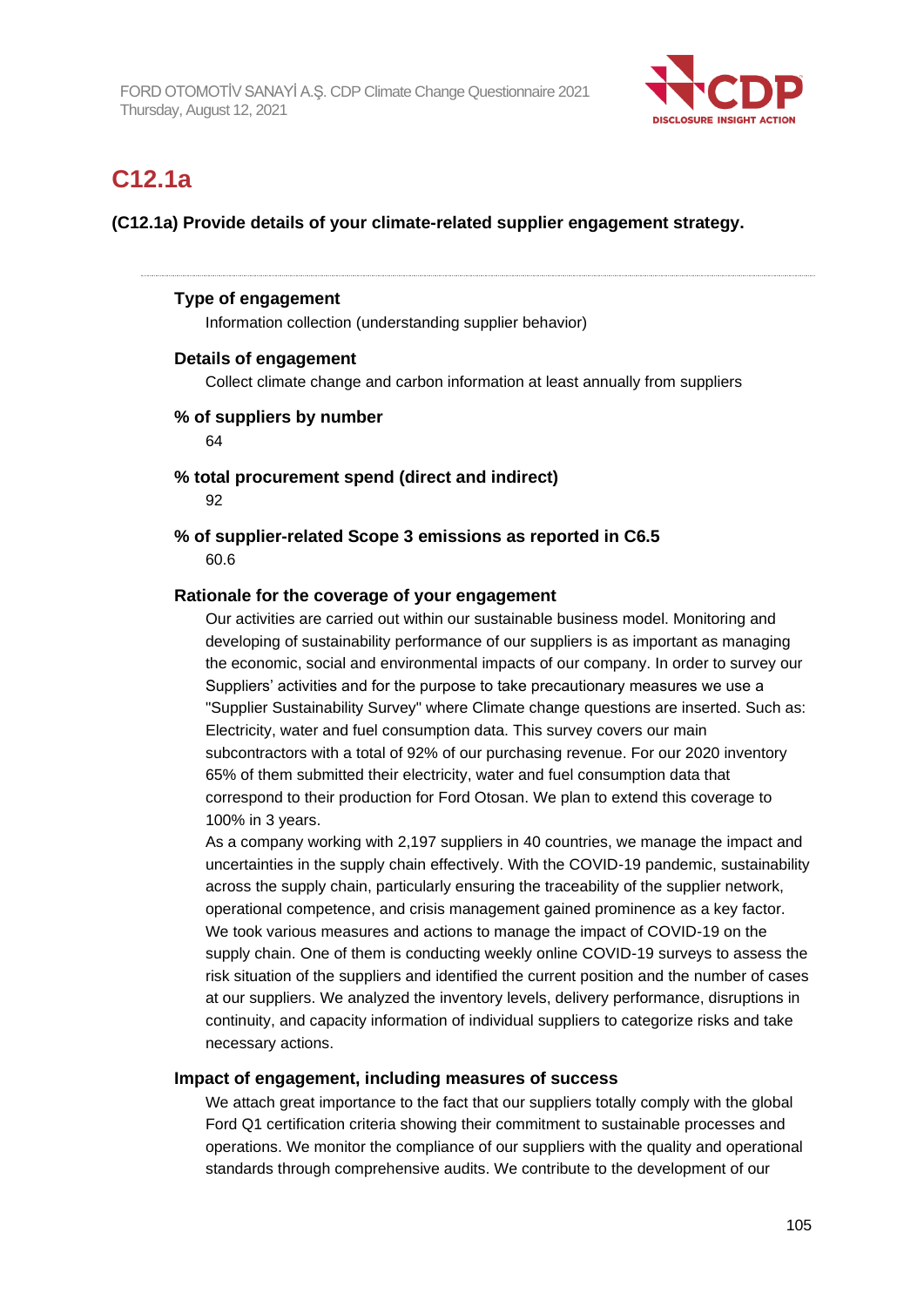

suppliers with five different audits and field visits. In 2020, we conducted Manufacturing Site Assessments (MSA) with 165 of our vehicle parts suppliers. We also visited 287 suppliers and made 51 Q1 certification assessments to improve delivery performance and support serial production.

Q1 audits: We carry out our main audits through the Q1 - Number One in Quality certification system.

Capacity audits: We carry out audits within the scope of Ford Motor Company global capacity audits.

Production issues: We conduct field visits to resolve any problems and challenges suppliers face during production.

Performance development: We work on auditing and performance development based on certain criteria by identifying suppliers that are open to improvement through Ford Motor Company global system.

Risk management: We take actions to prevent possible risks in areas such as natural disasters, fire and union-related risks by visiting suppliers. We also conduct a separate supplier risk assessment, where the criteria of shipment, quality performance, capacity adequacy and financial status are taken into account.

The suppliers are categorized after the evaluation of their responses as 'high risk', 'middle risk', 'acceptable', 'good', 'excellent'. Our measure of success is to increase the rate of suppliers positioned in the 'acceptable' range to the" good range". The supplier identification and evaluation questionnaire is applied to suppliers to collect data of environmental management system such as ISO 14001:2015 version certification, process usage water, licences of waste water discharge, hazardous waste temporary storage permission, legal declaration, greenhouse gas monitoring plan and verification report. As a result of detailed evaluations, it has been determined that 97% of our related suppliers have Environmental Management System, 93% possess Hazardous Waste Area, 92% practice Industrial Waste management System and 88% have their own Environmental Officer.

#### **Comment**

## **C12.1b**

**(C12.1b) Give details of your climate-related engagement strategy with your customers.**

### **Type of engagement**

Education/information sharing

#### **Details of engagement**

Share information about your products and relevant certification schemes (i.e. Energy STAR)

#### **% of customers by number** 100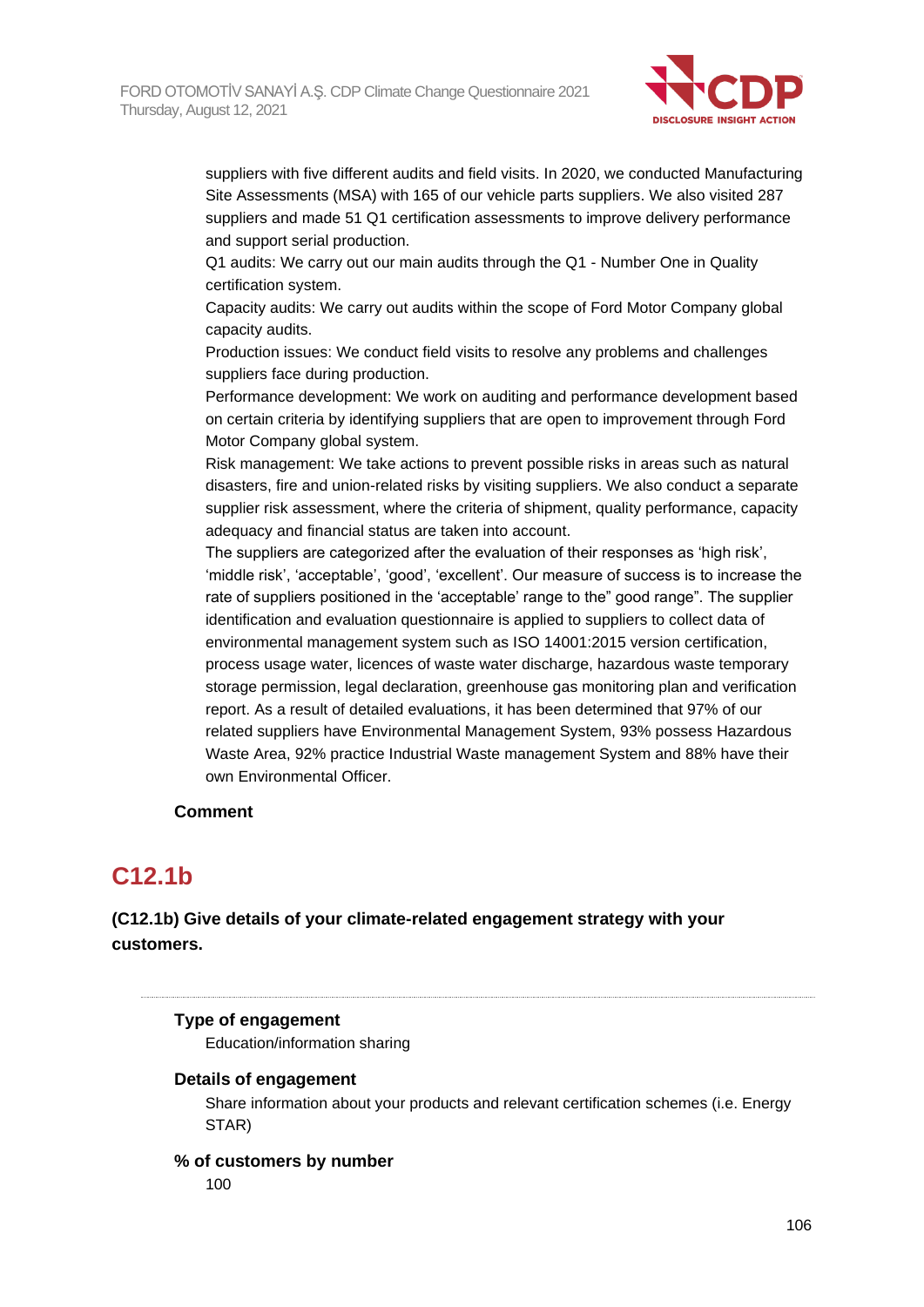

### **% of customer - related Scope 3 emissions as reported in C6.5** 50

### **Please explain the rationale for selecting this group of customers and scope of engagement**

Our vision is "Being Turkey's most valuable and most preferred industrial company" We believe that digital transformation is the key to improve our business, create new job opportunities, and achieve our vision. We started out by creating a five-year road map by reviewing our existing processes and systems. We then categorized and kick started our digital transformation studies under 5 sections varying from our dealers to customers, suppliers to employees, and design to production. We are intelligently adapting new technologies to our production lines while acknowledging the essential requirements of cost benefits, quality, continuity, and security. It is our longterm mission to safely protect the data, to create a solid communication web within different departments, and to correctly analyse the data in order to make accurate decisions. Customers continue to drive transformation in the automotive industry in line with the digitalization trends, new technologies, and demographic changes. We aim to deliver ultimate customer satisfaction even as demands and expectations evolve. Together with all our partners across the Ford Otosan value chain, we strive to create a customer experience beyond expectations and review our processes and products based on the sales/aftersales feedback received from our customers. We design online and mobile services by considering the experience before, during and after a purchase. In managing all customer relations processes, we are guided by the international management standard ISO 10002 Customer Satisfaction Management System. As of 2020, the number of customers registered in our customer relationship management (CRM) system increased by nearly 3% to reach 3.7 million.

#### **Impact of engagement, including measures of success**

One of the basic strategies of the company is to achieve perfect customer satisfaction regarding the products and services we market. With this aim, many research studies and numerical measurements are carried out by the company and other independent sources to achieve product quality as well as perfect sales and after-sales services. The fuel – efficiency performance during driving conditions is one of the after sales training served for our customers. In addition, a program has been exercised to measure dealer satisfaction numerically.

In 2019, the related training is conducted covering all of our customers. In addition, a program has been exercised to measure dealer satisfaction numerically. In the light of the results of these studies and in consideration of customer demands, our activity plans are mapped out to increase product and service quality and consequently customer satisfaction. In addition to the various units in the company working on total quality, our Customer Relationship Management (CRM) Department works to answer customer needs and eliminate causes of complaints.

The pandemic pushed the need to transform and redefine the customer experience further. Accordingly, we increased communications with the dealers, as the key factor in our customer relations, and continued to provide training and mentoring to support the development of their capabilities. We moved the in-class training programs we provide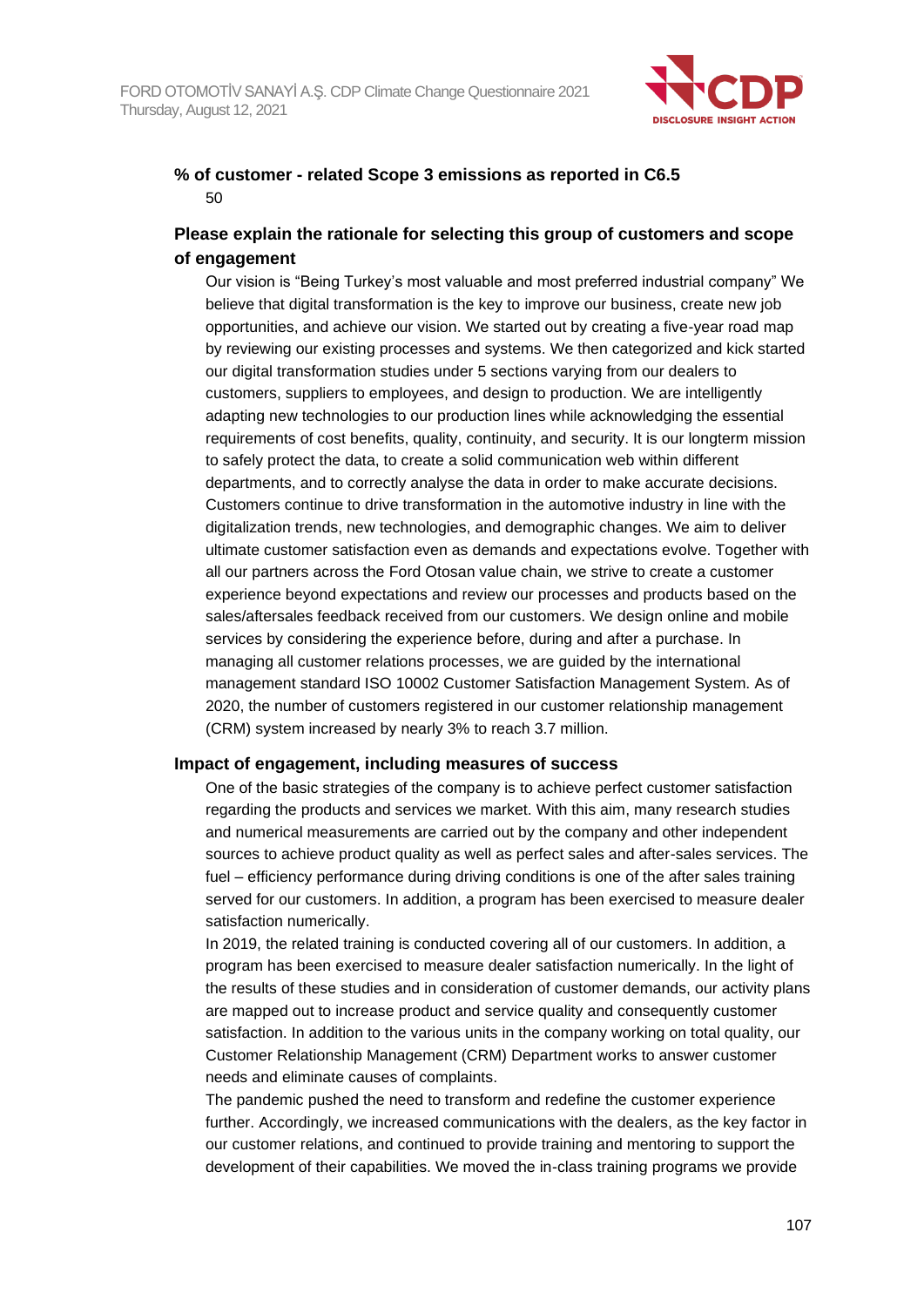

for our dealers to the digital platform and introduced applications such as webinars, virtual classroom training, e-learning, and online testing. In the end, 84% of administrative training, 70% of technical training, and 75% of product training programs became digital. With these ratios, we exceeded our target of moving 70% of the training programs to the digital platform.

## **C12.1d**

### **(C12.1d) Give details of your climate-related engagement strategy with other partners in the value chain.**

 We engage in joint activities to create value in social, economic, and environmental areas with various stakeholder groups, including employees, suppliers, dealers, public institutions, NGOs, and international organizations. We focus on the improvement of the value chain to manage our operations in an integrated and effective way, and to ensure the continuity of our success. In this regard, we care about the success of our suppliers and dealers who are our main business partners. We cooperate with our business partners (SDG 17), and also contribute to their decent work and economic growth (SDG 18) by spreading our sustainability approach through audits and two-way communication. The means of communication we use for our stakeholders in Annex-2 Stakeholders and Communication Methods is summarized in our Sustainability Report, 2020.

We provide training programs on environmental sustainability to improve the capabilities of our stakeholders across the value chain, and particularly the Ford Otosan employees. In 2020, the total training time of our employees increased by 42% to reach 19,431 person\*hours. The total training time of the subcontracted employees increased fivefold year on year and reached 4,097 person\*hours. Our environmental engineers from the Eskişehir Plant taught the ÇEV475 Environmental Legislation course at the Eskişehir Technical University Environmental Engineering Department in the fall 2019 and spring 2020 semesters.

We launched the Recycling Heroes project to raise awareness of students about the environment and recycling. As part of this project, we share the content we create on environment and recycling with students and also carry out various informative activities. With the project that has continued since 2017, we came together with first grade students in 23 primary schools to date.

We group our activities in five main categories to cover our entire value chain including dealers, customers, suppliers, employees, product design and production. Our company holds domestic goods certificate for our products. Today, many product groups used in vehicles are supplied from domestic sources. We are constantly developing new ideas and projects to increase our localisation.

The localisation of the entire value chain, not only the end product, is our ultimate goal to maximize value added by maintaining and improving our localisation rate. It is our strategic priority to localize new technology electronic components and new materials that are lighter to emit low carbon and more durable than the existing ones. Along the value chain partners, in the context of scope 3 emissions, the impacts of activities can be managed and controlled by localisation process which brings; resource efficiency, low GHG energy sources, new markets in the low GHG economy, resilience to climate impacts. Payments to Local Suppliers are: (2017)10.6 BTL (2018) 14.23 BTL (2019) 19.9 BTL (2020) 19.6 BLT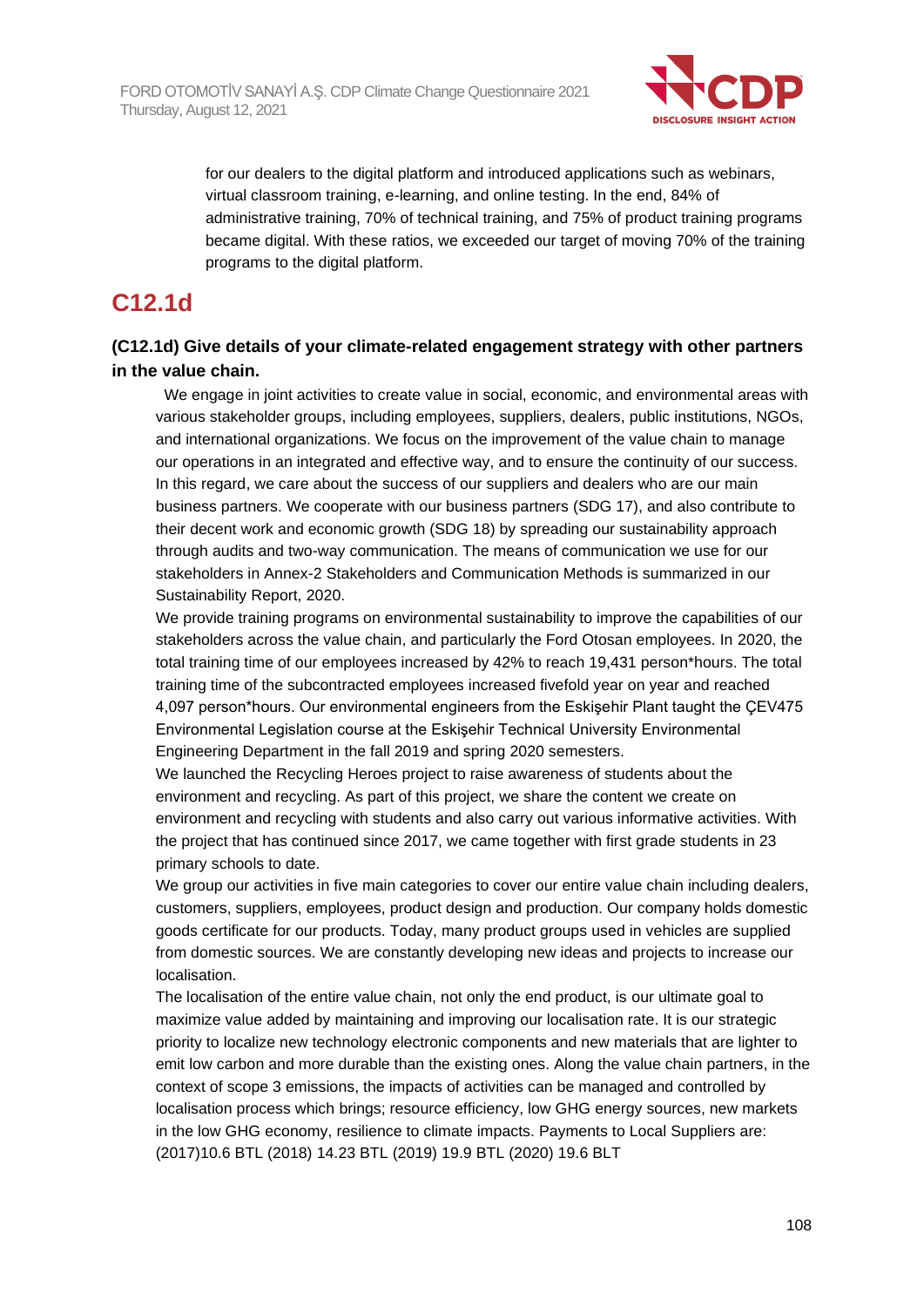

Our company can meet changing customer expectations, protect workers, and effectively adapt to changing technology with the help of innovation. The workforce and adaptation to changing technology are two other important value chain drivers which are prioritized by the strategy. Ford Otosan is adopting Koç Innovation Program with the main objective to "empower all employees to innovate". Training and communication activities that support cultural transformation have started in order to determine an innovation strategy. In addition, a digital platform used to monitor the innovation process was launched in 2016. Digital Transformation, Smart Production, Customer Experience, Connectivity/Telematic Interactive Vehicles, and Autonomous Truck are selected as the main areas of innovation by the Ford Otosan Innovation Committee. Digital Transformation is used to create efficiency and value through intelligent and sustainable use of digital tools and methods. It acts as one of the main enablers for other areas of innovation. Digitizing our manufacturing around Industry 4.0 will enable connected manufacturing with manufacturing Information System: Collecting all our IoT and Machine data into a BIG Data Platform.

Predictive Quality: Predicting our quality issues using machine learning. Hence continuously increasing our quality. Advanced Production Planning: Dynamically planning our production to adapt instant changes to improve total efficiency.

Predictive Maintenance: Acting before a machine gets broken. The employees are the source of our strength. It is our goal to boost the skills and contentment of our employees by providing them with opportunities to self-improve. It is our principle to accomplish "teamwork" that will ensure their participation in all areas.

# **C12.3**

# **(C12.3) Do you engage in activities that could either directly or indirectly influence public policy on climate-related issues through any of the following?**

Direct engagement with policy makers Trade associations

# **C12.3a**

| <b>Focus of</b><br>legislation | <b>Corporate</b><br>position | <b>Details of engagement</b>            | <b>Proposed legislative solution</b>  |
|--------------------------------|------------------------------|-----------------------------------------|---------------------------------------|
| Mandatory                      | Support                      | Climate change is managed with a        | The Ministry (MoEU) requested from    |
| carbon                         |                              | strategic approach whereby risks        | industry to provide them comments     |
| reporting                      |                              | and opportunities are evaluated,        | on the responsibilities of            |
|                                |                              | extending from Koc Holding to           | stakeholders in carbon reporting and  |
|                                |                              | group companies. In addition, the       | verification process. Ford Otosan     |
|                                |                              | coordination of the issue of climate    | shared its views and sector base      |
|                                |                              | change is performed by Koç Group        | technical comments on Turkish MRV     |
|                                |                              | Environmental Board Leader in           | Regulation about tier calculations    |
|                                |                              | <b>Turkish Industry and Businessmen</b> | and grid emission factor              |
|                                |                              | Association (TUSIAD), Ford              | specification. Depending on our legal |
|                                |                              | Otosan engaged in contributing in       | liability, the Greenhouse Gas         |

## **(C12.3a) On what issues have you been engaging directly with policy makers?**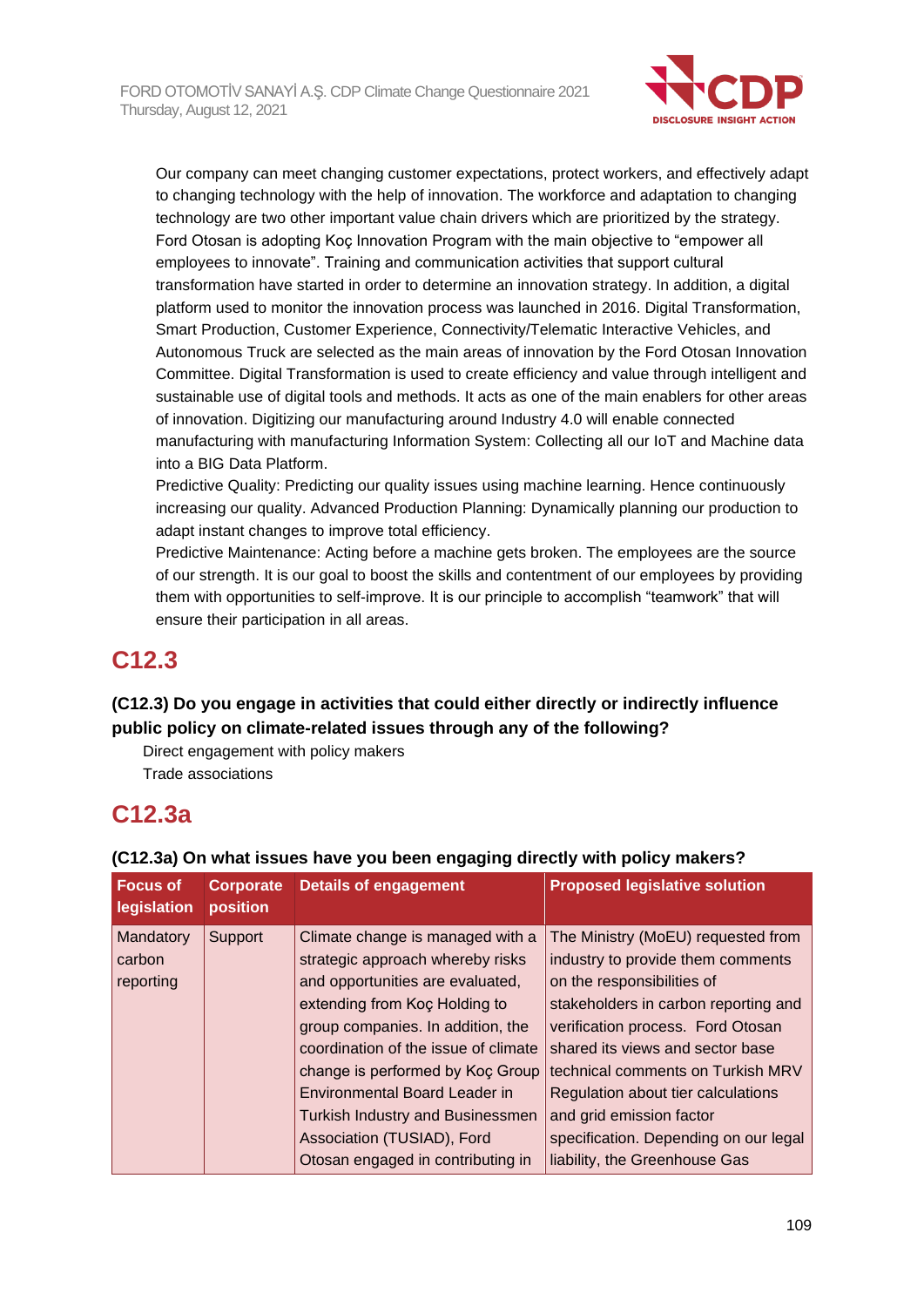

|                                                        |                                     | the issuance of mandatory carbon<br>reporting regulation by actively<br>cooperating with Koç Group<br><b>Environmental Board. Comments</b><br>on Emission Control Regulation<br>were shared with the specialists of<br>Ministry of Environment and<br>Urbanization for "Communiqué on<br>Green House Gases Monitoring,<br>Reporting and Verification"                                                                                                                                                                                               | Monitoring Plan was uploaded to the<br>online system of the Ministry of<br>Environment and Urbanization.                                                                                                                                                                                                                                                                                                                                                                                                     |
|--------------------------------------------------------|-------------------------------------|-----------------------------------------------------------------------------------------------------------------------------------------------------------------------------------------------------------------------------------------------------------------------------------------------------------------------------------------------------------------------------------------------------------------------------------------------------------------------------------------------------------------------------------------------------|--------------------------------------------------------------------------------------------------------------------------------------------------------------------------------------------------------------------------------------------------------------------------------------------------------------------------------------------------------------------------------------------------------------------------------------------------------------------------------------------------------------|
| Carbon tax                                             | Support                             | Climate change is managed with a<br>strategic approach whereby risks<br>and opportunities are evaluated,<br>extending from Koç Holding to<br>group companies. In addition, the<br>coordination of the issue of climate<br>change is performed by Koç Group<br>Environmental Board Leader in<br>Turkish Industry and Businessmen<br>Association (TUSIAD). Ford<br>Otosan engaged in contributing in<br>the issuance of a project initiated<br>by Tusiad. This project is called<br><b>Climate Change Mitigation</b><br>Activities by Economic Tools" | Ford Otosan actively cooperated with<br>Koç Group Environmental Board on<br>the execution of sector comments<br>and on the development phase of the<br>report. The report was published by<br>TUSIAD before COP 22. This report<br>points out different economical<br>tools/alternatives on mitigation<br>activities Such as: *Carbon tax<br>enforcement *Internal cap and trade<br>system execution *Sector base<br>hybrid system implementation. Our<br>sector base comments have been<br>reported to EPDK |
| Other,<br>please<br>specify<br>Vehicle<br><b>Taxes</b> | Support<br>with minor<br>exceptions | Ford Otosan is the member of<br><b>Turkish Automotive Manufacturers</b><br>Association (OSD), Turkish partner<br>of ACEA (The European<br>Automobile Manufacturers<br>Association) and has presented its<br>legislative proposals on existing<br>vehicle taxes to policy makers<br>through OSD.                                                                                                                                                                                                                                                     | OSD meetings realizes in monthly<br>periods We proposed to revise<br>climate change action plan and to<br>investigate "best and worst cases" on<br>this issue                                                                                                                                                                                                                                                                                                                                                |
| Other,<br>please<br>specify<br>Green<br>Deal           | Support                             | Within the scope of Green Deal the<br>road map is managed with a<br>strategic approach whereby risks<br>and opportunities are evaluated,<br>extending from Koç Holding to<br>group companies. In addition, the<br>coordination of the issue of Green<br>Deal is performed by Koç Group<br>Environmental Board Leader in<br>Turkish Industry and Businessmen<br>Association (TUSIAD).                                                                                                                                                                | Carbon emissions from vehicles are<br>one of the important impact areas of<br>the industry. The vision of becoming<br>carbon-neutral by 2050 in line with<br>the European Union's Green Deal<br>points out that the automotive<br>industry should play a role in the<br>transition to a low-carbon economy<br>by accelerating the transformation.<br>We created Ford Otosan Impact<br>Analyses within the scope of the                                                                                       |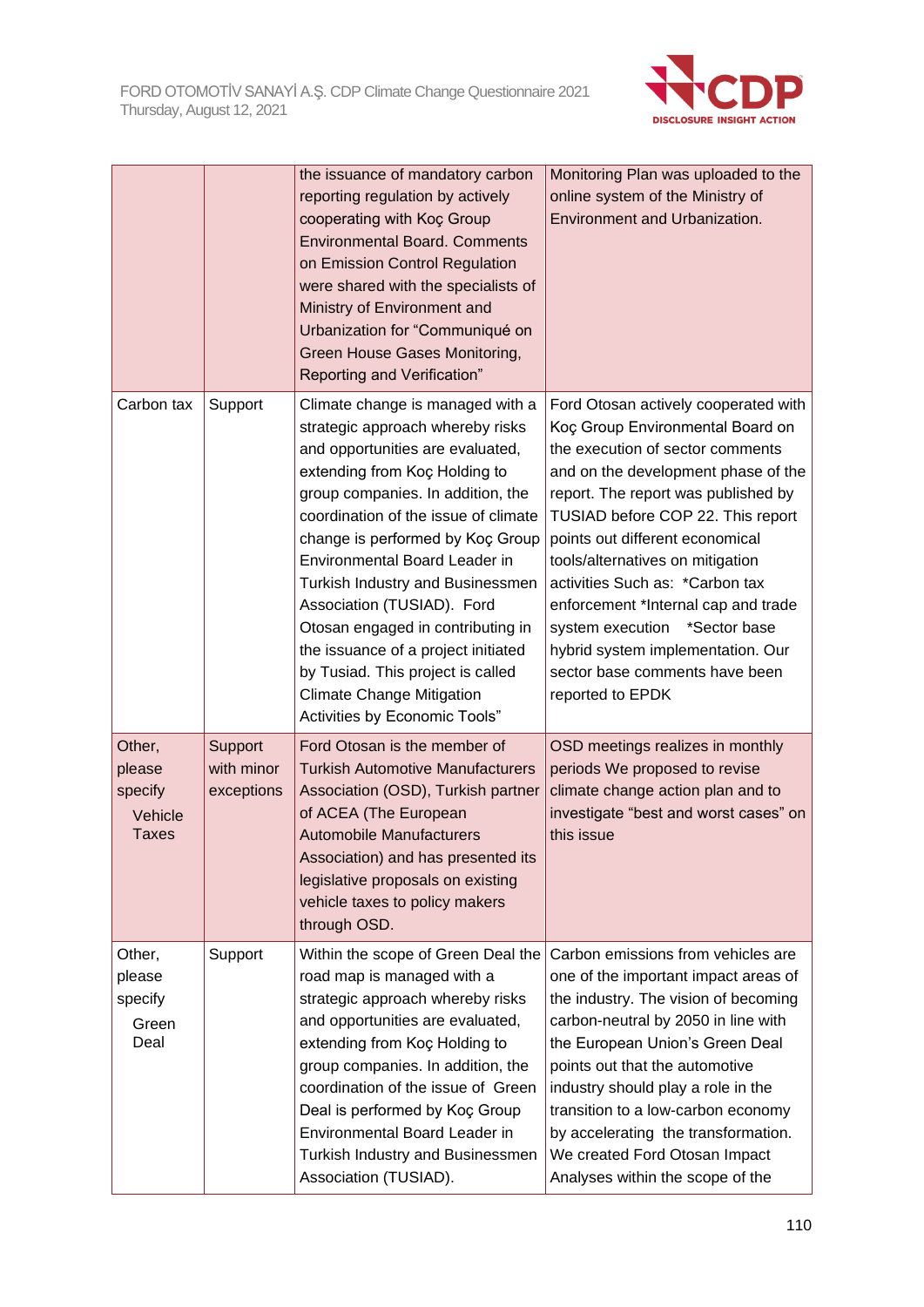

| Green Deal. In line with this target, |
|---------------------------------------|
| including other action plans set out  |
| by the Green Deal Commission, we      |
| aim to reduce our carbon emissions    |
| per vehicle by 50- 55% in 2030        |
| compared to 2017 and to specify our   |
| actions within the vision of becoming |
| carbon-neutral by 2050.               |
| Annex: Ford OTOSAN Climate            |
| Action Plan -2020                     |
|                                       |

# **C12.3b**

**(C12.3b) Are you on the board of any trade associations or do you provide funding beyond membership?**

Yes

# **C12.3c**

**(C12.3c) Enter the details of those trade associations that are likely to take a position on climate change legislation.**

## **Trade association**

OSD (Automotive Manufacturers Association)

### **Is your position on climate change consistent with theirs? Consistent**

## **Please explain the trade association's position**

The Automotive Manufacturers Association (OSD), established in 1974, represents the automotive manufacturers operating in Turkey at domestic and international levels. OSD is an active member of the Association of International Automobile Manufacturers (OICA). The mission of OSD is to: Contribute to the development of a sustainable and internationally competitive automotive industry in Turkey. Collect, analyse and circulate information on the automotive industry among its members and the public at large. Study issues of mutual interest to its members and develop industry position on these matters. Promote industry policies in the domestic and international arena with the concerned parties and the public in general.

## **How have you influenced, or are you attempting to influence their position?**

Ford Otosan is represented on the Board of Directors of OSD. We continue to actively engage and encourage debate on a wide range of issues within this group.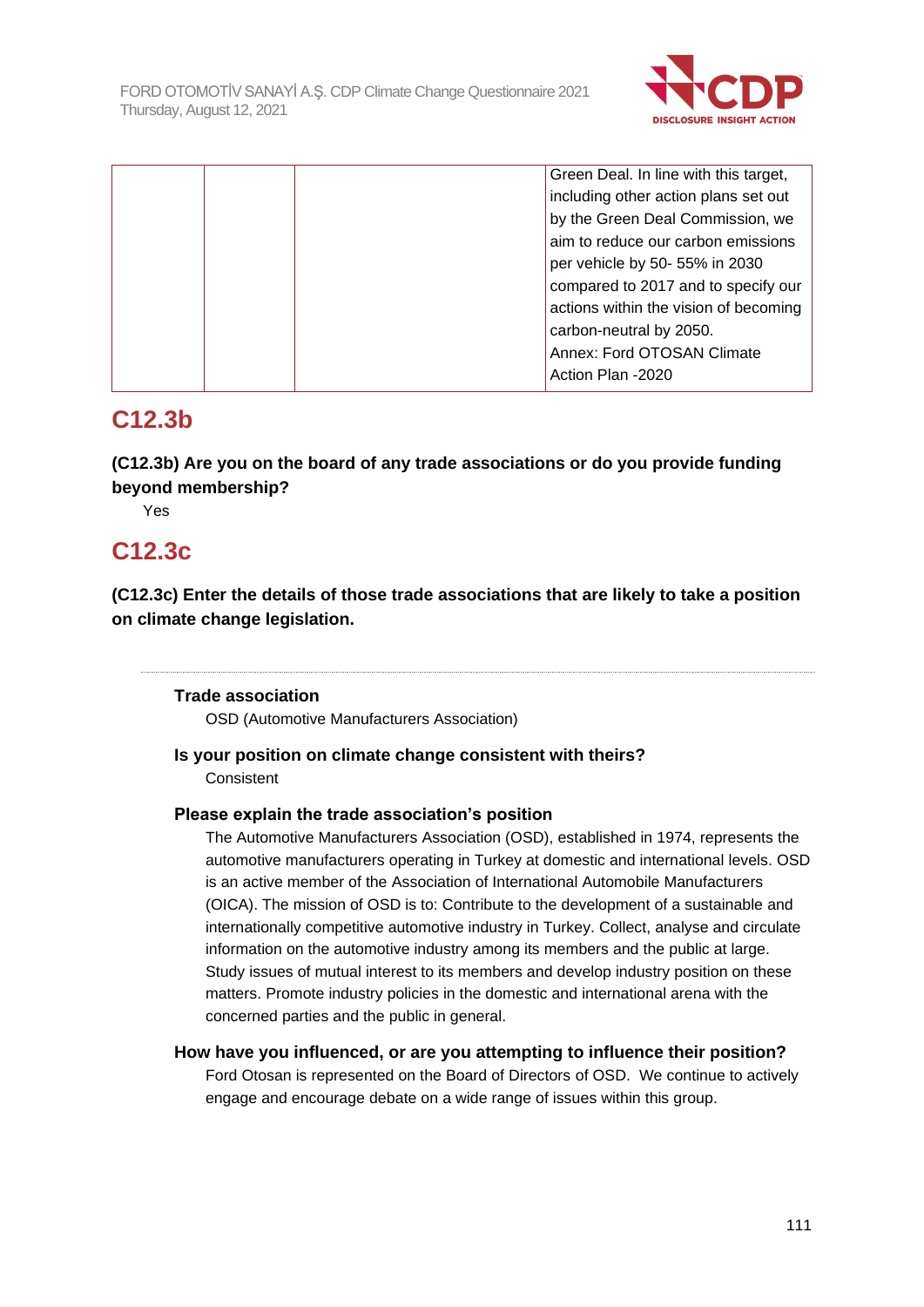

# **C12.3f**

# **(C12.3f) What processes do you have in place to ensure that all of your direct and indirect activities that influence policy are consistent with your overall climate change strategy?**

As Ford Otosan we belong to a wide variety of partnerships, coalitions, industry groups and trade associations that comply with legislation and regulations. Participation of Ford Otosan in industry associations is multi functional. In this way, it brings with it a consistent domestic and foreign policy and messaging compatible with our overall climate change strategy. The basis of our understanding of environmental management is constituted by principles stated in Ford Otosan's Environmental and Energy Policy. This policy, compatible with Koç Holding Environment Policy, company targets, conditions of Ford Motor Company Environmental Policy Letter No.17 and international standards, is binding for all our operations. On the other hand, we expect our suppliers, contractors and other related business partners to display behaviors compatible with Ford Otosan Environmental and Energy Policy (Annex). Our environmental and energy management systematic was designed according to the requirements of ISO 14001 Environmental Management System Standard, ISO 14064 Greenhouse Gases Quantification and Verification System Standard and ISO 50001 Energy Management System Standard. The constituted management systematic was outlined in Ford Otosan Environmental and Energy Management Handbook and Greenhouse Gas Management Handbook and offered to the information of employees.

We also make use of Ford Global Environmental Operation System (EOS) besides ISO 14001 Environmental Management System. Through this system, the principles that we need to follow, the works we need to implement, legal necessities we need to abide and standard guidelines in the performance areas formed in accordance with our strategic plans are evaluated and transformed into business targets of varying periods, ranging from monthly plans to the 5-year strategic plan. These business targets are disseminated throughout individual performance targets within a hierarchy reaching from the executive management to all relevant employees, they are also accepted as part of the remuneration system. The compliance and certification of the management standards we follow, such as ISO 14001, ISO 50001 and ISO 14064 (obtaining certification for emission quantification studies based on IPCC Guidelines), are ensured by means of independent external audits. Within the scope of EOS Environmental Operation System, independent external audits are conducted, as well as audits by teams arriving from abroad. Besides, ISO 14001, ISO 50001, ISO 14064 management standards are subjected to the internal audit process conducted annually and to environmental audits conducted by Koç Holding every two years. The achieved performance results are reported to the executive management through monthly reports, to Ford Motor Company management by means of Ford Global Emission Management Database, to Koç Holding through annual reports and to all our stakeholders by means of sustainability reports.

We have strategies in relation to environment and energy within the context of a sustainable management system. While a new project is still in the design stage, the New Project Environment and Energy Compliance Form is evaluated by the project supervisor, environmental engineer and energy manager. According to the evaluation results, it is decided whether to materialize the project or not.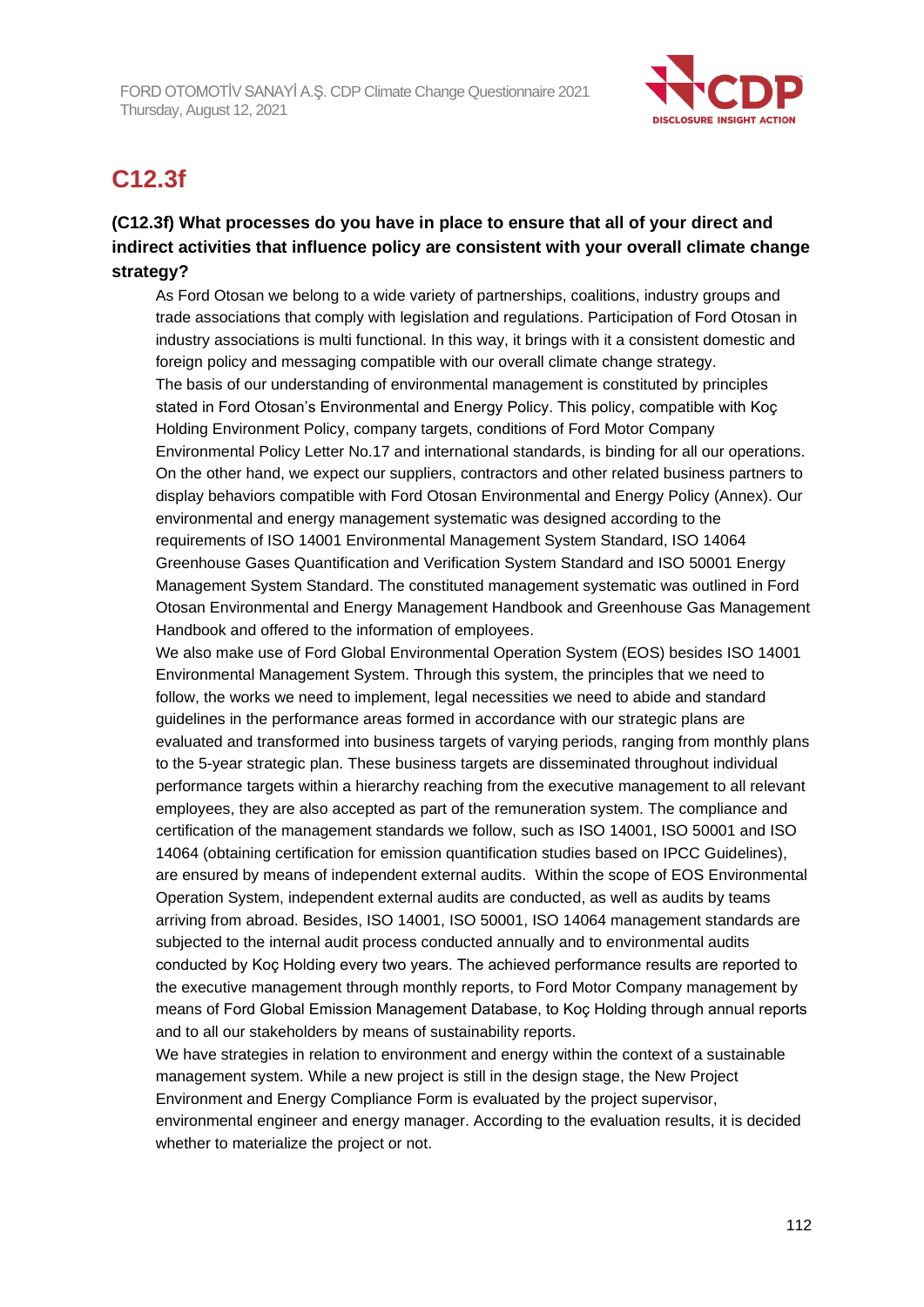

In this way, all direct and indirect activities and other engagement opportunities are planned in collaboration between Ford Otosan's OHSE and Corporate Communications divisions and conducted with the approval of the highest board level executive committee within the company, it is ensured that environment and energy friendly projects are constituted and directed.

Our strategies for combating climate change were drawn by "Ford Otosan Climate Change Action Plan" and it is harmonized with Green Deal road map.

# **C12.4**

**(C12.4) Have you published information about your organization's response to climate change and GHG emissions performance for this reporting year in places other than in your CDP response? If so, please attach the publication(s).**

### **Publication**

In voluntary sustainability report

#### **Status**

**Complete** 

#### **Attach the document**

sustainabilityreport2020.pdf

#### **Page/Section reference**

2020 Ford OTOSAN Sustainability Report Energy Efficiency and Emissions- p: 6,8,17,21,25,26,27,28,29,31,33,34,40,41,42,63,70 Low-emission Solutions-p: 8,20,21,40 Lighter Materials p: 27 Transportation technologies of the future p: 6,21,26,33,34 Management Approach p: 3,10,23,34,35,39,40,43,62,63,70 Environmental Responsibility p: 2,16,21,39-44,63-65 Performance Tables p: 63-65

#### **Content elements**

Governance Strategy Risks & opportunities Emissions figures Emission targets Other metrics Other, please specify Energy, water, wastes

#### **Comment**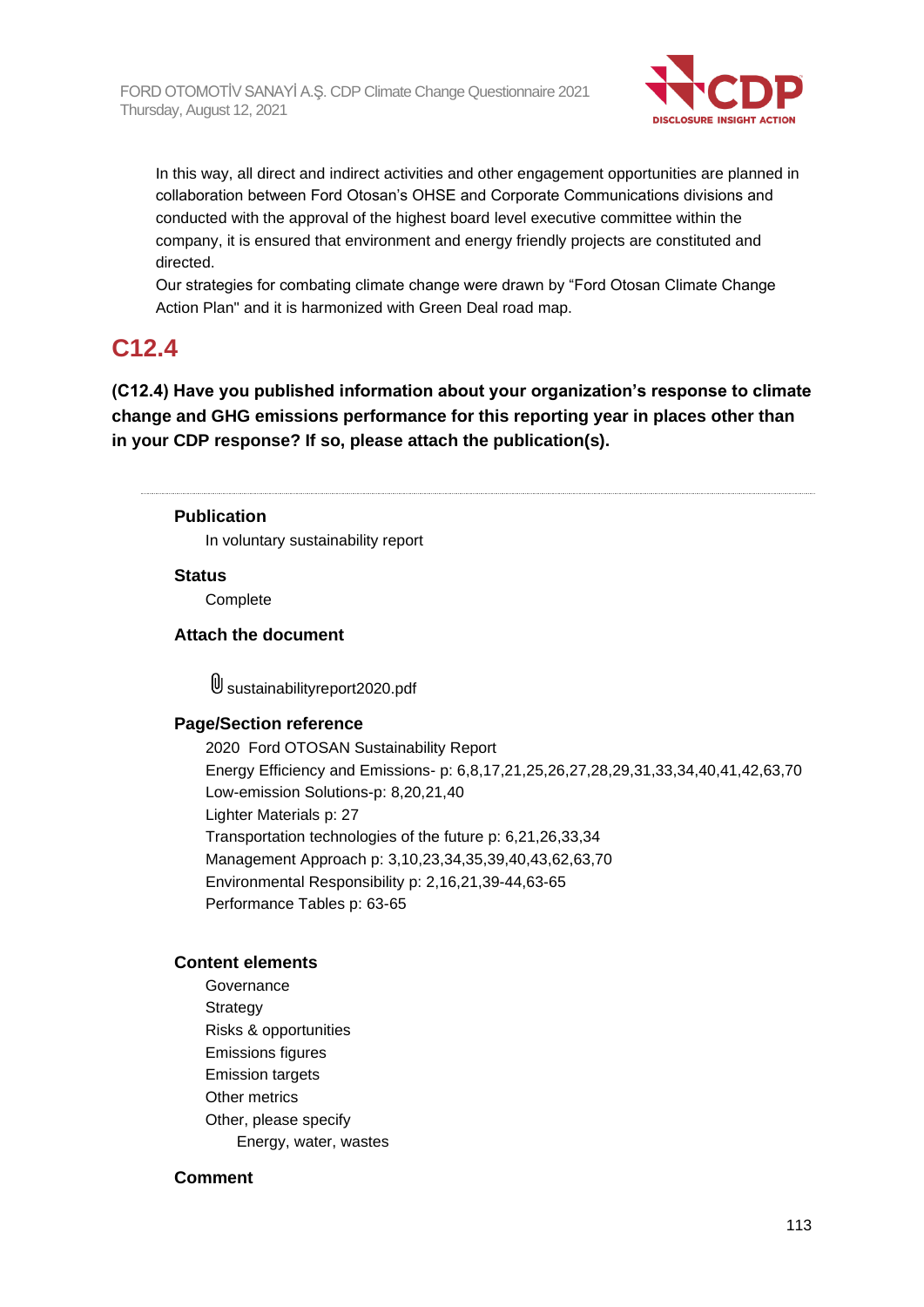

The Sustainability Report is prepared in sufficient detail asserted in GRI Sustainability Reporting Standards to ensure complete and true information.

#### **Publication**

In mainstream reports, in line with the CDSB framework (as amended to incorporate the TCFD recommendations)

#### **Status**

**Complete** 

#### **Attach the document**

U ford20\_faaliyet\_eng.pdf

#### **Page/Section reference**

2020 Ford OTOSAN Annual Report Chairman's Message p: 18 Plants and Facilities p: 61-75 R&D p: 78-84 Sustainability Principles p: 5,6,98,134,140 Risk Management & Internal Control p: 22,23,32,81,102,140,

#### **Content elements**

Governance **Strategy** Risks & opportunities Other, please specify R&D Projects Supported by International Funds, Sustainability Principles

### **Comment**

The annual report is prepared in sufficient detail asserted in Corporate Governance Principles to ensure complete, true information. It is presented to the public about company operations in line with the legal requirements.

# **C15. Signoff**

# **C-FI**

**(C-FI) Use this field to provide any additional information or context that you feel is relevant to your organization's response. Please note that this field is optional and is not scored.**

For more on sustainability at Ford Otosan you can visit https://www.fordotosan.com.tr/en/sustainability/sustainability-approach

CRDF-RISK-G\_3\_Golcuk\_Fabrikasi\_Risk\_Identification\_Form.xlsx